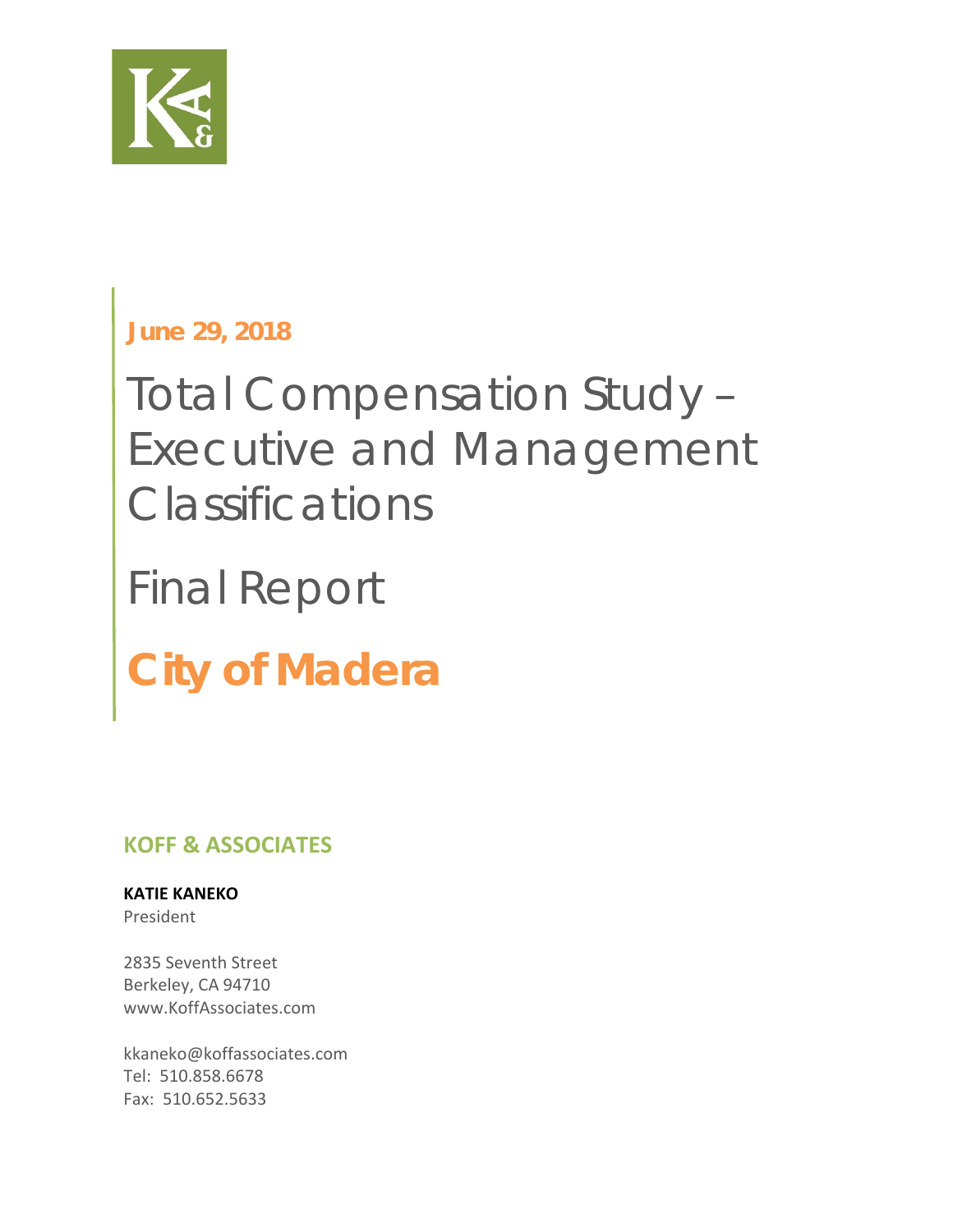

June 29, 2018

Ms. Wendy Silva Director of Human Resources City of Madera 205 W.  $4<sup>th</sup>$  Street Madera, CA 93637

Dear Ms. Silva:

Koff & Associates is pleased to present the Total Compensation Study Final Report to the City of Madera. This report documents the market compensation survey methodology, findings, and recommendations for implementation.

We would like to thank you for your assistance and cooperation without which this study could not have been brought to its successful completion.

We will be glad to answer any questions or clarify any points as you are implementing the findings and recommendations. It was a pleasure working with City of Madera and we look forward to future opportunities to provide you with professional assistance.

Very truly yours,

Katie Kaneko President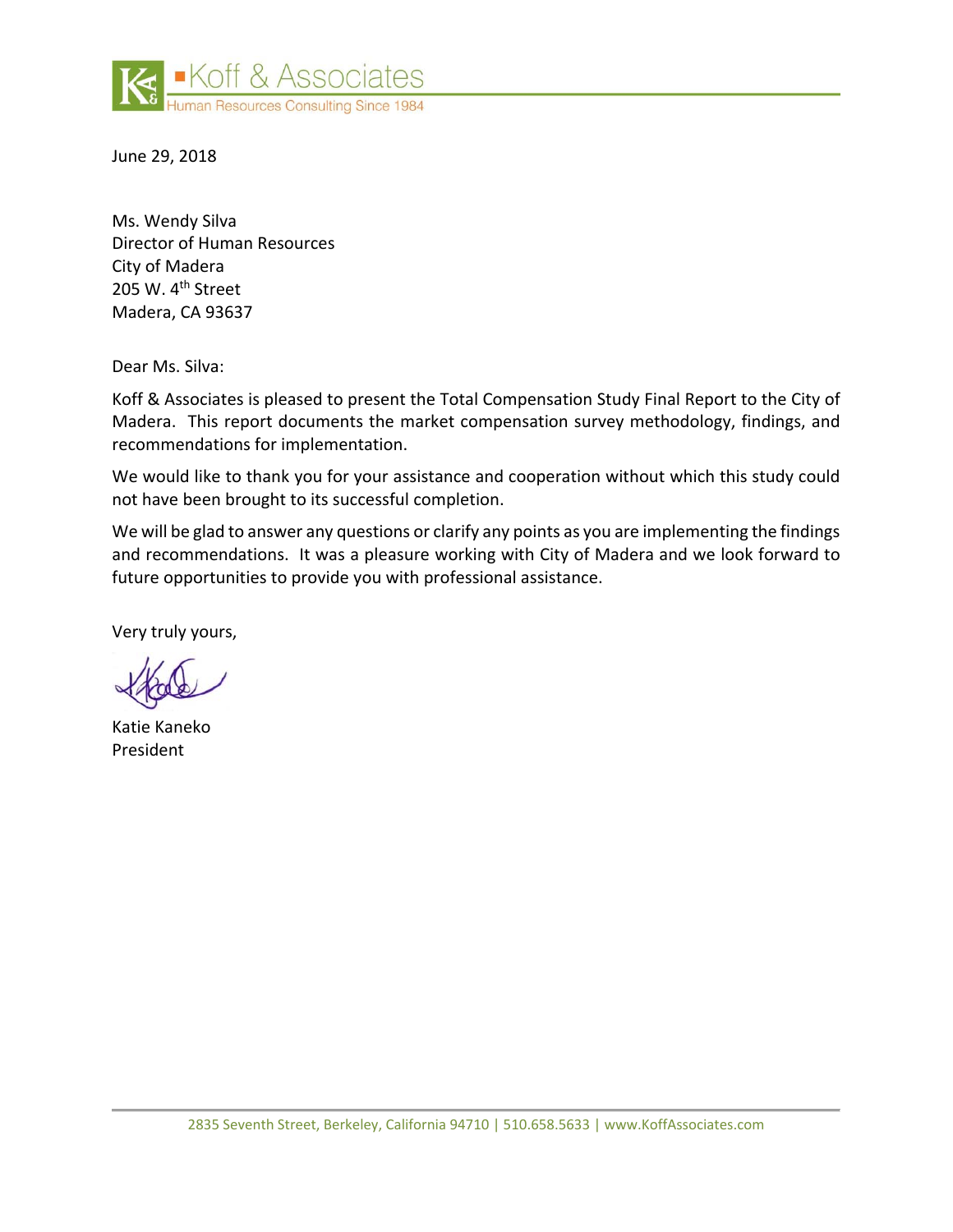

## **TABLE OF CONTENTS**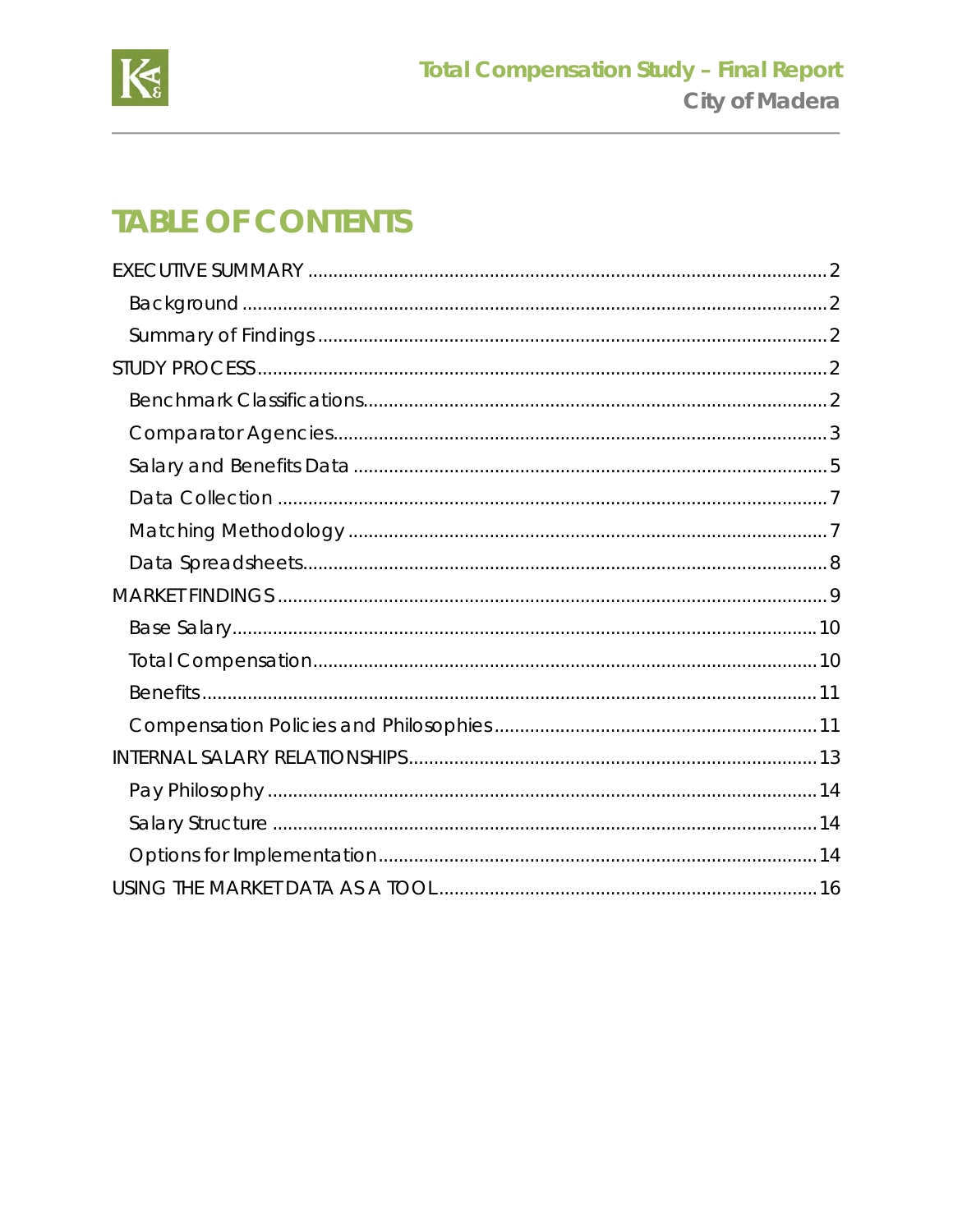

## **LIST OF TABLES**

## **LIST OF APPENDICES**

Appendix I: Results Summary Appendix II: Market Compensation Findings Appendix III: Additional Benefits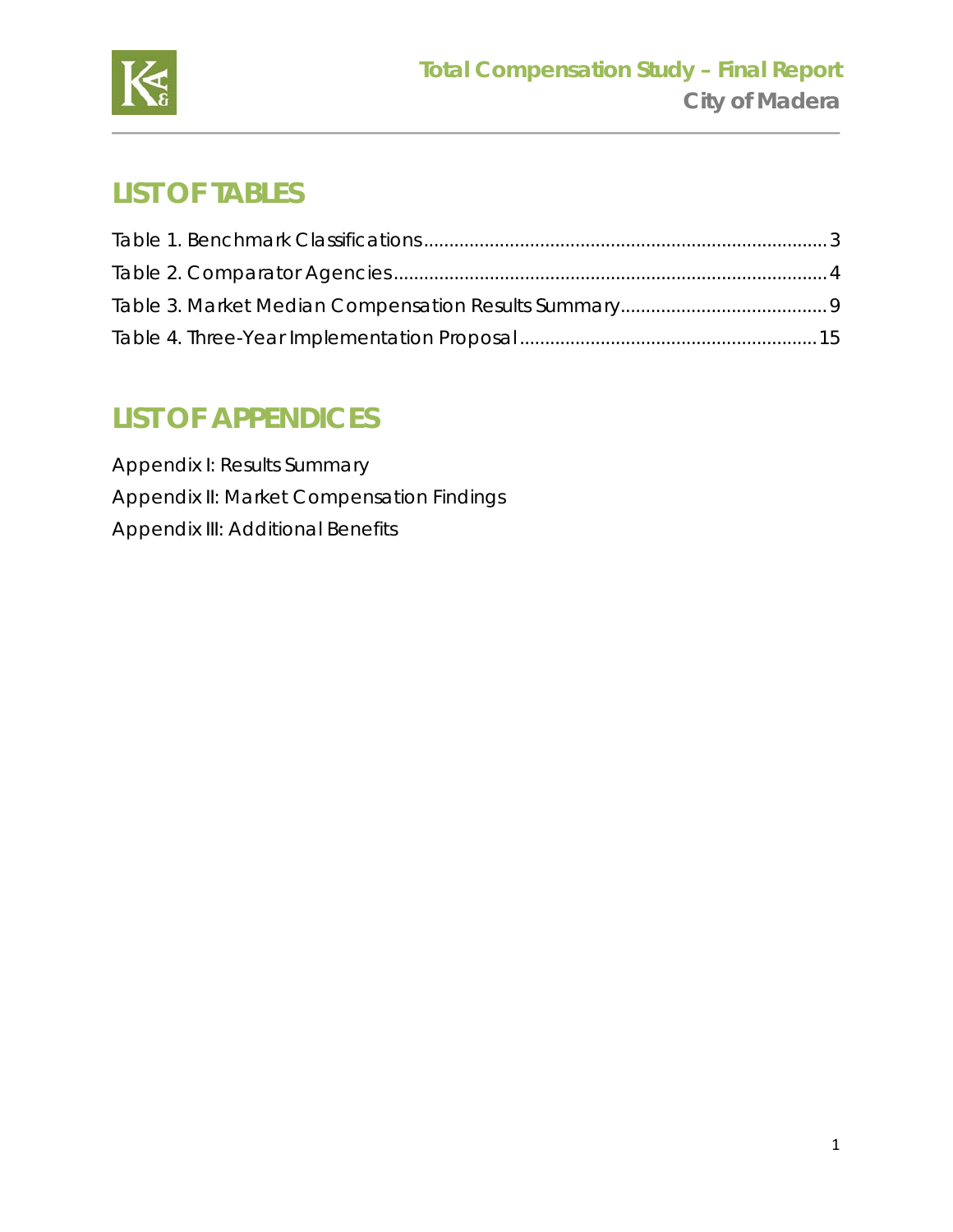

## **EXECUTIVE SUMMARY**

### Background

In March 2018, the City of Madera ("City") contracted with Koff & Associates ("K&A") to conduct a comprehensive Total Compensation Study for the City's Management classifications. All compensation findings and recommendations are presented in this report.

This compensation review process was precipitated by:

- $\triangleright$  The concern of the City Council that employees should be recognized for the level and scope of work performed and that they are paid on a fair and competitive basisthat allows the City to recruit and retain a high‐quality staff; and
- $\triangleright$  The concern of the community that the City's compensation plan follows best practices and meet the needs of the City.

The goals of the compensation study are to assist the City in developing a competitive pay and benefit plan, which is based upon market data, and to ensure that the plan is fiscally responsible and meets the needs of the City with regards to recruitment and retention of qualified staff.

### Summary of Findings

This report summarizes the study methodology, analytical tools, and the total compensation (salary and benefits) survey findings. The results of the total compensation study showed:

- $\triangleright$  The City's base salaries, overall, are 9.3% above the market median.
- $\triangleright$  The City's total compensation, overall, in comparison to the market median is 6.9% above the market when calculating retirement costs using normal service cost.
- $\triangleright$  The survey results show that the City is in a more competitive position when comparing base salary than when comparing total compensation.
- $\triangleright$  There are benefits policies that are atypical to Madera's labor market as well as on a statewide basis.

## **STUDY PROCESS**

### Benchmark Classifications

The study included 15 benchmark classifications for which data was collected. Benchmark classifications were selected to collect salary and benefits data within the defined labor market. All of the classifications identified as Executive Management and Management were used as benchmark classifications with the exception of Communications Manager. Benchmark classifications are those classifications that are compared to the market.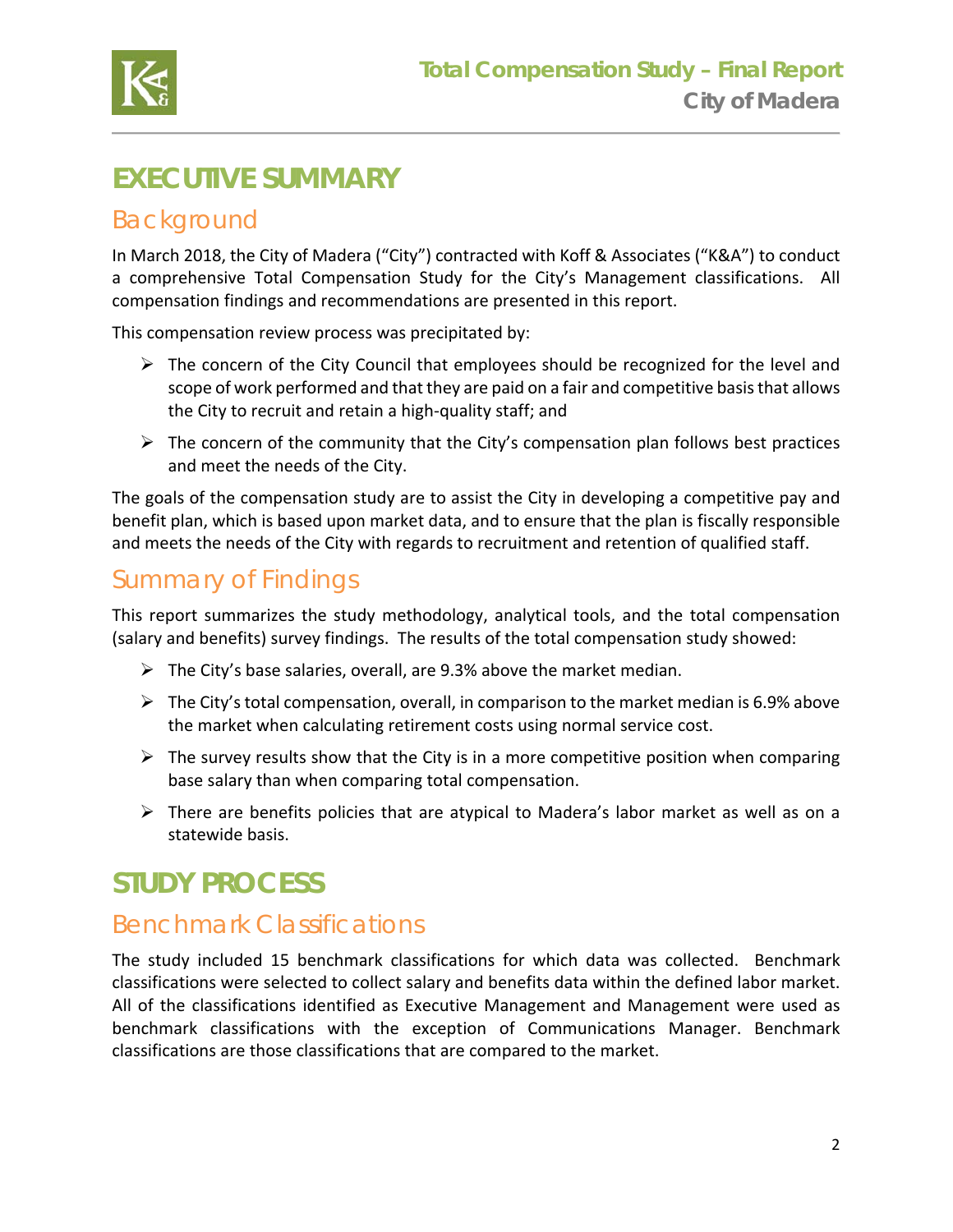

The benchmark classifications are listed in Table 1.

#### **Table 1. Benchmark Classifications**

| <b>CLASSIFICATION TITLE</b>                 |
|---------------------------------------------|
| <b>Chief Building Official</b>              |
| City Administrator                          |
| City Attorney                               |
| <b>City Clerk</b>                           |
| City Engineer                               |
| Director of Community Development           |
| Director of Financial Services              |
| Director of Human Resources                 |
| Director of Parks and Community Services    |
| <b>Executive Director, Successor Agency</b> |
| <b>Grant Administrator</b>                  |
| <b>Information Services Manager</b>         |
| <b>Planning Manager</b>                     |
| <b>Police Chief</b>                         |
| <b>Public Works Operations Director</b>     |

### Comparator Agencies

Another important step in conducting a market salary study is the determination of appropriate agencies for comparison. Analysis was conducted of potential agencies to be included in the City's labor market for purposes of comparison using objective criteria which included geographic proximity to the City, number of full-time equivalent employees, population, agency financial expenditures, cost of living, comparable services, and sales tax revenue.

We collected specific data points for each of the nineteen (19) agencies as follows:

- 1. Geographic Proximity to the City;
- 2. Services Provided;
- 3. Number of Full-Time Equivalent (FTE) Employees;
- 4. Agency Financials (Expenditures);
- 5. Population Served;
- 6. Expenditures to Population Ratio (per \$1,000);
- 7. Population to FTE Ratio (per 1,000);
- 8. Sales Tax Revenue to Population Served (per 1,000); and
- 9. Cost of Living, Median Home Sales Price, and Median Household Income.

With the abovementioned data collected, we grouped the information into criteria categories and took each agency's value, by criteria category, compared to the City of Madera's value for the data criteria. The following details how the data points were combined into data criteria: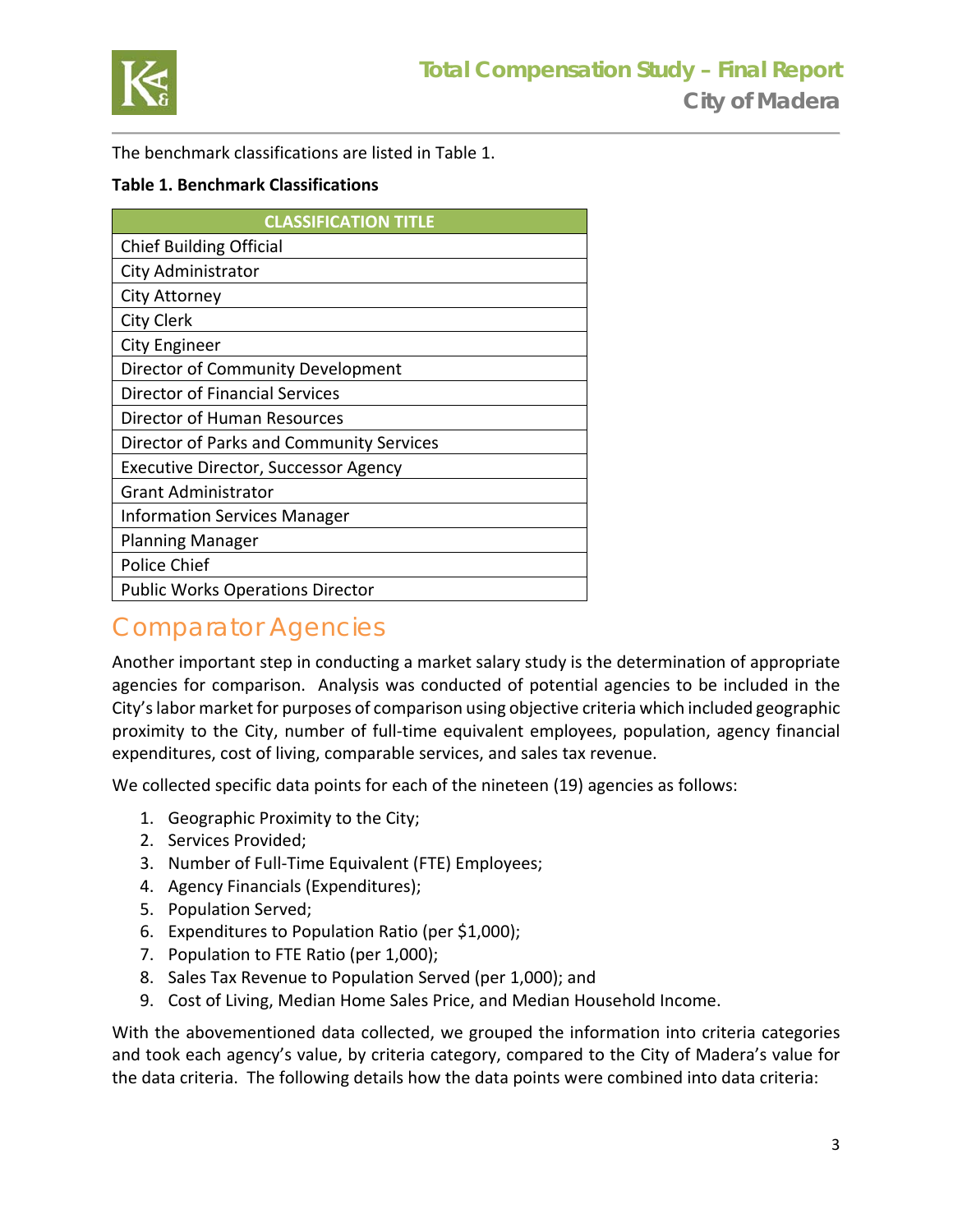

- 1. Organizational type and structure We typically recommend agencies of a similar size and structure providing similar services to that of the City be used as comparators. While size, number of employees, budgets, and population served are factors we evaluate, we find it more important to look at ratios of population served to budget and number of employees to population served, as those factors provide better indicators as to how each city uses its resources.
- 2. Similarity of population, staff, sales tax revenue, and operational budgets These elements provide guidelines in relation to resources required (staff and funding) and available for the provision of services.
- 3. Scope of services provided and geographic location Most of the comparator agencies included in the analysis provide similar services to the City including water and wastewater utilities and parks and community services.
- 4. Labor market With many agencies in competition for the same pool of qualified employees, the geographic labor market area, where the City may be recruiting from or losing employees to, is taken into consideration when selecting comparator organizations. Individuals often do not live in the communities they serve; therefore, geographic proximity and average commute times play a very important role in determining labor markets.

Based on our analysis of the data categories, ranking of each potential comparator agency, discussions with study stakeholders, including the City Council, and the scope of work per the consulting agreement with the City, we recommended twelve (12) agencies for consideration as comparators in the compensation study, as follows:

| <b>Agency</b>          |
|------------------------|
| 1. City of Chowchilla  |
| 2. City of Delano      |
| 3. City of Fresno      |
| 4. City of Galt        |
| 5. City of Hanford     |
| 6. City of Lodi        |
| 7. City of Los Banos   |
| 8. City of Merced      |
| 9. City of Porterville |
| 10. City of Sanger     |
| 11. City of Tulare     |

#### **Table 2. Comparator Agencies**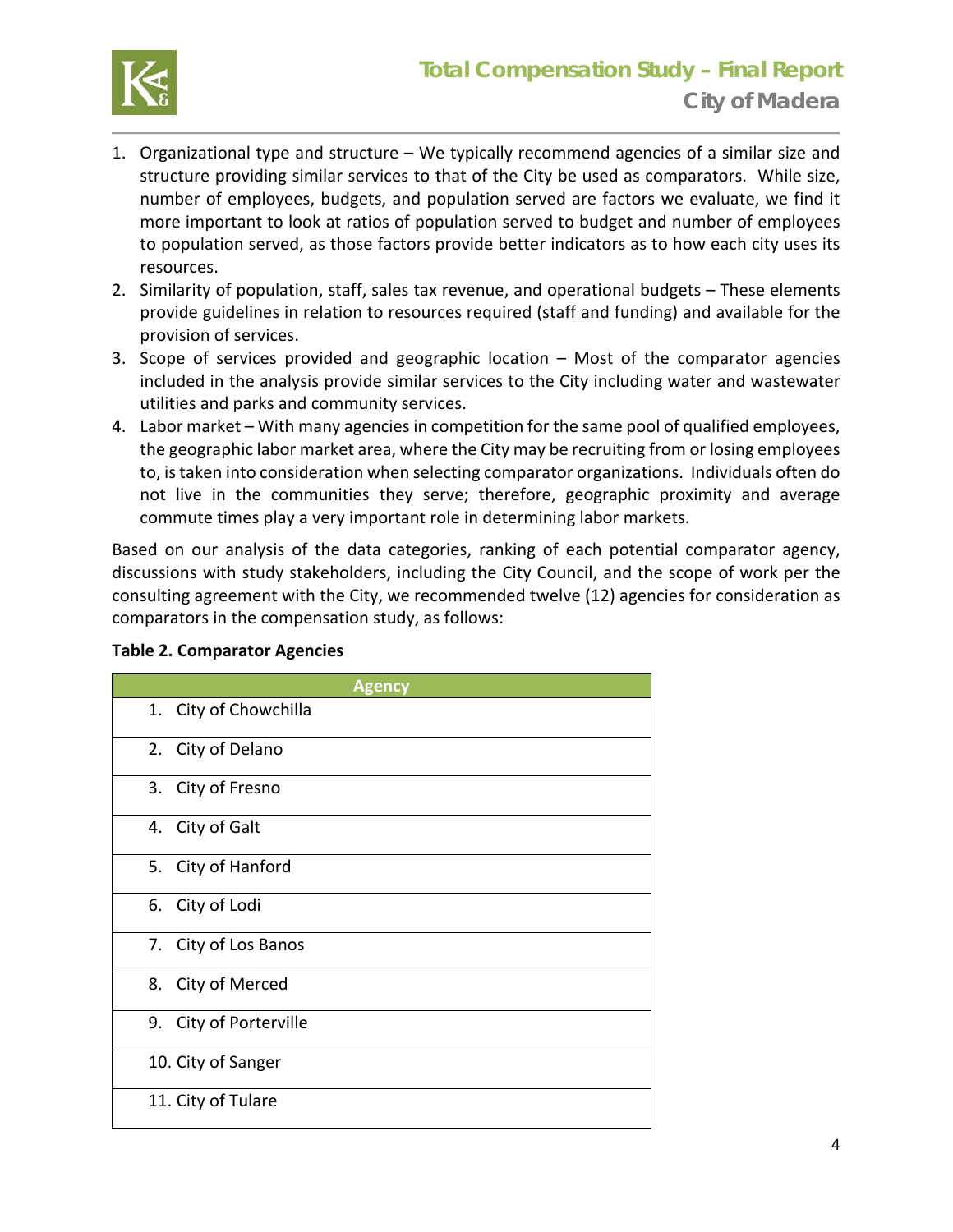

**Agency** 

12. City of Turlock

### Salary and Benefits Data

The last element requiring discussion prior to beginning a market survey is the specific benefit data that will be collected and analyzed. The following salary and benefits data was collected for each benchmark classification (the cost of these benefits to each agency was converted into dollar amounts and can be found in Appendix II [Benefit Detail] of this report; these amounts were added to base salaries for total compensation purposes). All figures are presented on a monthly basis.

### **1. Monthly Base Salary**

The top of the salary range and/or control point.

#### **2. Employee Retirement**

Retirement data was collected and presented in Appendix II. Data presented in Appendices IIa IIb and IIc reflect retirement costs that compare the City's retirement benefit to that of the labor market using normal cost percentages. This data reflects the benefits offered to the classic tier, which is the tier in effect at 12/31/2012, which the majority of the employees receive:

- PERS Formula: The service retirement formula for each agency's Classic plan. For agencies with their own retirement system (i.e., not contracted with PERS) retirement formulas were converted to the equivalent PERS formula for purposes of comparison.
- **Normal Cost:** This represents the employer cost to fund the retirement benefits which includes the additional costs for offering enhanced benefits. Enhancements would include a formula with a higher benefit than the baseline formula of 2% @ 62 or the calculation of final retirement compensation on a shorter period of time, rather than the base period of 36 highest paid consecutive months.
- **Employer Paid Member Contribution:** The amount of the employee's contribution to the retirement system that is paid by the employer (Employer Paid Member Contribution).
- **Social Security**: If an employer participates in Social Security, then the employer contribution of 6.2% of the base salary up to the federally‐determined maximum contribution of \$664.95 per month was reported.
- **Other**: Any other retirement contributions made by the employer.

### **3. Deferred Compensation**

Deferred compensation contributions provided to all employees of a classification with or without requiring the employee to make a contribution is reported.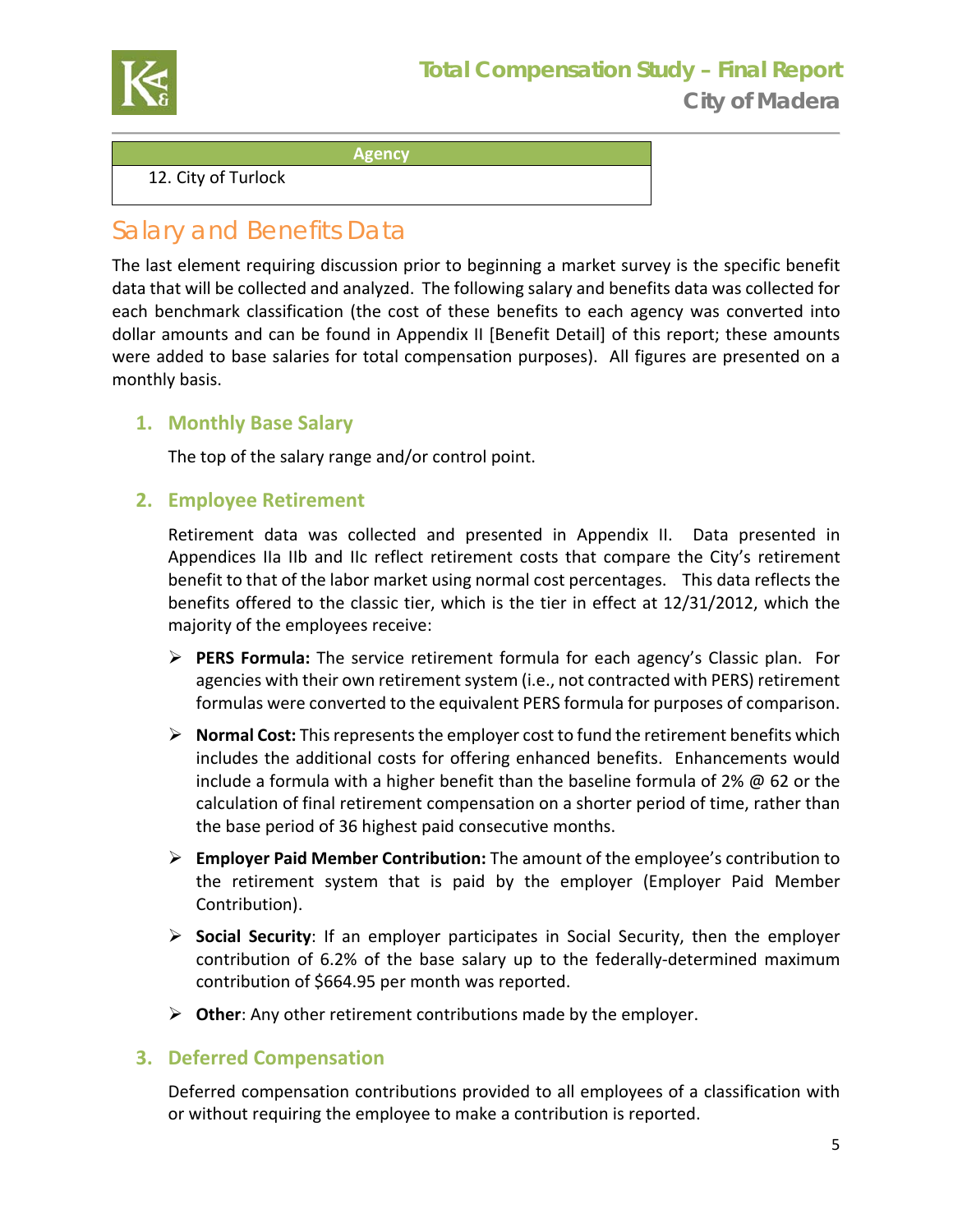

#### **4. Insurances**

The employer paid premiums for an employee with family coverage was reported. The employer paid insurances included:

- $\triangleright$  Cafeteria/Flexible Benefit Plan
- $\triangleright$  Medical
- $\triangleright$  Dental
- $\triangleright$  Vision
- Life and Accidental Death and Dismemberment ("AD&D") Insurances
- Long‐Term Disability Insurance
- $\triangleright$  Short-Term Disability Insurance
- **≻** Other

#### **5. Leaves**

Other than sick leave, which is usage-based, the number of hours off for which the employer is obligated. All hours have been translated into direct salary costs.

- **Vacation**: The number of paid time off (or vacation) hours available to all employees who have completed five years of employment.
- **Holidays**: The number of holiday hours (including floating hours) available to employees.
- **Administrative:**  Administrative (or management) leave is normally the number of paid leave hours available to Fair Labor Standards Act ("FLSA") Exempt and/or management to reward for extraordinary effort (in lieu of overtime). This leave category may also include personal leave which may be available to augment vacation or other time off.

#### **6. Auto Allowance**

This category includes either the provision of an auto allowance or the provision of an auto for personal use only. If a vehicle is provided to any classification for commuting and other personal use, the average monthly rate is estimated at \$450. Mileage reimbursement is not included.

#### **7. Technology Allowance**

This category includes an allowance an agency provides to employees for the purchase of cell phones, laptops or personal computers, and related cell/data service.

#### **8. Longevity Pay**

Longevity pay benefits are included in the total compensation calculation for those agencies that offer this benefit for employees who have completed five or fewer years of employment. Policy information on this benefit is included in the policy analysis narrative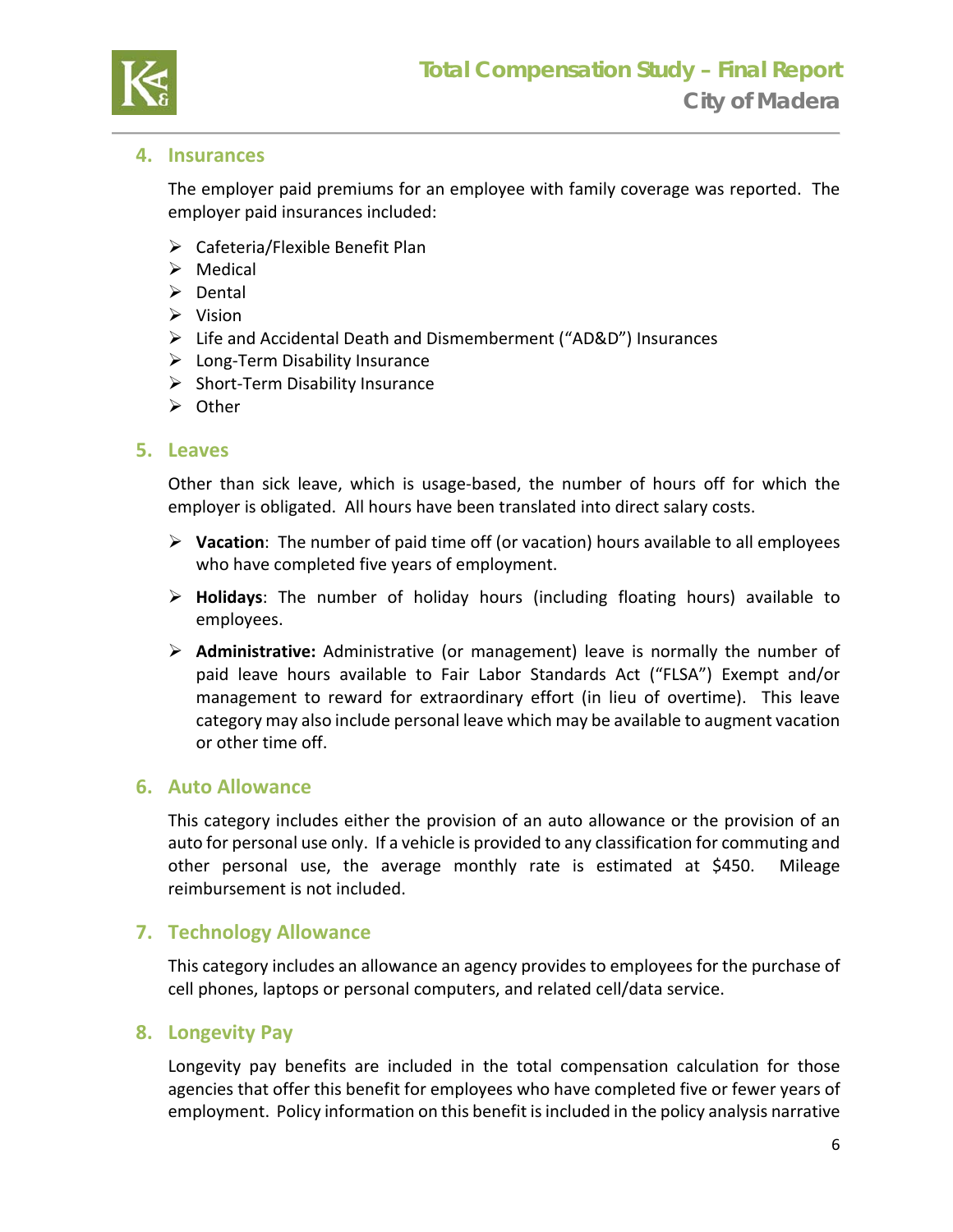

(Appendix III) for those agencies that offer a longevity pay benefit with a higher threshold than five years.

#### **9. Management Incentive Pay**

This category includes incentive pay that agencies provide to employees for serving in a management capacity as a condition of employment. This does not include merit or performance‐based pay.

#### **10. Other**

This category includes any additional other benefits not captured above available to all in the class.

#### **11. Additional Benefit Policies**

Data on pay and employment philosophies specific to those matters of interest/concern identified by the City Council was gathered and analyzed, including: leave cash out provisions including cash out upon separation from employment, types of leave provided (e.g., vacation, sick, administrative, holiday) and leave accrual schedules, longevity pay provisions for those agencies offering this benefit at a threshold higher than five years of employment (data for agencies with a threshold of five or fewer years for this benefit is included in the total compensation calculation), medical insurance cost sharing, salary schedule structures, payment in lieu of medical coverage, severance pay provisions, special pay for education and/or certifications, flexible work schedules, health and wellness programs, retiree health payment provisions, tuition reimbursement, and uniform allowance (for the Chief of Police classification only).

Benefit elements in bullet numbers 1 through 10 are negotiated benefits provided to all employees in the classification. As such, they represent an ongoing cost for which an agency must budget. Costs of the additional benefits listed in bullet number 11 are usage-based and cannot be quantified on an individual employee basis. Therefore, policy information has been gathered and analyzed to provide the City with context of its own policies as it relates to the City's labor market.

### Data Collection

Data was collected during the months of March, April, and May 2018, through comparator agency websites, conversations with human resources, accounting, and/or finance personnel, and careful review of agency documentation such as classification descriptions, memoranda of understanding, organization charts, position allocation schedules, and other documents.

### Matching Methodology

K&A believes that the data collection step is the most critical for maintaining the overall credibility of any study and relied on the City's classification descriptions as the foundation for comparison.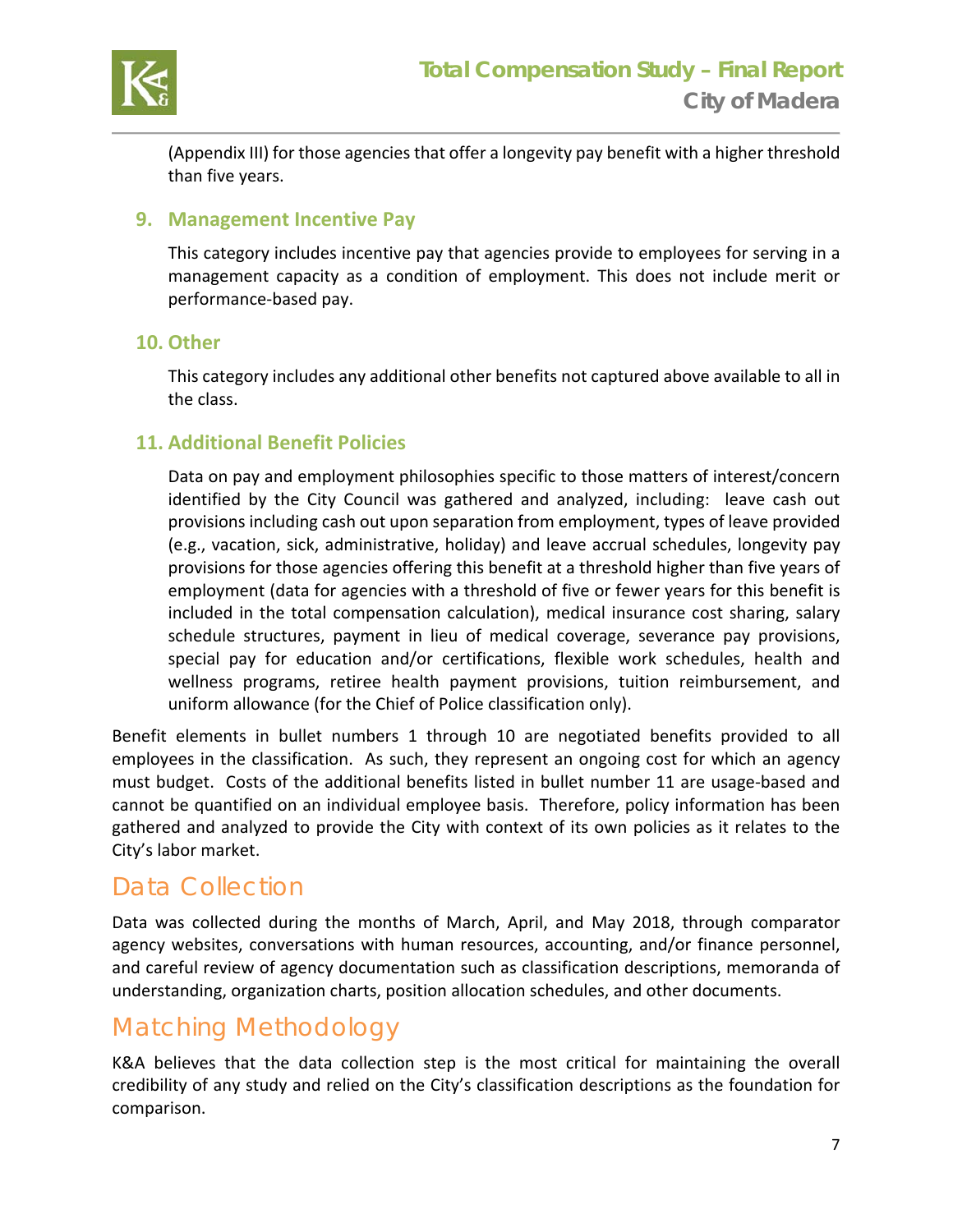

When K&A researches and collects data from the comparator agencies to identify possible matches for each of the benchmark classifications, there is an assumption that comparable matches may not be made that are 100% equivalent to the classifications at the City. Therefore, K&A does not match based upon job titles, which can often be misleading, but rather analyze class descriptions before a comparable match is determined.

K&A's methodology is to analyze each class description and the whole position by evaluating factors such as:

- $\triangleright$  Definition and typical job functions;
- $\triangleright$  Distinguishing characteristics;
- $\triangleright$  Level within a class series (i.e., entry, experienced, journey, specialist, lead, etc.);
- Reporting relationship structure (for example, manages through lower‐level staff);
- $\triangleright$  Education and experience requirements;
- $\triangleright$  Knowledge, abilities, and skills required to perform the work;
- $\triangleright$  The scope and complexity of the work;
- $\triangleright$  Independence of action/responsibility;
- $\triangleright$  The authority delegated to make decisions and take action;
- $\triangleright$  The responsibility for the work of others, program administration, and for budget dollars;
- $\triangleright$  Problem solving/ingenuity;
- $\triangleright$  Contacts with others (both inside and outside of the organization);
- $\triangleright$  Consequences of action and decisions; and
- $\triangleright$  Working conditions.

In order for a match to be included, K&A requires that a classification's "likeness" be at approximately 70% of the matched classification.

When an appropriate match is not identified for one classification, K&A often uses "hybrid" matches which can be functional or represent a span in scope of responsibility. A functional hybrid means that the job of one classification at the City is performed by two or more classifications at a comparator agency. A hybrid match representing a span in scope means that the comparator agency has one class that is "bigger" in scope and responsibility and one class that is "smaller," where the City's class falls in the middle. For this study, we did not incorporate the span in scope hybrid.

If an appropriate match could not be found, then no match was reported as a non‐comparable (N/C).

### Data Spreadsheets

For each benchmark classification, there are two information pages:

- $\triangleright$  Top Monthly Base Salary and Total Compensation Data
- $\triangleright$  Benefit Detail (Monthly Equivalent Values)

The average (mean) and median (midpoint) of the comparator agencies are reported on the top monthly salary and total compensation data spreadsheets. The percentage by which the City's compensation is either above or below the average and median is also reported.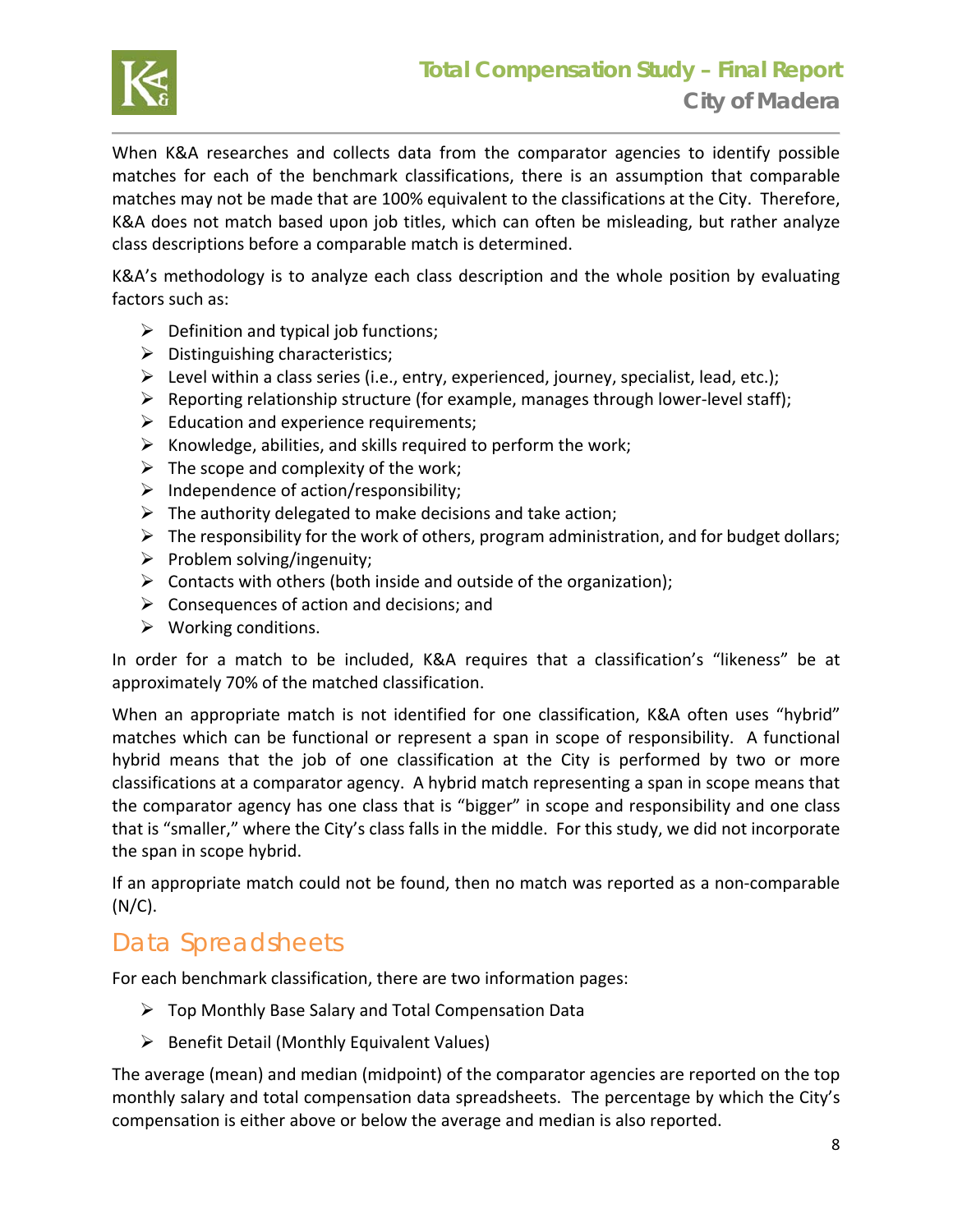

The mean is the sum of the comparator agencies' salaries/total compensation divided by the number of matches. The median is the midpoint of all data with 50% of data points below and 50% of data points above.

In order to calculate the mean and median, K&A requires that there be a minimum of four (4) comparator agencies with matching classifications to the benchmark classification. The reason for requiring a minimum of four matches is so that no one classification has undue influence on the calculations. Sufficient data was collected from the comparator agencies for 13 of the 15 benchmark classifications.

When using survey data to make salary range recommendations and adjustments, K&A generally recommends using the median, rather than the mean, because the median is not skewed by extremely high or low salary values.

### **MARKET FINDINGS**

The following table represents a summary of the market top monthly (base) salary and total compensation (base salary plus benefits [normal retirement cost, insurance, leaves, incentives, longevity, and allowances]) findings. For each benchmark classification, the number of matches (agencies with a comparable position) and percent above or below the top monthly salary market median and total compensation market median is listed. The table is sorted by top monthly salary in descending order from the most positive percentile (above market) to the most negative (below market).

| <b>Classification Title</b>              | <b>Top</b><br><b>Monthly</b><br>% Above<br>or Below | Total<br><b>Compensation</b><br>% Above or<br><b>Below</b> | $#$ of<br><b>Matches</b> |
|------------------------------------------|-----------------------------------------------------|------------------------------------------------------------|--------------------------|
| City Clerk                               | 21.8%                                               | 24.2%                                                      | 10                       |
| Director of Community Development        | 19.8%                                               | 12.2%                                                      | 12                       |
| <b>Public Works Operations Director</b>  | 15.3%                                               | 16.6%                                                      | 7                        |
| <b>Information Services Manager</b>      | 13.5%                                               | 11.2%                                                      | 8                        |
| <b>Police Chief</b>                      | 12.9%                                               | 7.2%                                                       | 12                       |
| Director of Human Resources              | 12.5%                                               | 10.7%                                                      | 10                       |
| City Attorney                            | 10.2%                                               | 6.7%                                                       | 5                        |
| <b>Planning Manager</b>                  | 8.1%                                                | 7.5%                                                       | 5                        |
| <b>Director of Financial Services</b>    | 6.8%                                                | 2.6%                                                       | 10                       |
| Director of Parks and Community Services | 7.5%                                                | 4.5%                                                       | 10                       |
| <b>City Engineer</b>                     | 3.6%                                                | 1.0%                                                       | 7                        |
| <b>Chief Building Official</b>           | 1.7%                                                | $-3.1%$                                                    | 8                        |
| City Administrator                       | $-10.3%$                                            | $-7.6%$                                                    | 12                       |
| Executive Director, Successor Agency     | Insuff Data                                         | <b>Insuff Data</b>                                         | $\Omega$                 |
| <b>Grants Administrator</b>              | <b>Insuff Data</b>                                  | Insuff Data                                                | $\mathbf 0$              |

#### **Table 3. Market Median Compensation Results Summary**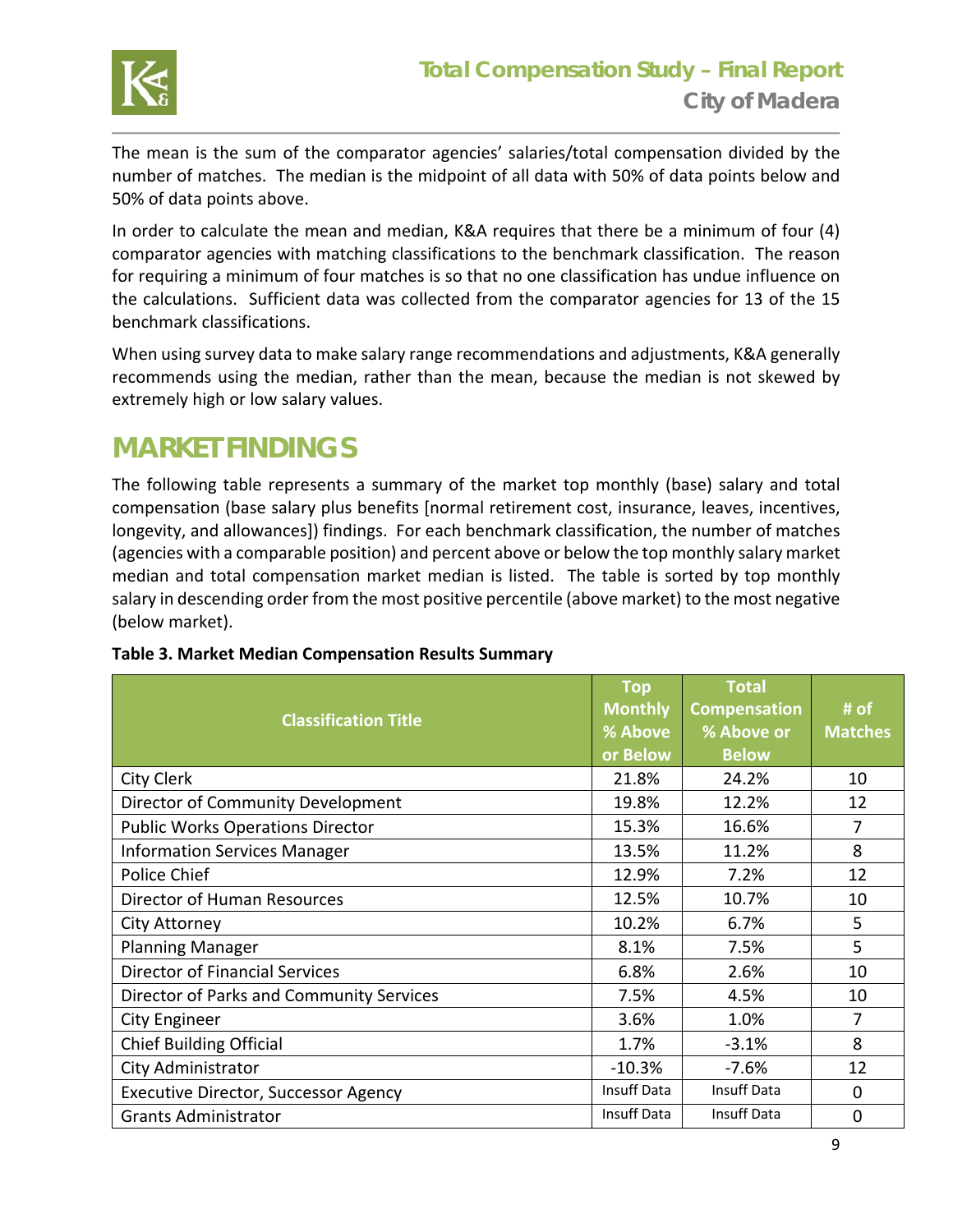

### Base Salary

Top monthly salary market results show that twelve (12) classifications are paid above the market median:

- $\triangleright$  Two (2) classifications are paid above the market median by less than 5%;
- $\triangleright$  Three (3) classifications are paid above the market median by more than 5% and less than 10%;
- $\triangleright$  Five (5) classifications are paid above the market median by more than 10% and less than 15%;
- $\triangleright$  One (1) classifications are paid above the market median by more than 15% and less than 20%; and
- $\triangleright$  One (1) classification is paid above the market median by more than 20%.

Top monthly salary market results show that one (1) classification is paid below the market median by 10.3%.

For two (2) benchmark classifications, the market yielded insufficient data for analysis and therefore percentage differentials could not be calculated.

Generally, a classification falling within 5% of the median is considered to be competitive in the labor market for salary survey purposes because of the differences in compensation policy, actual scope of work, and position requirements. However, the City can adopt a different standard.

### Total Compensation

Total compensation market results show that ten (10) classifications are paid above the market median:

- $\triangleright$  Three (3) classifications are paid above the market median by less than 5%;
- $\triangleright$  Three (3) classifications are paid above the market median by more than 5% and less than 10%;
- Four (4) classifications are paid above the market median by more than 10% and less than 15%; and
- $\triangleright$  One (1) classification is paid above the market median by more than 20%.

Total compensation market results show that three (3) classifications are paid below the market median:

- $\triangleright$  One (1) classification is paid below the market median by less than 5%;
- $\triangleright$  One (1) classification is paid below the market median by more than 5% and less than 10%.

For two (2) benchmark classifications, the market yielded insufficient data for analysis and therefore percentage differentials could not be calculated.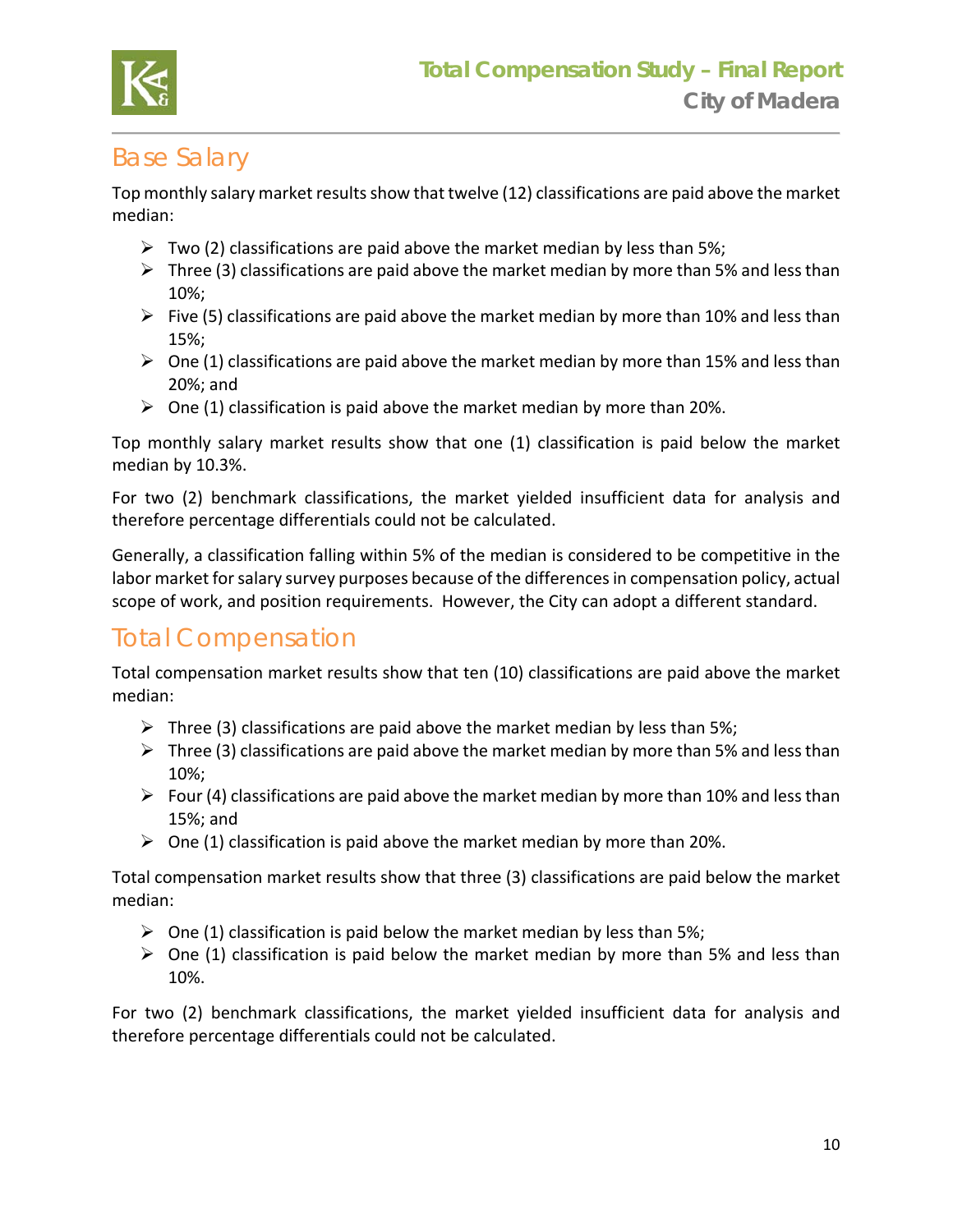

Overall, the differences between market base salaries and total compensation indicate that the City's benefits package puts the City at a less competitive advantage. Further analysis indicates that, on average, classifications are 9.3% above the market median for base salaries, while that figure changes to 6.9% above the market median for total compensation, which is a 2.4% difference (i.e., the City "loses" a 2.4% competitive advantage when taking benefits into consideration).

### **Benefits**

The market benefits indicated that the City is less competitive in some areas which include the City's Classic PERS retirement formula, the percentage of the City's contribution to retirement that employees are picking up, and paid leave benefits. Analysis of the trends shows that the value of the Classic retirement formula offered in the City's labor market is anywhere from 90% to 150% higher than that of the City's. To that end, only four (4) of the comparator agencies require that employees pick up a portion of the City's retirement contribution, and when compared to those agencies that do have such a provision, the City's employees are picking up approximately 50% more than their counterparts in the comparator agencies.

The City's leave accrual policy is somewhat unique in that sick and holiday leave are consolidated with vacation and administrative leave to create one type of leave (i.e., annual leave) which the employee is able to cash out subject to certain rules and limitations. Only two other agencies incorporate sick leave with vacation, and no other agencies incorporate holidays. Rather, paid holiday time is granted on agency‐defined days (and in most agencies one or two floating holidays on days elected by the employee) and may not be converted to cash. Despite the unique nature of the City's paid leave policies, the value of the leave benefits offered to City Management employees is significantly less (25% to 50% or more) for some classifications than that offered in the City's labor market. However, the City's leave cash out policies are unique and should be reviewed in assessing total compensation.

### Compensation Policies and Philosophies

An important element of this compensation study was the collection and analysis of policy and pay philosophy data to compare the City's policies to those of the labor market. Detailed information can be found in Appendix III. Below is a summary of some of the policies that were of particular interest/concern to the City Council:

### **Paid Leave: Conversion to Cash, Leave Types, and Accrual Rates**

o *Conversion to Cash –* A unique aspect of the City's pay philosophy is the consolidation of all paid leave types (i.e., vacation, sick, administrative, and holiday), and the eligibility of this leave to be cashed out at the employees' full rate of pay during the course of employment. Most agencies in the City's labor market separate leave types and apply different cash out provisions to each leave type, both during the course of employment and upon separation from employment. All agencies have provisions for vacation to be cashed out at 100% of value upon separation from employment, and some have provisions for sick leave to be cashed out at a reduced rate as well as administrative leave to be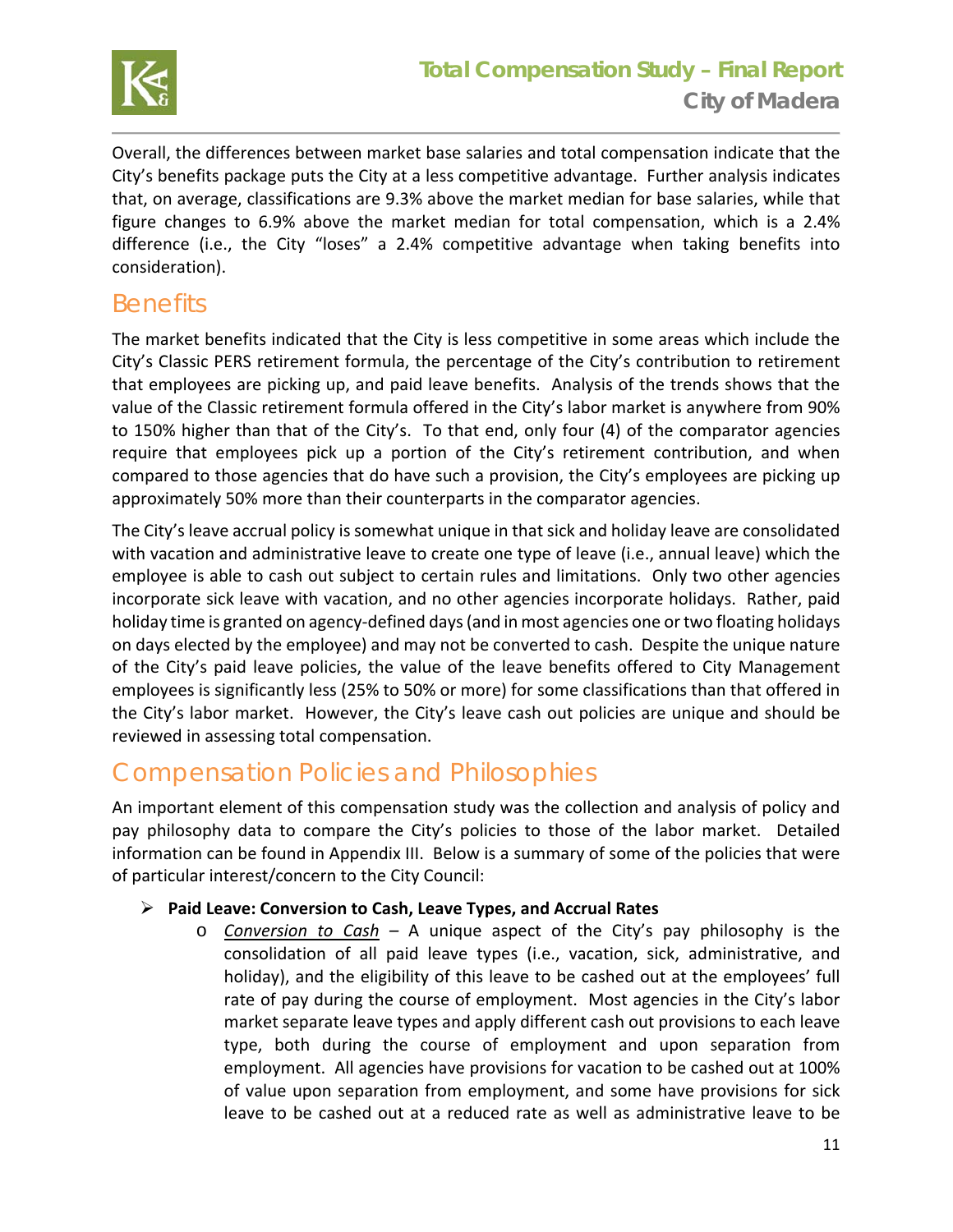

cashed out at either 100% of value or a reduced rate upon separation from employment.

Nine agencies have provisions for leave cash out during the course of employment: i) Three agencies allow for cash out of more than one type of leave; ii) One agency allows for cash out of sick leave at a reduced rate; iii) One agency allows for administrative leave to be cashed out; iv) Three agencies allow for vacation to be cashed out; and v) One agency allows for vacation cash out for the City Manager. Holiday time is not subject to cash out in any of the comparator agencies during employment or upon separation from employment.

As previously discussed, overall the City's paid leave benefits are not as competitive as those in the comparator agencies, but the City's practice of consolidating all paid leave into annual leave, and allowing for annual leave to be converted to cash creates the potential for higher costs associated with leave time since all eligible leave is subject to cash out at 100% of value from year‐to‐year whereas the labor market does not value all leave types at 100% and does not convert holiday time to cash.

- o *Leave Types –* Two agencies consolidate vacation and sick leave for some or all management classifications, and one of these agencies also includes administrative leave in the consolidated annual leave. The remaining ten agencies have separate vacation, administrative, and sick leave. Paid holiday time off is granted for agency‐defined holidays with most agencies offering one or two floating holidays as well.
- o *Accrual Rates –* All agencies in the City's labor market have established accrual rate schedules for vacation leave (or annual leave where applicable) with accrual rates increasing with years of service and accrual caps set at varying rates. Sick leave and administrative leave is typically granted at a fixed rate (in most cases 12 days of sick leave and 5 to 10 days of administrative leave annually) which does not increase with years of service. Caps on sick leave accrual vary from agency to agency with some having no cap. Administrative leave is typically not carried over from one year to the next.
- **Management Incentive Pay‐Conversion to Salary:** The City's current practice of offering employees the irrevocable option of converting a portion of paid leave time to salary labeled management incentive pay is unusual. The other agencies either have no incentive pay benefit, or incentives are offered as a lump sum separate from salary and on the condition of meeting defined performance criteria.
- **Longevity Pay:** We are increasingly observing the elimination of longevity pay benefits across labor markets, and the City's labor market is no exception. Five of the comparator agencies offer a longevity benefit, and only two (2) offer this benefit as early as five (5) years after employment commences. The remaining agencies that do provide this benefit do so at eight, ten, and fifteen years of employment respectively.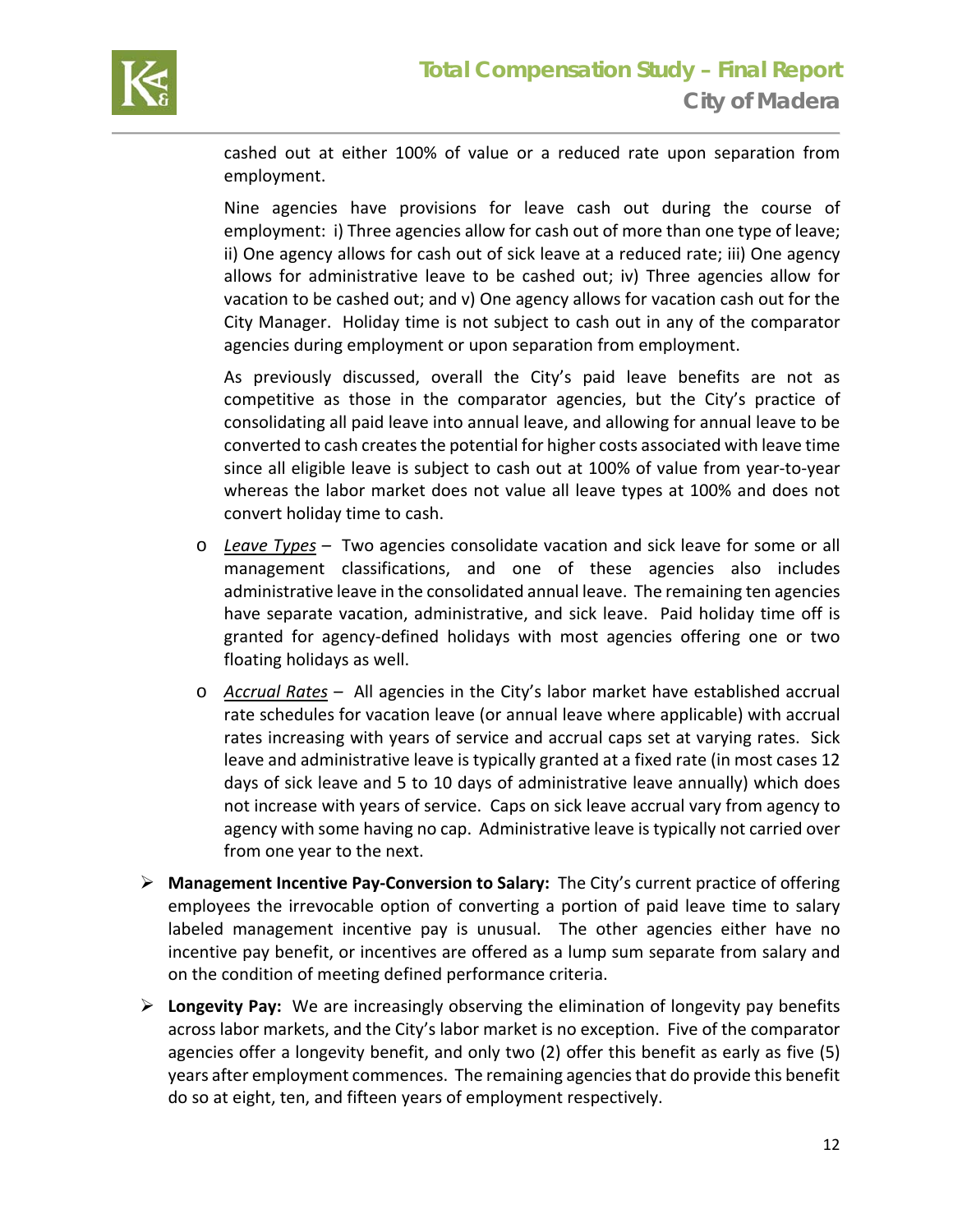

- **Medical Cost Sharing:** Ten agencies have provisions to share the cost of medical insurances with the employee. The amount of the employees' contribution varies widely from nominal (2.5% paid by the employee) to significant (40% paid by the employee). One agency offers a low-cost, reduced coverage plan at no cost to the employee; however, the employee is required to pay the difference in premiums if opting for another plan. One agency pays 100% of insurance premiums. Another agency distinguishes between executive management and management classifications, and pays 100% of the insurance premium only for those identified as executive management.
- **Cash in Lieu of Medical Coverage:** The majority of agencies provide some sort of compensation for those employees who obtain qualified medical insurance coverage elsewhere. For most, this is compensated by cash payment through the payroll process, while one agency contributes to a deferred compensation account on behalf of employees.

More detailed policy information and analysis can be found in Appendix III.

Another unique aspect of the City's employment practices is the negotiation of employment agreements with each of the Executive and Management employees. It is not unusual to find such agreements for City Managers and even Chiefs of Police; however, based on our analysis of the City's labor market as well as our experience working in other labor markets, it is somewhat unusual for agencies to negotiate individual terms and conditions of employment with each member of the management team. We would typically expect to find an established set of benefits, terms, and conditions of employment applicable to all management employees which often are enhanced from that offered to rank‐and‐file classifications in recognition of the higher level of responsibility for management classifications. The practice of negotiating benefits, terms, and conditions on an individual basis with each Executive and Management employee tends to foster the development of compensation elements and philosophies that have unique characteristics when compared to the City's labor market and may account for some of the deviations from market standards that are noted above and observed in Appendix III.

### **INTERNAL SALARY RELATIONSHIPS**

Developing internal salary relationships between benchmarked and non‐benchmarked classes, as well as classes for which the market yielded insufficient data for statistical analysis, is the method by which salary recommendations for those classes are anchored to market compensation data. Data is obtained to measure how benchmarked classifications are compensated in the labor market, and non‐benchmarked/insufficient‐data classifications performing similar bodies of work or with similar levels of responsibility are aligned to the benchmarks by anchoring or applying differentials.

The following are standard human resources practices that are commonly applied when making salary recommendations based upon internal relationships:

 $\triangleright$  A salary within 5% of the market median is considered to be competitive in the labor market for salary survey purposes because of the differences in compensation policy and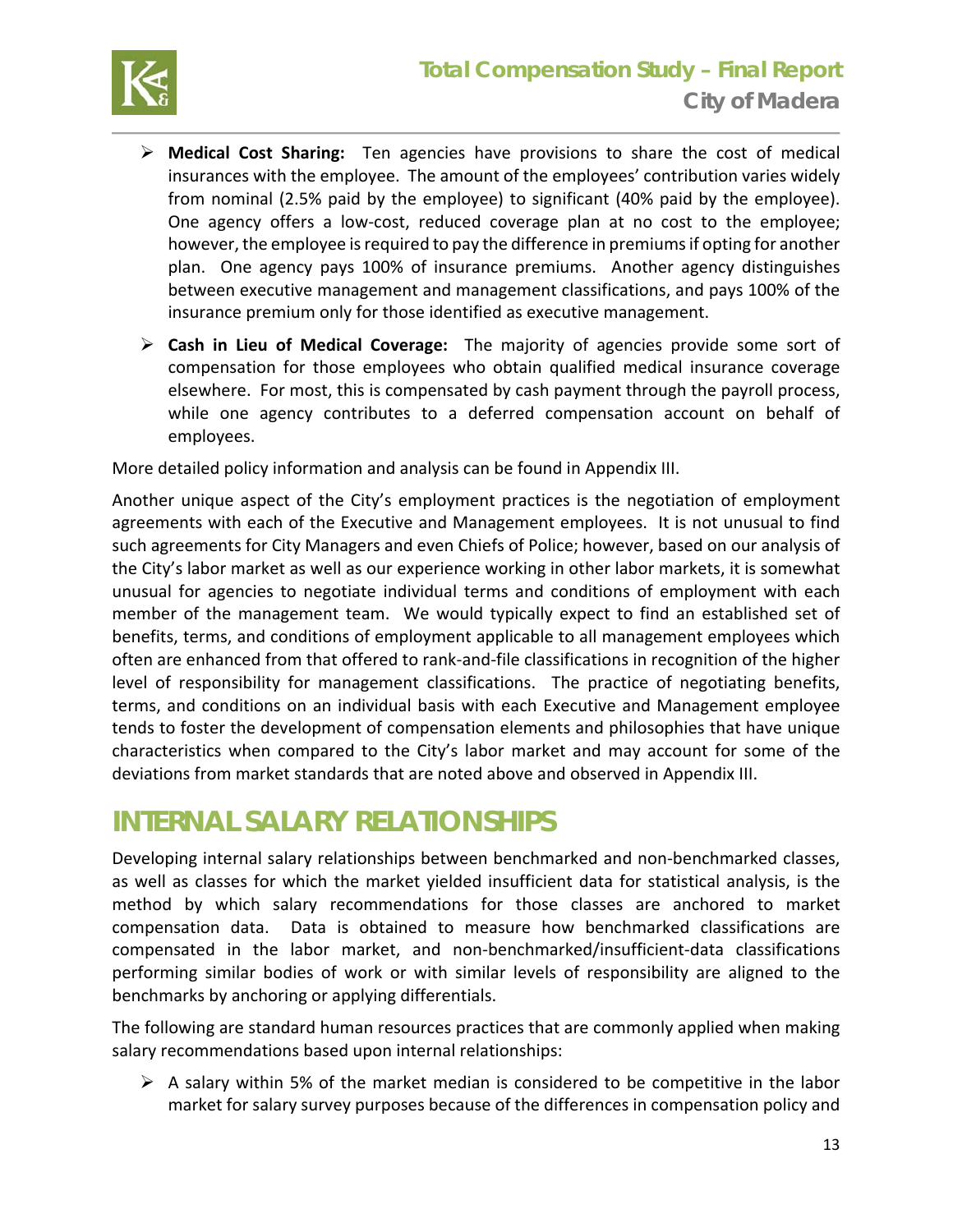

actual scope of the position and its requirements. However, the City can adopt a standard that aligns to its desired position in the labor market.

- $\triangleright$  Certain internal percentages are often applied. Those that are the most common are:
	- The differential between a trainee and experienced (or journey) class in a series (I/II or Trainee/Experienced) is generally 10% to 15%;
	- A lead or advanced journey‐level (III or Senior‐level) class is generally placed 10% to 15% above the journey‐level.
	- A full supervisory class is normally placed at least 10% to 25% above the highest level supervised, depending upon the breadth and scope of supervision.
- $\triangleright$  When a market or internal equity adjustment is granted to one class in a series, the other classes in the series are also adjusted accordingly to maintain internal equity.
- Director‐level classifications are compared to one another to ensure appropriate horizontal alignment and internal relationships of these classes across the organization.

Following these standards provides: 1) proper differentials between levels within job families to compensate appropriately for additional experience and/or responsibilities including additional administrative, budgetary, and personnel responsibilities at the supervisory and managerial levels; and, 2) internal equity between classifications across the organization to represent the internal value of classifications.

### Pay Philosophy

The City has many options regarding what type of compensation plan it wants to implement. This decision will be based on what the City's pay philosophy is, at which level it desires to pay its employees compared to the market, whether it is going to consider additional alternative compensation programs, and how great the competition is with other agencies over recruitment of a highly‐qualified workforce.

### Salary Structure

Currently, the City has a salary structure with ranges that are approximately one‐half percent (0.5%) apart from one another. Each salary range has five steps with five percent (5%) between each step.

### Options for Implementation

With the exception of the City Administrator, data reveals that the classifications of this study are paid at a higher rate than the market median. When classifications are over market, K&A typically recommends Y‐rating employees whose current pay exceeds the maximum of the recommended range until the market numbers "catch up" with their current salary. To Y‐rate an employee means to keep the employee's salary frozen and to provide no salary increases (including no cost of living adjustments which will increase the range not employee pay) until the employee's current salary is within the recommended salary range. This will result in no immediate loss of income, but will delay any future increases until the incumbent's salary is within the salary range.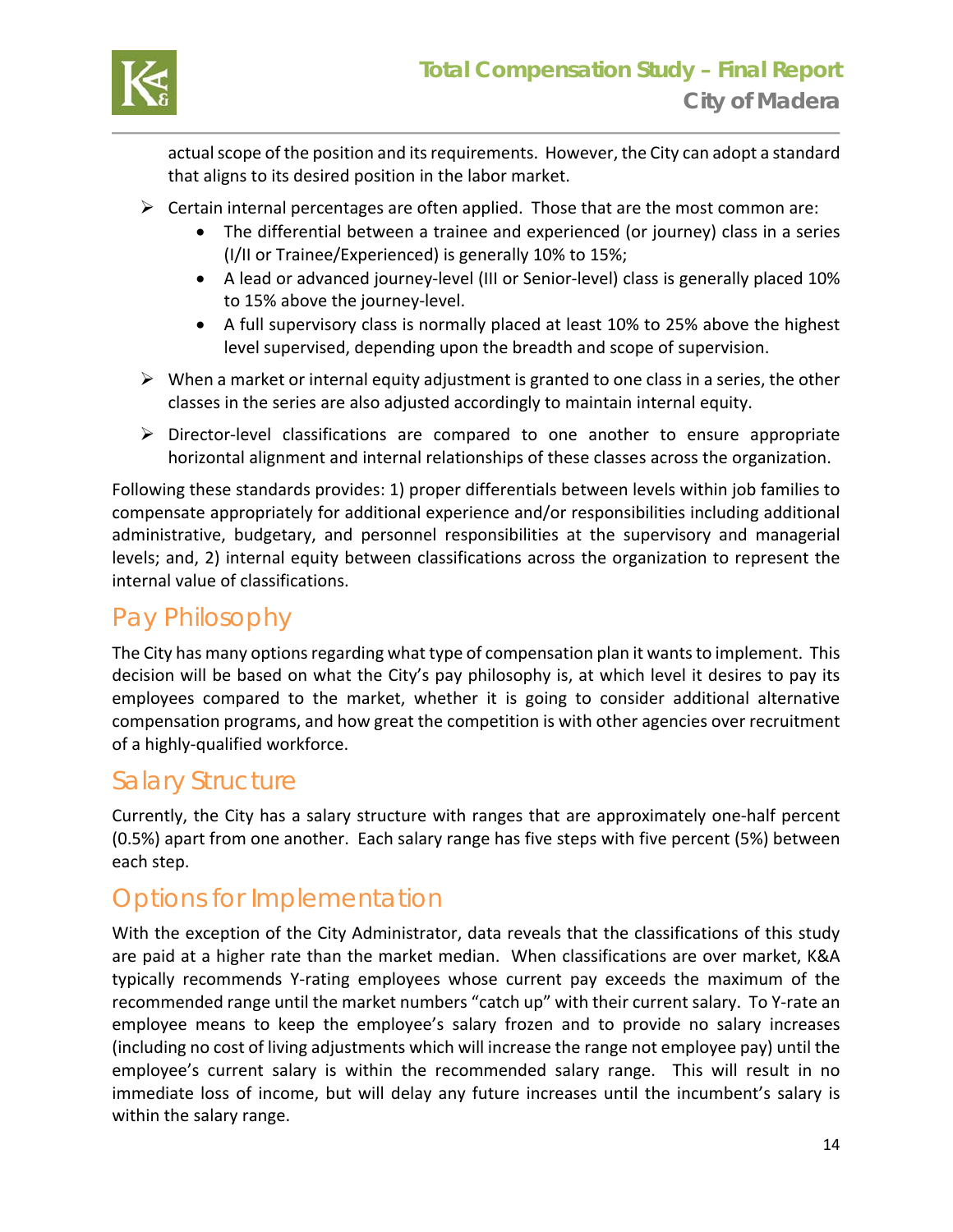

Other options to "freezing" a classification's salary in place until the market catches up are:

- "**Grandfathering" of salary ranges:** This means that the salary range for the classification is adjusted down to what the market numbers are. However, current incumbents would continue being paid at the current rate of pay (which would put them outside of the new and adjusted salary range for the class) until they separate from employment with the City. Any new‐hires would be paid within the newly established salary range.
- **Single‐incumbent classes:**  If a class only has one incumbent, an option would be to wait until the person separates from employment with the City and then adjust the salary range for the class according to the market.
- **Recent hires:** Some employees who have recently been hired may still be at one of the lower steps within their current salary range. So, even if the top of their current salary range is above market, the incumbents are currently still paid below the market maximum because they are not at the top of their current salary range. In this case, an immediate salary range adjustment could be made to bring the salary range within the market. This would bring the affected incumbents either to the top of the market range or very close to it, but they would not technically be Y‐rated or lose any pay.

Another option, of course, is to actually reduce salaries down to the market. However, from an employee relations perspective this may not be a viable option.

Regarding the City Administrator salary, the data indicates that the salary is 10.3% below market. Since the City Council is currently seeking an incumbent for the vacancy, the City has options for addressing the salary which include adjusting the current salary to align with the market median immediately, or utilizing a longer‐term approach of aligning the salary to market. Table 4 below provides a three‐year implementation plan that we have developed for addressing below‐market salaries. This may serve as a helpful resource in determining options for setting the salary for the position.

| <b>Market Disparity</b> | % Increase    |
|-------------------------|---------------|
| 0 to 4.99%              | 0 to 2.49%    |
| 5.0% to 9.99%           | 2.5% to 4.99% |
| 10.0% to 14.99%         | 5.0% to 7.49% |
| 15.0% to 19.99%         | 7.5% to 9.99% |
| 20.0% and above         | 10.0%         |

#### **Table 4. Three‐Year Implementation Proposal**

The initial first year adjustment would provide a portion of the equity increase and place the class into the closest step (but not below) where it is now. Subsequent increases would be spaced on a similar schedule (at annual intervals) based upon the remaining disparity after each adjustment with adjustments intended to be completed by the third year.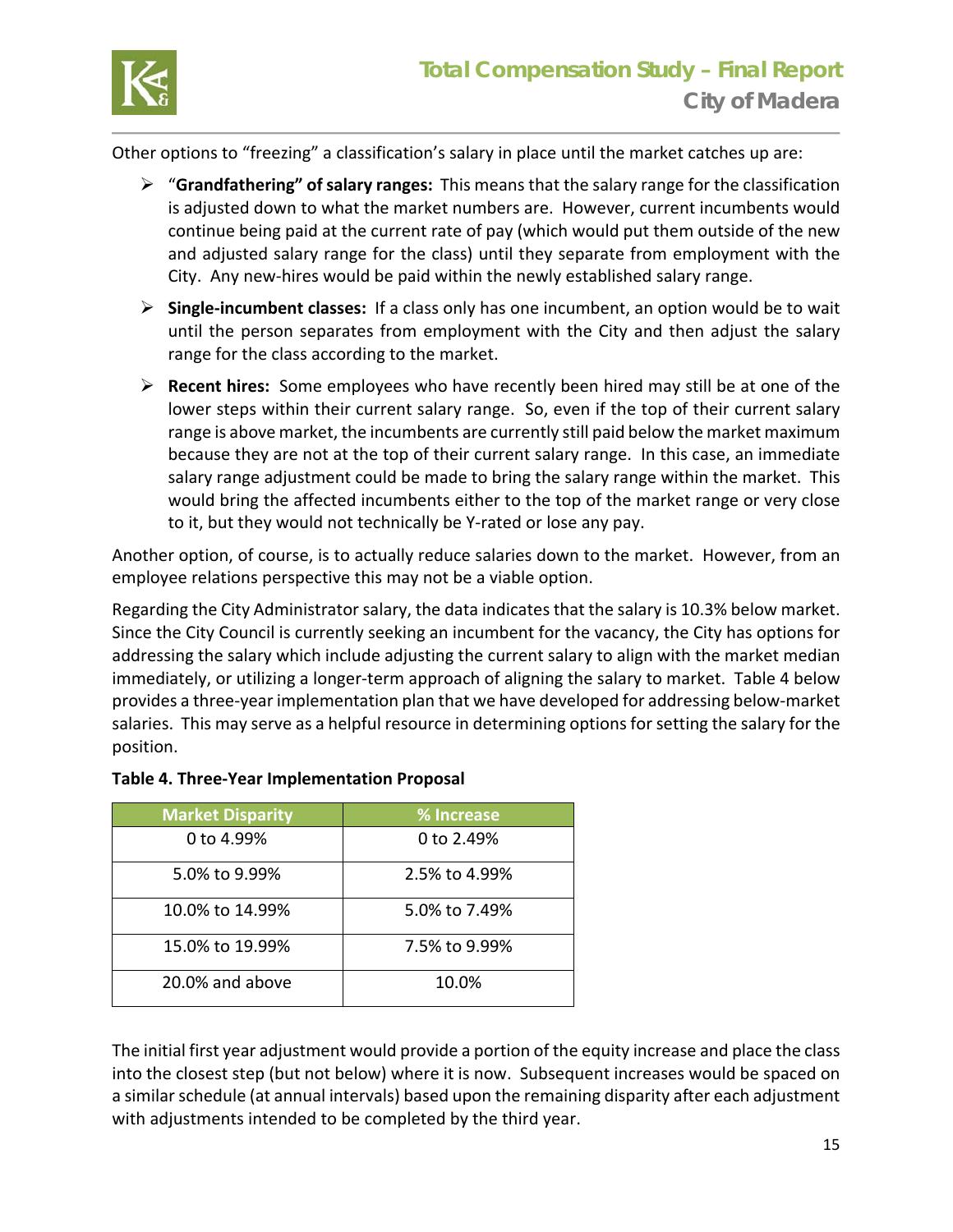

## **USING THE MARKET DATA AS A TOOL**

K&A would like to reiterate that this report and the findings are meant to be a tool for the City to create and implement an equitable, responsible compensation plan. Compensation strategies are designed to attract and retain excellent staff; however, financial realities and the City's expectations may also come into play when determining appropriate compensation philosophies and strategies. The collected data presented herein represents a market survey that will give the City an instrument to make future compensation decisions.

It has been a pleasure working with the City on this critical project. Please do not hesitate to contact us if we can provide any additional information or clarification regarding this report.

Respectfully submitted by, **Koff & Associates** 

Katie Kaneko President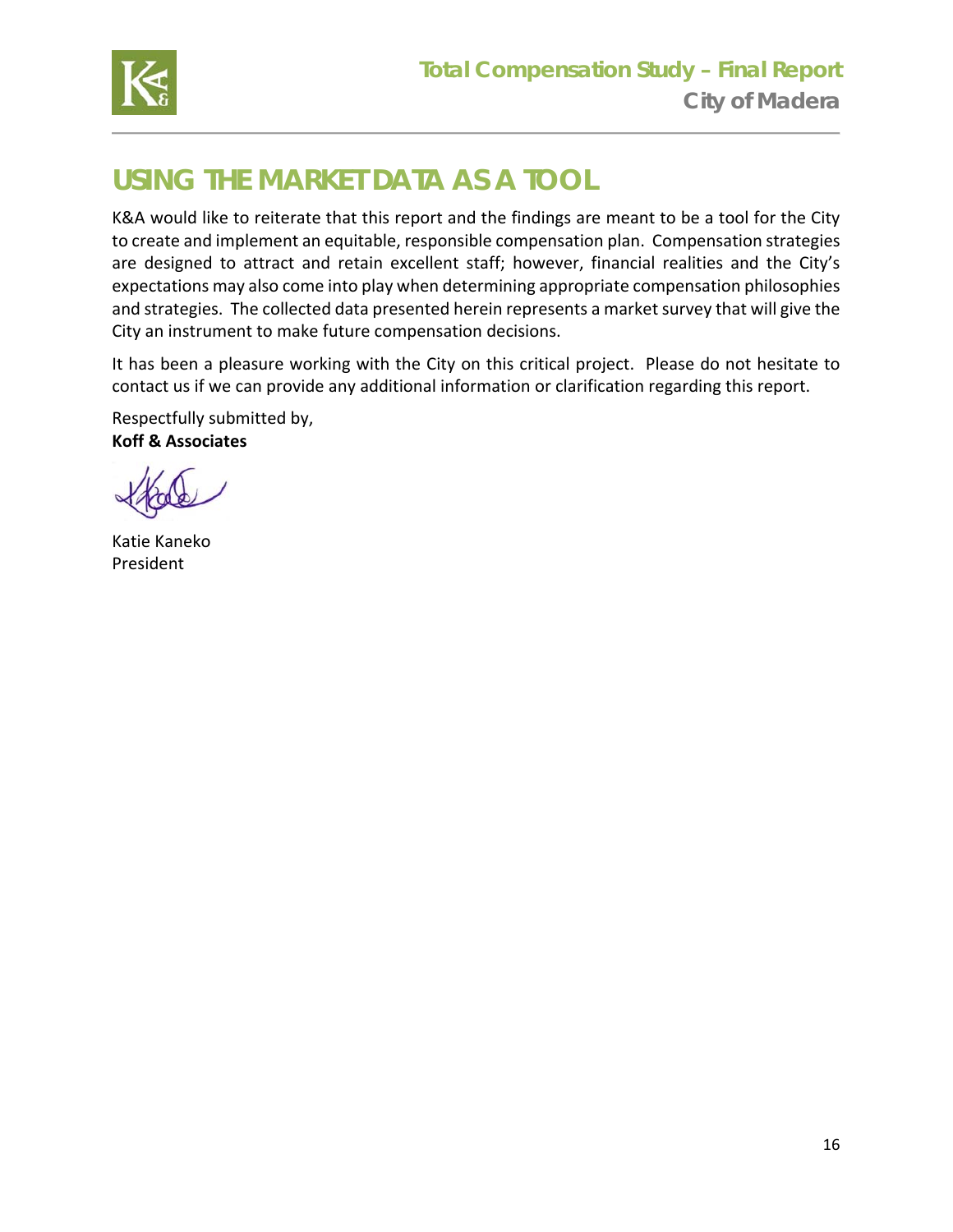

# **Appendix I**

Results Summary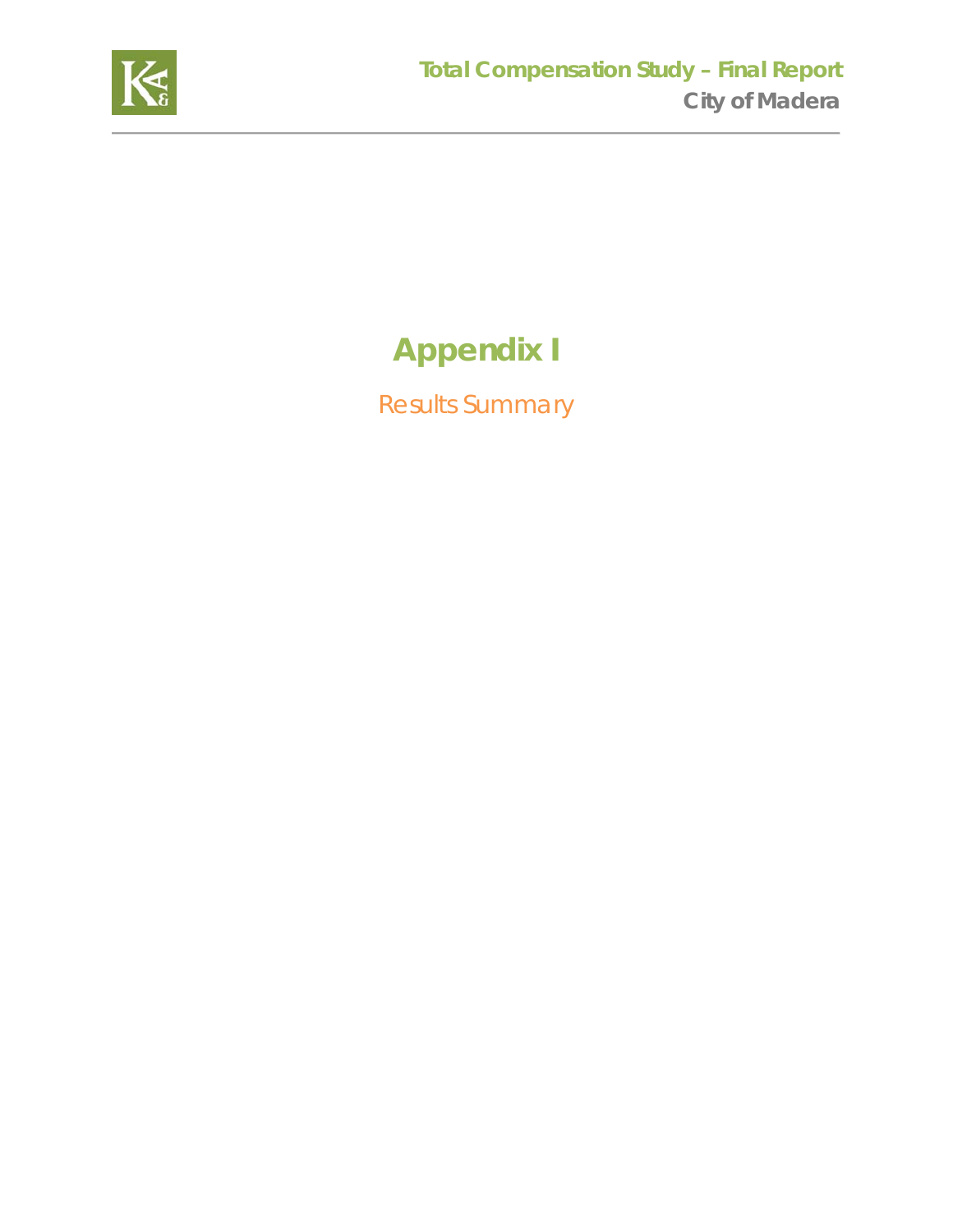#### **City of Madera - Results Summary June 2018**

|                                             | <b>Top Monthly Salary Data</b> |             |            |                    |            |                      | <b>Total Monthly Compensation Data</b> |            |                    |            |                        |
|---------------------------------------------|--------------------------------|-------------|------------|--------------------|------------|----------------------|----------------------------------------|------------|--------------------|------------|------------------------|
| <b>Classification</b>                       | <b>Top Monthly</b>             | Average of  | % above or | <b>Median of</b>   | % above or | <b>Total Monthly</b> | Average of                             | % above or | <b>Median of</b>   | % above or | # of<br><b>Matches</b> |
|                                             | <b>Salarv</b>                  | Comparators | below      | <b>Comparators</b> | below      | Comp                 | Comparators                            | below      | <b>Comparators</b> | below      |                        |
| Chief Building Official                     | \$9,190                        | \$8,936     | 2.8%       | \$9,029            | 1.7%       | \$12,966             | \$13,085                               | $-0.9%$    | \$13,374           | $-3.1%$    | 8                      |
| <b>City Administrator</b>                   | \$14,395                       | \$15,942    | $-10.7%$   | \$15,877           | $-10.3%$   | \$20,326             | \$22,445                               | $-10.4%$   | \$21,865           | $-7.6%$    | 12                     |
| City Attorney                               | \$17,120                       | \$16,623    | 2.9%       | \$15,375           | 10.2%      | \$23,276             | \$23,218                               | 0.2%       | \$21,719           | 6.7%       |                        |
| <b>City Clerk</b>                           | \$9,558                        | \$7,965     | 16.7%      | \$7,477            | 21.8%      | \$14,494             | \$11,722                               | 19.1%      | \$10,989           | 24.2%      | 10                     |
| <b>City Engineer</b>                        | \$10,942                       | \$11,165    | $-2.0%$    | \$10,544           | 3.6%       | \$15,480             | \$15,584                               | $-0.7%$    | \$15,326           | 1.0%       |                        |
| Director of Community Development           | \$15,437                       | \$12,357    | 20.0%      | \$12,385           | 19.8%      | \$20,838             | \$17,609                               | 15.5%      | \$17,922           | 14.0%      | 12                     |
| Director of Financial Services              | \$12,457                       | \$11,947    | 4.1%       | \$11,614           | 6.8%       | \$16,987             | \$17,027                               | $-0.2%$    | \$16,553           | 2.6%       | 10                     |
| Director of Human Resources                 | \$11,734                       | \$10,697    | 8.8%       | \$10,273           | 12.5%      | \$16,209             | \$15,433                               | 4.8%       | \$14,468           | 10.7%      | 10                     |
| Director of Parks and Community Services    | \$11,501                       | \$10,749    | 6.5%       | \$10,643           | 7.5%       | \$15,797             | \$15,359                               | 2.8%       | \$15,085           | 4.5%       | 10                     |
| <b>Executive Director, Successor Agency</b> | \$14,792                       |             |            | Insufficient Data  |            | \$19,986             |                                        |            | Insufficient Data  |            | $\Omega$               |
| <b>Grant Administrator</b>                  | \$9,756                        |             |            | Insufficient Data  |            | \$13,692             |                                        |            | Insufficient Data  |            |                        |
| Information Services Manager                | \$9,659                        | \$8,933     | 7.5%       | \$8,357            | 13.5%      | \$13,651             | \$12,833                               | 6.0%       | \$12,122           | 11.2%      | 8                      |
| <b>Planning Manager</b>                     | \$9,756                        | \$8,926     | 8.5%       | \$8,969            | 8.1%       | \$14,066             | \$13,407                               | 4.7%       | \$13,005           | 7.5%       |                        |
| Police Chief (Lawson)                       | \$14,395                       | \$13,166    | 8.5%       | \$12,543           | 12.9%      | \$20,594             | \$19,919                               | 3.3%       | \$19,103           | 7.2%       | 12                     |
| Public Works Operations Director            | \$11,444                       | \$10,208    | 10.8%      | \$10,012           | 12.5%      | \$16,078             | \$14,660                               | 8.8%       | \$14,300           | 11.1%      | 6                      |
|                                             |                                | AVERAGE:    | 6.5%       | AVERAGE:           | 9.3%       |                      | AVERAGE:                               | 4.1%       | AVERAGE:           | 6.9%       |                        |
|                                             |                                | MEDIAN:     | 7.5%       | MEDIAN:            | 10.2%      |                      | MEDIAN:                                | 3.3%       | MEDIAN:            | 7.2%       |                        |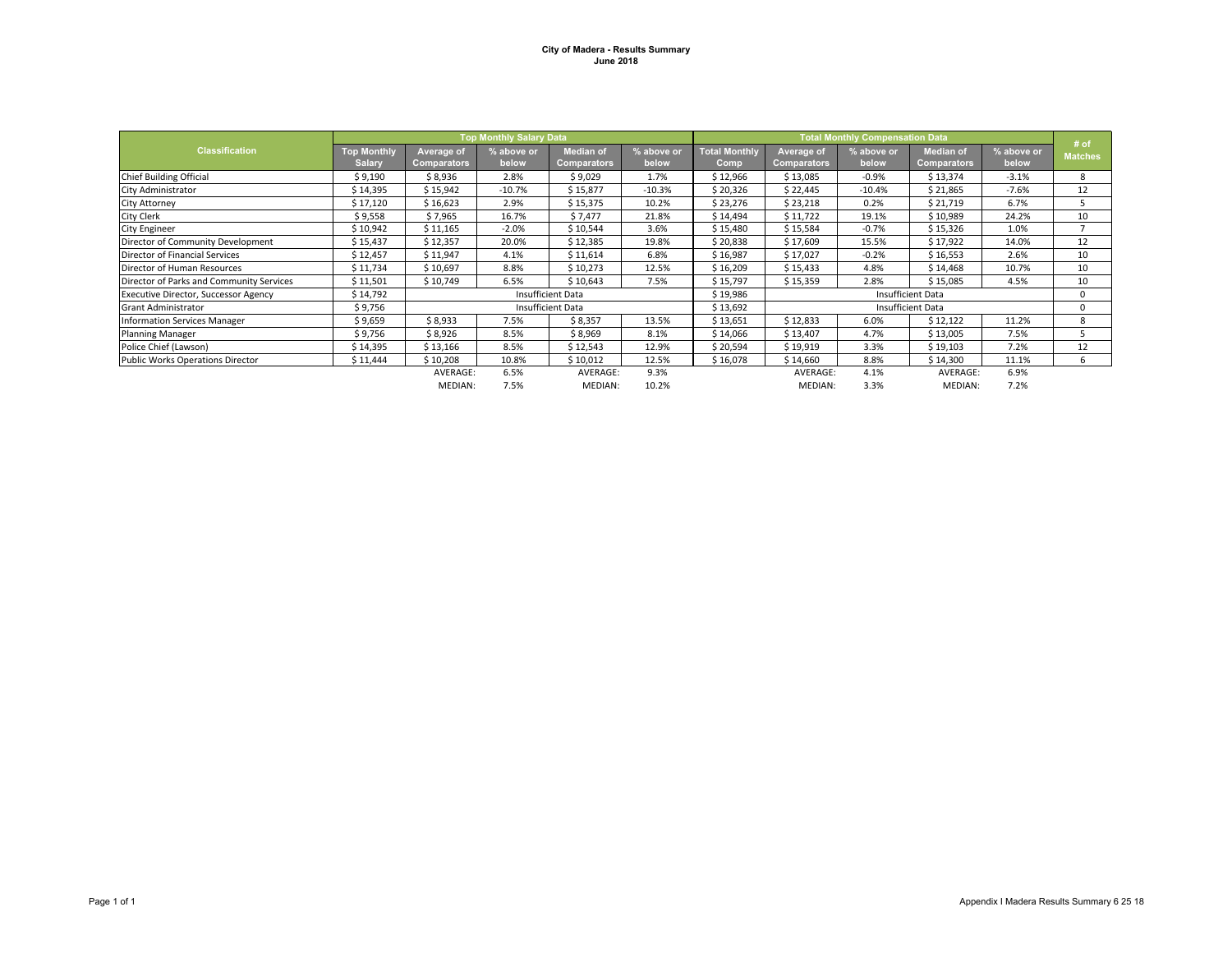

# **Appendix II**

Market Compensation Findings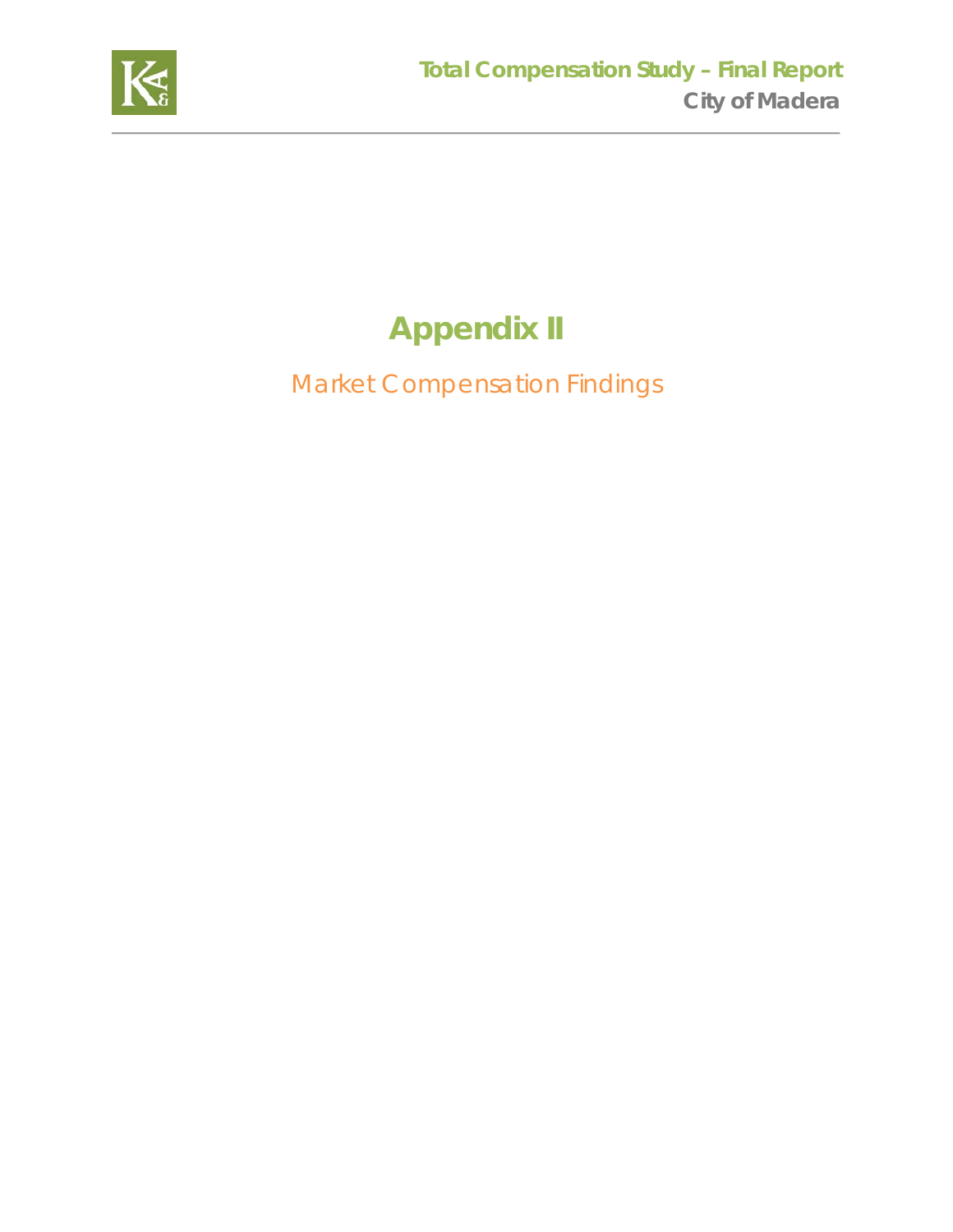#### **City of Madera - Market Compensation Data (Sorted by Top Monthly Salary) June 2018**

|             | <b>Chief Building Official</b> |                                              |                                     |                            |                                        |                                                  |                                       |                                              |  |
|-------------|--------------------------------|----------------------------------------------|-------------------------------------|----------------------------|----------------------------------------|--------------------------------------------------|---------------------------------------|----------------------------------------------|--|
| <b>Rank</b> | <b>Comparator Agency</b>       | <b>Classification Title</b>                  | <b>Top Monthly</b><br><b>Salary</b> | <b>Benefits</b><br>Package | <b>Total</b><br><b>Monthly</b><br>Comp | <b>Salary</b><br><b>Effective</b><br><b>Date</b> | <b>Next Salary</b><br><b>Increase</b> | <b>Next</b><br>Percentage<br><b>Increase</b> |  |
|             | City of Merced                 | Chief Building/Construction Project Official | \$10,488                            | \$5,255                    | \$15,744                               | 6/19/2017                                        | unknown                               | unknown                                      |  |
| 2           | City of Turlock                | Chief Building Official                      | \$10,209                            | \$5,275                    | \$15,484                               | 7/1/2017                                         | unknown                               | unknown                                      |  |
| 3           | City of Fresno                 | <b>Building Services Manager</b>             | \$10,160                            | \$3,527                    | \$13,687                               | 10/2/2017                                        | 7/1/2018                              | 2.00%                                        |  |
|             | <b>City of Madera</b>          | <b>Chief Building Official</b>               | \$9,190                             | \$3,777                    | \$12,966                               | unknown                                          | unknown                               | unknown                                      |  |
| 5.          | City of Galt                   | <b>Building Official</b>                     | \$9,090                             | \$4,362                    | \$13,452                               | 7/1/2017                                         | unknown                               | unknown                                      |  |
| 6           | City of Lodi                   | <b>Building Official</b>                     | \$8,969                             | \$4,328                    | \$13,296                               | 1/1/2017                                         | unknown                               | unknown                                      |  |
|             | City of Tulare                 | <b>Chief Building Official</b>               | \$8,277                             | \$2,582                    | \$10,859                               | 1/6/2018                                         | unknown                               | unknown                                      |  |
| 8           | City of Hanford                | <b>Building Official</b>                     | \$8,107                             | \$3,523                    | \$11,630                               | 7/1/2017                                         | 7/1/2018                              | 2.50%                                        |  |
| 9           | City of Sanger                 | <b>Chief Building Official</b>               | \$6,185                             | \$4,343                    | \$10,528                               | 7/1/2017                                         | unknown                               | unknown                                      |  |
| 10          | City of Los Banos              | N/C                                          |                                     |                            |                                        |                                                  |                                       |                                              |  |
| 11          | City of Delano                 | N/C                                          |                                     |                            |                                        |                                                  |                                       |                                              |  |
| 12          | City of Chowchilla             | N/C                                          |                                     |                            |                                        |                                                  |                                       |                                              |  |
| 13          | City of Porterville            | N/C                                          |                                     |                            |                                        |                                                  |                                       |                                              |  |

| <b>Summary Results</b>       | <b>Top Monthly</b> | <b>Total</b><br><b>Monthly</b> |
|------------------------------|--------------------|--------------------------------|
| Average of Comparators       | \$8,936            | \$13,085                       |
| % City of Madera Above/Below | 2.8%               | $-0.9%$                        |
| <b>Median of Comparators</b> | \$9,029            | \$13,374                       |
| % City of Madera Above/Below | 1.7%               | $-3.1%$                        |
| Number of Matches            | 8                  | 8                              |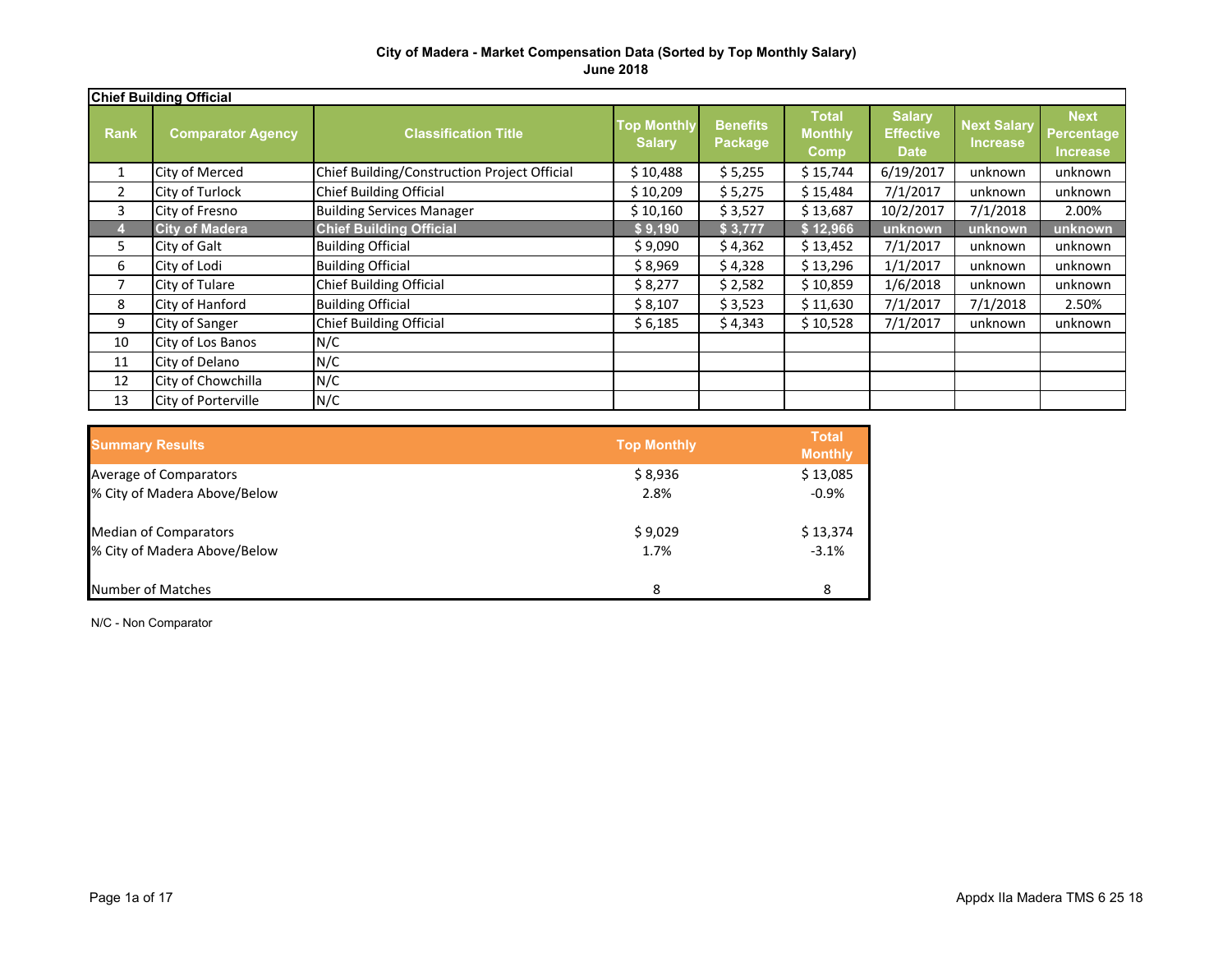#### **City of Madera - Benefit June 2018**

|            | Agency                                | <b>City of Madera</b>                    | City of<br>Chowchilla | City of Delano City of Fresno |                                     | <b>City of Galt</b> | <b>City of Hanford</b>                                | <b>City of Lodi</b> | <b>City of Los</b><br><b>Banos</b> | <b>City of Merced</b>                               | City of<br>Porterville | <b>City of Sanger</b>             |                                   | City of Tulare City of Turlock    |
|------------|---------------------------------------|------------------------------------------|-----------------------|-------------------------------|-------------------------------------|---------------------|-------------------------------------------------------|---------------------|------------------------------------|-----------------------------------------------------|------------------------|-----------------------------------|-----------------------------------|-----------------------------------|
|            | Benchmark/ Comparator Agency Match    | <b>Chief Building</b><br><b>Official</b> | N/C                   | N/C                           | <b>Building Services</b><br>Manager |                     | Building Official Building Official Building Official |                     | N/C                                | Chief Building/<br>Construction<br>Project Official | N/C                    | <b>Chief Building</b><br>Official | <b>Chief Building</b><br>Official | <b>Chief Building</b><br>Official |
|            | <b>Top Monthly Salary</b>             | \$9,190                                  |                       |                               | \$10,160                            | \$9,090             | \$8,107                                               | \$8,969             |                                    | \$10,488                                            |                        | \$6,185                           | \$8,277                           | \$10,209                          |
|            | Classic                               | 2%@60                                    |                       |                               | 2%@55                               | 2%@55               | 3%@60                                                 | 2%@55               |                                    | 2%@60                                               |                        | 2.5%@55                           | 2.5%@55                           | 2.7%@55                           |
|            | <b>Actual Retirement Contribution</b> | \$869                                    |                       |                               | \$1,185                             | \$751               | \$1,055                                               | \$687               |                                    | \$815                                               |                        | \$590                             | \$819                             | \$921                             |
| Retirement | <b>ER Paid Member Contrib</b>         |                                          |                       |                               |                                     |                     |                                                       |                     |                                    |                                                     |                        |                                   |                                   |                                   |
|            | Calc Classic EPMC as Spec Comp        |                                          |                       |                               |                                     |                     |                                                       |                     |                                    |                                                     |                        |                                   |                                   |                                   |
|            | <b>Social Security</b>                |                                          |                       |                               |                                     | \$564               |                                                       |                     |                                    | \$650                                               |                        | \$383                             |                                   |                                   |
|            | <b>Deferred Compensation</b>          |                                          |                       |                               |                                     |                     | \$163                                                 | \$269               |                                    |                                                     |                        |                                   |                                   | \$255                             |
|            | EE Agency Pick Up Contrib             | $$ -218$                                 |                       |                               | $$ -152$                            |                     |                                                       |                     |                                    |                                                     |                        |                                   | $$ -248$                          | $$ -102$                          |
|            | Cafeteria                             | \$1,972                                  |                       |                               | \$871                               |                     |                                                       |                     |                                    | \$1,644                                             |                        |                                   |                                   |                                   |
|            | Health                                |                                          |                       |                               |                                     | \$1,520             | \$1,072                                               | \$1,709             |                                    |                                                     |                        | \$2,031                           | \$874                             | \$1,920                           |
|            | Dental                                |                                          |                       |                               |                                     | \$106               | \$79                                                  | \$83                |                                    |                                                     |                        | \$116                             |                                   | \$87                              |
|            | Vision                                |                                          |                       |                               |                                     | \$26                | \$8                                                   | \$16                |                                    |                                                     |                        | \$19                              |                                   | \$23                              |
| Insurance  | Life                                  | \$8                                      |                       |                               | \$33                                | \$7                 | \$12                                                  | \$76                |                                    |                                                     |                        | \$11                              | \$23                              | \$87                              |
|            | <b>LTD</b>                            | \$32                                     |                       |                               | \$48                                | \$29                |                                                       | \$91                |                                    |                                                     |                        | \$46                              |                                   | \$50                              |
|            | STD/SDI                               |                                          |                       |                               |                                     |                     |                                                       |                     |                                    |                                                     |                        | \$111                             |                                   |                                   |
|            | Other Ins.                            |                                          |                       |                               |                                     |                     |                                                       |                     |                                    |                                                     |                        |                                   |                                   | \$306                             |
|            | Vacation                              | \$884                                    |                       |                               | \$782                               | \$524               | \$468                                                 | \$517               |                                    | \$605                                               |                        | \$476                             | \$382                             | \$668                             |
| Leaves     | Holidays                              |                                          |                       |                               | \$469                               | \$455               | \$374                                                 | \$483               |                                    | \$484                                               |                        | \$285                             | \$478                             | \$668                             |
|            | Admin Leave                           |                                          |                       |                               | \$293                               | \$306               |                                                       | \$345               |                                    | \$403                                               |                        | \$214                             | \$255                             | \$393                             |
|            | Auto                                  |                                          |                       |                               |                                     |                     |                                                       |                     |                                    | \$654                                               |                        |                                   |                                   |                                   |
| Allow      | Management Incentive Pay              |                                          |                       |                               |                                     |                     | \$243                                                 |                     |                                    |                                                     |                        |                                   |                                   |                                   |
|            | Longevity Pay                         | \$230                                    |                       |                               |                                     |                     |                                                       |                     |                                    |                                                     |                        |                                   |                                   |                                   |
|            | <b>Technology Allowance</b>           |                                          |                       |                               |                                     | \$75                | \$50                                                  | \$50                |                                    |                                                     |                        | \$60                              |                                   |                                   |
|            | <b>Benefit Package Total</b>          | \$3,777                                  | \$0                   | \$0                           | \$3,527                             | \$4,362             | \$3,523                                               | \$4,328             | S <sub>0</sub>                     | \$5,255                                             | \$0                    | \$4,343                           | \$2,582                           | \$5,275                           |

N/C - Non Comparator

Page 1b of 17 Appndx II bMadera Benefit Detail 6 25 18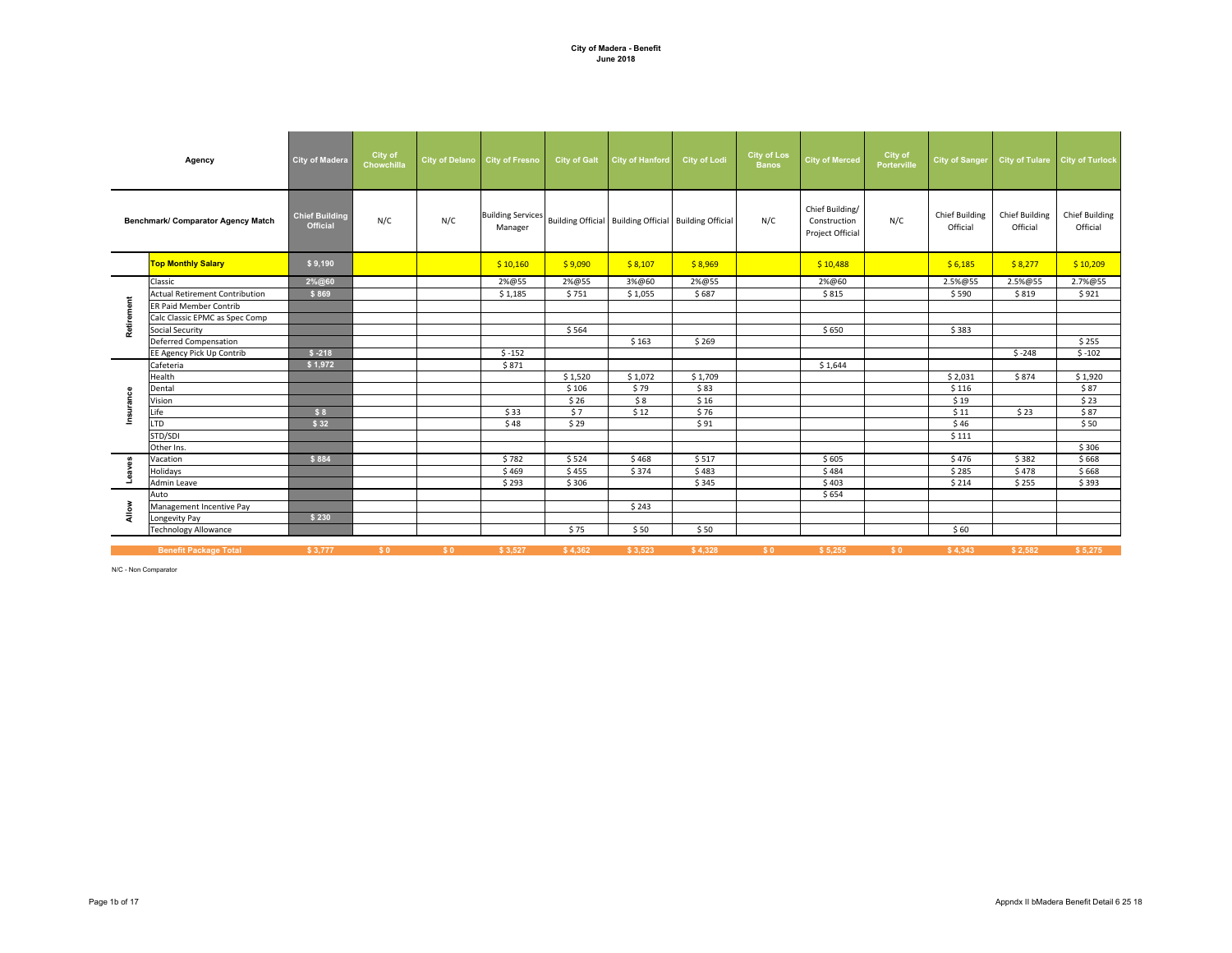#### **City of Madera - Market Compensation Data (Sorted by Total Compensation) June 2018**

|             | <b>Chief Building Official</b> |                                              |                                     |                            |                                               |                                                  |                                       |                                                     |
|-------------|--------------------------------|----------------------------------------------|-------------------------------------|----------------------------|-----------------------------------------------|--------------------------------------------------|---------------------------------------|-----------------------------------------------------|
| <b>Rank</b> | <b>Comparator Agency</b>       | <b>Classification Title</b>                  | <b>Top Monthly</b><br><b>Salary</b> | <b>Benefits</b><br>Package | <b>Total</b><br><b>Monthly</b><br><b>Comp</b> | <b>Salary</b><br><b>Effective</b><br><b>Date</b> | <b>Next Salary</b><br><b>Increase</b> | <b>Next</b><br><b>Percentage</b><br><b>Increase</b> |
| 1           | City of Merced                 | Chief Building/Construction Project Official | \$10,488                            | \$5,255                    | \$15,744                                      | 6/19/2017                                        | unknown                               | unknown                                             |
| 2           | City of Turlock                | Chief Building Official                      | \$10,209                            | \$5,275                    | \$15,484                                      | 7/1/2017                                         | unknown                               | unknown                                             |
| 3           | City of Fresno                 | <b>Building Services Manager</b>             | \$10,160                            | \$3,527                    | \$13,687                                      | 10/2/2017                                        | 7/1/2018                              | 2.00%                                               |
| 4           | City of Galt                   | <b>Building Official</b>                     | \$9,090                             | \$4,362                    | \$13,452                                      | 7/1/2017                                         | unknown                               | unknown                                             |
| 5.          | City of Lodi                   | <b>Building Official</b>                     | \$8,969                             | \$4,328                    | \$13,296                                      | 1/1/2017                                         | unknown                               | unknown                                             |
| 6           | <b>City of Madera</b>          | <b>Chief Building Official</b>               | \$9,190                             | \$3,777                    | \$12,966                                      | unknown                                          | unknown                               | unknown                                             |
| 7           | City of Hanford                | <b>Building Official</b>                     | \$8,107                             | \$3,523                    | \$11,630                                      | 7/1/2017                                         | 7/1/2018                              | 2.50%                                               |
| 8           | City of Tulare                 | Chief Building Official                      | \$8,277                             | \$2,582                    | \$10,859                                      | 1/6/2018                                         | unknown                               | unknown                                             |
| 9           | City of Sanger                 | Chief Building Official                      | \$6,185                             | \$4,343                    | \$10,528                                      | 7/1/2017                                         | unknown                               | unknown                                             |
| 10          | City of Los Banos              | N/C                                          |                                     |                            |                                               |                                                  |                                       |                                                     |
| 11          | City of Delano                 | N/C                                          |                                     |                            |                                               |                                                  |                                       |                                                     |
| 12          | City of Chowchilla             | N/C                                          |                                     |                            |                                               |                                                  |                                       |                                                     |
| 13          | City of Porterville            | N/C                                          |                                     |                            |                                               |                                                  |                                       |                                                     |

| <b>Summary Results</b>       | <b>Top Monthly</b> | <b>Total</b><br><b>Monthly</b> |
|------------------------------|--------------------|--------------------------------|
| Average of Comparators       | \$8,936            | \$13,085                       |
| % City of Madera Above/Below | 2.8%               | $-0.9%$                        |
| <b>Median of Comparators</b> | \$9,029            | \$13,374                       |
| % City of Madera Above/Below | 1.7%               | $-3.1%$                        |
| Number of Matches            | 8                  | 8                              |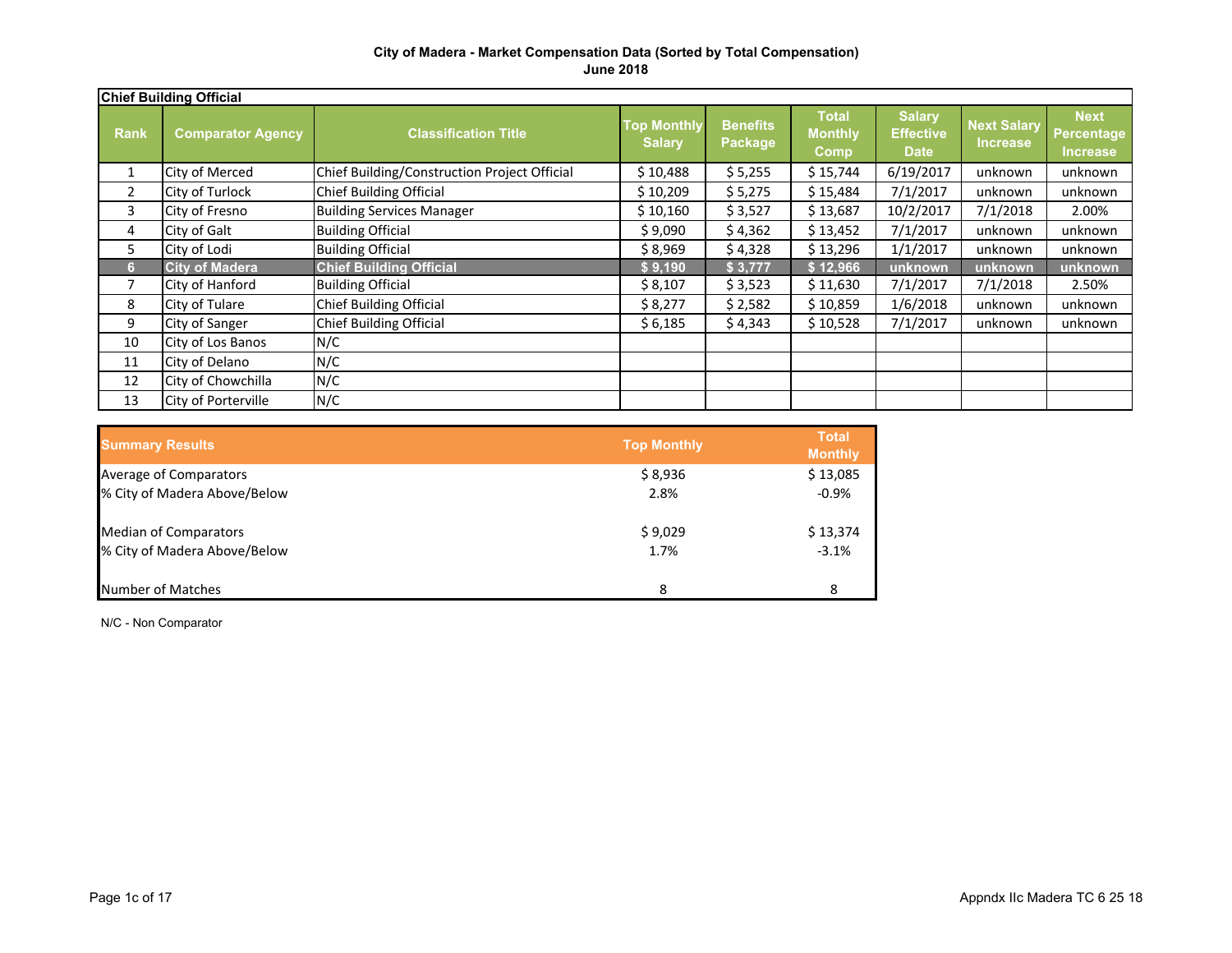#### **City of Madera - Market Compensation Data (Sorted by Top Monthly Salary) June 2018**

| <b>City Administrator</b> |                          |                             |                                     |                                   |                                               |                                                  |                                       |                                                     |
|---------------------------|--------------------------|-----------------------------|-------------------------------------|-----------------------------------|-----------------------------------------------|--------------------------------------------------|---------------------------------------|-----------------------------------------------------|
| <b>Rank</b>               | <b>Comparator Agency</b> | <b>Classification Title</b> | <b>Top Monthly</b><br><b>Salary</b> | <b>Benefits</b><br><b>Package</b> | <b>Total</b><br><b>Monthly</b><br><b>Comp</b> | <b>Salary</b><br><b>Effective</b><br><b>Date</b> | <b>Next Salary</b><br><b>Increase</b> | <b>Next</b><br><b>Percentage</b><br><b>Increase</b> |
| $\mathbf{1}$              | City of Fresno           | <b>City Manager</b>         | \$20,676                            | \$6,733                           | \$27,409                                      | 8/1/2017                                         | 7/1/2018                              | 2.00%                                               |
| $\overline{2}$            | <b>City of Turlock</b>   | <b>City Manager</b>         | \$19,823                            | \$8,879                           | \$28,702                                      | 7/1/2017                                         | unknown                               | unknown                                             |
| 3                         | <b>City of Merced</b>    | <b>City Manager</b>         | \$16,594                            | \$6,612                           | \$23,206                                      | unknown                                          | unknown                               | unknown                                             |
| 4                         | City of Los Banos        | <b>City Manager</b>         | \$16,504                            | \$6,230                           | \$22,734                                      | 7/1/2017                                         | 7/1/2018                              | 5.00%                                               |
| 5.                        | City of Lodi             | <b>City Manager</b>         | \$15,987                            | \$6,181                           | \$22,168                                      | unknown                                          | unknown                               | unknown                                             |
| 6                         | City of Delano           | <b>City Manager</b>         | \$15,925                            | \$9,297                           | \$25,222                                      | unknown                                          | unknown                               | unknown                                             |
| 7                         | City of Tulare           | <b>City Manager</b>         | \$15,829                            | \$4,923                           | \$20,752                                      | 1/6/2018                                         | unknown                               | unknown                                             |
| 8                         | City of Hanford          | <b>City Manager</b>         | \$15,599                            | \$5,962                           | \$21,561                                      | 7/4/2016                                         | unknown                               | unknown                                             |
| 9                         | City of Galt             | City Manager                | \$14,477                            | \$6,629                           | \$21,106                                      | 7/1/2017                                         | unknown                               | unknown                                             |
| 10                        | <b>City of Madera</b>    | <b>City Administrator</b>   | \$14,395                            | \$5,931                           | \$20,326                                      | unknown                                          | unknown                               | unknown                                             |
| 11                        | City of Sanger           | <b>City Manager</b>         | \$14,063                            | \$6,921                           | \$20,984                                      | unknown                                          | unknown                               | unknown                                             |
| 12                        | City of Chowchilla       | City Administrator          | \$13,165                            | \$5,307                           | \$18,472                                      | 7/1/2017                                         | unknown                               | unknown                                             |
| 13                        | City of Porterville      | <b>City Manager</b>         | \$12,662                            | \$4,364                           | \$17,026                                      | unknown                                          | unknown                               | unknown                                             |

| <b>Summary Results</b>       | <b>Top Monthly</b> | <b>Total</b><br><b>Monthly</b> |
|------------------------------|--------------------|--------------------------------|
| Average of Comparators       | \$15,942           | \$22,445                       |
| % City of Madera Above/Below | $-10.7%$           | $-10.4%$                       |
| <b>Median of Comparators</b> | \$15,877           | \$21,865                       |
| % City of Madera Above/Below | $-10.3%$           | $-7.6%$                        |
| <b>Number of Matches</b>     | 12                 | 12                             |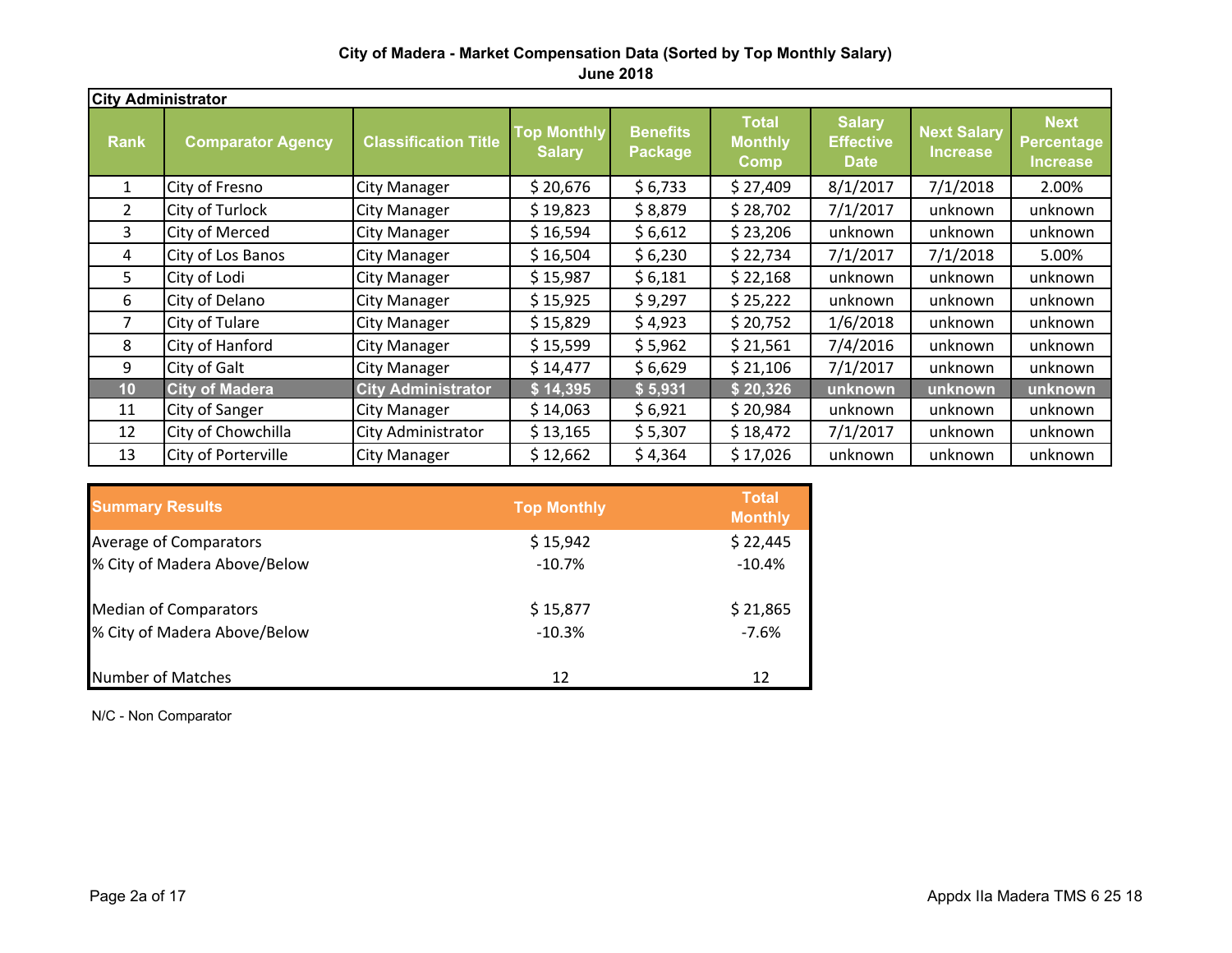#### **City of Madera - Benefit June 2018**

|            | Agency                                | <b>City of Madera</b> | City of<br>Chowchilla | <b>City of Delano</b> | <b>City of Fresno</b> | <b>City of Galt</b> | <b>City of Hanford</b> | <b>City of Lodi</b> | <b>City of Los</b><br><b>Banos</b> | <b>City of Merced</b> | City of<br>Porterville | <b>City of Sanger</b> | City of Tulare City of Turlock |                     |
|------------|---------------------------------------|-----------------------|-----------------------|-----------------------|-----------------------|---------------------|------------------------|---------------------|------------------------------------|-----------------------|------------------------|-----------------------|--------------------------------|---------------------|
|            | Benchmark/ Comparator Agency Match    | City<br>Administrator | City<br>Administrator | City Manager          | City Manager          | City Manager        | <b>City Manager</b>    | City Manager        | <b>City Manager</b>                | City Manager          | City Manager           | City Manager          | City Manager                   | <b>City Manager</b> |
|            | <b>Top Monthly Salary</b>             | \$14,395              | \$13,165              | \$15,925              | \$20,676              | \$14,477            | \$15,599               | \$15,987            | \$16,504                           | \$16,594              | \$12,662               | \$14,063              | \$15,829                       | \$19,823            |
|            | Classic                               | 2%@60                 | 2%@60                 | 2%@60                 | 2%@55                 | 2%@55               | 3%@60                  | 2%@55               | 2%@60                              | 2%@60                 | 2%@55                  | 2.5%@55               | 2.5%@55                        | 2.7%@55             |
|            | <b>Actual Retirement Contribution</b> | \$1,360               | \$948                 | \$1,975               | \$2,411               | \$1,196             | \$2,030                | \$1,225             | \$1,296                            | \$1,289               | \$1,223                | \$1,342               | \$1,567                        | \$1,788             |
| Retirement | <b>ER Paid Member Contrib</b>         |                       |                       | \$956                 |                       |                     |                        |                     |                                    |                       |                        |                       |                                |                     |
|            | Calc Classic EPMC as Spec Comp        |                       |                       |                       |                       |                     |                        |                     |                                    |                       |                        |                       |                                |                     |
|            | Social Security                       |                       |                       | \$663                 |                       | \$663               |                        |                     | \$663                              | \$663                 |                        | \$663                 |                                |                     |
|            | Deferred Compensation                 |                       |                       | \$796                 |                       | \$434               | \$163                  | \$480               |                                    |                       |                        |                       |                                | \$694               |
|            | EE Agency Pick Up Contrib             | $$ -432$              |                       |                       | $$ -310$              |                     |                        |                     |                                    |                       | $$ -380$               |                       | $$ -475$                       | $$ -198$            |
|            | Cafeteria                             | \$1,972               |                       | \$1,946               | \$871                 |                     |                        |                     | \$1,860                            | \$1,644               |                        |                       |                                |                     |
|            | Health                                |                       | \$1,500               |                       |                       | \$1,520             | \$1,072                | \$1,709             |                                    |                       | \$1,000                | \$2,031               | \$874                          | \$1,920             |
|            | Dental                                |                       | \$50                  |                       |                       | \$106               | \$79                   | \$83                |                                    |                       | \$30                   | \$116                 |                                | \$87                |
| Insuranc   | Vision                                |                       | \$18                  |                       |                       | \$26                | \$8                    | \$16                |                                    |                       | \$13                   | \$19                  |                                | \$23                |
|            | Life                                  | \$8                   | \$23                  | \$54                  | \$67                  | \$13                | \$23                   | \$88                |                                    |                       | \$6                    | \$21                  | \$44                           | \$166               |
|            | <b>LTD</b>                            | \$32                  |                       |                       | \$53                  | \$40                |                        | \$163               |                                    |                       |                        | \$105                 |                                | \$50                |
|            | STD/SDI                               |                       |                       |                       |                       |                     |                        |                     |                                    |                       |                        |                       |                                |                     |
|            | Other Ins.                            |                       |                       |                       |                       |                     |                        |                     | \$50                               |                       |                        |                       |                                | \$595               |
|            | Vacation                              | \$1,716               | \$1,772               | \$1,225               | \$1,590               | \$835               | \$900                  | \$922               | \$952                              | \$957                 | \$877                  | \$1,082               | \$731                          | \$1,296             |
|            | Holidays                              |                       | \$608                 | \$827                 | \$954                 | \$724               | \$720                  | \$830               | \$698                              | \$766                 | \$633                  | \$595                 | \$913                          | \$1,296             |
|            | Admin Leave                           |                       |                       | \$735                 | \$596                 | \$696               |                        | \$615               | \$635                              | \$638                 | \$487                  | \$487                 | \$670                          | \$762               |
|            | Auto                                  | \$450                 |                       |                       | \$500                 | \$300               | \$450                  |                     |                                    | \$654                 | \$400                  | \$400                 | \$500                          | \$400               |
| Allow      | Management Incentive Pay              | \$389                 |                       |                       |                       |                     | \$468                  |                     |                                    |                       |                        |                       |                                |                     |
|            | Longevity Pay                         | \$360                 | \$329                 |                       |                       |                     |                        |                     |                                    |                       | \$25                   |                       |                                |                     |
|            | <b>Technology Allowance</b>           | \$75                  | \$60                  | \$120                 |                       | \$75                | \$50                   | \$50                | \$75                               |                       | \$50                   | \$60                  | \$100                          |                     |
|            | <b>Benefit Package Total</b>          | \$5,931               | \$5,307               | \$9,297               | \$6,733               | \$6,629             | \$5,962                | \$6,181             | \$6.230                            | \$6,612               | \$4,364                | \$6.921               | \$4,923                        | \$8,879             |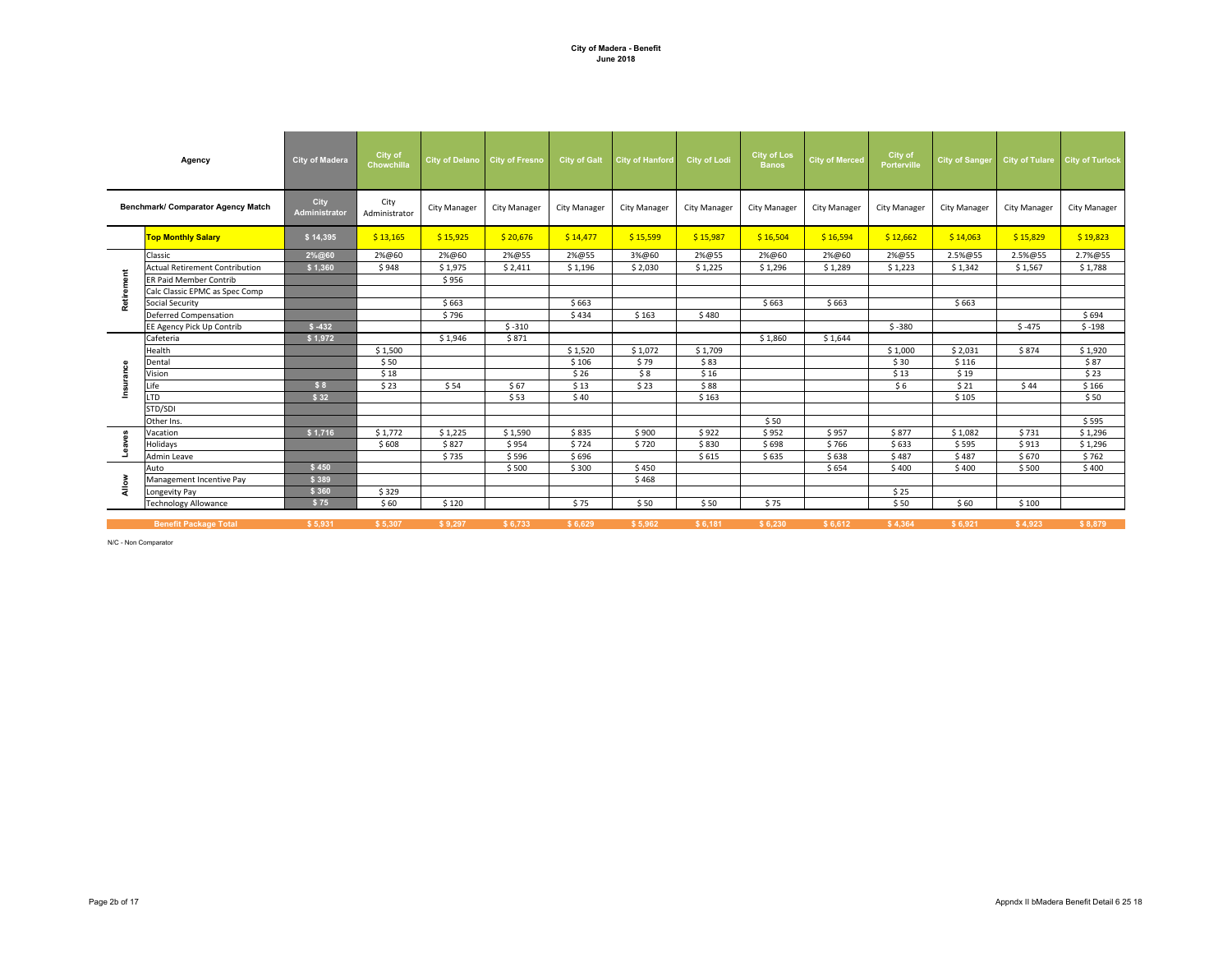### **City of Madera - Market Compensation Data (Sorted by Total Compensation)**

**June 2018**

| <b>City Administrator</b> |                          |                             |                                     |                                   |                                               |                                                  |                                |                                              |
|---------------------------|--------------------------|-----------------------------|-------------------------------------|-----------------------------------|-----------------------------------------------|--------------------------------------------------|--------------------------------|----------------------------------------------|
| <b>Rank</b>               | <b>Comparator Agency</b> | <b>Classification Title</b> | <b>Top Monthly</b><br><b>Salary</b> | <b>Benefits</b><br><b>Package</b> | <b>Total</b><br><b>Monthly</b><br><b>Comp</b> | <b>Salary</b><br><b>Effective</b><br><b>Date</b> | <b>Next Salary</b><br>Increase | <b>Next</b><br>Percentage<br><b>Increase</b> |
| $\mathbf{1}$              | City of Turlock          | <b>City Manager</b>         | \$19,823                            | \$8,879                           | \$28,702                                      | 7/1/2017                                         | unknown                        | unknown                                      |
| $\overline{2}$            | City of Fresno           | <b>City Manager</b>         | \$20,676                            | \$6,733                           | \$27,409                                      | 8/1/2017                                         | 7/1/2018                       | 2.00%                                        |
| 3                         | City of Delano           | <b>City Manager</b>         | \$15,925                            | \$9,297                           | \$25,222                                      | unknown                                          | unknown                        | unknown                                      |
| 4                         | <b>City of Merced</b>    | <b>City Manager</b>         | \$16,594                            | \$6,612                           | \$23,206                                      | unknown                                          | unknown                        | unknown                                      |
| 5.                        | City of Los Banos        | <b>City Manager</b>         | \$16,504                            | \$6,230                           | \$22,734                                      | 7/1/2017                                         | 7/1/2018                       | 5.00%                                        |
| 6                         | City of Lodi             | <b>City Manager</b>         | \$15,987                            | \$6,181                           | \$22,168                                      | unknown                                          | unknown                        | unknown                                      |
| 7                         | City of Hanford          | <b>City Manager</b>         | \$15,599                            | \$5,962                           | \$21,561                                      | 7/4/2016                                         | unknown                        | unknown                                      |
| 8                         | City of Galt             | <b>City Manager</b>         | \$14,477                            | \$6,629                           | \$21,106                                      | 7/1/2017                                         | unknown                        | unknown                                      |
| 9                         | City of Sanger           | <b>City Manager</b>         | \$14,063                            | \$6,921                           | \$20,984                                      | unknown                                          | unknown                        | unknown                                      |
| 10                        | City of Tulare           | <b>City Manager</b>         | \$15,829                            | \$4,923                           | \$20,752                                      | 1/6/2018                                         | unknown                        | unknown                                      |
| 11                        | <b>City of Madera</b>    | <b>City Administrator</b>   | \$14,395                            | \$5,931                           | \$20,326                                      | unknown                                          | unknown                        | unknown                                      |
| 12                        | City of Chowchilla       | City Administrator          | \$13,165                            | \$5,307                           | \$18,472                                      | 7/1/2017                                         | unknown                        | unknown                                      |
| 13                        | City of Porterville      | <b>City Manager</b>         | \$12,662                            | \$4,364                           | \$17,026                                      | unknown                                          | unknown                        | unknown                                      |

| <b>Summary Results</b>        | <b>Top Monthly</b> | <b>Total</b><br><b>Monthly</b> |
|-------------------------------|--------------------|--------------------------------|
| <b>Average of Comparators</b> | \$15,942           | \$22,445                       |
| % City of Madera Above/Below  | $-10.7%$           | $-10.4%$                       |
| <b>Median of Comparators</b>  | \$15,877           | \$21,865                       |
| % City of Madera Above/Below  | $-10.3%$           | $-7.6%$                        |
| Number of Matches             | 12                 | 12                             |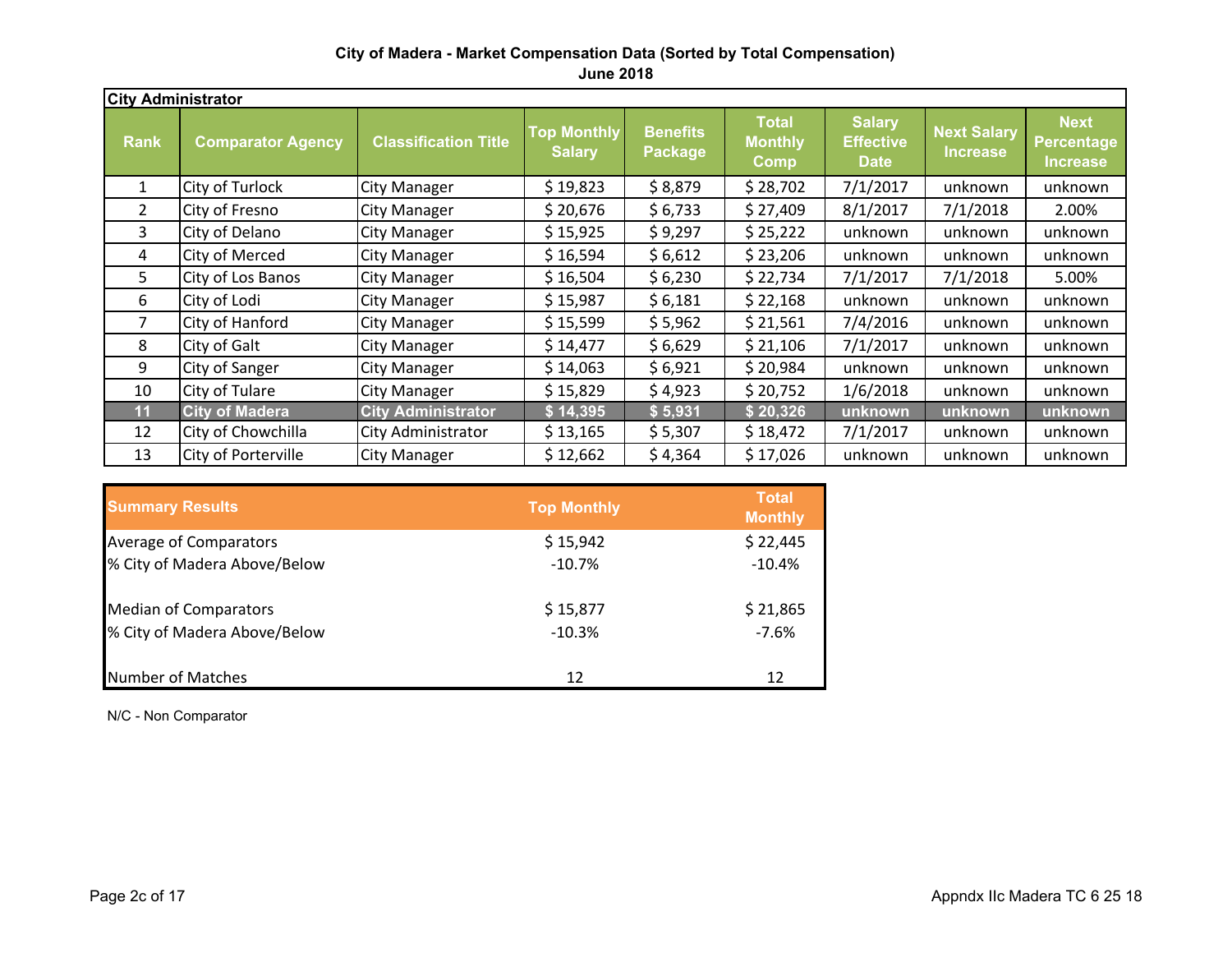#### **City of Madera - Market Compensation Data (Sorted by Top Monthly Salary) June 2018**

|              | <b>City Administrator (Tooley)</b> |                                    |                                     |                                   |                                               |                                                  |                                       |                                       |  |
|--------------|------------------------------------|------------------------------------|-------------------------------------|-----------------------------------|-----------------------------------------------|--------------------------------------------------|---------------------------------------|---------------------------------------|--|
| <b>Rank</b>  | <b>Comparator Agency</b>           | <b>Classification Title</b>        | <b>Top Monthly</b><br><b>Salary</b> | <b>Benefits</b><br><b>Package</b> | <b>Total</b><br><b>Monthly</b><br><b>Comp</b> | <b>Salary</b><br><b>Effective</b><br><b>Date</b> | <b>Next Salary</b><br><b>Increase</b> | <b>Next</b><br>Percentage<br>Increase |  |
| $\mathbf{1}$ | City of Fresno                     | <b>City Manager</b>                | \$20,676                            | \$6,733                           | \$27,409                                      | 8/1/2017                                         | 7/1/2018                              | 2.00%                                 |  |
| 2            | City of Turlock                    | <b>City Manager</b>                | \$19,823                            | \$8,879                           | \$28,702                                      | 7/1/2017                                         | unknown                               | unknown                               |  |
| 3            | <b>City of Madera</b>              | <b>City Administrator (Tooley)</b> | \$18,998                            | \$7,066                           | \$26,064                                      | 7/1/2017                                         | unknown                               | unknown                               |  |
| 4            | City of Merced                     | <b>City Manager</b>                | \$16,594                            | \$6,612                           | \$23,206                                      | unknown                                          | unknown                               | unknown                               |  |
| 5.           | City of Los Banos                  | <b>City Manager</b>                | \$16,504                            | \$6,230                           | \$22,734                                      | 7/1/2017                                         | 7/1/2018                              | 5.00%                                 |  |
| 6            | City of Lodi                       | <b>City Manager</b>                | \$15,987                            | \$6,181                           | \$22,168                                      | unknown                                          | unknown                               | unknown                               |  |
| 7            | City of Delano                     | <b>City Manager</b>                | \$15,925                            | \$9,297                           | \$25,222                                      | unknown                                          | unknown                               | unknown                               |  |
| 8            | City of Tulare                     | <b>City Manager</b>                | \$15,829                            | \$4,923                           | \$20,752                                      | 1/6/2018                                         | unknown                               | unknown                               |  |
| 9            | City of Hanford                    | <b>City Manager</b>                | \$15,599                            | \$5,962                           | \$21,561                                      | 7/4/2016                                         | unknown                               | unknown                               |  |
| 10           | City of Galt                       | <b>City Manager</b>                | \$14,477                            | \$6,629                           | \$21,106                                      | 7/1/2017                                         | unknown                               | unknown                               |  |
| 11           | City of Sanger                     | <b>City Manager</b>                | \$14,063                            | \$6,921                           | \$20,984                                      | unknown                                          | unknown                               | unknown                               |  |
| 12           | City of Chowchilla                 | City Administrator                 | \$13,165                            | \$5,307                           | \$18,472                                      | 7/1/2017                                         | unknown                               | unknown                               |  |
| 13           | City of Porterville                | City Manager                       | \$12,662                            | \$4,364                           | \$17,026                                      | unknown                                          | unknown                               | unknown                               |  |

| <b>Summary Results</b>       | <b>Top Monthly</b> | <b>Total</b><br><b>Monthly</b> |
|------------------------------|--------------------|--------------------------------|
| Average of Comparators       | \$15,942           | \$22,445                       |
| % City of Madera Above/Below | 16.1%              | 13.9%                          |
| <b>Median of Comparators</b> | \$15,877           | \$21,865                       |
| % City of Madera Above/Below | 16.4%              | 16.1%                          |
| Number of Matches            | 12                 | 12                             |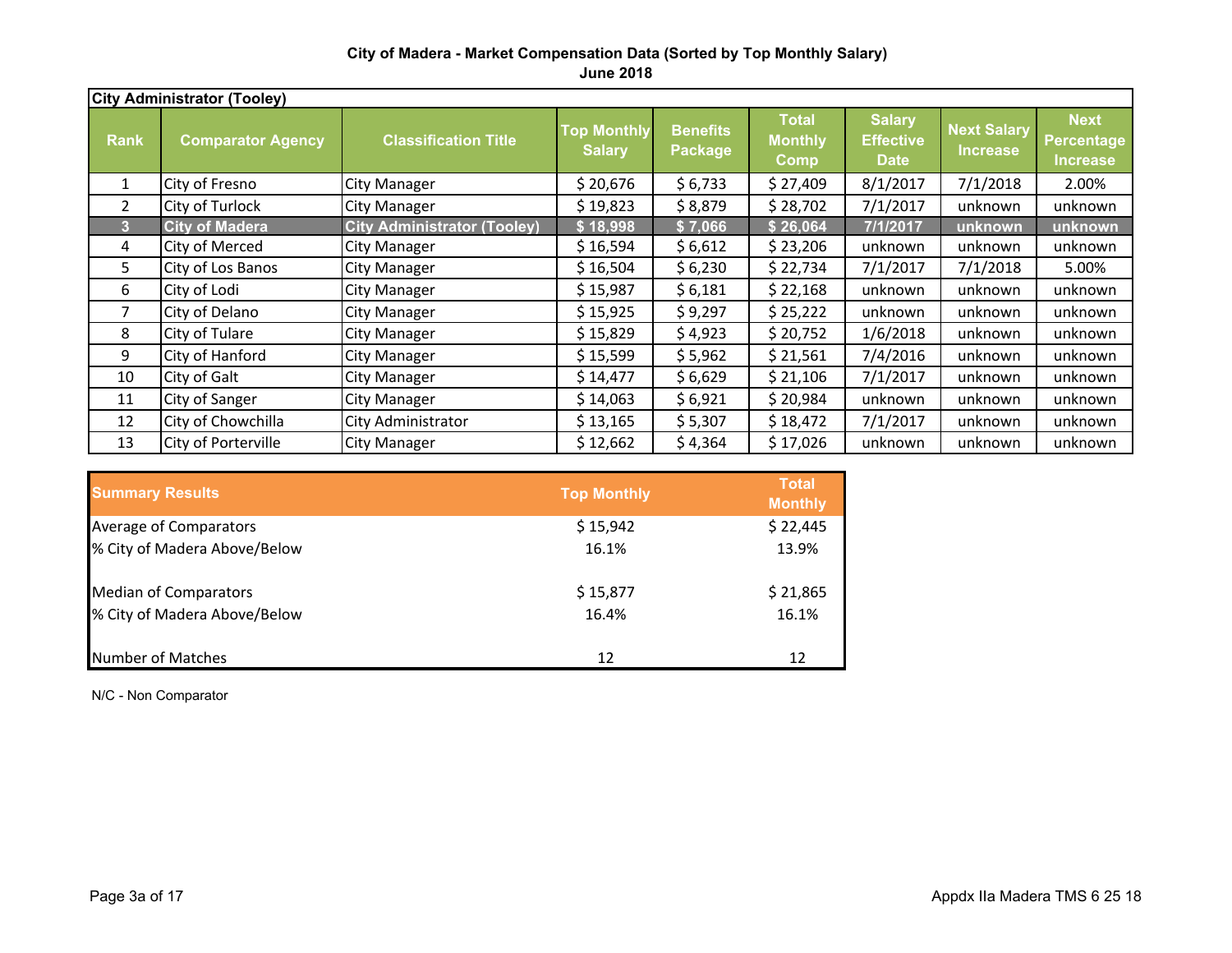#### **City of Madera - Benefit June 2018**

|           | Agency                                | <b>City of Madera</b>             | City of<br>Chowchilla | City of Delano City of Fresno |                     | <b>City of Galt</b> | <b>City of Hanford</b> | <b>City of Lodi</b> | <b>City of Los</b><br><b>Banos</b> | <b>City of Merced</b> | City of<br><b>Porterville</b> | City of Sanger      |              | City of Tulare City of Turlock |
|-----------|---------------------------------------|-----------------------------------|-----------------------|-------------------------------|---------------------|---------------------|------------------------|---------------------|------------------------------------|-----------------------|-------------------------------|---------------------|--------------|--------------------------------|
|           | Benchmark/ Comparator Agency Match    | City<br>Administrator<br>(Tooley) | City<br>Administrator | <b>City Manager</b>           | <b>City Manager</b> | <b>City Manager</b> | City Manager           | <b>City Manager</b> | City Manager                       | <b>City Manager</b>   | <b>City Manager</b>           | <b>City Manager</b> | City Manager | <b>City Manager</b>            |
|           | <b>Top Monthly Salary</b>             | \$18,998                          | \$13,165              | \$15,925                      | \$20,676            | \$14,477            | \$15,599               | \$15,987            | \$16,504                           | \$16,594              | \$12,662                      | \$14,063            | \$15,829     | \$19,823                       |
|           | Classic                               | 2%@60                             | 2%@60                 | 2%@60                         | 2%@55               | 2%@55               | 3%@60                  | 2%@55               | 2%@60                              | 2%@60                 | 2%@55                         | 2.5%@55             | 2.5%@55      | 2.7%@55                        |
|           | <b>Actual Retirement Contribution</b> | \$1,796                           | \$948                 | \$1,975                       | \$2,411             | \$1,196             | \$2,030                | \$1,225             | \$1,296                            | \$1,289               | \$1,223                       | \$1,342             | \$1,567      | \$1,788                        |
| ment      | <b>ER Paid Member Contrib</b>         |                                   |                       | \$956                         |                     |                     |                        |                     |                                    |                       |                               |                     |              |                                |
|           | Calc Classic EPMC as Spec Comp        |                                   |                       |                               |                     |                     |                        |                     |                                    |                       |                               |                     |              |                                |
| Retirer   | <b>Social Security</b>                |                                   |                       | \$663                         |                     | \$663               |                        |                     | \$663                              | \$663                 |                               | \$663               |              |                                |
|           | <b>Deferred Compensation</b>          |                                   |                       | \$796                         |                     | \$434               | \$163                  | \$480               |                                    |                       |                               |                     |              | \$694                          |
|           | EE Agency Pick Up Contrib             | $$ -570$                          |                       |                               | $$ -310$            |                     |                        |                     |                                    |                       | $$ -380$                      |                     | $$ -475$     | $$ -198$                       |
|           | Cafeteria                             | \$1,972                           |                       | \$1,946                       | \$871               |                     |                        |                     | \$1,860                            | \$1,644               |                               |                     |              |                                |
|           | Health                                |                                   | \$1,500               |                               |                     | \$1,520             | \$1,072                | \$1,709             |                                    |                       | \$1,000                       | \$2.031             | \$874        | \$1,920                        |
|           | Dental                                |                                   | \$50                  |                               |                     | \$106               | \$79                   | \$83                |                                    |                       | \$30                          | \$116               |              | \$87                           |
|           | Vision                                |                                   | \$18                  |                               |                     | \$26                | \$8                    | \$16                |                                    |                       | \$13                          | \$19                |              | \$23                           |
| Insurance | Life                                  | \$8                               | \$23                  | \$54                          | \$67                | \$13                | \$23                   | \$88                |                                    |                       | \$6                           | \$21                | \$44         | \$166                          |
|           | <b>LTD</b>                            | \$32                              |                       |                               | \$53                | \$40                |                        | \$163               |                                    |                       |                               | \$105               |              | \$50                           |
|           | STD/SDI                               |                                   |                       |                               |                     |                     |                        |                     |                                    |                       |                               |                     |              |                                |
|           | Other Ins.                            |                                   |                       |                               |                     |                     |                        |                     | \$50                               |                       |                               |                     |              | \$595                          |
|           | Vacation                              | \$2,265                           | \$1,772               | \$1,225                       | \$1,590             | \$835               | \$900                  | \$922               | \$952                              | \$957                 | \$877                         | \$1,082             | \$731        | \$1,296                        |
| Leaves    | Holidays                              |                                   | \$608                 | \$827                         | \$954               | \$724               | \$720                  | \$830               | \$698                              | \$766                 | \$633                         | \$595               | \$913        | \$1,296                        |
|           | Admin Leave                           |                                   |                       | \$735                         | \$596               | \$696               |                        | \$615               | \$635                              | \$638                 | \$487                         | \$487               | \$670        | \$762                          |
|           | Auto                                  | \$500                             |                       |                               | \$500               | \$300               | \$450                  |                     |                                    | \$654                 | \$400                         | \$400               | \$500        | \$400                          |
| Allow     | Management Incentive Pay              | \$513                             |                       |                               |                     |                     | \$468                  |                     |                                    |                       |                               |                     |              |                                |
|           | Longevity Pay                         | \$475                             | \$329                 |                               |                     |                     |                        |                     |                                    |                       | \$25                          |                     |              |                                |
|           | <b>Technology Allowance</b>           | \$75                              | \$60                  | \$120                         |                     | \$75                | \$50                   | \$50                | \$75                               |                       | \$50                          | \$60                | \$100        |                                |
|           | <b>Benefit Package Total</b>          | \$7,066                           | \$5,307               | \$9.297                       | \$6,733             | \$6,629             | \$5,962                | \$6,181             | \$6.230                            | \$6,612               | \$4,364                       | \$6.921             | \$4,923      | \$8.879                        |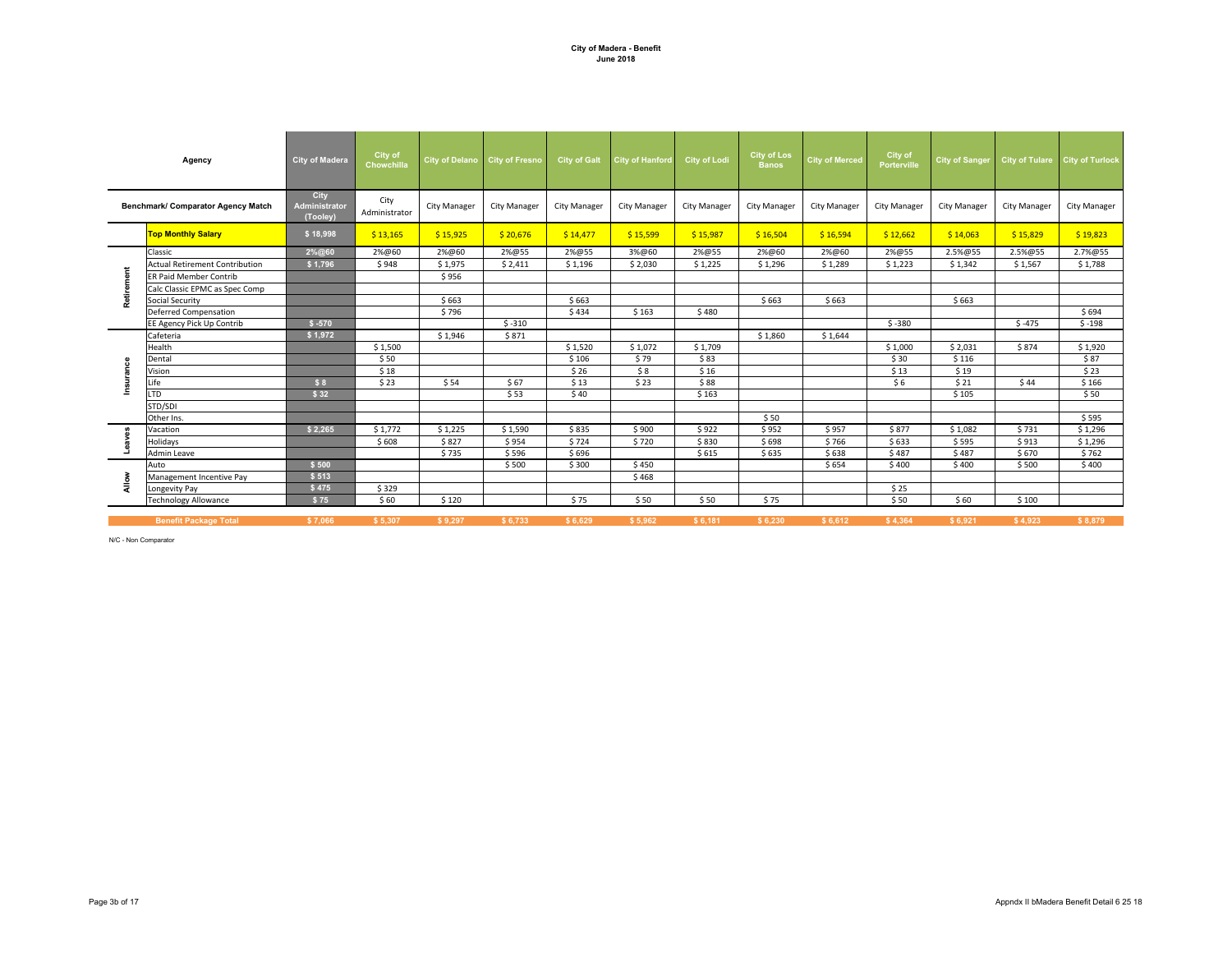#### **City of Madera - Market Compensation Data (Sorted by Total Compensation)**

**June 2018**

|                | <b>City Administrator (Tooley)</b> |                                    |                                     |                            |                                               |                                                  |                                       |                                                     |  |
|----------------|------------------------------------|------------------------------------|-------------------------------------|----------------------------|-----------------------------------------------|--------------------------------------------------|---------------------------------------|-----------------------------------------------------|--|
| <b>Rank</b>    | <b>Comparator Agency</b>           | <b>Classification Title</b>        | <b>Top Monthly</b><br><b>Salary</b> | <b>Benefits</b><br>Package | <b>Total</b><br><b>Monthly</b><br><b>Comp</b> | <b>Salary</b><br><b>Effective</b><br><b>Date</b> | <b>Next Salary</b><br><b>Increase</b> | <b>Next</b><br><b>Percentage</b><br><b>Increase</b> |  |
| $\mathbf{1}$   | City of Turlock                    | <b>City Manager</b>                | \$19,823                            | \$8,879                    | \$28,702                                      | 7/1/2017                                         | unknown                               | unknown                                             |  |
| $\overline{2}$ | City of Fresno                     | <b>City Manager</b>                | \$20,676                            | \$6,733                    | \$27,409                                      | 8/1/2017                                         | 7/1/2018                              | 2.00%                                               |  |
| 3              | <b>City of Madera</b>              | <b>City Administrator (Tooley)</b> | <u>s 18,998 </u>                    | \$7,066                    | \$26,064                                      | 7/1/2017                                         | <u>lunknown</u>                       | unknown                                             |  |
| 4              | City of Delano                     | <b>City Manager</b>                | \$15,925                            | \$9,297                    | \$25,222                                      | unknown                                          | unknown                               | unknown                                             |  |
| 5.             | City of Merced                     | <b>City Manager</b>                | \$16,594                            | \$6,612                    | \$23,206                                      | unknown                                          | unknown                               | unknown                                             |  |
| 6              | City of Los Banos                  | <b>City Manager</b>                | \$16,504                            | \$6,230                    | \$22,734                                      | 7/1/2017                                         | 7/1/2018                              | 5.00%                                               |  |
| 7              | City of Lodi                       | <b>City Manager</b>                | \$15,987                            | \$6,181                    | \$22,168                                      | unknown                                          | unknown                               | unknown                                             |  |
| 8              | City of Hanford                    | <b>City Manager</b>                | \$15,599                            | \$5,962                    | \$21,561                                      | 7/4/2016                                         | unknown                               | unknown                                             |  |
| 9              | City of Galt                       | <b>City Manager</b>                | \$14,477                            | \$6,629                    | \$21,106                                      | 7/1/2017                                         | unknown                               | unknown                                             |  |
| 10             | City of Sanger                     | <b>City Manager</b>                | \$14,063                            | \$6,921                    | \$20,984                                      | unknown                                          | unknown                               | unknown                                             |  |
| 11             | City of Tulare                     | <b>City Manager</b>                | \$15,829                            | \$4,923                    | \$20,752                                      | 1/6/2018                                         | unknown                               | unknown                                             |  |
| 12             | City of Chowchilla                 | City Administrator                 | \$13,165                            | \$5,307                    | \$18,472                                      | 7/1/2017                                         | unknown                               | unknown                                             |  |
| 13             | City of Porterville                | <b>City Manager</b>                | \$12,662                            | \$4,364                    | \$17,026                                      | unknown                                          | unknown                               | unknown                                             |  |

| <b>Summary Results</b>       | <b>Top Monthly</b> | <b>Total</b><br><b>Monthly</b> |
|------------------------------|--------------------|--------------------------------|
| Average of Comparators       | \$15,942           | \$22,445                       |
| % City of Madera Above/Below | 16.1%              | 13.9%                          |
| <b>Median of Comparators</b> | \$15,877           | \$21,865                       |
| % City of Madera Above/Below | 16.4%              | 16.1%                          |
| Number of Matches            | 12                 | 12                             |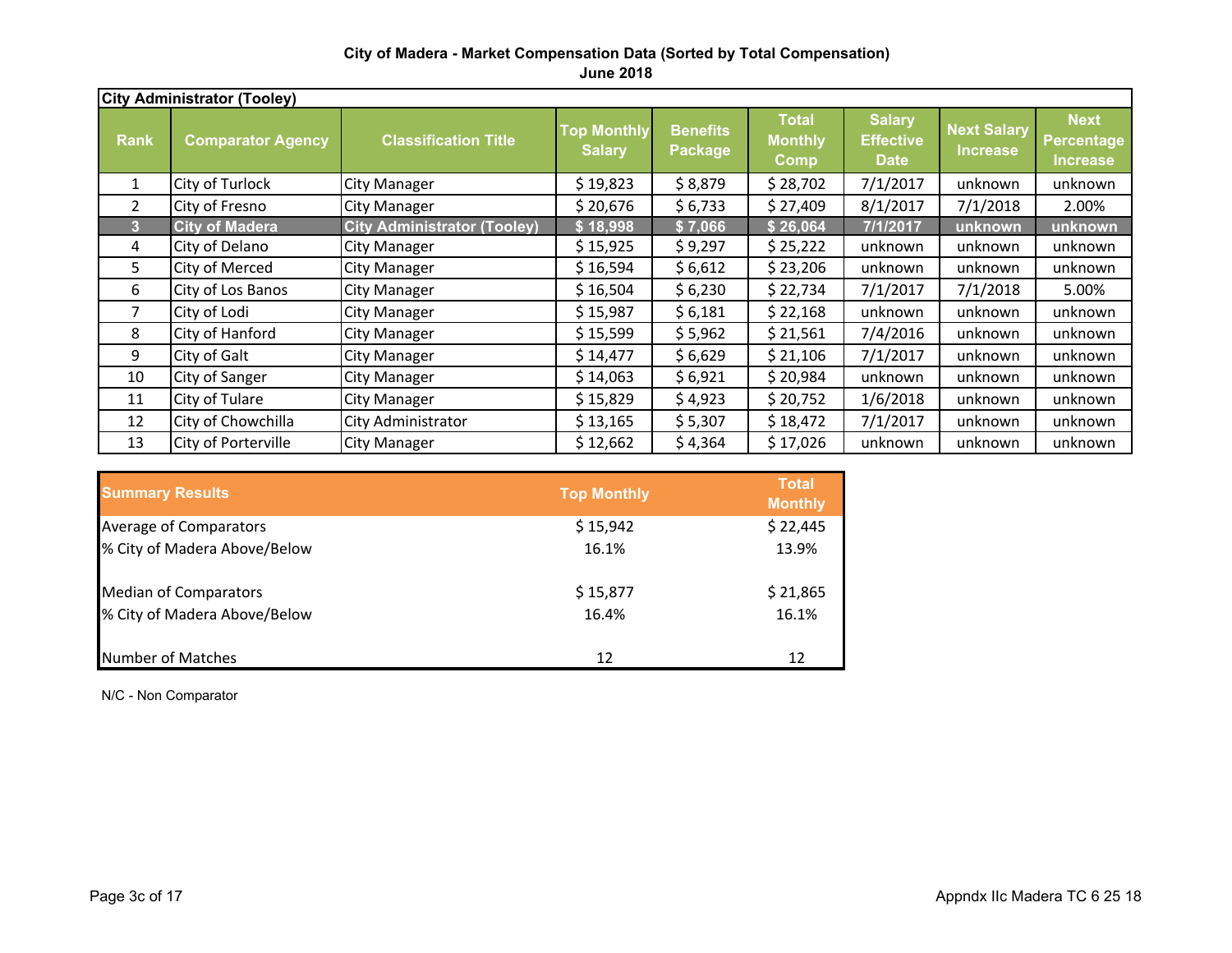#### **City of Madera - Market Compensation Data (Sorted by Top Monthly Salary) June 2018**

|                | <b>City Attorney</b>     |                             |                                     |                                   |                                        |                                                  |                                       |                                                     |  |
|----------------|--------------------------|-----------------------------|-------------------------------------|-----------------------------------|----------------------------------------|--------------------------------------------------|---------------------------------------|-----------------------------------------------------|--|
| <b>Rank</b>    | <b>Comparator Agency</b> | <b>Classification Title</b> | <b>Top Monthly</b><br><b>Salary</b> | <b>Benefits</b><br><b>Package</b> | <b>Total</b><br><b>Monthly</b><br>Comp | <b>Salary</b><br><b>Effective</b><br><b>Date</b> | <b>Next Salary</b><br><b>Increase</b> | <b>Next</b><br><b>Percentage</b><br><b>Increase</b> |  |
| $\mathbf{1}$   | City of Fresno           | <b>City Attorney</b>        | \$20,676                            | \$6,733                           | \$27,409                               | 8/1/2017                                         | 7/1/2018                              | 2.00%                                               |  |
| $\overline{2}$ | City of Turlock          | <b>City Attorney</b>        | \$19,540                            | \$8,588                           | \$28,128                               | 7/1/2017                                         | unknown                               | unknown                                             |  |
| 3              | <b>City of Madera</b>    | <b>City Attorney</b>        | \$17,120                            | \$6,156                           | \$23,276                               | unknown                                          | unknown                               | unknown                                             |  |
| 4              | City of Merced           | <b>City Attorney</b>        | \$15,375                            | \$6,344                           | \$21,719                               | unknown                                          | unknown                               | unknown                                             |  |
| 5              | City of Galt             | <b>City Attorney</b>        | \$13,832                            | \$5,741                           | \$19,573                               | 7/1/2017                                         | unknown                               | unknown                                             |  |
| 6              | City of Lodi             | <b>City Attorney</b>        | \$13,690                            | \$5,572                           | \$19,262                               | unknown                                          | unknown                               | unknown                                             |  |
| 7              | City of Hanford          | N/C                         |                                     |                                   |                                        |                                                  |                                       |                                                     |  |
| 8              | City of Chowchilla       | N/C                         |                                     |                                   |                                        |                                                  |                                       |                                                     |  |
| 9              | City of Delano           | N/C                         |                                     |                                   |                                        |                                                  |                                       |                                                     |  |
| 10             | City of Porterville      | N/C                         |                                     |                                   |                                        |                                                  |                                       |                                                     |  |
| 11             | City of Tulare           | N/C                         |                                     |                                   |                                        |                                                  |                                       |                                                     |  |
| 12             | City of Sanger           | N/C                         |                                     |                                   |                                        |                                                  |                                       |                                                     |  |
| 13             | City of Los Banos        | N/C                         |                                     |                                   |                                        |                                                  |                                       |                                                     |  |

| <b>Summary Results</b>       | <b>Top Monthly</b> | <b>Total</b><br><b>Monthly</b> |
|------------------------------|--------------------|--------------------------------|
| Average of Comparators       | \$16,623           | \$23,218                       |
| % City of Madera Above/Below | 2.9%               | 0.2%                           |
| <b>Median of Comparators</b> | \$15,375           | \$21,719                       |
| % City of Madera Above/Below | 10.2%              | 6.7%                           |
| Number of Matches            |                    | 5                              |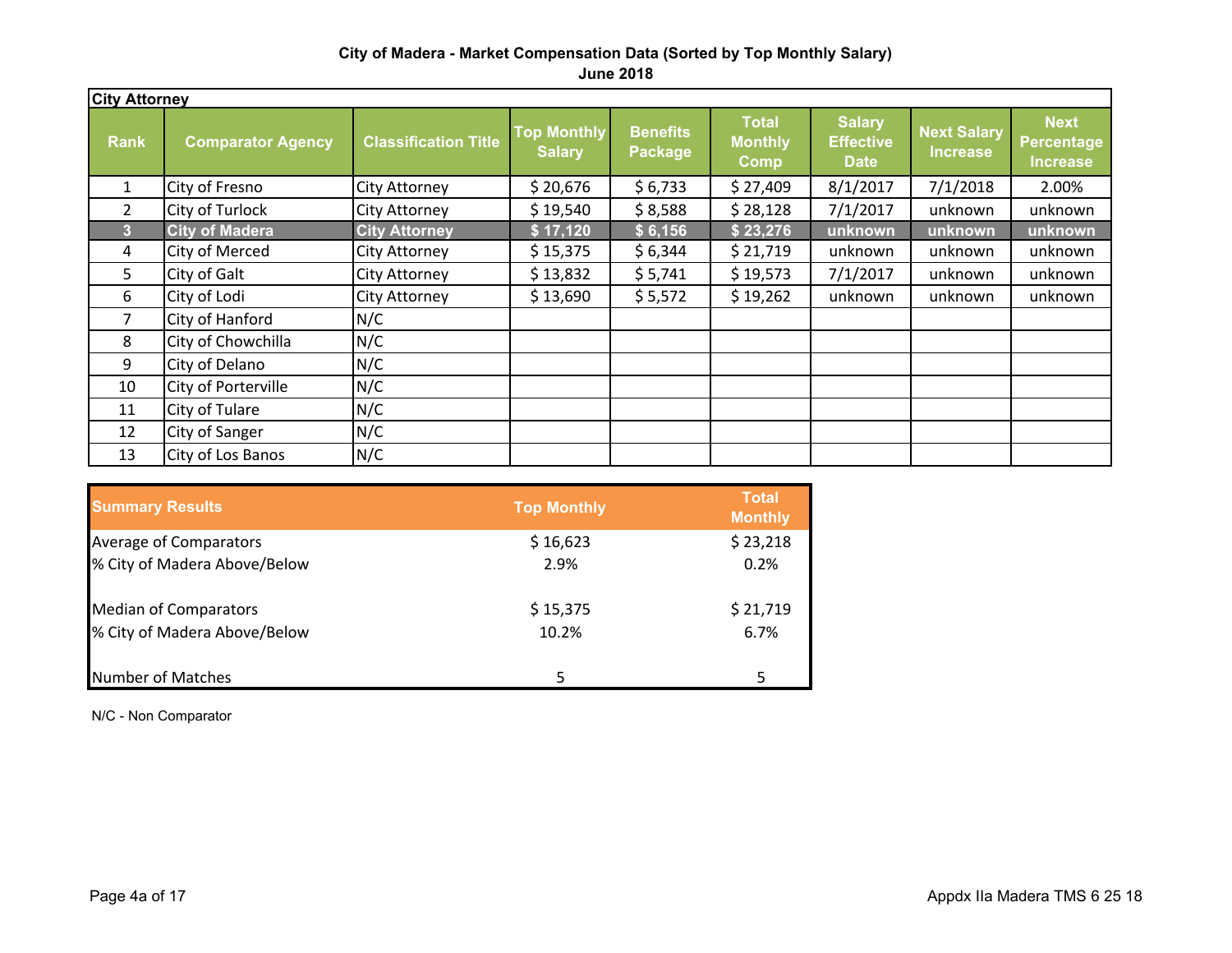#### **City of Madera - Benefit June 2018**

| Agency                             |                                       | City of Madera       | City of<br>Chowchilla | City of Delano City of Fresno |               | <b>City of Galt</b> | <b>City of Hanford</b> | <b>City of Lodi</b> | <b>City of Los</b><br><b>Banos</b> | <b>City of Merced</b> | City of<br><b>Porterville</b> | City of Sanger |     | City of Tulare City of Turlock |
|------------------------------------|---------------------------------------|----------------------|-----------------------|-------------------------------|---------------|---------------------|------------------------|---------------------|------------------------------------|-----------------------|-------------------------------|----------------|-----|--------------------------------|
| Benchmark/ Comparator Agency Match |                                       | <b>City Attorney</b> | N/C                   | N/C                           | City Attorney | City Attorney       | N/C                    | City Attorney       | N/C                                | City Attorney         | N/C                           | N/C            | N/C | City Attorney                  |
|                                    | <b>Top Monthly Salary</b>             | \$17,120             |                       |                               | \$20,676      | \$13,832            |                        | \$13,690            |                                    | \$15,375              |                               |                |     | \$19,540                       |
|                                    | Classic                               | 2%@60                |                       |                               | 2%@55         | 2%@55               |                        | 2%@55               |                                    | 2%@60                 |                               |                |     | 2.7%@55                        |
|                                    | <b>Actual Retirement Contribution</b> | \$1,618              |                       |                               | \$2,411       | \$1,143             |                        | \$1,049             |                                    | \$1,194               |                               |                |     | \$1,763                        |
|                                    | <b>ER Paid Member Contrib</b>         |                      |                       |                               |               |                     |                        |                     |                                    |                       |                               |                |     |                                |
|                                    | Calc Classic EPMC as Spec Comp        |                      |                       |                               |               |                     |                        |                     |                                    |                       |                               |                |     |                                |
| Retirement                         | <b>Social Security</b>                |                      |                       |                               |               | \$663               |                        |                     |                                    | \$663                 |                               |                |     |                                |
|                                    | Deferred Compensation                 |                      |                       |                               |               |                     |                        | \$411               |                                    |                       |                               |                |     | \$684                          |
|                                    | EE Agency Pick Up Contrib             | $$ -406$             |                       |                               | $$ -310$      |                     |                        |                     |                                    |                       |                               |                |     | $$ -195$                       |
|                                    | Cafeteria                             | \$1,972              |                       |                               | \$871         |                     |                        |                     |                                    | \$1,644               |                               |                |     |                                |
|                                    | Health                                |                      |                       |                               |               | \$1,520             |                        | \$1,709             |                                    |                       |                               |                |     | \$1,920                        |
|                                    | Dental                                |                      |                       |                               |               | \$106               |                        | \$83                |                                    |                       |                               |                |     | \$87                           |
| nsurance                           | Vision                                |                      |                       |                               |               | \$26                |                        | \$16                |                                    |                       |                               |                |     | \$23                           |
|                                    | Life                                  | \$8                  |                       |                               | \$67          | \$13                |                        | \$88                |                                    |                       |                               |                |     | \$164                          |
|                                    | <b>LTD</b>                            | \$32                 |                       |                               | \$53          | \$40                |                        | \$140               |                                    |                       |                               |                |     | \$50                           |
|                                    | STD/SDI                               |                      |                       |                               |               |                     |                        |                     |                                    |                       |                               |                |     |                                |
|                                    | Other Ins.                            |                      |                       |                               |               |                     |                        |                     |                                    |                       |                               |                |     | \$586                          |
|                                    | Vacation                              | \$2,041              |                       |                               | \$1,590       | \$798               |                        | \$790               |                                    | \$887                 |                               |                |     | \$1,278                        |
| Leaves                             | Holidays                              |                      |                       |                               | \$954         | \$692               |                        | \$711               |                                    | \$710                 |                               |                |     | \$1,278                        |
|                                    | Admin Leave                           |                      |                       |                               | \$596         | \$665               |                        | \$527               |                                    | \$591                 |                               |                |     | \$752                          |
|                                    | Auto                                  |                      |                       |                               | \$500         |                     |                        |                     |                                    | \$654                 |                               |                |     | \$200                          |
| Allow                              | Management Incentive Pay              | \$462                |                       |                               |               |                     |                        |                     |                                    |                       |                               |                |     |                                |
|                                    | Longevity Pay                         | \$428                |                       |                               |               |                     |                        |                     |                                    |                       |                               |                |     |                                |
|                                    | <b>Technology Allowance</b>           |                      |                       |                               |               | \$75                |                        | \$50                |                                    |                       |                               |                |     |                                |
|                                    |                                       |                      |                       |                               |               |                     |                        |                     |                                    |                       |                               |                |     |                                |
|                                    | <b>Benefit Package Total</b>          | \$6,156              | \$0                   | \$0                           | \$6,733       | \$5,741             | \$0                    | \$5,572             | \$0                                | \$6,344               | \$0                           | \$0            | \$0 | \$8,588                        |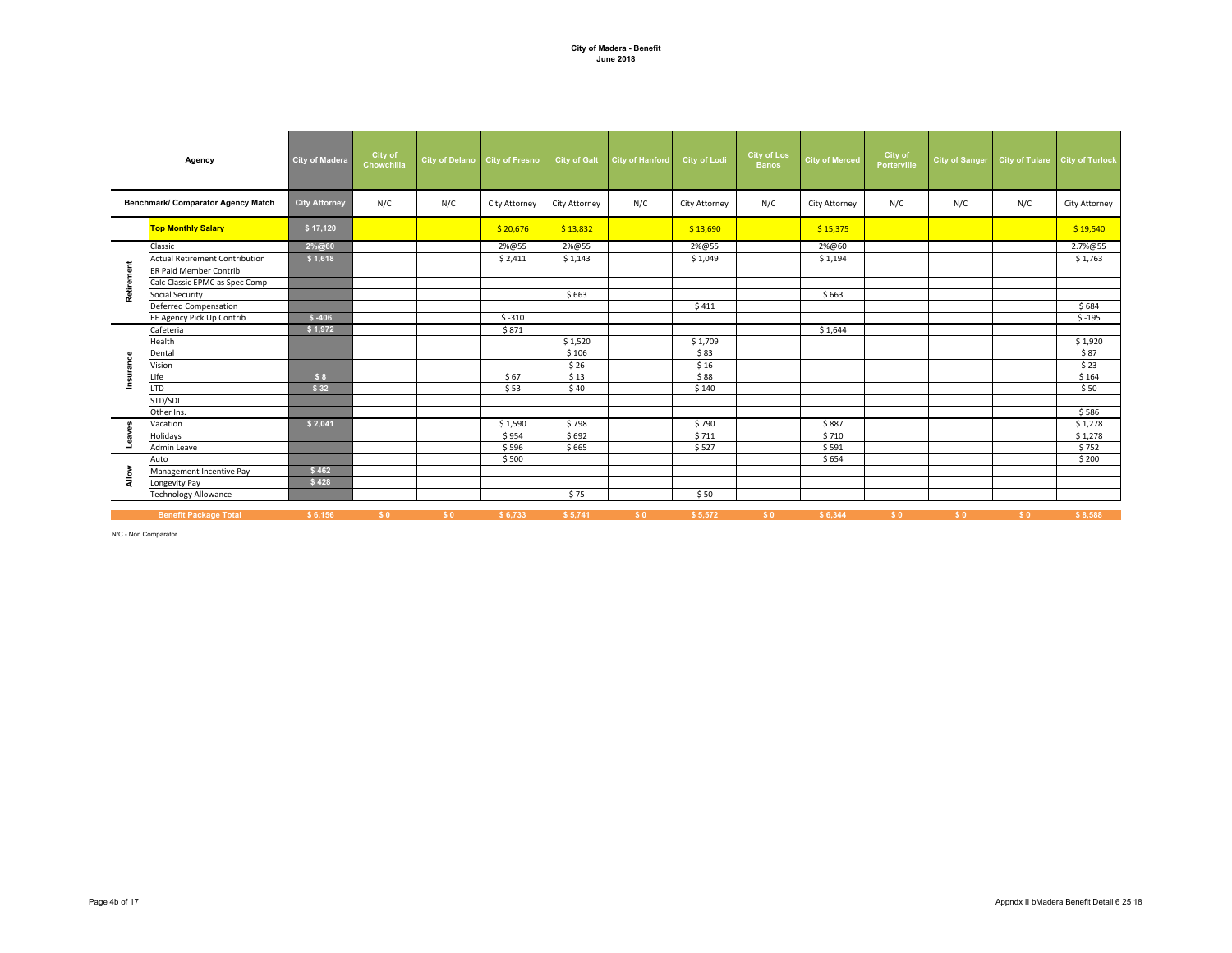### **City of Madera - Market Compensation Data (Sorted by Total Compensation)**

**June 2018**

|             | <b>City Attorney</b>     |                             |                                     |                                   |                                               |                                                  |                                |                                              |  |  |  |  |  |
|-------------|--------------------------|-----------------------------|-------------------------------------|-----------------------------------|-----------------------------------------------|--------------------------------------------------|--------------------------------|----------------------------------------------|--|--|--|--|--|
| <b>Rank</b> | <b>Comparator Agency</b> | <b>Classification Title</b> | <b>Top Monthly</b><br><b>Salary</b> | <b>Benefits</b><br><b>Package</b> | <b>Total</b><br><b>Monthly</b><br><b>Comp</b> | <b>Salary</b><br><b>Effective</b><br><b>Date</b> | <b>Next Salary</b><br>Increase | <b>Next</b><br>Percentage<br><b>Increase</b> |  |  |  |  |  |
|             | City of Turlock          | <b>City Attorney</b>        | \$19,540                            | \$8,588                           | \$28,128                                      | 7/1/2017                                         | unknown                        | unknown                                      |  |  |  |  |  |
| 2           | City of Fresno           | <b>City Attorney</b>        | \$20,676                            | \$6,733                           | \$27,409                                      | 8/1/2017                                         | 7/1/2018                       | 2.00%                                        |  |  |  |  |  |
| 3           | <b>City of Madera</b>    | <b>City Attorney</b>        | \$17,120                            | \$6,156                           | \$23,276                                      | unknown                                          | unknown                        | unknown                                      |  |  |  |  |  |
| 4           | City of Merced           | <b>City Attorney</b>        | \$15,375                            | \$6,344                           | \$21,719                                      | unknown                                          | unknown                        | unknown                                      |  |  |  |  |  |
| 5           | City of Galt             | <b>City Attorney</b>        | \$13,832                            | \$5,741                           | \$19,573                                      | 7/1/2017                                         | unknown                        | unknown                                      |  |  |  |  |  |
| 6           | City of Lodi             | City Attorney               | \$13,690                            | \$5,572                           | \$19,262                                      | unknown                                          | unknown                        | unknown                                      |  |  |  |  |  |
| 7           | City of Hanford          | N/C                         |                                     |                                   |                                               |                                                  |                                |                                              |  |  |  |  |  |
| 8           | City of Chowchilla       | N/C                         |                                     |                                   |                                               |                                                  |                                |                                              |  |  |  |  |  |
| 9           | City of Delano           | N/C                         |                                     |                                   |                                               |                                                  |                                |                                              |  |  |  |  |  |
| 10          | City of Porterville      | N/C                         |                                     |                                   |                                               |                                                  |                                |                                              |  |  |  |  |  |
| 11          | City of Tulare           | N/C                         |                                     |                                   |                                               |                                                  |                                |                                              |  |  |  |  |  |
| 12          | City of Sanger           | N/C                         |                                     |                                   |                                               |                                                  |                                |                                              |  |  |  |  |  |
| 13          | City of Los Banos        | N/C                         |                                     |                                   |                                               |                                                  |                                |                                              |  |  |  |  |  |

| <b>Summary Results</b>       | <b>Top Monthly</b> | <b>Total</b><br><b>Monthly</b> |
|------------------------------|--------------------|--------------------------------|
| Average of Comparators       | \$16,623           | \$23,218                       |
| % City of Madera Above/Below | 2.9%               | 0.2%                           |
| <b>Median of Comparators</b> | \$15,375           | \$21,719                       |
| % City of Madera Above/Below | 10.2%              | 6.7%                           |
| <b>Number of Matches</b>     | 5                  | 5                              |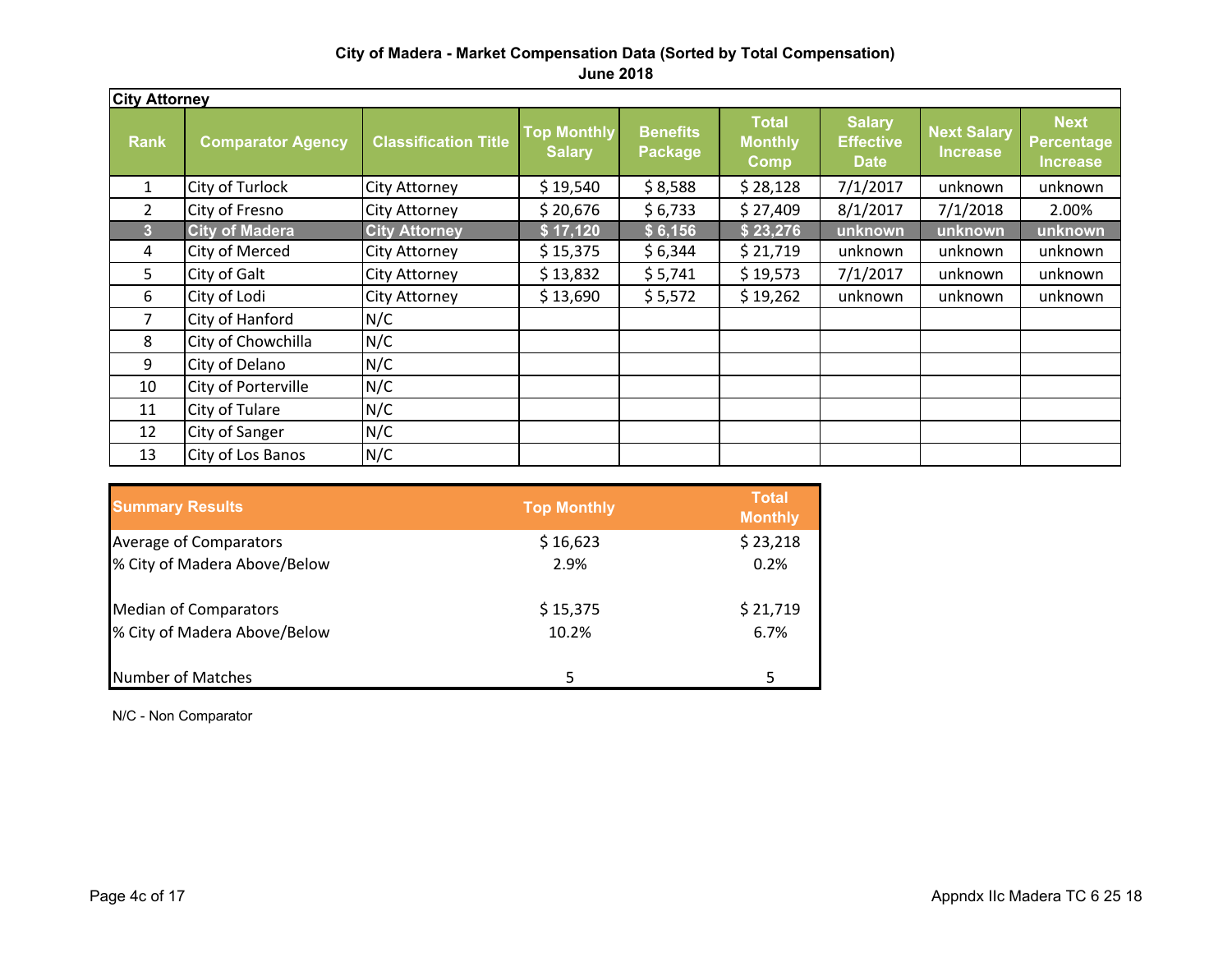#### **City of Madera - Market Compensation Data (Sorted by Top Monthly Salary) June 2018**

| <b>City Clerk</b> |                             |                             |                                               |                            |                                               |                                                  |                                       |                                              |  |  |  |  |
|-------------------|-----------------------------|-----------------------------|-----------------------------------------------|----------------------------|-----------------------------------------------|--------------------------------------------------|---------------------------------------|----------------------------------------------|--|--|--|--|
| <b>Rank</b>       | <b>Comparator Agency</b>    | <b>Classification Title</b> | <b>Top</b><br><b>Monthly</b><br><b>Salary</b> | <b>Benefits</b><br>Package | <b>Total</b><br><b>Monthly</b><br><b>Comp</b> | <b>Salary</b><br><b>Effective</b><br><b>Date</b> | <b>Next Salary</b><br><b>Increase</b> | <b>Next</b><br>Percentage<br><b>Increase</b> |  |  |  |  |
| $\mathbf{1}$      | City of Fresno              | <b>City Clerk</b>           | \$11,460                                      | \$4,217                    | \$15,677                                      | 8/1/2017                                         | 7/1/2018                              | 2.00%                                        |  |  |  |  |
| $\overline{2}$    | City of Turlock             | <b>City Clerk</b>           | \$9,723                                       | \$5,122                    | \$14,845                                      | 7/1/2017                                         | unknown                               | unknown                                      |  |  |  |  |
| 3                 | <b>City of Madera</b>       | <b>City Clerk</b>           | \$9,558                                       | \$4,936                    | \$14,494                                      | unknown                                          | unknown                               | unknown                                      |  |  |  |  |
| 4                 | City of Lodi                | <b>City Clerk</b>           | \$9,280                                       | \$4,394                    | \$13,674                                      | unknown                                          | unknown                               | unknown                                      |  |  |  |  |
| 5                 | City of Galt                | Clerk Administrator         | \$8,224                                       | \$4,227                    | \$12,451                                      | 7/1/2017                                         | unknown                               | unknown                                      |  |  |  |  |
| 6                 | City of Chowchilla          | <b>City Clerk</b>           | \$7,478                                       | \$3,667                    | \$11,145                                      | 7/1/2017                                         | unknown                               | unknown                                      |  |  |  |  |
| $\overline{7}$    | City of Hanford             | <b>City Clerk</b>           | \$7,476                                       | \$3,357                    | \$10,833                                      | 7/1/2017                                         | 7/1/2018                              | 2.50%                                        |  |  |  |  |
| 8                 | City of Tulare              | Chief Deputy City Clerk     | \$7,198                                       | \$2,360                    | \$9,558                                       | 1/6/2018                                         | unknown                               | unknown                                      |  |  |  |  |
| 9                 | <b>City of Merced</b>       | <b>Assistant City Clerk</b> | \$6,927                                       | \$3,464                    | \$10,391                                      | 6/19/2017                                        | unknown                               | unknown                                      |  |  |  |  |
| 10                | City of Porterville         | Chief Deputy City Clerk     | \$6,432                                       | \$2,904                    | \$9,336                                       | unknown                                          | unknown                               | unknown                                      |  |  |  |  |
| 11                | City of Delano              | <b>City Clerk</b>           | \$5,452                                       | \$3,860                    | \$9,312                                       | 7/8/2017                                         | 7/1/2018                              | 4.00%                                        |  |  |  |  |
| 12                | City of Sanger <sup>1</sup> | N/C                         |                                               |                            |                                               |                                                  |                                       |                                              |  |  |  |  |
| 13                | City of Los Banos           | N/C                         |                                               |                            |                                               |                                                  |                                       |                                              |  |  |  |  |

| <b>Summary Results</b>        | <b>Top</b><br><b>Monthly</b> | <b>Total</b><br><b>Monthly</b> |
|-------------------------------|------------------------------|--------------------------------|
| <b>Average of Comparators</b> | \$7,965                      | \$11,722                       |
| % City of Madera Above/Below  | 16.7%                        | 19.1%                          |
| <b>Median of Comparators</b>  | \$7,477                      | \$10,989                       |
| % City of Madera Above/Below  | 21.8%                        | 24.2%                          |
| Number of Matches             | 10                           | 10                             |

N/C - Non Comparator

1 - City of Sanger: Human Resources function is combined with City Clerk and has one director overseeing both functions.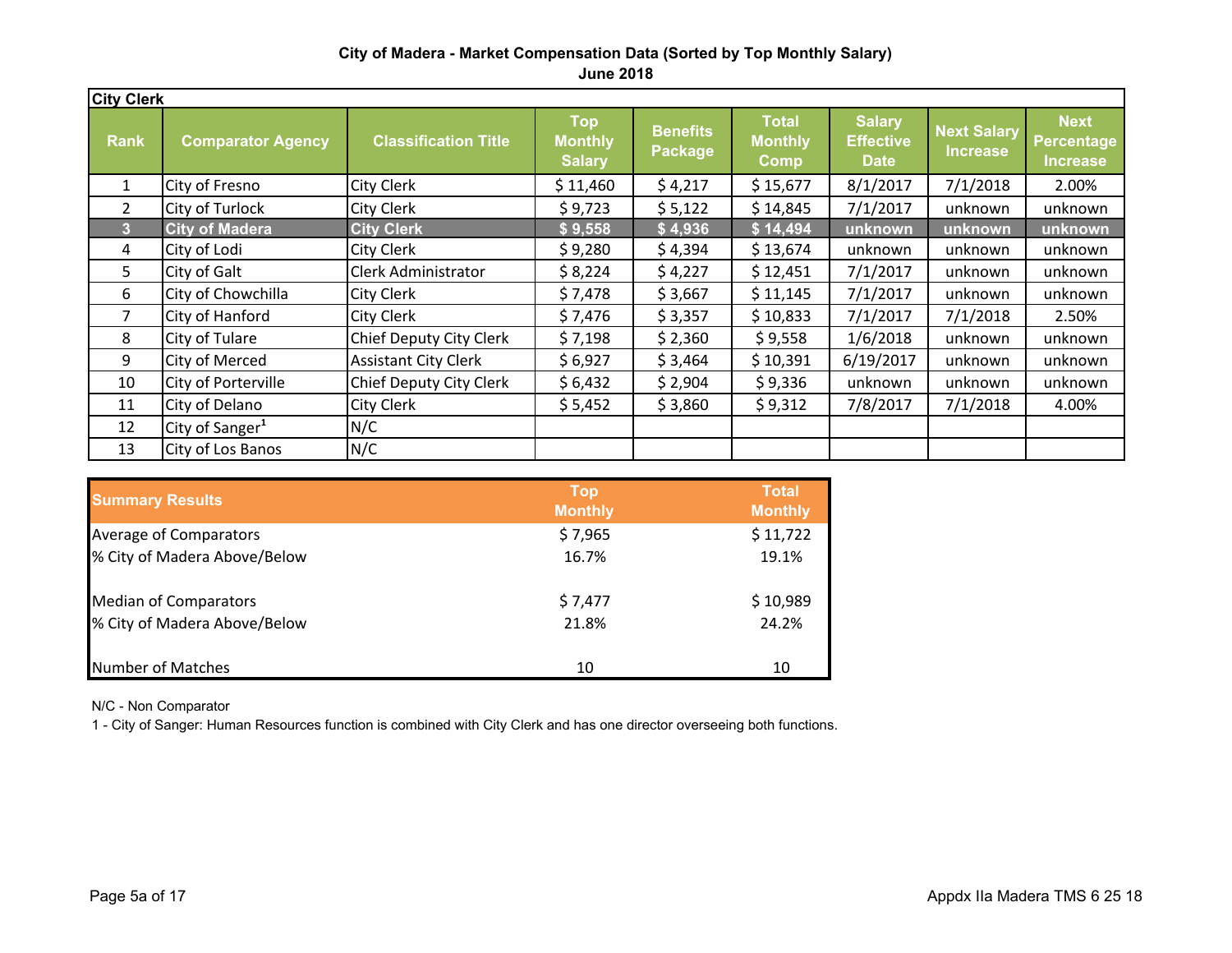#### **City of Madera - Benefit June 2018**

| Agency                             |                                       | <b>City of Madera</b> | City of<br><b>Chowchilla</b> | City of Delano City of Fresno |            | <b>City of Galt</b>    | <b>City of Hanford</b> | <b>City of Lodi</b> | <b>City of Los</b><br><b>Banos</b> | <b>City of Merced</b>          | City of<br>Porterville            | City of Sanger |                                   | City of Tulare City of Turlock |
|------------------------------------|---------------------------------------|-----------------------|------------------------------|-------------------------------|------------|------------------------|------------------------|---------------------|------------------------------------|--------------------------------|-----------------------------------|----------------|-----------------------------------|--------------------------------|
| Benchmark/ Comparator Agency Match |                                       | <b>City Clerk</b>     | City Clerk                   | City Clerk                    | City Clerk | Clerk<br>Administrator | City Clerk             | City Clerk          | N/C                                | <b>Assistant City</b><br>Clerk | <b>Chief Deputy</b><br>City Clerk | N/C            | <b>Chief Deputy</b><br>City Clerk | City Clerk                     |
|                                    | <b>Top Monthly Salary</b>             | \$9,558               | \$7,478                      | \$5,452                       | \$11,460   | \$8,224                | \$7,476                | \$9,280             |                                    | \$6,927                        | \$6,432                           |                | \$7,198                           | \$9,723                        |
|                                    | Classic                               | 2%@60                 | 2%@60                        | 2%@60                         | 2%@55      | 2%@55                  | 3%@60                  | 2%@55               |                                    | 2%@60                          | 2%@55                             |                | 2.5%@55                           | 2.7%@55                        |
|                                    | <b>Actual Retirement Contribution</b> | \$903                 | \$538                        | \$676                         | \$1,336    | \$679                  | \$973                  | \$711               |                                    | \$538                          | \$621                             |                | \$713                             | \$877                          |
|                                    | <b>ER Paid Member Contrib</b>         |                       |                              | \$327                         |            |                        |                        |                     |                                    |                                |                                   |                |                                   |                                |
| Retire                             | Calc Classic EPMC as Spec Comp        |                       |                              |                               |            |                        |                        |                     |                                    |                                |                                   |                |                                   |                                |
|                                    | <b>Social Security</b>                |                       |                              | \$338                         |            | \$510                  |                        |                     |                                    | \$429                          | \$399                             |                |                                   |                                |
|                                    | <b>Deferred Compensation</b>          |                       |                              |                               | \$50       |                        | \$163                  | \$278               |                                    |                                |                                   |                |                                   | \$243                          |
|                                    | EE Agency Pick Up Contrib             | $$ -227$              |                              |                               | $$ -172$   |                        |                        |                     |                                    |                                | $$ -193$                          |                | $$ -216$                          | $$ -97$                        |
|                                    | Cafeteria                             | \$1,972               |                              | \$1,700                       | \$871      |                        |                        |                     |                                    | \$1,644                        |                                   |                |                                   |                                |
|                                    | Health                                |                       | \$1,500                      |                               |            | \$1,520                | \$1.072                | \$1.709             |                                    |                                | \$1,000                           |                | \$874                             | \$1,920                        |
|                                    | Dental                                |                       | \$50                         |                               |            | \$106                  | \$79                   | \$83                |                                    |                                | \$30                              |                |                                   | \$87                           |
| Insurance                          | Vision                                |                       | \$18                         |                               |            | \$26                   | \$8                    | \$16                |                                    |                                | \$13                              |                |                                   | \$23                           |
|                                    | Life                                  | \$8                   | \$23                         | \$12                          | \$37       | \$3                    | \$12                   | \$78                |                                    |                                | \$6                               |                | \$20                              | \$83                           |
|                                    | LTD                                   | \$32                  |                              |                               | \$53       | \$26                   |                        | \$95                |                                    |                                |                                   |                |                                   | \$49                           |
|                                    | STD/SDI                               |                       |                              |                               |            |                        |                        |                     |                                    |                                |                                   |                |                                   |                                |
|                                    | Other Ins.                            |                       |                              |                               |            |                        |                        |                     |                                    |                                |                                   |                |                                   | \$292                          |
| 8                                  | Vacation                              | \$1,250               | \$1,007                      | \$273                         | \$882      | \$474                  | \$431                  | \$535               |                                    | \$400                          | \$445                             |                | \$332                             | \$636                          |
| Leav                               | Holidays                              |                       | \$345                        | \$283                         | \$529      | \$411                  | \$345                  | \$482               |                                    | \$320                          | \$322                             |                | \$415                             | \$636                          |
|                                    | Admin Leave                           |                       |                              | \$252                         | \$331      | \$395                  |                        | \$357               |                                    | \$133                          | \$186                             |                | \$221                             | \$374                          |
|                                    | Auto                                  | \$500                 |                              |                               | \$300      |                        |                        |                     |                                    |                                |                                   |                |                                   |                                |
| Allow                              | Management Incentive Pay              | \$258                 |                              |                               |            |                        | \$224                  |                     |                                    |                                |                                   |                |                                   |                                |
|                                    | Longevity Pay                         | \$239                 | \$187                        |                               |            |                        |                        |                     |                                    |                                | \$25                              |                |                                   |                                |
|                                    | <b>Technology Allowance</b>           |                       |                              |                               |            | \$75                   | \$50                   | \$50                |                                    |                                | \$50                              |                |                                   |                                |
|                                    | <b>Benefit Package Total</b>          | \$4.936               | \$3,667                      | \$3,860                       | \$4,217    | \$4,227                | \$3,357                | \$4,394             | S <sub>0</sub>                     | \$3,464                        | \$2,904                           | S <sub>0</sub> | \$2.360                           | \$5.122                        |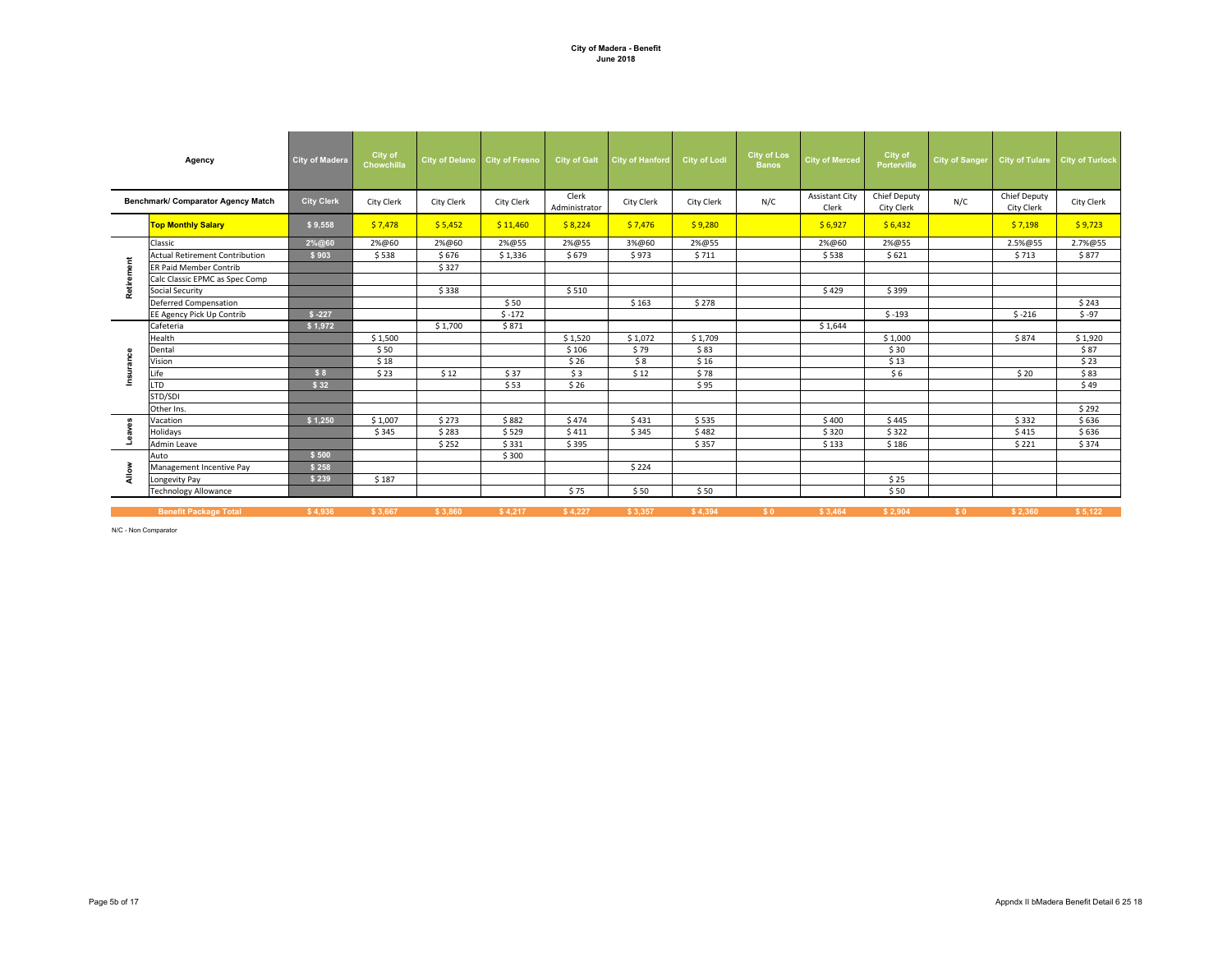**June 2018**

| <b>City Clerk</b> |                             |                             |                                     |                            |                                               |                                                  |                                       |                                                     |
|-------------------|-----------------------------|-----------------------------|-------------------------------------|----------------------------|-----------------------------------------------|--------------------------------------------------|---------------------------------------|-----------------------------------------------------|
| <b>Rank</b>       | <b>Comparator Agency</b>    | <b>Classification Title</b> | <b>Top Monthly</b><br><b>Salary</b> | <b>Benefits</b><br>Package | <b>Total</b><br><b>Monthly</b><br><b>Comp</b> | <b>Salary</b><br><b>Effective</b><br><b>Date</b> | <b>Next Salary</b><br><b>Increase</b> | <b>Next</b><br><b>Percentage</b><br><b>Increase</b> |
| 1                 | City of Fresno              | City Clerk                  | \$11,460                            | \$4,217                    | \$15,677                                      | 8/1/2017                                         | 7/1/2018                              | 2.00%                                               |
| $\overline{2}$    | City of Turlock             | <b>City Clerk</b>           | \$9,723                             | \$5,122                    | \$14,845                                      | 7/1/2017                                         | unknown                               | unknown                                             |
| $\overline{3}$    | <b>City of Madera</b>       | <b>City Clerk</b>           | \$9,558                             | \$4,936                    | \$14,494                                      | unknown                                          | unknown                               | unknown                                             |
| 4                 | City of Lodi                | City Clerk                  | \$9,280                             | \$4,394                    | \$13,674                                      | unknown                                          | unknown                               | unknown                                             |
| 5                 | City of Galt                | Clerk Administrator         | \$8,224                             | \$4,227                    | \$12,451                                      | 7/1/2017                                         | unknown                               | unknown                                             |
| 6                 | City of Chowchilla          | City Clerk                  | \$7,478                             | \$3,667                    | \$11,145                                      | 7/1/2017                                         | unknown                               | unknown                                             |
| 7                 | City of Hanford             | <b>City Clerk</b>           | \$7,476                             | \$3,357                    | \$10,833                                      | 7/1/2017                                         | 7/1/2018                              | 2.50%                                               |
| 8                 | City of Merced              | <b>Assistant City Clerk</b> | \$6,927                             | \$3,464                    | \$10,391                                      | 6/19/2017                                        | unknown                               | unknown                                             |
| 9                 | City of Tulare              | Chief Deputy City Clerk     | \$7,198                             | \$2,360                    | \$9,558                                       | 1/6/2018                                         | unknown                               | unknown                                             |
| 10                | City of Porterville         | Chief Deputy City Clerk     | \$6,432                             | \$2,904                    | \$9,336                                       | unknown                                          | unknown                               | unknown                                             |
| 11                | City of Delano              | City Clerk                  | \$5,452                             | \$3,860                    | \$9,312                                       | 7/8/2017                                         | 7/1/2018                              | 4.00%                                               |
| 12                | City of Sanger <sup>1</sup> | N/C                         |                                     |                            |                                               |                                                  |                                       |                                                     |
| 13                | City of Los Banos           | N/C                         |                                     |                            |                                               |                                                  |                                       |                                                     |

| <b>Summary Results</b>       | <b>Top Monthly</b> | <b>Total</b><br><b>Monthly</b> |
|------------------------------|--------------------|--------------------------------|
| Average of Comparators       | \$7,965            | \$11,722                       |
| % City of Madera Above/Below | 16.7%              | 19.1%                          |
| <b>Median of Comparators</b> | \$7,477            | \$10,989                       |
| % City of Madera Above/Below | 21.8%              | 24.2%                          |
| Number of Matches            | 10                 | 10                             |

N/C - Non Comparator

1 - City of Sanger: Human Resources function is combined with City Clerk and has one director overseeing both functions.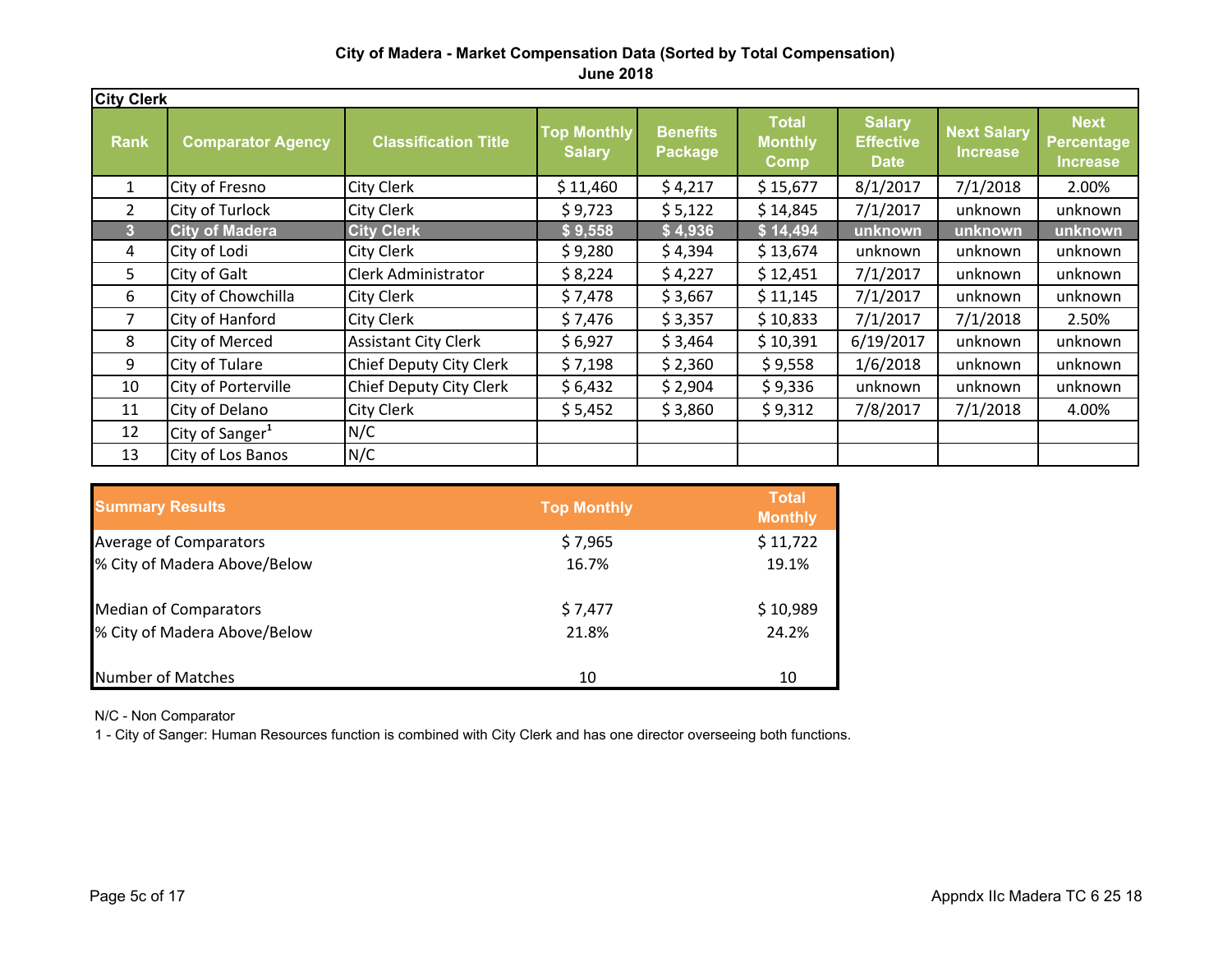| <b>City Engineer</b> |                          |                                             |                                     |                                   |                                        |                                                  |                                       |                                       |
|----------------------|--------------------------|---------------------------------------------|-------------------------------------|-----------------------------------|----------------------------------------|--------------------------------------------------|---------------------------------------|---------------------------------------|
| <b>Rank</b>          | <b>Comparator Agency</b> | <b>Classification Title</b>                 | <b>Top Monthly</b><br><b>Salary</b> | <b>Benefits</b><br><b>Package</b> | <b>Total</b><br><b>Monthly</b><br>Comp | <b>Salary</b><br><b>Effective</b><br><b>Date</b> | <b>Next Salary</b><br><b>Increase</b> | <b>Next</b><br>Percentage<br>Increase |
| 1                    | City of Fresno           | <b>City Engineer</b>                        | \$15,632                            | \$5,238                           | \$20,870                               | 8/1/2017                                         | 7/1/2018                              | 2.00%                                 |
| 2                    | City of Lodi             | City Engineer/ Deputy Public Works Director | \$11,801                            | \$5,077                           | \$16,878                               | 1/1/2017                                         | unknown                               | unknown                               |
| з                    | <b>City of Madera</b>    | <b>City Engineer</b>                        | \$10,942                            | \$4,538                           | \$15,480                               | unknown                                          | unknown                               | unknown                               |
| 4                    | City of Tulare           | <b>City Engineer</b>                        | \$10,781                            | \$3,099                           | \$13,880                               | 1/6/2018                                         | unknown                               | unknown                               |
| 5                    | City of Galt             | Deputy Public Works Director                | \$10,544                            | \$4,782                           | \$15,326                               | 7/1/2017                                         | unknown                               | unknown                               |
| 6                    | <b>City of Merced</b>    | <b>City Engineer</b>                        | \$10,505                            | \$5,260                           | \$15,765                               | 6/19/2017                                        | unknown                               | unknown                               |
| 7                    | City of Hanford          | <b>Engineering Manager</b>                  | \$9,599                             | \$3,867                           | \$13,466                               | 7/1/2017                                         | 7/1/2018                              | 2.50%                                 |
| 8                    | City of Porterville      | Deputy Public Works Director/ City Engineer | \$9,296                             | \$3,609                           | \$12,905                               | unknown                                          | unknown                               | unknown                               |
| 9                    | City of Sanger           | N/C                                         |                                     |                                   |                                        |                                                  |                                       |                                       |
| 10                   | City of Los Banos        | N/C                                         |                                     |                                   |                                        |                                                  |                                       |                                       |
| 11                   | City of Turlock          | N/C                                         |                                     |                                   |                                        |                                                  |                                       |                                       |
| 12                   | City of Delano           | N/C                                         |                                     |                                   |                                        |                                                  |                                       |                                       |
| 13                   | City of Chowchilla       | N/C                                         |                                     |                                   |                                        |                                                  |                                       |                                       |

| <b>Summary Results</b>       | <b>Top Monthly</b> | <b>Total</b><br><b>Monthly</b> |
|------------------------------|--------------------|--------------------------------|
| Average of Comparators       | \$11,165           | \$15,584                       |
| % City of Madera Above/Below | $-2.0%$            | $-0.7%$                        |
| <b>Median of Comparators</b> | \$10,544           | \$15,326                       |
| % City of Madera Above/Below | 3.6%               | 1.0%                           |
| Number of Matches            |                    |                                |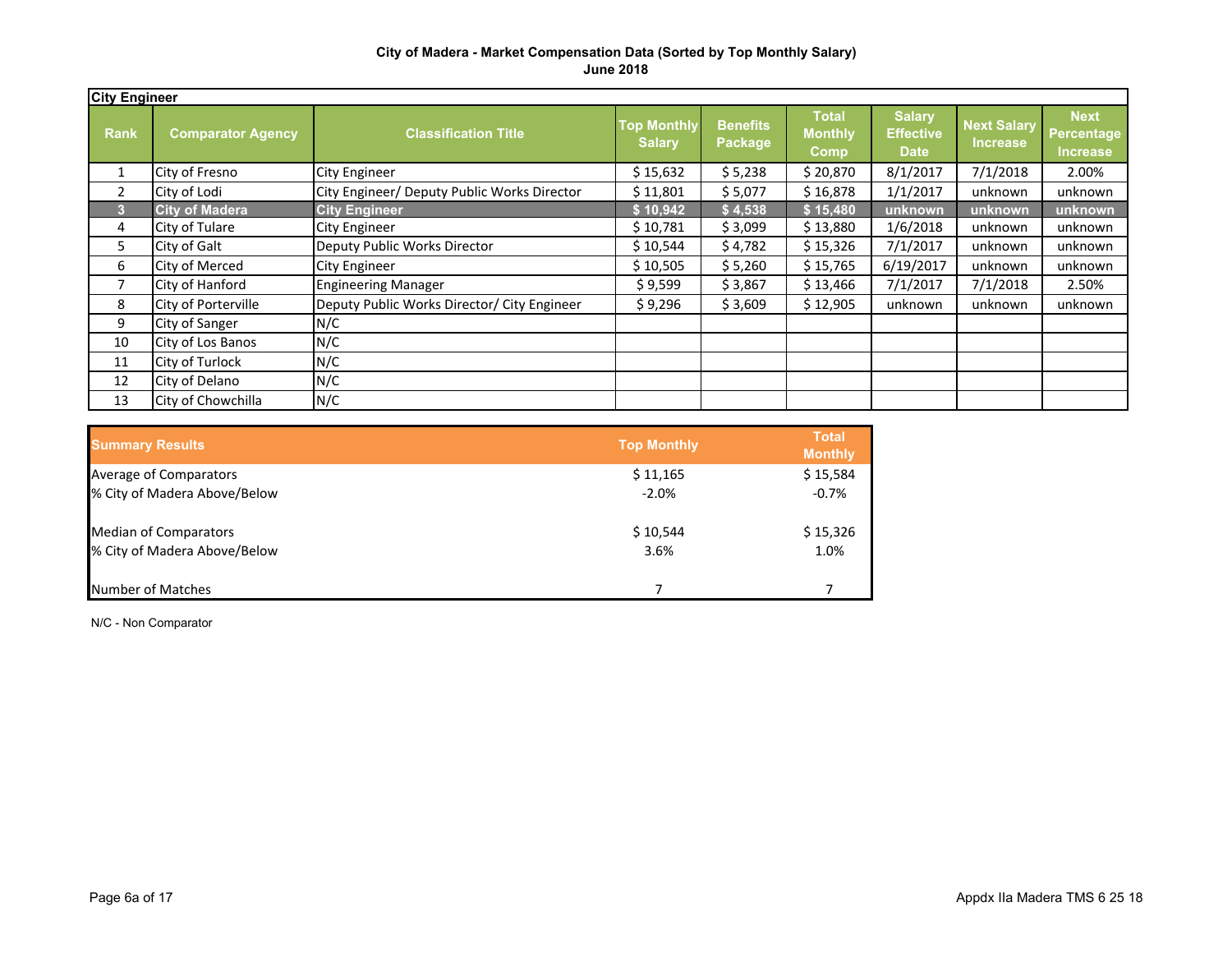|            | Agency                                | <b>City of Madera</b> | City of<br>Chowchilla | City of Delano City of Fresno |                      | <b>City of Galt</b>                    | <b>City of Hanford</b> | <b>City of Lodi</b>                                      | <b>City of Los</b><br><b>Banos</b> | <b>City of Merced</b> | City of<br><b>Porterville</b>                            | <b>City of Sanger</b> |                      | City of Tulare City of Turlock |
|------------|---------------------------------------|-----------------------|-----------------------|-------------------------------|----------------------|----------------------------------------|------------------------|----------------------------------------------------------|------------------------------------|-----------------------|----------------------------------------------------------|-----------------------|----------------------|--------------------------------|
|            | Benchmark/ Comparator Agency Match    | <b>City Engineer</b>  | N/C                   | N/C                           | <b>City Engineer</b> | Deputy Public<br><b>Works Director</b> | Engineering<br>Manager | City Engineer/<br>Deputy Public<br><b>Works Director</b> | N/C                                | <b>City Engineer</b>  | Deputy Public<br>Works Director/<br><b>City Engineer</b> | N/C                   | <b>City Engineer</b> | N/C                            |
|            | <b>Top Monthly Salary</b>             | \$10,942              |                       |                               | \$15,632             | \$10,544                               | \$9,599                | \$11,801                                                 |                                    | \$10,505              | \$9,296                                                  |                       | \$10,781             |                                |
|            | Classic                               | 2%@60                 |                       |                               | 2%@55                | 2%@55                                  | 3%@60                  | 2%@55                                                    |                                    | 2%@60                 | 2%@55                                                    |                       | 2.5%@55              |                                |
|            | <b>Actual Retirement Contribution</b> | \$1,034               |                       |                               | \$1,823              | \$871                                  | \$1,249                | \$904                                                    |                                    | \$816                 | \$898                                                    |                       | \$1,067              |                                |
|            | <b>ER Paid Member Contrib</b>         |                       |                       |                               |                      |                                        |                        |                                                          |                                    |                       |                                                          |                       |                      |                                |
| Retirement | Calc Classic EPMC as Spec Comp        |                       |                       |                               |                      |                                        |                        |                                                          |                                    |                       |                                                          |                       |                      |                                |
|            | Social Security                       |                       |                       |                               |                      | \$654                                  |                        |                                                          |                                    | \$651                 |                                                          |                       |                      |                                |
|            | <b>Deferred Compensation</b>          |                       |                       |                               |                      |                                        | \$163                  | \$354                                                    |                                    |                       |                                                          |                       |                      |                                |
|            | EE Agency Pick Up Contrib             | $$ -259$              |                       |                               | $$ -234$             |                                        |                        |                                                          |                                    |                       | $$ -279$                                                 |                       | $$ -323$             |                                |
|            | Cafeteria                             | \$1,972               |                       |                               | \$871                |                                        |                        |                                                          |                                    | \$1,644               |                                                          |                       |                      |                                |
|            | Health                                |                       |                       |                               |                      | \$1,520                                | \$1,072                | \$1,709                                                  |                                    |                       | \$1,000                                                  |                       | \$874                |                                |
|            | Dental                                |                       |                       |                               |                      | \$106                                  | \$79                   | \$83                                                     |                                    |                       | \$30                                                     |                       |                      |                                |
| Insurance  | Vision                                |                       |                       |                               |                      | \$26                                   | \$8                    | \$16                                                     |                                    |                       | \$13                                                     |                       |                      |                                |
|            | Life                                  | \$8                   |                       |                               | \$51                 | \$7                                    | \$12                   | \$89                                                     |                                    |                       | \$6                                                      |                       | \$30                 |                                |
|            | <b>LTD</b>                            | \$32                  |                       |                               | \$53                 | \$34                                   |                        | \$102                                                    |                                    |                       |                                                          |                       |                      |                                |
|            | STD/SDI                               |                       |                       |                               |                      |                                        |                        |                                                          |                                    |                       |                                                          |                       |                      |                                |
|            | Other Ins.                            |                       |                       |                               |                      |                                        |                        |                                                          |                                    |                       |                                                          |                       |                      |                                |
|            | Vacation                              | \$1,052               |                       |                               | \$1,202              | \$608                                  | \$554                  | \$681                                                    |                                    | \$606                 | \$644                                                    |                       | \$498                |                                |
| Leaves     | Holidays                              |                       |                       |                               | \$721                | \$527                                  | \$443                  | \$635                                                    |                                    | \$485                 | \$465                                                    |                       | \$622                |                                |
|            | <b>Admin Leave</b>                    |                       |                       |                               | \$451                | \$355                                  |                        | \$454                                                    |                                    | \$404                 | \$358                                                    |                       | \$332                |                                |
|            | Auto                                  | \$350                 |                       |                               | \$300                |                                        |                        |                                                          |                                    | \$654                 | \$400                                                    |                       |                      |                                |
| Allow      | Management Incentive Pay              |                       |                       |                               |                      |                                        | \$288                  |                                                          |                                    |                       |                                                          |                       |                      |                                |
|            | Longevity Pay                         | \$274                 |                       |                               |                      |                                        |                        |                                                          |                                    |                       | \$25                                                     |                       |                      |                                |
|            | <b>Technology Allowance</b>           | \$75                  |                       |                               |                      | \$75                                   |                        | \$50                                                     |                                    |                       | \$50                                                     |                       |                      |                                |
|            |                                       |                       |                       |                               |                      |                                        |                        |                                                          |                                    |                       |                                                          |                       |                      |                                |

\$4,538 \$0 \$0 \$5,238 \$4,782 \$3,867 \$5,077 \$0 \$5,260 \$3,609 \$0 \$3,099 \$0 **Benefit Package Total**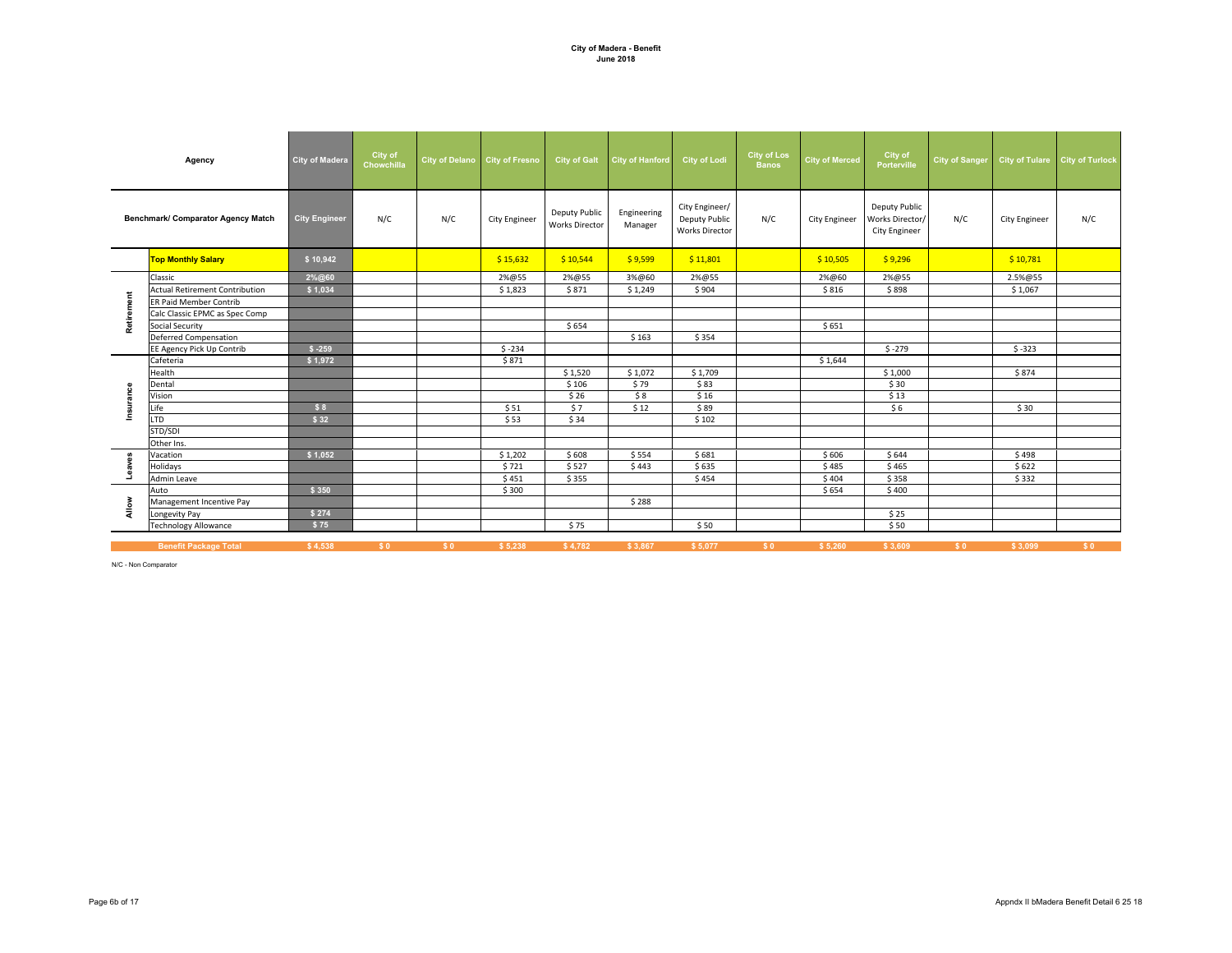| <b>City Engineer</b> |                          |                                             |                                     |                            |                                        |                                                  |                                       |                                              |
|----------------------|--------------------------|---------------------------------------------|-------------------------------------|----------------------------|----------------------------------------|--------------------------------------------------|---------------------------------------|----------------------------------------------|
| <b>Rank</b>          | <b>Comparator Agency</b> | <b>Classification Title</b>                 | <b>Top Monthly</b><br><b>Salary</b> | <b>Benefits</b><br>Package | <b>Total</b><br><b>Monthly</b><br>Comp | <b>Salary</b><br><b>Effective</b><br><b>Date</b> | <b>Next Salary</b><br><b>Increase</b> | <b>Next</b><br>Percentage<br><b>Increase</b> |
| 1                    | City of Fresno           | <b>City Engineer</b>                        | \$15,632                            | \$5,238                    | \$20,870                               | 8/1/2017                                         | 7/1/2018                              | 2.00%                                        |
| 2                    | City of Lodi             | City Engineer/ Deputy Public Works Director | \$11,801                            | \$5,077                    | \$16,878                               | 1/1/2017                                         | unknown                               | unknown                                      |
| 3                    | City of Merced           | <b>City Engineer</b>                        | \$10,505                            | \$5,260                    | \$15,765                               | 6/19/2017                                        | unknown                               | unknown                                      |
|                      | <b>City of Madera</b>    | <b>City Engineer</b>                        | \$10,942                            | \$4,538                    | \$15,480                               | unknown                                          | unknown                               | unknown                                      |
| 5                    | City of Galt             | Deputy Public Works Director                | \$10,544                            | \$4,782                    | \$15,326                               | 7/1/2017                                         | unknown                               | unknown                                      |
| 6                    | City of Tulare           | <b>City Engineer</b>                        | \$10,781                            | \$3,099                    | \$13,880                               | 1/6/2018                                         | unknown                               | unknown                                      |
| 7                    | City of Hanford          | <b>Engineering Manager</b>                  | \$9,599                             | \$3,867                    | \$13,466                               | 7/1/2017                                         | 7/1/2018                              | 2.50%                                        |
| 8                    | City of Porterville      | Deputy Public Works Director/ City Engineer | \$9,296                             | \$3,609                    | \$12,905                               | unknown                                          | unknown                               | unknown                                      |
| 9                    | City of Sanger           | N/C                                         |                                     |                            |                                        |                                                  |                                       |                                              |
| 10                   | City of Los Banos        | N/C                                         |                                     |                            |                                        |                                                  |                                       |                                              |
| 11                   | City of Turlock          | N/C                                         |                                     |                            |                                        |                                                  |                                       |                                              |
| 12                   | City of Delano           | N/C                                         |                                     |                            |                                        |                                                  |                                       |                                              |
| 13                   | City of Chowchilla       | N/C                                         |                                     |                            |                                        |                                                  |                                       |                                              |

| <b>Summary Results</b>       | <b>Top Monthly</b> | <b>Total</b><br><b>Monthly</b> |
|------------------------------|--------------------|--------------------------------|
| Average of Comparators       | \$11,165           | \$15,584                       |
| % City of Madera Above/Below | $-2.0%$            | $-0.7%$                        |
| <b>Median of Comparators</b> | \$10,544           | \$15,326                       |
| % City of Madera Above/Below | 3.6%               | 1.0%                           |
| Number of Matches            |                    |                                |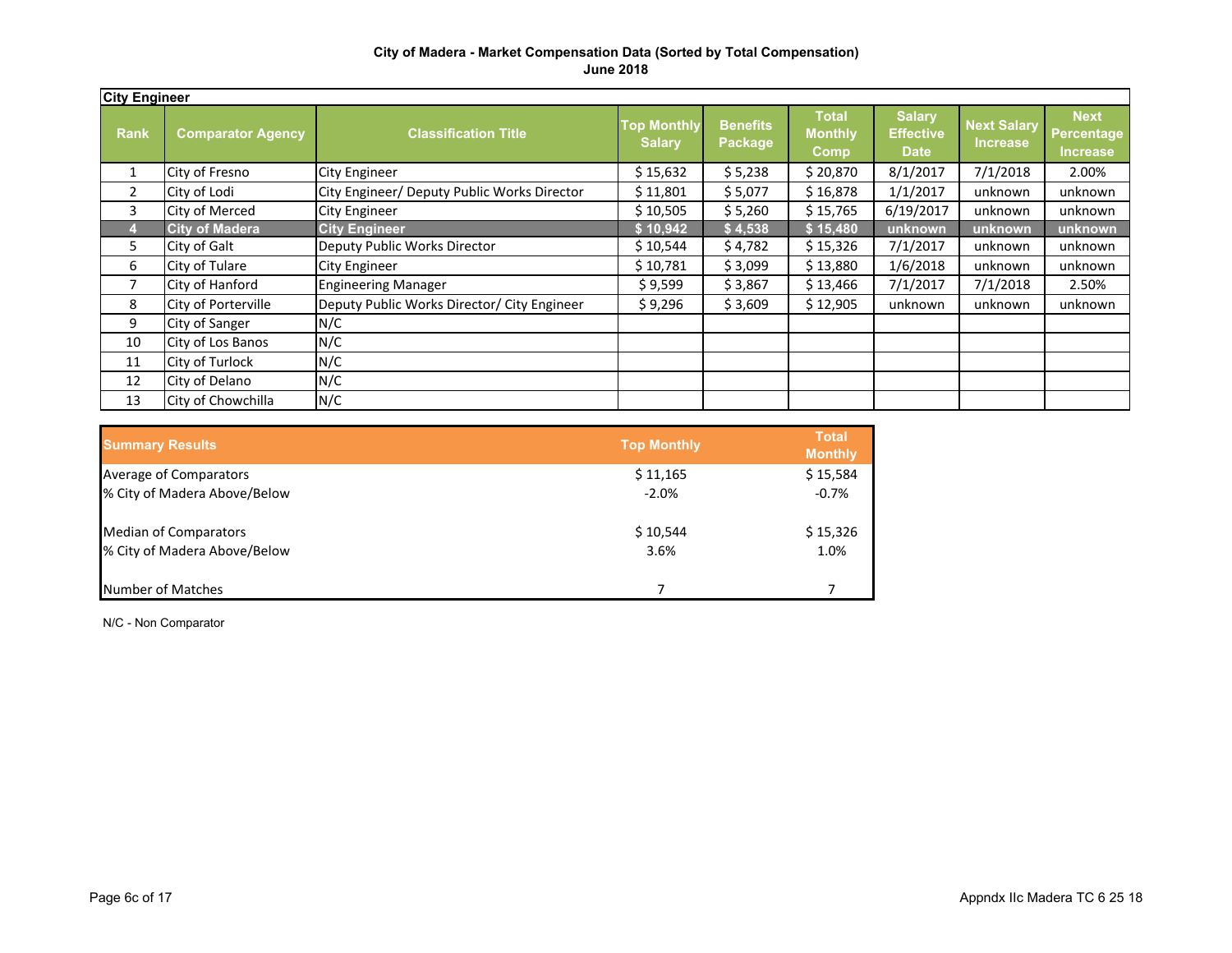|      | Director of Community Development |                                                                                        |                                     |                            |                                        |                                                  |                                       |                                              |  |  |
|------|-----------------------------------|----------------------------------------------------------------------------------------|-------------------------------------|----------------------------|----------------------------------------|--------------------------------------------------|---------------------------------------|----------------------------------------------|--|--|
| Rank | <b>Comparator Agency</b>          | <b>Classification Title</b>                                                            | <b>Top Monthly</b><br><b>Salary</b> | <b>Benefits</b><br>Package | <b>Total</b><br><b>Monthly</b><br>Comp | <b>Salary</b><br><b>Effective</b><br><b>Date</b> | <b>Next Salary</b><br><b>Increase</b> | <b>Next</b><br>Percentage<br><b>Increase</b> |  |  |
|      | City of Fresno <sup>3</sup>       | [Director of Development/Director of Public Works/Director of Public Utilities]        | \$15,632                            | \$5,238                    | \$20,870                               | 8/1/2017                                         | 7/1/2018                              | 2.00%                                        |  |  |
|      | <b>City of Madera</b>             | <b>Director of Community Development</b>                                               | \$15,437                            | \$5,401                    | \$20,838                               | unknown                                          | unknown                               | unknown                                      |  |  |
| 3    | City of Los Banos <sup>7</sup>    | [Community and Economic Development Director/Public Works Director-City Engineer]      | \$15,048                            | \$5,839                    | \$20,887                               | 7/1/2017                                         | unknown                               | unknown                                      |  |  |
| 4    | City of Delano <sup>2</sup>       | [Director of Community Development/Director of Public Works-City Engineer]             | \$13,075                            | \$7,105                    | \$20,180                               | 7/8/2017                                         | unknown                               | unknown                                      |  |  |
|      | City of Turlock <sup>12</sup>     | [Development Services Director-City Engineer/Municipal Services Director]              | \$13,029                            | \$6,487                    | \$19,516                               | 7/1/2017                                         | unknown                               | unknown                                      |  |  |
| 6    | City of Lodi <sup>6</sup>         | [Community Development Director/Public Works Director]                                 | \$12,981                            | \$5,384                    | \$18,366                               | unknown                                          | unknown                               | unknown                                      |  |  |
|      | City of Galt <sup>4</sup>         | [Community Development Director/ Public Works Director]                                | \$12,530                            | \$5,430                    | \$17,960                               | 7/1/2017                                         | unknown                               | unknown                                      |  |  |
| 8    | City of Tulare <sup>11</sup>      | [Community and Economic Development Director/Public Works Director]                    | \$12,239                            | \$3,941                    | \$16,180                               | 1/6/2018                                         | unknown                               | unknown                                      |  |  |
| 9    | City of Merced <sup>8</sup>       | [Director of Development Services/Director of Public Works]                            | \$12,231                            | \$5,652                    | \$17,883                               | 6/19/2017                                        | unknown                               | unknown                                      |  |  |
| 10   | City of Hanford <sup>5</sup>      | [Community Development Director/Public Works Director]                                 | \$11,900                            | \$4,536                    | \$16,436                               | 7/1/2016                                         | unknown                               | unknown                                      |  |  |
| 11   | City of Porterville <sup>9</sup>  | [Community Development Director/Public Works Director]                                 | \$10,268                            | \$3,827                    | \$14,095                               | unknown                                          | unknown                               | unknown                                      |  |  |
| 12   | City of Chowchilla <sup>1</sup>   | [Community and Economic Development Director/City Engineer & Public Works<br>Director] | \$10,208                            | \$4,426                    | \$14,634                               | 7/1/2017                                         | unknown                               | unknown                                      |  |  |
| 13   | City of Sanger <sup>10</sup>      | [Community Development Director/Public Works Director]                                 | \$9,137                             | \$5,159                    | \$14,296                               | unknown                                          | unknown                               | unknown                                      |  |  |

| <b>Summary Results</b>       | <b>Top Monthly</b> | <b>Total</b><br><b>Monthly</b> |
|------------------------------|--------------------|--------------------------------|
| Average of Comparators       | \$12,357           | \$17,609                       |
| % City of Madera Above/Below | 20.0%              | 15.5%                          |
| <b>Median of Comparators</b> | \$12,385           | \$17,922                       |
| % City of Madera Above/Below | 19.8%              | 14.0%                          |
| <b>Number of Matches</b>     | 12                 | 12                             |

#### N/C - Non Comparator

1 - City of Chowchilla: Functional Match: This hybrid match represents that the duties of the class are performed by more than one class at the comparator agency. The salary displayed is the higher of the matches. 2 - City of Delano: Functional Match: This hybrid match represents that the duties of the class are performed by more than one class at the comparator agency. The salary displayed is the higher of the matches. 3 - City of Fresno: Functional Match: This hybrid match represents that the duties of the class are performed by more than one class at the comparator agency. The salary is the same for each of the matches. 4 - City of Galt: Functional Match: This hybrid match represents that the duties of the class are performed by more than one class at the comparator agency. The salary displayed is the higher of the matches. 5 - City of Hanford: Functional Match: This hybrid match represents that the duties of the class are performed by more than one class at the comparator agency. The salary displayed is the higher of the matches. 11 - City of Tulare: Functional Match: This hybrid match represents that the duties of the class are performed by more than one class at the comparator agency. The salary displayed is the higher of the matches. 12 - City of Turlock: Functional Match: This hybrid match represents that the duties of the class are performed by more than one class at the comparator agency. The salary is the same for each of the matched classifications. 6 - City of Lodi: Functional Match: This hybrid match represents that the duties of the class are performed by more than one class at the comparator agency. The salary displayed is the higher of the matches. 7 - City of Los Banos: Functional Match: This hybrid match represents that the duties of the class are performed by more than one class at the comparator agency. The salary displayed is the higher of the matches. 8 - City of Merced: Functional Match: This hybrid match represents that the duties of the class are performed by more than one class at the comparator agency. The salary displayed is the higher of the matches. 9 - City of Porterville: Functional Match: This hybrid match represents that the duties of the class are performed by more than one class at the comparator agency. The salary displayed is the higher of the matches. 10 - City of Sanger: Functional Match: This hybrid match represents that the duties of the class are performed by more than one class at the comparator agency. The salary is the same for both classifications.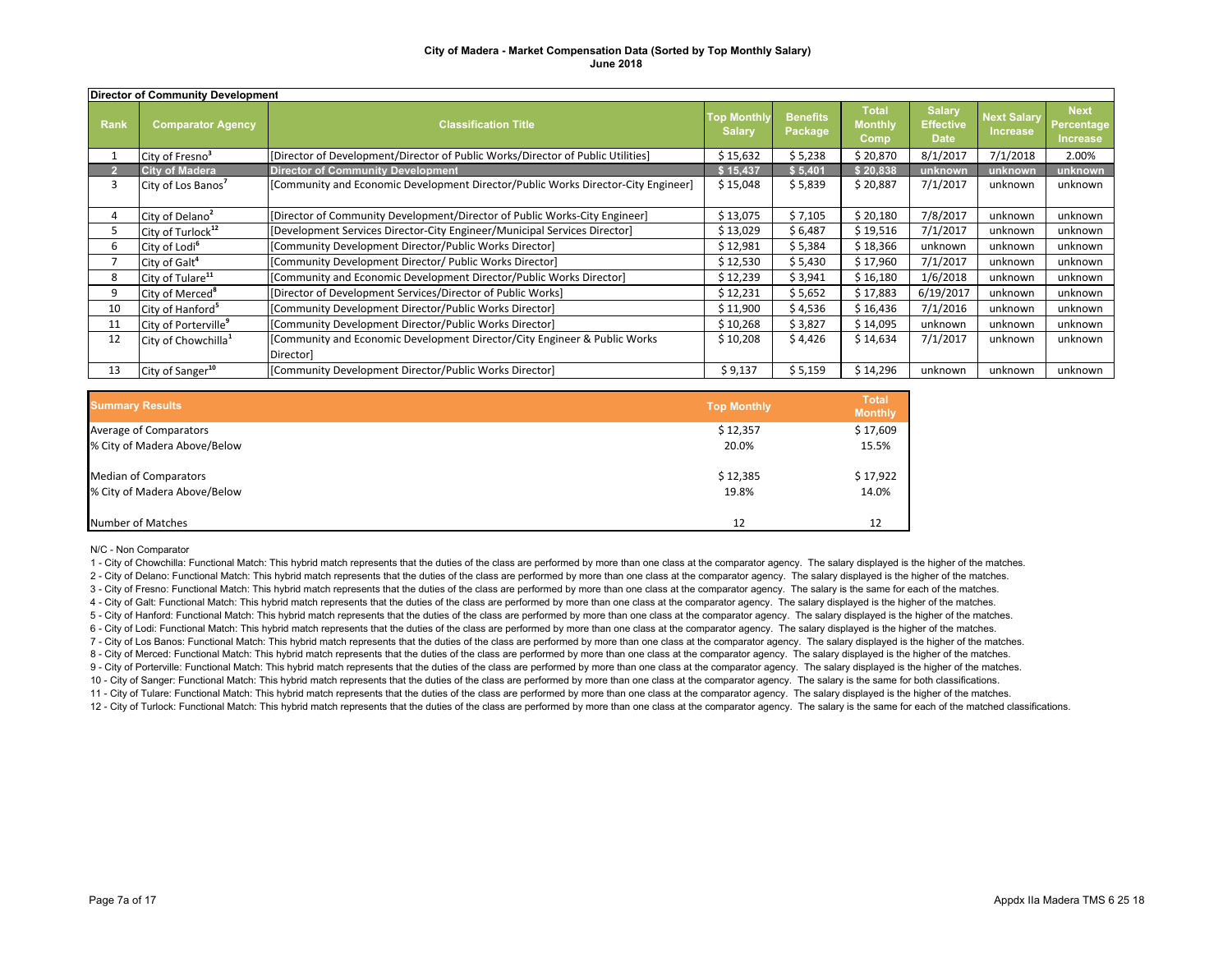|            | Agency                                | <b>City of Madera</b>                   | City of<br>Chowchilla                                                                                              | <b>City of Delano</b>                                                                      | <b>City of Fresno</b>                                                                       | <b>City of Galt</b>                                              | <b>City of Hanford</b>                                                                            | <b>City of Lodi</b>       | <b>City of Los</b><br><b>Banos</b>                                                               | <b>City of Merced</b>                                                    | City of<br><b>Porterville</b>                                    | <b>City of Sanger</b>                                           |                                                                                  | City of Tulare City of Turlock                                                               |
|------------|---------------------------------------|-----------------------------------------|--------------------------------------------------------------------------------------------------------------------|--------------------------------------------------------------------------------------------|---------------------------------------------------------------------------------------------|------------------------------------------------------------------|---------------------------------------------------------------------------------------------------|---------------------------|--------------------------------------------------------------------------------------------------|--------------------------------------------------------------------------|------------------------------------------------------------------|-----------------------------------------------------------------|----------------------------------------------------------------------------------|----------------------------------------------------------------------------------------------|
|            | Benchmark/ Comparator Agency Match    | Director of<br>Community<br>Development | Community and<br>Economic<br>Development<br>Director/ City<br>Engineer &<br><b>Public Works</b><br><b>Director</b> | [Director of<br>Community<br>Development/<br>Director of Public<br>Works-City<br>Engineer] | Director of<br>Development/Dir<br>ector of Public<br>Works/Director<br>of Public Utilities] | [Community<br>Development<br>Director/ Public<br>Works Director] | [Community<br>Development<br>Director/ Public Director/ Public<br>Works Director] Works Director] | [Community<br>Development | Community and<br>Economic<br>Development<br>Director/ Public<br>Works Director<br>City Engineer] | [Director of<br>Development<br>Services/<br>Director of<br>Public Works] | [Community<br>Development<br>Director/ Public<br>Works Director] | [Community<br>Development<br>Director/ Public<br>Works Director | [Community and<br>Economic<br>Development<br>Director/ Public<br>Works Director] | [Development<br>Services<br>Director-City<br>Engineer/<br>Municipal<br>Services<br>Director] |
|            | <b>Top Monthly Salary</b>             | \$15,437                                | \$10,208                                                                                                           | \$13,075                                                                                   | \$15,632                                                                                    | \$12,530                                                         | \$11,900                                                                                          | \$12,981                  | \$15,048                                                                                         | \$12,231                                                                 | \$10,268                                                         | \$9,137                                                         | \$12,239                                                                         | \$13,029                                                                                     |
|            | Classic                               | 2%@60                                   | 2%@60                                                                                                              | 2%@60                                                                                      | 2%@55                                                                                       | 2%@55                                                            | 3%@60                                                                                             | 2%@55                     | 2%@60                                                                                            | 2%@60                                                                    | 2%@55                                                            | 2.5%@55                                                         | 2.5%@55                                                                          | 2.7%@55                                                                                      |
| Retirement | <b>Actual Retirement Contribution</b> | \$1,459                                 | \$735                                                                                                              | \$1,621                                                                                    | \$1,823                                                                                     | \$1,035                                                          | \$1,548                                                                                           | \$995                     | \$1,181                                                                                          | \$950                                                                    | \$992                                                            | \$872                                                           | \$1,212                                                                          | \$1,175                                                                                      |
|            | <b>ER Paid Member Contrib</b>         |                                         |                                                                                                                    | \$785                                                                                      |                                                                                             |                                                                  |                                                                                                   |                           |                                                                                                  |                                                                          |                                                                  |                                                                 |                                                                                  |                                                                                              |
|            | Calc Classic EPMC as Spec Comp        |                                         |                                                                                                                    |                                                                                            |                                                                                             |                                                                  |                                                                                                   |                           |                                                                                                  |                                                                          |                                                                  |                                                                 |                                                                                  |                                                                                              |
|            | <b>Social Security</b>                |                                         |                                                                                                                    | \$663                                                                                      |                                                                                             | \$663                                                            |                                                                                                   |                           | \$663                                                                                            | \$663                                                                    |                                                                  | \$566                                                           |                                                                                  |                                                                                              |
|            | Deferred Compensation                 |                                         |                                                                                                                    |                                                                                            |                                                                                             |                                                                  | \$163                                                                                             | \$389                     |                                                                                                  |                                                                          |                                                                  |                                                                 |                                                                                  | \$456                                                                                        |
|            | EE Agency Pick Up Contrib             | $$ -366$                                |                                                                                                                    |                                                                                            | $$ -234$                                                                                    |                                                                  |                                                                                                   |                           |                                                                                                  |                                                                          | $$ -308$                                                         |                                                                 | $$ -367$                                                                         | $$ -130$                                                                                     |
|            | Cafeteria                             | \$1,972                                 |                                                                                                                    | \$1,946                                                                                    | \$871                                                                                       |                                                                  |                                                                                                   |                           | \$1,860                                                                                          | \$1,644                                                                  |                                                                  |                                                                 |                                                                                  |                                                                                              |
|            | Health                                |                                         | \$1,500                                                                                                            |                                                                                            |                                                                                             | \$1,520                                                          | \$1,072                                                                                           | \$1,709                   |                                                                                                  |                                                                          | \$1,000                                                          | \$2,031                                                         | \$874                                                                            | \$1,920                                                                                      |
|            | Dental                                |                                         | \$50                                                                                                               |                                                                                            |                                                                                             | \$106                                                            | \$79                                                                                              | \$83                      |                                                                                                  |                                                                          | \$30                                                             | \$116                                                           |                                                                                  | \$87                                                                                         |
| nsurance   | Vision                                |                                         | \$18                                                                                                               |                                                                                            |                                                                                             | \$26                                                             | \$8                                                                                               | \$16                      |                                                                                                  |                                                                          | \$13                                                             | \$19                                                            |                                                                                  | \$23                                                                                         |
|            | Life                                  | \$8                                     | \$23                                                                                                               | \$54                                                                                       | \$51                                                                                        | \$13                                                             | \$23                                                                                              | \$88                      |                                                                                                  |                                                                          | \$6                                                              | \$21                                                            | \$34                                                                             | \$110                                                                                        |
|            | <b>LTD</b>                            | \$32                                    |                                                                                                                    |                                                                                            | \$53                                                                                        | \$40                                                             |                                                                                                   | \$132                     |                                                                                                  |                                                                          |                                                                  | \$69                                                            |                                                                                  | \$50                                                                                         |
|            | STD/SDI                               |                                         |                                                                                                                    |                                                                                            |                                                                                             |                                                                  |                                                                                                   |                           |                                                                                                  |                                                                          |                                                                  |                                                                 |                                                                                  |                                                                                              |
|            | Other Ins.                            |                                         |                                                                                                                    |                                                                                            |                                                                                             |                                                                  |                                                                                                   |                           | \$50                                                                                             |                                                                          |                                                                  |                                                                 |                                                                                  | \$391                                                                                        |
| Leaves     | Vacation                              | \$1,484                                 | \$1,374                                                                                                            | \$654                                                                                      | \$1,202                                                                                     | \$723                                                            | \$687                                                                                             | \$749                     | \$868                                                                                            | \$706                                                                    | \$711                                                            | \$703                                                           | \$565                                                                            | \$852                                                                                        |
|            | Holidays                              |                                         | \$471                                                                                                              | \$679                                                                                      | \$721                                                                                       | \$627                                                            | \$549                                                                                             | \$674                     | \$637                                                                                            | \$565                                                                    | \$513                                                            | \$387                                                           | \$706                                                                            | \$852                                                                                        |
|            | Admin Leave                           |                                         |                                                                                                                    | \$603                                                                                      | \$451                                                                                       | \$602                                                            |                                                                                                   | \$499                     | \$579                                                                                            | \$470                                                                    | \$395                                                            | \$316                                                           | \$518                                                                            | \$501                                                                                        |
|            | Auto                                  | \$350                                   |                                                                                                                    |                                                                                            | \$300                                                                                       |                                                                  |                                                                                                   |                           |                                                                                                  | \$654                                                                    | \$400                                                            |                                                                 | \$400                                                                            | \$200                                                                                        |
| Allow      | Management Incentive Pay              |                                         |                                                                                                                    |                                                                                            |                                                                                             |                                                                  | \$357                                                                                             |                           |                                                                                                  |                                                                          |                                                                  |                                                                 |                                                                                  |                                                                                              |
|            | Longevity Pay                         | \$386                                   | \$255                                                                                                              |                                                                                            |                                                                                             |                                                                  |                                                                                                   |                           |                                                                                                  |                                                                          | \$25                                                             |                                                                 |                                                                                  |                                                                                              |
|            | <b>Technology Allowance</b>           | \$75                                    |                                                                                                                    | \$100                                                                                      |                                                                                             | \$75                                                             | \$50                                                                                              | \$50                      |                                                                                                  |                                                                          | \$50                                                             | \$60                                                            |                                                                                  |                                                                                              |
|            | <b>Benefit Package Total</b>          | \$5,401                                 | \$4,426                                                                                                            | \$7,105                                                                                    | \$5,238                                                                                     | \$5,430                                                          | \$4,536                                                                                           | \$5,384                   | \$5,839                                                                                          | \$5,652                                                                  | \$3,827                                                          | \$5,159                                                         | \$3,941                                                                          | \$6,487                                                                                      |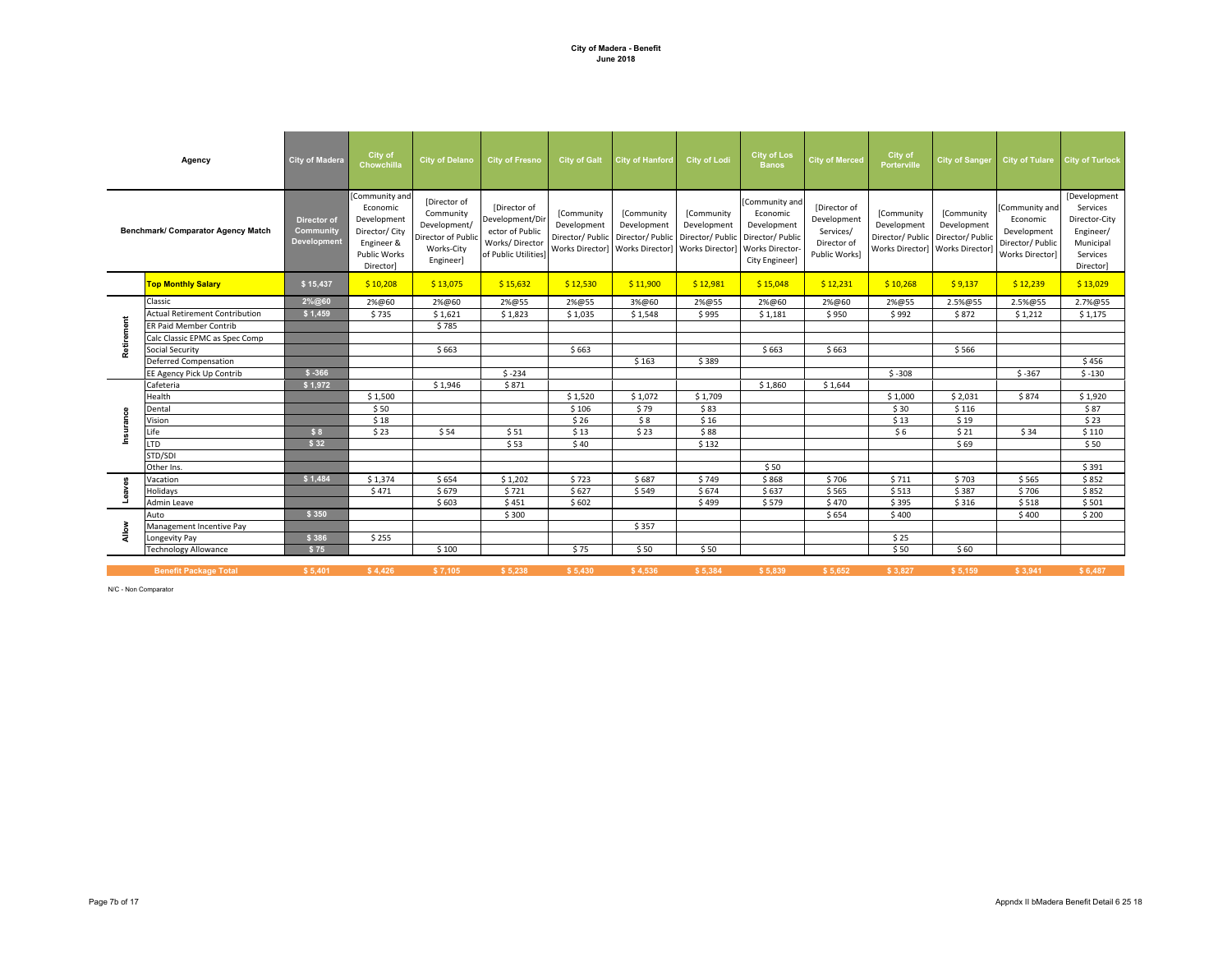|                | <b>Director of Community Development</b> |                                                                                        |                                     |                            |                                        |                                                  |                                |                                                     |  |  |
|----------------|------------------------------------------|----------------------------------------------------------------------------------------|-------------------------------------|----------------------------|----------------------------------------|--------------------------------------------------|--------------------------------|-----------------------------------------------------|--|--|
| Rank           | <b>Comparator Agency</b>                 | <b>Classification Title</b>                                                            | <b>Top Monthly</b><br><b>Salary</b> | <b>Benefits</b><br>Package | <b>Total</b><br><b>Monthly</b><br>Comp | <b>Salary</b><br><b>Effective</b><br><b>Date</b> | <b>Next Salary</b><br>Increase | <b>Next</b><br><b>Percentage</b><br><b>Increase</b> |  |  |
| 1              | City of Los Banos <sup>7</sup>           | [Community and Economic Development Director/Public Works Director-City<br>Engineer]   | \$15,048                            | \$5,839                    | \$20,887                               | 7/1/2017                                         | unknown                        | unknown                                             |  |  |
| $\overline{2}$ | City of Fresno <sup>3</sup>              | [Director of Development/Director of Public Works/Director of Public Utilities]        | \$15,632                            | \$5,238                    | \$20,870                               | 8/1/2017                                         | 7/1/2018                       | 2.00%                                               |  |  |
| 3              | <b>City of Madera</b>                    | <b>Director of Community Development</b>                                               | \$15,437                            | \$5,401                    | \$20,838                               | unknown                                          | unknown                        | unknown                                             |  |  |
| 4              | City of Delano <sup>2</sup>              | [Director of Community Development/Director of Public Works-City Engineer]             | \$13,075                            | \$7,105                    | \$20,180                               | 7/8/2017                                         | unknown                        | unknown                                             |  |  |
| 5              | City of Turlock <sup>12</sup>            | [Development Services Director-City Engineer/Municipal Services Director]              | \$13,029                            | \$6,487                    | \$19,516                               | 7/1/2017                                         | unknown                        | unknown                                             |  |  |
| 6              | City of Lodi <sup>6</sup>                | [Community Development Director/Public Works Director]                                 | \$12,981                            | \$5,384                    | \$18,366                               | unknown                                          | unknown                        | unknown                                             |  |  |
|                | City of Galt <sup>4</sup>                | [Community Development Director/ Public Works Director]                                | \$12,530                            | \$5,430                    | \$17,960                               | 7/1/2017                                         | unknown                        | unknown                                             |  |  |
| 8              | City of Merced <sup>8</sup>              | [Director of Development Services/Director of Public Works]                            | \$12,231                            | \$5,652                    | \$17,883                               | 6/19/2017                                        | unknown                        | unknown                                             |  |  |
| 9              | City of Hanford <sup>5</sup>             | [Community Development Director/Public Works Director]                                 | \$11,900                            | \$4,536                    | \$16,436                               | 7/1/2016                                         | unknown                        | unknown                                             |  |  |
| 10             | City of Tulare <sup>11</sup>             | [Community and Economic Development Director/Public Works Director]                    | \$12,239                            | \$3,941                    | \$16,180                               | 1/6/2018                                         | unknown                        | unknown                                             |  |  |
| 11             | City of Chowchilla <sup>1</sup>          | [Community and Economic Development Director/City Engineer & Public Works<br>Director] | \$10,208                            | \$4,426                    | \$14,634                               | 7/1/2017                                         | unknown                        | unknown                                             |  |  |
| 12             | City of Sanger <sup>10</sup>             | [Community Development Director/Public Works Director]                                 | \$9,137                             | \$5,159                    | \$14,296                               | unknown                                          | unknown                        | unknown                                             |  |  |
| 13             | City of Porterville <sup>9</sup>         | [Community Development Director/Public Works Director]                                 | \$10,268                            | \$3,827                    | \$14,095                               | unknown                                          | unknown                        | unknown                                             |  |  |

| <b>Summary Results</b>       | <b>Top Monthly</b> | <b>Total</b><br><b>Monthly</b> |
|------------------------------|--------------------|--------------------------------|
| Average of Comparators       | \$12,357           | \$17,609                       |
| % City of Madera Above/Below | 20.0%              | 15.5%                          |
| <b>Median of Comparators</b> | \$12,385           | \$17,922                       |
| % City of Madera Above/Below | 19.8%              | 14.0%                          |
| Number of Matches            | 12                 |                                |

N/C - Non Comparator

1 - City of Chowchilla: Functional Match: This hybrid match represents that the duties of the class are performed by more than one class at the comparator agency. The salary displayed is the higher of the matches.

2 - City of Delano: Functional Match: This hybrid match represents that the duties of the class are performed by more than one class at the comparator agency. The salary displayed is the higher of the matches.

3 - City of Fresno: Functional Match: This hybrid match represents that the duties of the class are performed by more than one class at the comparator agency. The salary is the same for each of the matches.

4 - City of Galt: Functional Match: This hybrid match represents that the duties of the class are performed by more than one class at the comparator agency. The salary displayed is the higher of the matches.

5 - City of Hanford: Functional Match: This hybrid match represents that the duties of the class are performed by more than one class at the comparator agency. The salary displayed is the higher of the matches.

6 - City of Lodi: Functional Match: This hybrid match represents that the duties of the class are performed by more than one class at the comparator agency. The salary displayed is the higher of the matches.

7 - City of Los Banos: Functional Match: This hybrid match represents that the duties of the class are performed by more than one class at the comparator agency. The salary displayed is the higher of the matches.

8 - City of Merced: Functional Match: This hybrid match represents that the duties of the class are performed by more than one class at the comparator agency. The salary displayed is the higher of the matches. 9 - City of Porterville: Functional Match: This hybrid match represents that the duties of the class are performed by more than one class at the comparator agency. The salary displayed is the higher of the matches.

11 - City of Tulare: Functional Match: This hybrid match represents that the duties of the class are performed by more than one class at the comparator agency. The salary displayed is the higher of the matches. 12 - City of Turlock: Functional Match: This hybrid match represents that the duties of the class are performed by more than one class at the comparator agency. The salary is the same for each of the matched classification 10 - City of Sanger: Functional Match: This hybrid match represents that the duties of the class are performed by more than one class at the comparator agency. The salary is the same for both classifications.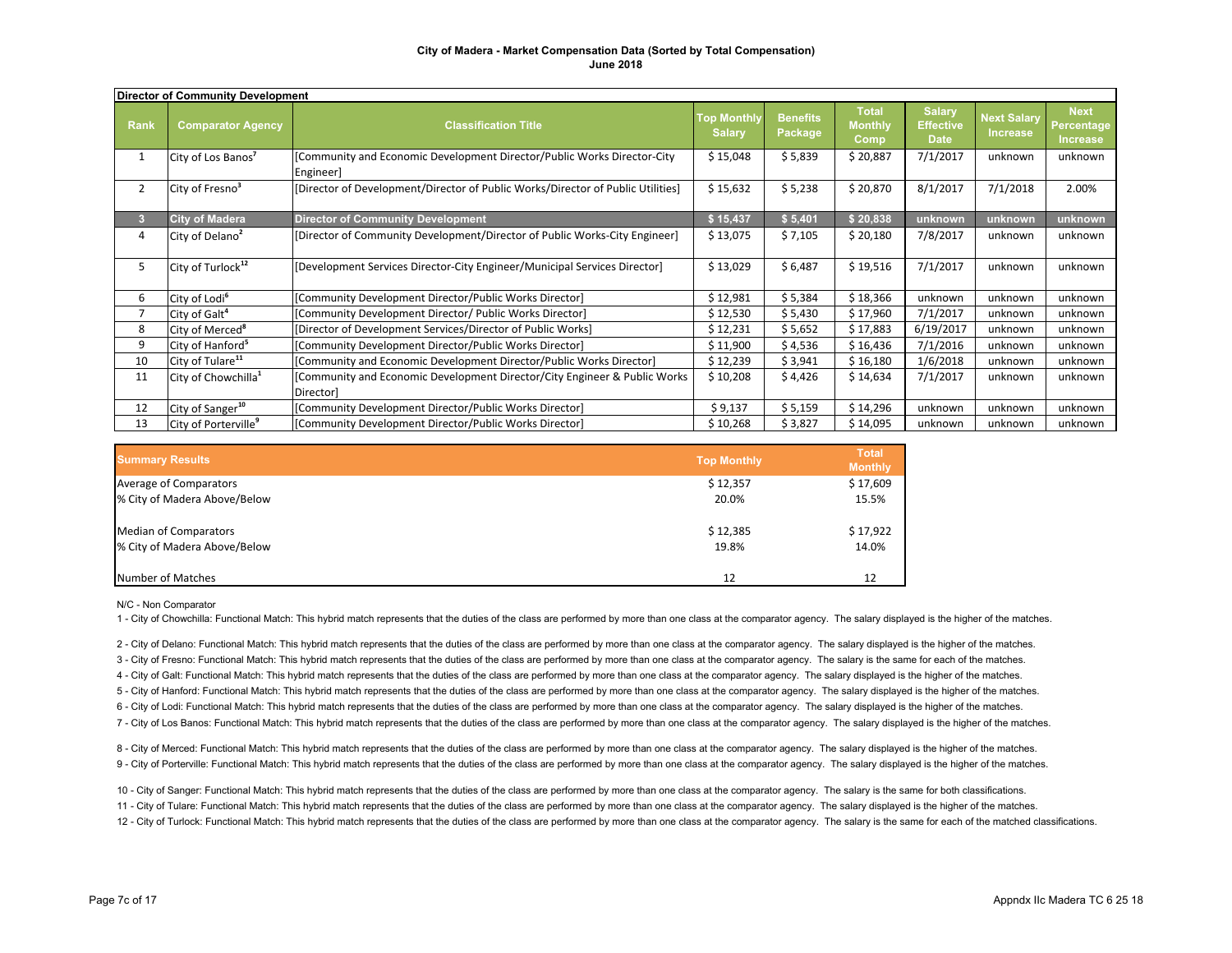|                | <b>Director of Financial Services</b> |                                       |                                               |                            |                                               |                                                  |                                |                                              |  |
|----------------|---------------------------------------|---------------------------------------|-----------------------------------------------|----------------------------|-----------------------------------------------|--------------------------------------------------|--------------------------------|----------------------------------------------|--|
| <b>Rank</b>    | <b>Comparator Agency</b>              | <b>Classification Title</b>           | <b>Top</b><br><b>Monthly</b><br><b>Salary</b> | <b>Benefits</b><br>Package | <b>Total</b><br><b>Monthly</b><br><b>Comp</b> | <b>Salary</b><br><b>Effective</b><br><b>Date</b> | <b>Next Salary</b><br>Increase | <b>Next</b><br>Percentage<br><b>Increase</b> |  |
| 1              | City of Fresno                        | Controller                            | \$15,632                                      | \$5,238                    | \$20,870                                      | 8/1/2017                                         | 7/1/2018                       | 2.00%                                        |  |
| $\overline{2}$ | City of Merced                        | Finance Officer                       | \$13,240                                      | \$5,874                    | \$19,113                                      | unknown                                          | unknown                        | unknown                                      |  |
| 3              | City of Turlock                       | Administrative Services Director      | \$13,029                                      | \$6,487                    | \$19,516                                      | 7/1/2017                                         | unknown                        | unknown                                      |  |
|                | <b>City of Madera</b>                 | <b>Director of Financial Services</b> | \$12,457                                      | \$4,530                    | \$16,987                                      | unknown                                          | unknown                        | unknown                                      |  |
| 5.             | City of Tulare                        | Finance Director/Treasurer            | \$11,859                                      | \$3,858                    | \$15,717                                      | 1/6/2018                                         | unknown                        | unknown                                      |  |
| 6              | City of Galt                          | <b>Finance Director</b>               | \$11,738                                      | \$5,239                    | \$16,977                                      | 7/1/2017                                         | unknown                        | unknown                                      |  |
| 7              | City of Delano                        | Finance Director/Treasurer            | \$11,489                                      | \$6,579                    | \$18,068                                      | 7/8/2017                                         | unknown                        | unknown                                      |  |
| 8              | City of Los Banos                     | <b>Finance Director</b>               | \$11,138                                      | \$4,990                    | \$16,128                                      | 8/16/2017                                        | unknown                        | unknown                                      |  |
| 9              | City of Hanford                       | <b>Finance Director</b>               | \$10,990                                      | \$4,296                    | \$15,286                                      | 7/1/2016                                         | unknown                        | unknown                                      |  |
| 10             | City of Chowchilla                    | <b>Finance Director</b>               | \$10,487                                      | \$4,503                    | \$14,990                                      | 7/1/2017                                         | unknown                        | unknown                                      |  |
| 11             | City of Porterville                   | <b>Finance Director</b>               | \$9,868                                       | \$3,738                    | \$13,606                                      | unknown                                          | unknown                        | unknown                                      |  |
| 12             | City of Sanger                        | N/C                                   |                                               |                            |                                               |                                                  |                                |                                              |  |
| 13             | City of Lodi                          | N/C                                   |                                               |                            |                                               |                                                  |                                |                                              |  |

| <b>Summary Results</b>       | <b>Top</b><br><b>Monthly</b> | <b>Total</b><br><b>Monthly</b> |
|------------------------------|------------------------------|--------------------------------|
| Average of Comparators       | \$11,947                     | \$17,027                       |
| % City of Madera Above/Below | 4.1%                         | $-0.2%$                        |
| <b>Median of Comparators</b> | \$11,614                     | \$16,553                       |
| % City of Madera Above/Below | 6.8%                         | 2.6%                           |
| Number of Matches            | 10                           | 10                             |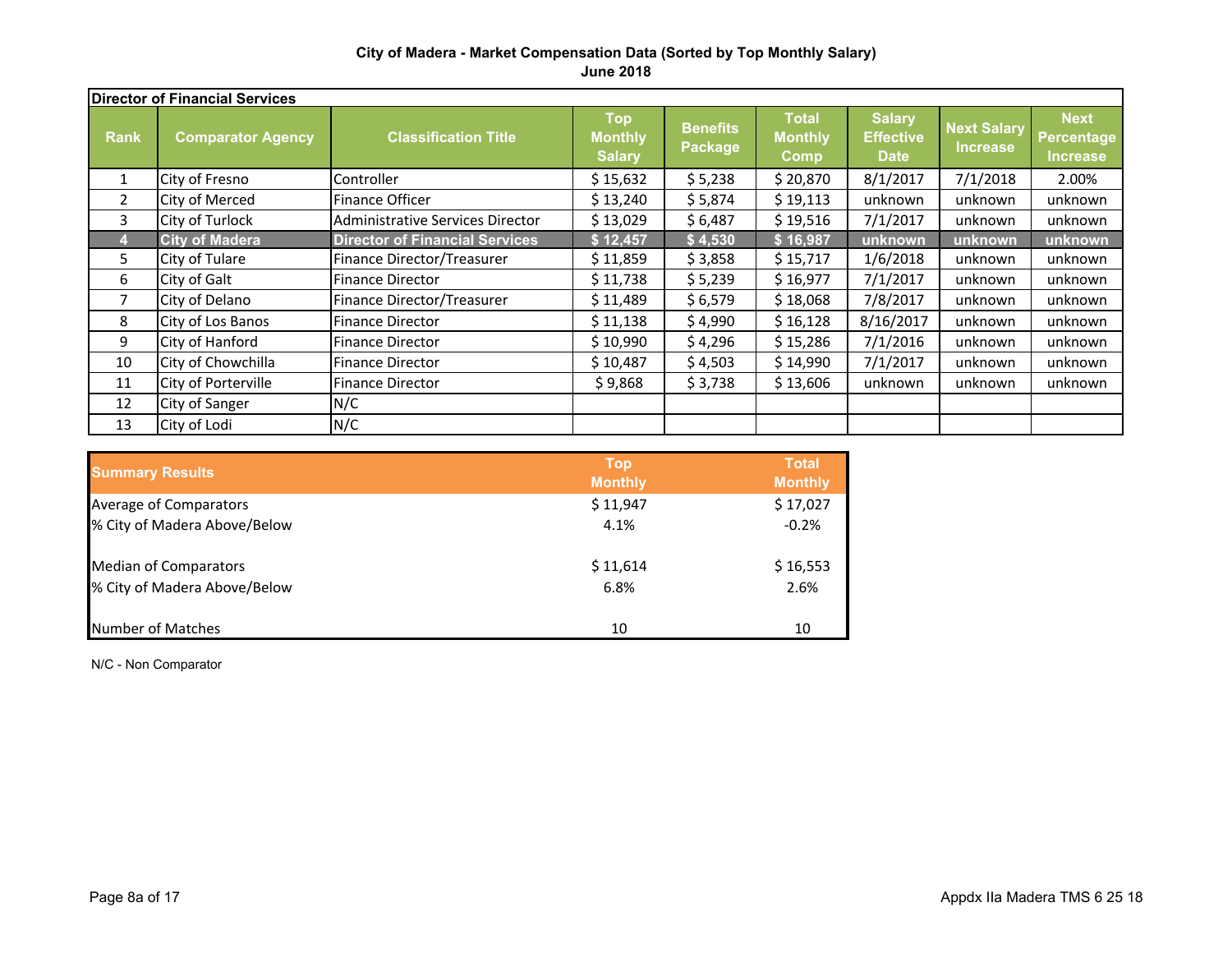|              | Agency                                    | <b>City of Madera</b>                              | City of<br>Chowchilla   |                                   | City of Delano City of Fresno | <b>City of Galt</b>               | <b>City of Hanford</b> | <b>City of Lodi</b> | <b>City of Los</b><br><b>Banos</b>                | <b>City of Merced</b> | City of<br>Porterville | City of Sanger | City of Tulare                    | <b>City of Turlock</b>              |
|--------------|-------------------------------------------|----------------------------------------------------|-------------------------|-----------------------------------|-------------------------------|-----------------------------------|------------------------|---------------------|---------------------------------------------------|-----------------------|------------------------|----------------|-----------------------------------|-------------------------------------|
|              | <b>Benchmark/ Comparator Agency Match</b> | Director of<br><b>Financial</b><br><b>Services</b> | <b>Finance Director</b> | Finance<br>Director/<br>Treasurer | Controller                    | Finance Director Finance Director |                        | N/C                 | Finance Director Finance Officer Finance Director |                       |                        | N/C            | Finance<br>Director/<br>Treasurer | Administrative<br>Services Director |
|              | <b>Top Monthly Salary</b>                 | \$12,457                                           | \$10,487                | \$11,489                          | \$15,632                      | \$11,738                          | \$10,990               |                     | \$11,138                                          | \$13,240              | \$9,868                |                | \$11,859                          | \$13,029                            |
|              | Classic                                   | 2%@60                                              | 2%@60                   | 2%@60                             | 2%@55                         | 2%@55                             | 3%@60                  |                     | 2%@60                                             | 2%@60                 | 2%@55                  |                | 2.5%@55                           | 2.7%@55                             |
|              | <b>Actual Retirement Contribution</b>     | \$1,177                                            | \$755                   | \$1,425                           | \$1,823                       | \$970                             | \$1,430                |                     | \$874                                             | \$1,028               | \$953                  |                | \$1,174                           | \$1,175                             |
|              | <b>ER Paid Member Contrib</b>             |                                                    |                         | \$689                             |                               |                                   |                        |                     |                                                   |                       |                        |                |                                   |                                     |
|              | Calc Classic EPMC as Spec Comp            |                                                    |                         |                                   |                               |                                   |                        |                     |                                                   |                       |                        |                |                                   |                                     |
| Retirer      | <b>Social Security</b>                    |                                                    |                         | \$663                             |                               | \$663                             |                        |                     | \$663                                             | \$663                 |                        |                |                                   |                                     |
|              | <b>Deferred Compensation</b>              |                                                    |                         |                                   |                               |                                   | \$163                  |                     |                                                   |                       |                        |                |                                   | \$456                               |
|              | EE Agency Pick Up Contrib                 | $$ -295$                                           |                         |                                   | $$ -234$                      |                                   |                        |                     |                                                   |                       | $$ -296$               |                | $$ -356$                          | $$ -130$                            |
|              | Cafeteria                                 | \$1,972                                            |                         | \$1,946                           | \$871                         |                                   |                        |                     | \$1,860                                           | \$1,644               |                        |                |                                   |                                     |
|              | Health                                    |                                                    | \$1,500                 |                                   |                               | \$1,520                           | \$1,072                |                     |                                                   |                       | \$1,000                |                | \$874                             | \$1,920                             |
|              | Dental                                    |                                                    | \$50                    |                                   |                               | \$106                             | \$79                   |                     |                                                   |                       | \$30                   |                |                                   | \$87                                |
| nsurance     | Vision                                    |                                                    | \$18                    |                                   |                               | \$26                              | \$8                    |                     |                                                   |                       | \$13                   |                |                                   | \$23                                |
|              | Life                                      | \$8                                                | \$23                    | \$54                              | \$51                          | \$13                              | \$23                   |                     |                                                   |                       | \$6                    |                | \$33                              | \$110                               |
|              | <b>LTD</b>                                | \$32                                               |                         |                                   | \$53                          | \$38                              |                        |                     |                                                   |                       |                        |                |                                   | \$50                                |
|              | STD/SDI                                   |                                                    |                         |                                   |                               |                                   |                        |                     |                                                   |                       |                        |                |                                   |                                     |
|              | Other Ins.                                |                                                    |                         |                                   |                               |                                   |                        |                     | \$50                                              |                       |                        |                |                                   | \$391                               |
|              | Vacation                                  | \$862                                              | \$1,412                 | \$574                             | \$1,202                       | \$677                             | \$634                  |                     | \$643                                             | \$764                 | \$683                  |                | \$547                             | \$852                               |
| Leaves       | Holidays                                  |                                                    | \$484                   | \$597                             | \$721                         | \$587                             | \$507                  |                     | \$471                                             | \$611                 | \$493                  |                | \$684                             | \$852                               |
|              | Admin Leave                               |                                                    |                         | \$530                             | \$451                         | \$564                             |                        |                     | \$428                                             | \$509                 | \$380                  |                | \$502                             | \$501                               |
|              | Auto                                      | \$50                                               |                         |                                   | \$300                         |                                   |                        |                     |                                                   | \$654                 | \$400                  |                | \$400                             | \$200                               |
| <b>Allow</b> | Management Incentive Pay                  | \$336                                              |                         |                                   |                               |                                   | \$330                  |                     |                                                   |                       |                        |                |                                   |                                     |
|              | Longevity Pay                             | \$311                                              | \$262                   |                                   |                               |                                   |                        |                     |                                                   |                       | \$25                   |                |                                   |                                     |
|              | <b>Technology Allowance</b>               | \$75                                               |                         | \$100                             |                               | \$75                              | \$50                   |                     |                                                   |                       | \$50                   |                |                                   |                                     |
|              | <b>Benefit Package Total</b>              | \$4.530                                            | \$4.503                 | \$6,579                           | \$5,238                       | \$5,239                           | \$4,296                | S <sub>0</sub>      | \$4,990                                           | \$5.874               | \$3,738                | S <sub>0</sub> | \$3.858                           | \$6,487                             |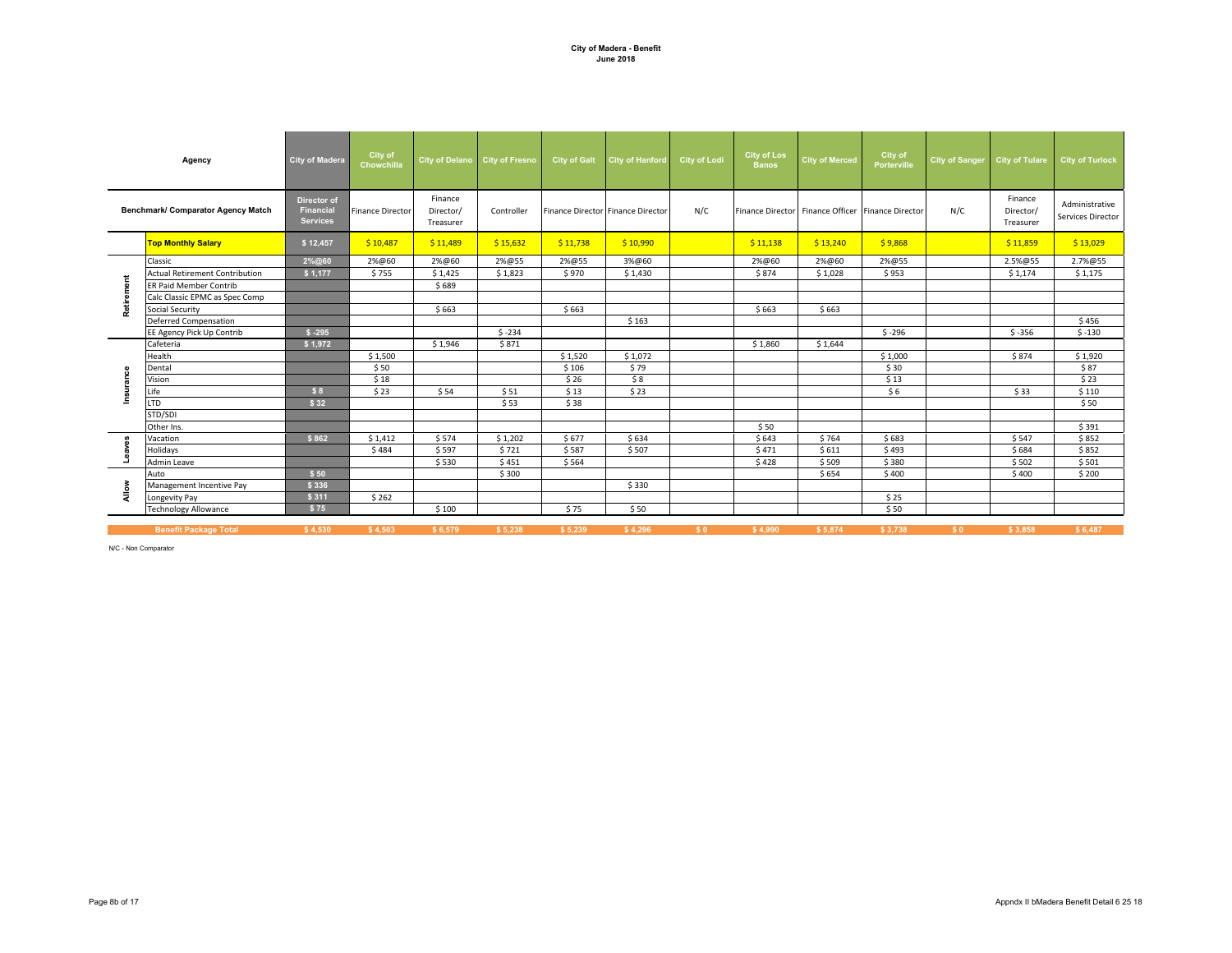|                | <b>Director of Financial Services</b> |                                                                                                                                                          |          |                                                  |                                       |                                                     |          |         |  |
|----------------|---------------------------------------|----------------------------------------------------------------------------------------------------------------------------------------------------------|----------|--------------------------------------------------|---------------------------------------|-----------------------------------------------------|----------|---------|--|
| <b>Rank</b>    | <b>Comparator Agency</b>              | <b>Total</b><br><b>Top Monthly</b><br><b>Benefits</b><br><b>Classification Title</b><br><b>Monthly</b><br><b>Salary</b><br><b>Package</b><br><b>Comp</b> |          | <b>Salary</b><br><b>Effective</b><br><b>Date</b> | <b>Next Salary</b><br><b>Increase</b> | <b>Next</b><br><b>Percentage</b><br><b>Increase</b> |          |         |  |
| $\mathbf{1}$   | City of Fresno                        | Controller                                                                                                                                               | \$15,632 | \$5,238                                          | \$20,870                              | 8/1/2017                                            | 7/1/2018 | 2.00%   |  |
| $\overline{2}$ | City of Turlock                       | Administrative Services Director                                                                                                                         | \$13,029 | \$6,487                                          | \$19,516                              | 7/1/2017                                            | unknown  | unknown |  |
| 3              | City of Merced                        | Finance Officer                                                                                                                                          | \$13,240 | \$5,874                                          | \$19,113                              | unknown                                             | unknown  | unknown |  |
| 4              | City of Delano                        | Finance Director/Treasurer                                                                                                                               | \$11,489 | \$6,579                                          | \$18,068                              | 7/8/2017                                            | unknown  | unknown |  |
| 5              | <b>City of Madera</b>                 | <b>Director of Financial Services</b>                                                                                                                    | \$12,457 | \$4,530                                          | \$16,987                              | unknown                                             | unknown  | unknown |  |
| 6              | City of Galt                          | <b>Finance Director</b>                                                                                                                                  | \$11,738 | \$5,239                                          | \$16,977                              | 7/1/2017                                            | unknown  | unknown |  |
| $\overline{7}$ | City of Los Banos                     | <b>Finance Director</b>                                                                                                                                  | \$11,138 | \$4,990                                          | \$16,128                              | 8/16/2017                                           | unknown  | unknown |  |
| 8              | City of Tulare                        | Finance Director/Treasurer                                                                                                                               | \$11,859 | \$3,858                                          | \$15,717                              | 1/6/2018                                            | unknown  | unknown |  |
| 9              | City of Hanford                       | <b>Finance Director</b>                                                                                                                                  | \$10,990 | \$4,296                                          | \$15,286                              | 7/1/2016                                            | unknown  | unknown |  |
| 10             | City of Chowchilla                    | <b>Finance Director</b>                                                                                                                                  | \$10,487 | \$4,503                                          | \$14,990                              | 7/1/2017                                            | unknown  | unknown |  |
| 11             | City of Porterville                   | <b>Finance Director</b>                                                                                                                                  | \$9,868  | \$3,738                                          | \$13,606                              | unknown                                             | unknown  | unknown |  |
| 12             | City of Sanger                        | N/C                                                                                                                                                      |          |                                                  |                                       |                                                     |          |         |  |
| 13             | City of Lodi                          | N/C                                                                                                                                                      |          |                                                  |                                       |                                                     |          |         |  |

| <b>Summary Results</b>       | <b>Top Monthly</b> | <b>Total</b><br><b>Monthly</b> |
|------------------------------|--------------------|--------------------------------|
| Average of Comparators       | \$11,947           | \$17,027                       |
| % City of Madera Above/Below | 4.1%               | $-0.2%$                        |
| <b>Median of Comparators</b> | \$11,614           | \$16,553                       |
| % City of Madera Above/Below | 6.8%               | 2.6%                           |
| Number of Matches            | 10                 | 10                             |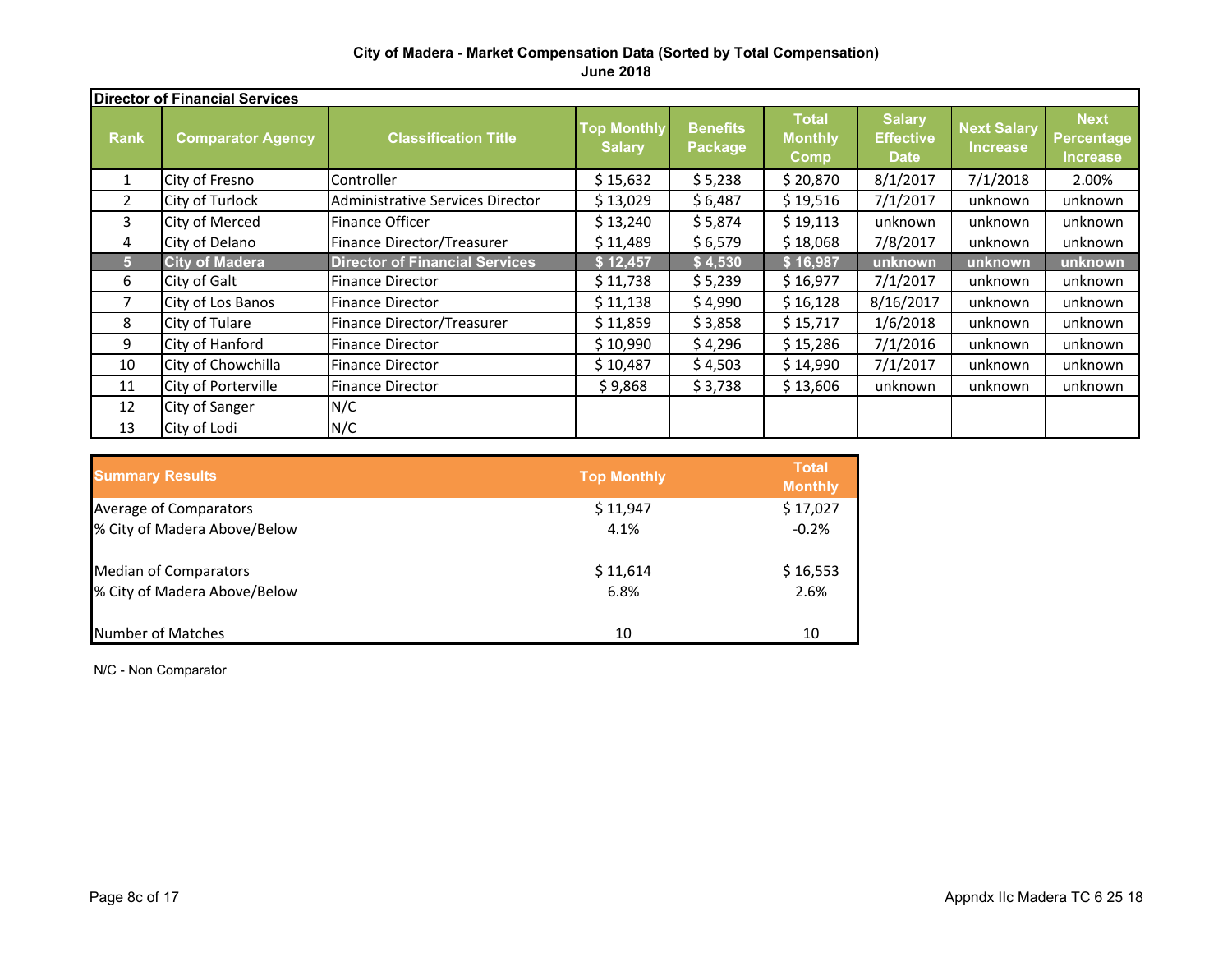|                | <b>Director of Human Resources</b> |                                         |                                               |                                   |                                               |                                                  |                                       |                                              |  |  |
|----------------|------------------------------------|-----------------------------------------|-----------------------------------------------|-----------------------------------|-----------------------------------------------|--------------------------------------------------|---------------------------------------|----------------------------------------------|--|--|
| <b>Rank</b>    | <b>Comparator Agency</b>           | <b>Classification Title</b>             | <b>Top</b><br><b>Monthly</b><br><b>Salary</b> | <b>Benefits</b><br><b>Package</b> | <b>Total</b><br><b>Monthly</b><br><b>Comp</b> | <b>Salary</b><br><b>Effective</b><br><b>Date</b> | <b>Next Salary</b><br><b>Increase</b> | <b>Next</b><br>Percentage<br><b>Increase</b> |  |  |
| 1              | City of Fresno                     | <b>Director of Personnel Services</b>   | \$15,632                                      | \$5,238                           | \$20,870                                      | 8/1/2017                                         | 7/1/2018                              | 2.00%                                        |  |  |
| $\overline{2}$ | <b>City of Madera</b>              | <b>Director of Human Resources</b>      | \$11,734                                      | \$4,475                           | \$16,209                                      | unknown                                          | unknown                               | unknown                                      |  |  |
| 3              | City of Tulare                     | Human Resources Director                | \$10,889                                      | \$3,647                           | \$14,536                                      | 1/6/2018                                         | unknown                               | unknown                                      |  |  |
| 4              | <b>City of Merced</b>              | Director of Support Services            | \$10,841                                      | \$5,346                           | \$16,187                                      | 6/19/2017                                        | unknown                               | unknown                                      |  |  |
| 5.             | City of Turlock                    | Human Resources Manager                 | \$10,720                                      | \$5,434                           | \$16,154                                      | 7/1/2017                                         | unknown                               | unknown                                      |  |  |
| 6              | City of Delano                     | Human Resources Director                | \$10,605                                      | \$6,279                           | \$16,884                                      | 7/8/2017                                         | unknown                               | unknown                                      |  |  |
| 7              | City of Hanford                    | Human Resources Manager                 | \$9,940                                       | \$4,019                           | \$13,959                                      | 7/1/2016                                         | unknown                               | unknown                                      |  |  |
| 8              | City of Los Banos                  | Human Resources Director                | \$9,765                                       | \$4,634                           | \$14,399                                      | 7/1/2017                                         | unknown                               | unknown                                      |  |  |
| 9              | City of Lodi                       | Human Resources Manager                 | \$9,718                                       | \$4,514                           | \$14,232                                      | unknown                                          | unknown                               | unknown                                      |  |  |
| 10             | City of Galt                       | Human Resources Director                | \$9,470                                       | \$4,615                           | \$14,085                                      | 7/1/2017                                         | unknown                               | unknown                                      |  |  |
| 11             | City of Porterville                | <b>Administrative Services Director</b> | \$9,389                                       | \$3,630                           | \$13,019                                      | unknown                                          | unknown                               | unknown                                      |  |  |
| 12             | City of Sanger                     | N/C                                     |                                               |                                   |                                               |                                                  |                                       |                                              |  |  |
| 13             | City of Chowchilla                 | N/C                                     |                                               |                                   |                                               |                                                  |                                       |                                              |  |  |

| <b>Summary Results</b>       | <b>Top</b><br><b>Monthly</b> | <b>Total</b><br><b>Monthly</b> |
|------------------------------|------------------------------|--------------------------------|
| Average of Comparators       | \$10,697                     | \$15,433                       |
| % City of Madera Above/Below | 8.8%                         | 4.8%                           |
| <b>Median of Comparators</b> | \$10,273                     | \$14,468                       |
| % City of Madera Above/Below | 12.5%                        | 10.7%                          |
| Number of Matches            | 10                           | 10                             |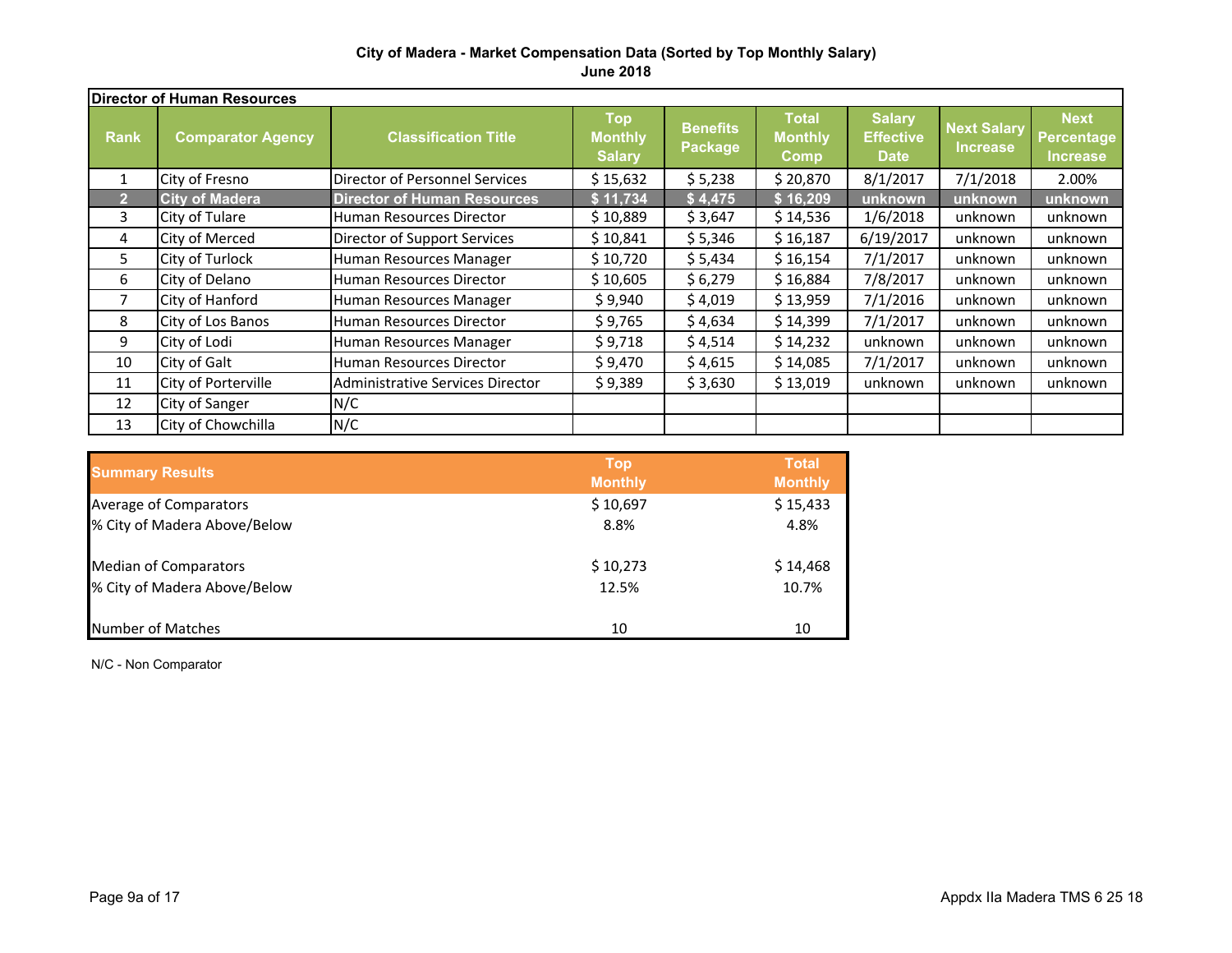|            | Agency                                | <b>City of Madera</b>                    | City of<br>Chowchilla |                                | City of Delano City of Fresno        | <b>City of Galt</b>            | <b>City of Hanford</b>        | <b>City of Lodi</b>           | City of Los<br><b>Banos</b>    |                                        | City of Merced City of Porterville City of Sanger |                |                                | City of Tulare City of Turlock |
|------------|---------------------------------------|------------------------------------------|-----------------------|--------------------------------|--------------------------------------|--------------------------------|-------------------------------|-------------------------------|--------------------------------|----------------------------------------|---------------------------------------------------|----------------|--------------------------------|--------------------------------|
|            | Benchmark/ Comparator Agency Match    | Director of<br>Human<br><b>Resources</b> | N/C                   | Human<br>Resources<br>Director | Director of<br>Personnel<br>Services | Human<br>Resources<br>Director | Human<br>Resources<br>Manager | Human<br>Resources<br>Manager | Human<br>Resources<br>Director | Director of<br><b>Support Services</b> | Administrative<br>Services Director               | N/C            | Human<br>Resources<br>Director | Human<br>Resources<br>Manager  |
|            | <b>Top Monthly Salary</b>             | \$11,734                                 |                       | \$10,605                       | \$15,632                             | \$9,470                        | \$9,940                       | \$9,718                       | \$9,765                        | \$10,841                               | \$9,389                                           |                | \$10,889                       | \$10,720                       |
|            | Classic                               | 2%@60                                    |                       | 2%@60                          | 2%@55                                | 2%@55                          | 3%@60                         | 2%@55                         | 2%@60                          | 2%@60                                  | 2%@55                                             |                | 2.5%@55                        | 2.7%@55                        |
|            | <b>Actual Retirement Contribution</b> | \$1,109                                  |                       | \$1,315                        | \$1,823                              | \$782                          | \$1,293                       | \$745                         | \$767                          | \$842                                  | \$907                                             |                | \$1,078                        | \$967                          |
| Retirement | <b>ER Paid Member Contrib</b>         |                                          |                       | \$636                          |                                      |                                |                               |                               |                                |                                        |                                                   |                |                                |                                |
|            | Calc Classic EPMC as Spec Comp        |                                          |                       |                                |                                      |                                |                               |                               |                                |                                        |                                                   |                |                                |                                |
|            | Social Security                       |                                          |                       | \$658                          |                                      | \$587                          |                               |                               | \$605                          | \$663                                  |                                                   |                |                                |                                |
|            | Deferred Compensation                 |                                          |                       |                                |                                      |                                | \$163                         | \$292                         |                                |                                        |                                                   |                |                                | \$268                          |
|            | EE Agency Pick Up Contrib             | $$ -278$                                 |                       |                                | $$ -234$                             |                                |                               |                               |                                |                                        | $$ -282$                                          |                | $$ -327$                       | $$ -107$                       |
|            | Cafeteria                             | \$1,972                                  |                       | \$1,946                        | \$871                                |                                |                               |                               | \$1,860                        | \$1,644                                |                                                   |                |                                |                                |
|            | Health                                |                                          |                       |                                |                                      | \$1,520                        | \$1,072                       | \$1,709                       |                                |                                        | \$1,000                                           |                | \$874                          | \$1,920                        |
|            | Dental                                |                                          |                       |                                |                                      | \$106                          | \$79                          | \$83                          |                                |                                        | \$30                                              |                |                                | \$87                           |
| Insuranc   | Vision                                |                                          |                       |                                |                                      | \$26                           | \$8                           | \$16                          |                                |                                        | \$13                                              |                |                                | \$23                           |
|            | Life                                  | \$8                                      |                       | \$54                           | \$51                                 | \$13                           | \$23                          | \$82                          |                                |                                        | \$6                                               |                | \$30                           | \$91                           |
|            | LTD                                   | \$32                                     |                       |                                | \$53                                 | \$30                           |                               | \$99                          |                                |                                        |                                                   |                |                                | \$50                           |
|            | STD/SDI                               |                                          |                       |                                |                                      |                                |                               |                               |                                |                                        |                                                   |                |                                |                                |
|            | Other Ins.                            |                                          |                       |                                |                                      |                                |                               |                               | \$50                           |                                        |                                                   |                |                                | \$322                          |
|            | Vacation                              | \$1,264                                  |                       | \$530                          | \$1,202                              | \$546                          | \$573                         | \$561                         | \$563                          | \$625                                  | \$650                                             |                | \$503                          | \$701                          |
| Leaves     | Holidays                              |                                          |                       | \$551                          | \$721                                | \$474                          | \$459                         | \$505                         | \$413                          | \$500                                  | \$469                                             |                | \$628                          | \$701                          |
|            | Admin Leave                           |                                          |                       | \$489                          | \$451                                | \$455                          |                               | \$374                         | \$376                          | \$417                                  | \$361                                             |                | \$461                          | \$412                          |
|            | Auto                                  |                                          |                       |                                | \$300                                |                                |                               |                               |                                | \$654                                  | \$400                                             |                | \$400                          |                                |
| Allow      | Management Incentive Pay              |                                          |                       |                                |                                      |                                | \$298                         |                               |                                |                                        |                                                   |                |                                |                                |
|            | Longevity Pay                         | \$293                                    |                       |                                |                                      |                                |                               |                               |                                |                                        | \$25                                              |                |                                |                                |
|            | <b>Technology Allowance</b>           | \$75                                     |                       | \$100                          |                                      | \$75                           | \$50                          | \$50                          |                                |                                        | \$50                                              |                |                                |                                |
|            | <b>Benefit Package Total</b>          | \$4.475                                  | S <sub>0</sub>        | \$6.279                        | \$5,238                              | \$4,615                        | \$4.019                       | \$4,514                       | \$4.634                        | \$5.346                                | \$3,630                                           | S <sub>0</sub> | \$3,647                        | \$5.434                        |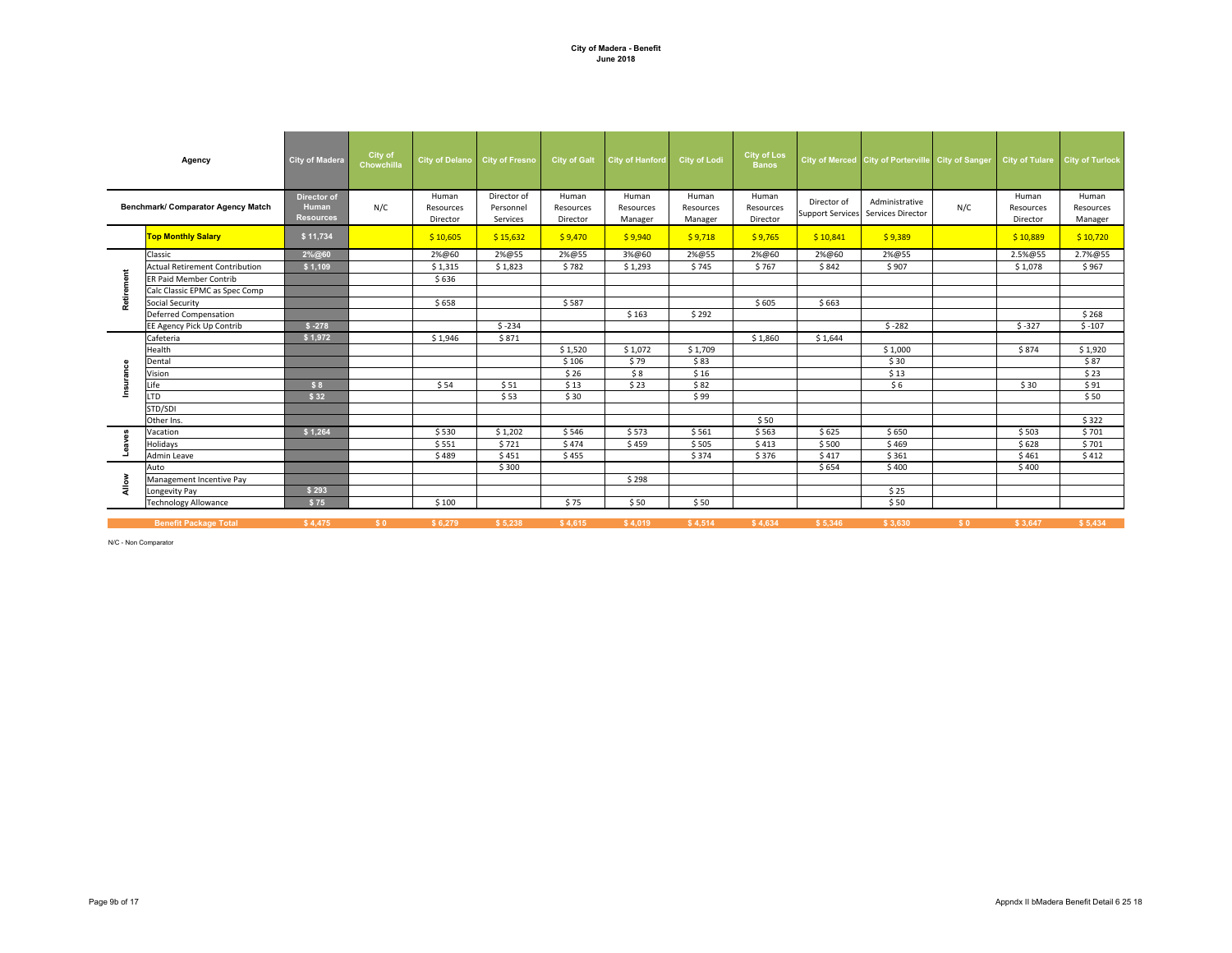|                | <b>Director of Human Resources</b> |                                    |                                     |                            |                                               |                                                  |                                       |                                                     |  |
|----------------|------------------------------------|------------------------------------|-------------------------------------|----------------------------|-----------------------------------------------|--------------------------------------------------|---------------------------------------|-----------------------------------------------------|--|
| <b>Rank</b>    | <b>Comparator Agency</b>           | <b>Classification Title</b>        | <b>Top Monthly</b><br><b>Salary</b> | <b>Benefits</b><br>Package | <b>Total</b><br><b>Monthly</b><br><b>Comp</b> | <b>Salary</b><br><b>Effective</b><br><b>Date</b> | <b>Next Salary</b><br><b>Increase</b> | <b>Next</b><br><b>Percentage</b><br><b>Increase</b> |  |
| $\mathbf{1}$   | City of Fresno                     | Director of Personnel Services     | \$15,632                            | \$5,238                    | \$20,870                                      | 8/1/2017                                         | 7/1/2018                              | 2.00%                                               |  |
| $\overline{2}$ | City of Delano                     | Human Resources Director           | \$10,605                            | \$6,279                    | \$16,884                                      | 7/8/2017                                         | unknown                               | unknown                                             |  |
| 3              | <b>City of Madera</b>              | <b>Director of Human Resources</b> | \$11,734                            | \$4,475                    | \$16,209                                      | unknown                                          | unknown                               | unknown                                             |  |
| 4              | City of Merced                     | Director of Support Services       | \$10,841                            | \$5,346                    | \$16,187                                      | 6/19/2017                                        | unknown                               | unknown                                             |  |
| 5.             | City of Turlock                    | Human Resources Manager            | \$10,720                            | \$5,434                    | \$16,154                                      | 7/1/2017                                         | unknown                               | unknown                                             |  |
| 6              | City of Tulare                     | Human Resources Director           | \$10,889                            | \$3,647                    | \$14,536                                      | 1/6/2018                                         | unknown                               | unknown                                             |  |
| 7              | City of Los Banos                  | Human Resources Director           | \$9,765                             | \$4,634                    | \$14,399                                      | 7/1/2017                                         | unknown                               | unknown                                             |  |
| 8              | City of Lodi                       | Human Resources Manager            | \$9,718                             | \$4,514                    | \$14,232                                      | unknown                                          | unknown                               | unknown                                             |  |
| 9              | City of Galt                       | Human Resources Director           | \$9,470                             | \$4,615                    | \$14,085                                      | 7/1/2017                                         | unknown                               | unknown                                             |  |
| 10             | City of Hanford                    | Human Resources Manager            | \$9,940                             | \$4,019                    | \$13,959                                      | 7/1/2016                                         | unknown                               | unknown                                             |  |
| 11             | City of Porterville                | Administrative Services Director   | \$9,389                             | \$3,630                    | \$13,019                                      | unknown                                          | unknown                               | unknown                                             |  |
| 12             | City of Sanger                     | N/C                                |                                     |                            |                                               |                                                  |                                       |                                                     |  |
| 13             | City of Chowchilla                 | N/C                                |                                     |                            |                                               |                                                  |                                       |                                                     |  |

| <b>Summary Results</b>       | <b>Top Monthly</b> | <b>Total</b><br><b>Monthly</b> |
|------------------------------|--------------------|--------------------------------|
| Average of Comparators       | \$10,697           | \$15,433                       |
| % City of Madera Above/Below | 8.8%               | 4.8%                           |
| <b>Median of Comparators</b> | \$10,273           | \$14,468                       |
| % City of Madera Above/Below | 12.5%              | 10.7%                          |
| Number of Matches            | 10                 | 10                             |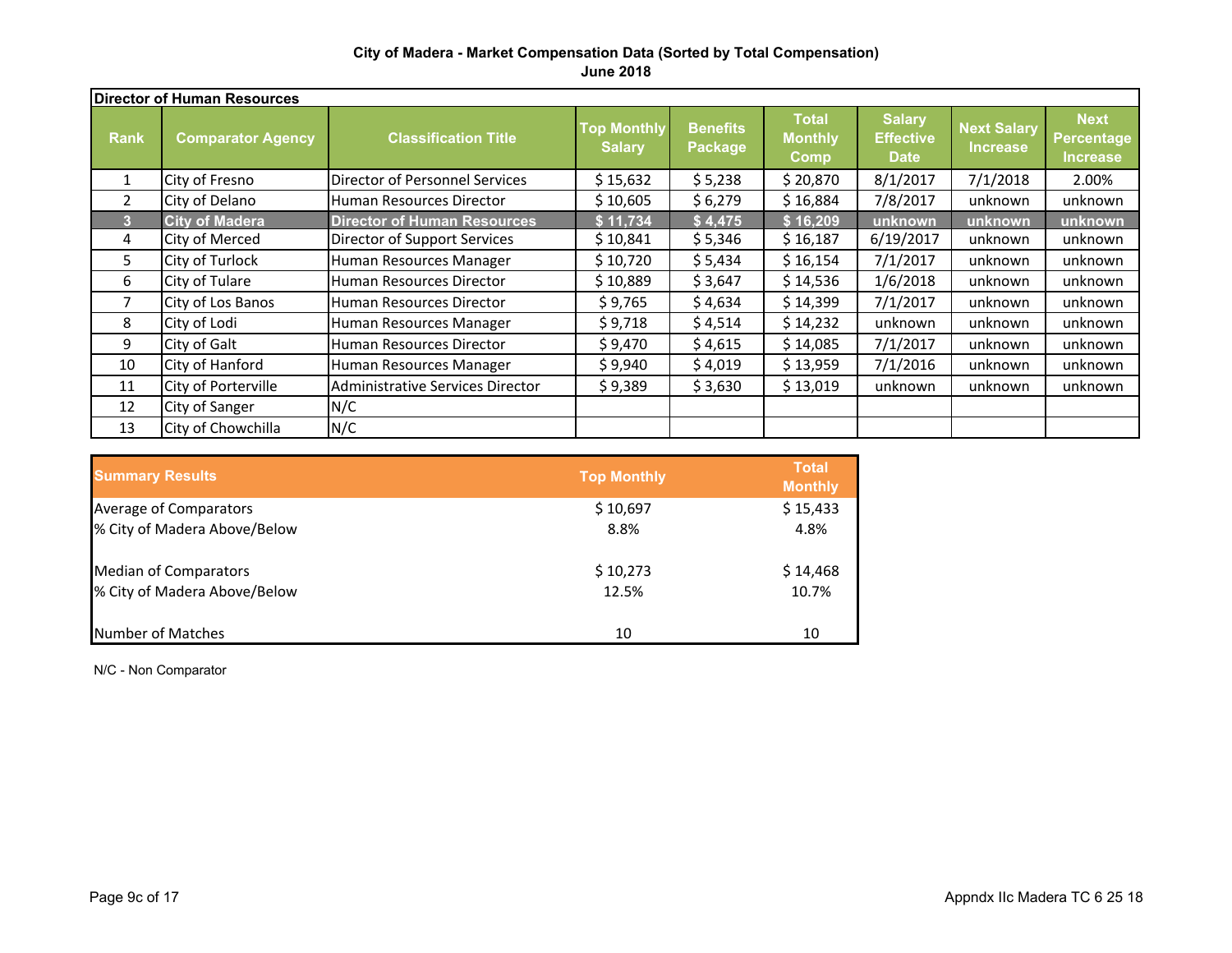|                | Director of Parks and Community Services |                                                       |                                     |                            |                                        |                                                  |                                       |                                              |
|----------------|------------------------------------------|-------------------------------------------------------|-------------------------------------|----------------------------|----------------------------------------|--------------------------------------------------|---------------------------------------|----------------------------------------------|
| <b>Rank</b>    | <b>Comparator Agency</b>                 | <b>Classification Title</b>                           | <b>Top Monthly</b><br><b>Salary</b> | <b>Benefits</b><br>Package | <b>Total</b><br><b>Monthly</b><br>Comp | <b>Salary</b><br><b>Effective</b><br><b>Date</b> | <b>Next Salary</b><br><b>Increase</b> | <b>Next</b><br>Percentage<br><b>Increase</b> |
|                | City of Fresno                           | Director of PARCS                                     | \$15,632                            | \$5,238                    | \$20,870                               | 8/1/2017                                         | 7/1/2018                              | 2.00%                                        |
| $\overline{2}$ | City of Turlock                          | Parks, Recreation and Public Facilities Director      | \$13,029                            | \$6,487                    | \$19,516                               | 7/1/2017                                         | unknown                               | unknown                                      |
|                | <b>City of Madera</b>                    | <b>Director of Parks and Community Services</b>       | \$11,501                            | \$4,296                    | \$15,797                               | unknown                                          | unknown                               | unknown                                      |
| 4              | City of Lodi                             | Parks, Recreation and Cultural Services Director      | \$11,085                            | \$4,882                    | \$15,968                               | unknown                                          | unknown                               | unknown                                      |
| 5              | City of Galt                             | Parks and Recreation Director                         | \$10,898                            | \$5,036                    | \$15,934                               | 7/1/2017                                         | unknown                               | unknown                                      |
| 6              | City of Tulare                           | Community Services Director                           | \$10,781                            | \$3,623                    | \$14,404                               | 1/6/2018                                         | unknown                               | unknown                                      |
|                | <b>City of Merced</b>                    | Director of Parks and Community Services              | \$10,505                            | \$5,260                    | \$15,765                               | 6/19/2017                                        | unknown                               | unknown                                      |
| 8              | City of Hanford                          | Parks and Recreation Director                         | \$10,149                            | \$4,124                    | \$14,273                               | 7/1/2016                                         | unknown                               | unknown                                      |
| 9              | City of Porterville                      | Parks and Leisure Services Director                   | \$9,389                             | \$3,630                    | \$13,019                               | unknown                                          | unknown                               | unknown                                      |
| 10             | City of Chowchilla                       | Director of Parks, Recreation, and Community Services | \$8,781                             | \$4,029                    | \$12,810                               | 7/1/2017                                         | unknown                               | unknown                                      |
| 11             | City of Los Banos                        | Parks and Recreation Operations Manager               | \$7,238                             | \$3,790                    | \$11,028                               | 7/1/2017                                         | unknown                               | unknown                                      |
| 12             | City of Sanger                           | N/C                                                   |                                     |                            |                                        |                                                  |                                       |                                              |
| 13             | City of Delano                           | N/C                                                   |                                     |                            |                                        |                                                  |                                       |                                              |

| <b>Summary Results</b>       | <b>Top Monthly</b> | <b>Total</b><br><b>Monthly</b> |
|------------------------------|--------------------|--------------------------------|
| Average of Comparators       | \$10,749           | \$15,359                       |
| % City of Madera Above/Below | 6.5%               | 2.8%                           |
| <b>Median of Comparators</b> | \$10,643           | \$15,085                       |
| % City of Madera Above/Below | 7.5%               | 4.5%                           |
| Number of Matches            | 10                 | 10                             |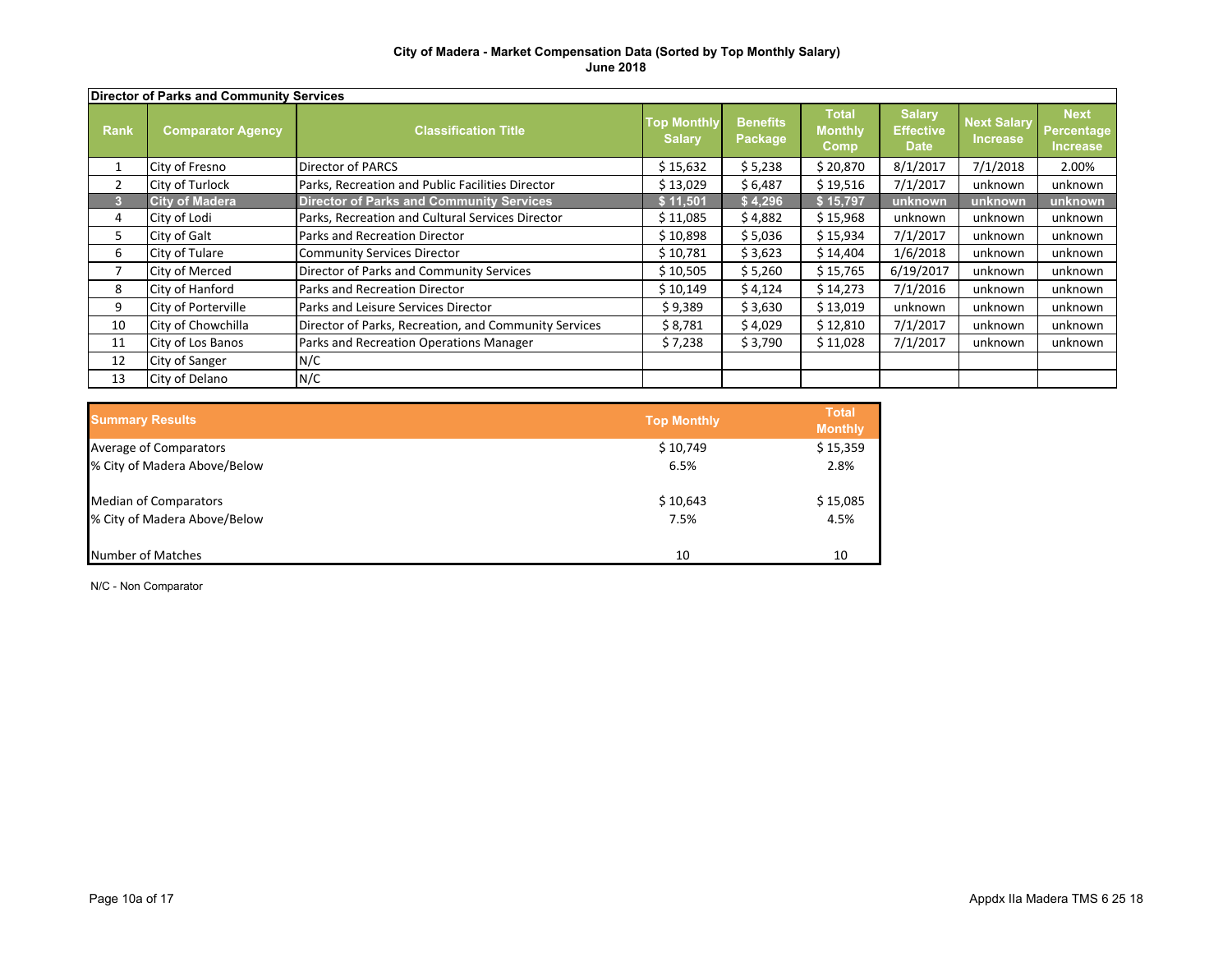|            | Agency                                | City of Madera                                                  | City of<br>Chowchilla                                             | City of Delano City of Fresno |                      | <b>City of Galt</b>                 | <b>City of Hanford</b>              | <b>City of Lodi</b>                                              | <b>City of Los</b><br><b>Banos</b>               | <b>City of Merced</b>                                           | City of<br><b>Porterville</b> | <b>City of Sanger</b> |                                   | City of Tulare City of Turlock                                   |
|------------|---------------------------------------|-----------------------------------------------------------------|-------------------------------------------------------------------|-------------------------------|----------------------|-------------------------------------|-------------------------------------|------------------------------------------------------------------|--------------------------------------------------|-----------------------------------------------------------------|-------------------------------|-----------------------|-----------------------------------|------------------------------------------------------------------|
|            | Benchmark/ Comparator Agency Match    | <b>Director of</b><br>Parks and<br>Community<br><b>Services</b> | Director of<br>Parks,<br>Recreation, and<br>Community<br>Services | N/C                           | Director of<br>PARCS | Parks and<br>Recreation<br>Director | Parks and<br>Recreation<br>Director | Parks,<br>Recreation and<br><b>Cultural Services</b><br>Director | Parks and<br>Recreation<br>Operations<br>Manager | Director of Parks<br>and Community Leisure Services<br>Services | Parks and<br>Director         | N/C                   | Community<br>Services<br>Director | Parks,<br>Recreation and<br><b>Public Facilities</b><br>Director |
|            | <b>Top Monthly Salary</b>             | \$11,501                                                        | \$8,781                                                           |                               | \$15,632             | \$10,898                            | \$10,149                            | \$11,085                                                         | \$7,238                                          | \$10,505                                                        | \$9,389                       |                       | \$10,781                          | \$13,029                                                         |
|            | Classic                               | 2%@60                                                           | 2%@60                                                             |                               | 2%@55                | 2%@55                               | 3%@60                               | 2%@55                                                            | 2%@60                                            | 2%@60                                                           | 2%@55                         |                       | 2.5%@55                           | 2.7%@55                                                          |
|            | <b>Actual Retirement Contribution</b> | \$1,087                                                         | \$632                                                             |                               | \$1,823              | \$900                               | \$1,320                             | \$850                                                            | \$568                                            | \$816                                                           | \$907                         |                       | \$1,067                           | \$1,175                                                          |
| Retirement | <b>ER Paid Member Contrib</b>         |                                                                 |                                                                   |                               |                      |                                     |                                     |                                                                  |                                                  |                                                                 |                               |                       |                                   |                                                                  |
|            | Calc Classic EPMC as Spec Comp        |                                                                 |                                                                   |                               |                      |                                     |                                     |                                                                  |                                                  |                                                                 |                               |                       |                                   |                                                                  |
|            | Social Security                       |                                                                 |                                                                   |                               |                      | \$663                               |                                     |                                                                  | \$449                                            | \$651                                                           |                               |                       |                                   |                                                                  |
|            | <b>Deferred Compensation</b>          |                                                                 |                                                                   |                               |                      |                                     | \$163                               | \$333                                                            |                                                  |                                                                 |                               |                       |                                   | \$456                                                            |
|            | EE Agency Pick Up Contrib             | $$ -273$                                                        |                                                                   |                               | $$ -234$             |                                     |                                     |                                                                  |                                                  |                                                                 | $$ -282$                      |                       | $$ -323$                          | $$ -130$                                                         |
|            | Cafeteria                             | \$1,972                                                         |                                                                   |                               | \$871                |                                     |                                     |                                                                  | \$1,860                                          | \$1,644                                                         |                               |                       |                                   |                                                                  |
|            | Health                                |                                                                 | \$1,500                                                           |                               |                      | \$1,520                             | \$1,072                             | \$1,709                                                          |                                                  |                                                                 | \$1,000                       |                       | \$874                             | \$1,920                                                          |
|            | Dental                                |                                                                 | \$50                                                              |                               |                      | \$106                               | \$79                                | \$83                                                             |                                                  |                                                                 | \$30                          |                       |                                   | \$87                                                             |
| Insurance  | Vision                                |                                                                 | \$18                                                              |                               |                      | \$26                                | \$8                                 | \$16                                                             |                                                  |                                                                 | \$13                          |                       |                                   | \$23                                                             |
|            | Life                                  | \$8                                                             | \$23                                                              |                               | \$51                 | \$13                                | \$23                                | \$88                                                             |                                                  |                                                                 | \$6                           |                       | \$30                              | \$110                                                            |
|            | <b>LTD</b>                            | \$32                                                            |                                                                   |                               | \$53                 | \$35                                |                                     | \$113                                                            |                                                  |                                                                 |                               |                       |                                   | \$50                                                             |
|            | STD/SDI                               |                                                                 |                                                                   |                               |                      |                                     |                                     |                                                                  |                                                  |                                                                 |                               |                       |                                   |                                                                  |
|            | Other Ins.                            |                                                                 |                                                                   |                               |                      |                                     |                                     |                                                                  | \$50                                             |                                                                 |                               |                       |                                   | \$391                                                            |
| Leaves     | Vacation                              | \$796                                                           | \$1,182                                                           |                               | \$1,202              | \$629                               | \$586                               | \$640                                                            | \$418                                            | \$606                                                           | \$650                         |                       | \$498                             | \$852                                                            |
|            | Holidays                              |                                                                 | \$405                                                             |                               | \$721                | \$545                               | \$468                               | \$576                                                            | \$306                                            | \$485                                                           | \$469                         |                       | \$622                             | \$852                                                            |
|            | Admin Leave                           |                                                                 |                                                                   |                               | \$451                | \$524                               |                                     | \$426                                                            | \$139                                            | \$404                                                           | \$361                         |                       | \$456                             | \$501                                                            |
|            | Auto                                  |                                                                 |                                                                   |                               | \$300                |                                     | \$50                                |                                                                  |                                                  | \$654                                                           | \$400                         |                       | \$400                             | \$200                                                            |
| Allow      | Management Incentive Pay              | \$311                                                           |                                                                   |                               |                      |                                     | \$304                               |                                                                  |                                                  |                                                                 |                               |                       |                                   |                                                                  |
|            | Longevity Pay                         | \$288                                                           | \$220                                                             |                               |                      |                                     |                                     |                                                                  |                                                  |                                                                 | \$25                          |                       |                                   |                                                                  |
|            | <b>Technology Allowance</b>           | \$75                                                            |                                                                   |                               |                      | \$75                                | \$50                                | \$50                                                             |                                                  |                                                                 | \$50                          |                       |                                   |                                                                  |
|            | <b>Benefit Package Total</b>          | \$4.296                                                         | \$4.029                                                           | \$0                           | \$5.238              | \$5,036                             | \$4.124                             | \$4,882                                                          | \$3.790                                          | \$5.260                                                         | \$3,630                       | S <sub>0</sub>        | \$3,623                           | \$6,487                                                          |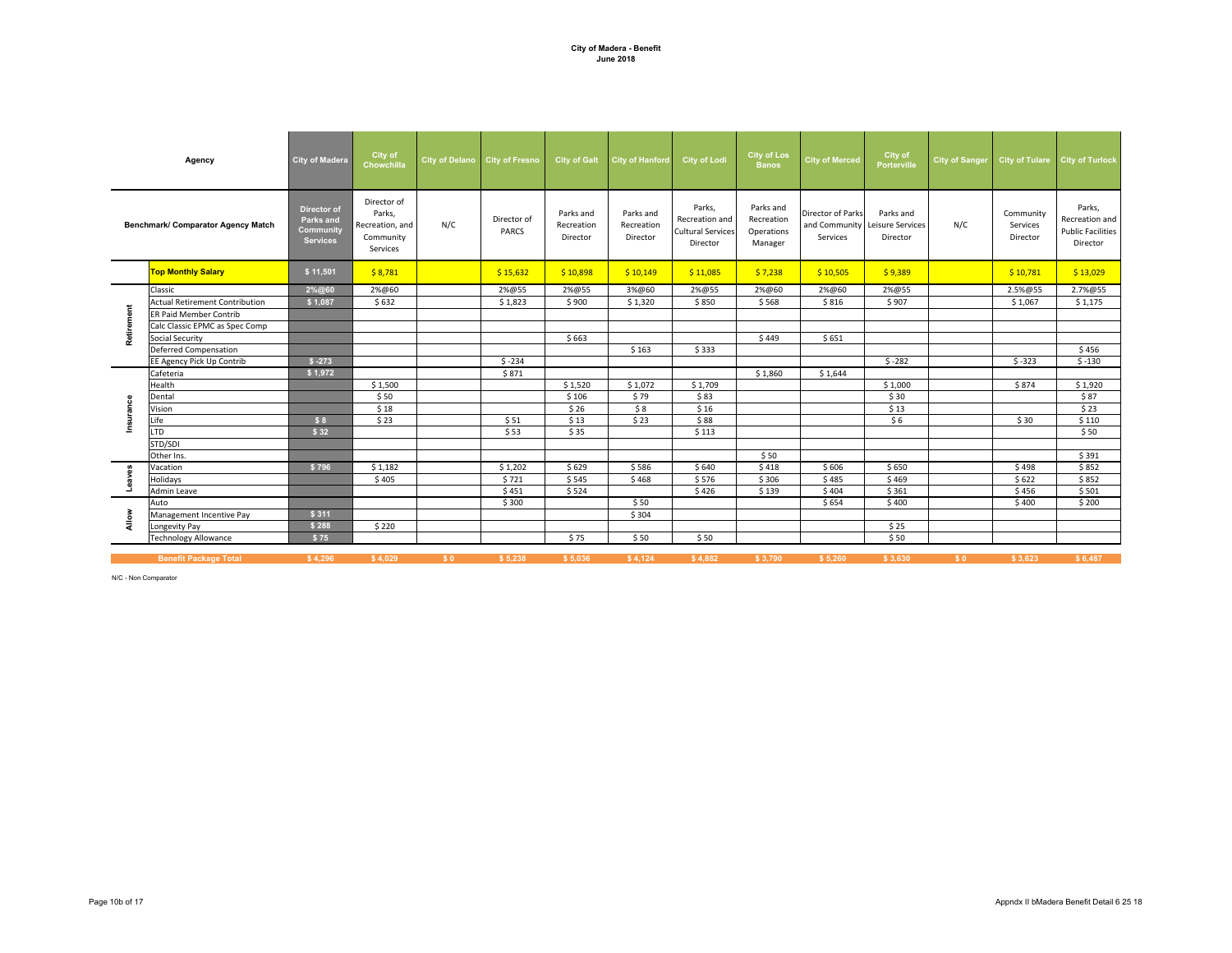|             | Director of Parks and Community Services |                                                       |                                     |                            |                                        |                                                  |                                       |                                              |
|-------------|------------------------------------------|-------------------------------------------------------|-------------------------------------|----------------------------|----------------------------------------|--------------------------------------------------|---------------------------------------|----------------------------------------------|
| <b>Rank</b> | <b>Comparator Agency</b>                 | <b>Classification Title</b>                           | <b>Top Monthly</b><br><b>Salary</b> | <b>Benefits</b><br>Package | <b>Total</b><br><b>Monthly</b><br>Comp | <b>Salary</b><br><b>Effective</b><br><b>Date</b> | <b>Next Salary</b><br><b>Increase</b> | <b>Next</b><br>Percentage<br><b>Increase</b> |
|             | City of Fresno                           | <b>Director of PARCS</b>                              | \$15,632                            | \$5,238                    | \$20,870                               | 8/1/2017                                         | 7/1/2018                              | 2.00%                                        |
| 2           | City of Turlock                          | Parks, Recreation and Public Facilities Director      | \$13,029                            | \$6,487                    | \$19,516                               | 7/1/2017                                         | unknown                               | unknown                                      |
| 3           | City of Lodi                             | Parks, Recreation and Cultural Services Director      | \$11,085                            | \$4,882                    | \$15,968                               | unknown                                          | unknown                               | unknown                                      |
| 4           | City of Galt                             | Parks and Recreation Director                         | \$10,898                            | \$5,036                    | \$15,934                               | 7/1/2017                                         | unknown                               | unknown                                      |
| 5           | <b>City of Madera</b>                    | <b>Director of Parks and Community Services</b>       | \$11,501                            | \$4,296                    | \$15,797                               | unknown                                          | unknown                               | unknown                                      |
| 6           | <b>City of Merced</b>                    | Director of Parks and Community Services              | \$10,505                            | \$5,260                    | \$15,765                               | 6/19/2017                                        | unknown                               | unknown                                      |
|             | City of Tulare                           | <b>Community Services Director</b>                    | \$10,781                            | \$3,623                    | \$14,404                               | 1/6/2018                                         | unknown                               | unknown                                      |
| 8           | City of Hanford                          | Parks and Recreation Director                         | \$10,149                            | \$4,124                    | \$14,273                               | 7/1/2016                                         | unknown                               | unknown                                      |
| 9           | City of Porterville                      | Parks and Leisure Services Director                   | \$9,389                             | \$3,630                    | \$13,019                               | unknown                                          | unknown                               | unknown                                      |
| 10          | City of Chowchilla                       | Director of Parks, Recreation, and Community Services | \$8,781                             | \$4,029                    | \$12,810                               | 7/1/2017                                         | unknown                               | unknown                                      |
| 11          | City of Los Banos                        | Parks and Recreation Operations Manager               | \$7,238                             | \$3,790                    | \$11,028                               | 7/1/2017                                         | unknown                               | unknown                                      |
| 12          | City of Sanger                           | N/C                                                   |                                     |                            |                                        |                                                  |                                       |                                              |
| 13          | City of Delano                           | N/C                                                   |                                     |                            |                                        |                                                  |                                       |                                              |

| <b>Summary Results</b>       | <b>Top Monthly</b> | <b>Total</b><br><b>Monthly</b> |
|------------------------------|--------------------|--------------------------------|
| Average of Comparators       | \$10,749           | \$15,359                       |
| % City of Madera Above/Below | 6.5%               | 2.8%                           |
| <b>Median of Comparators</b> | \$10,643           | \$15,085                       |
| % City of Madera Above/Below | 7.5%               | 4.5%                           |
| Number of Matches            | 10                 | 10                             |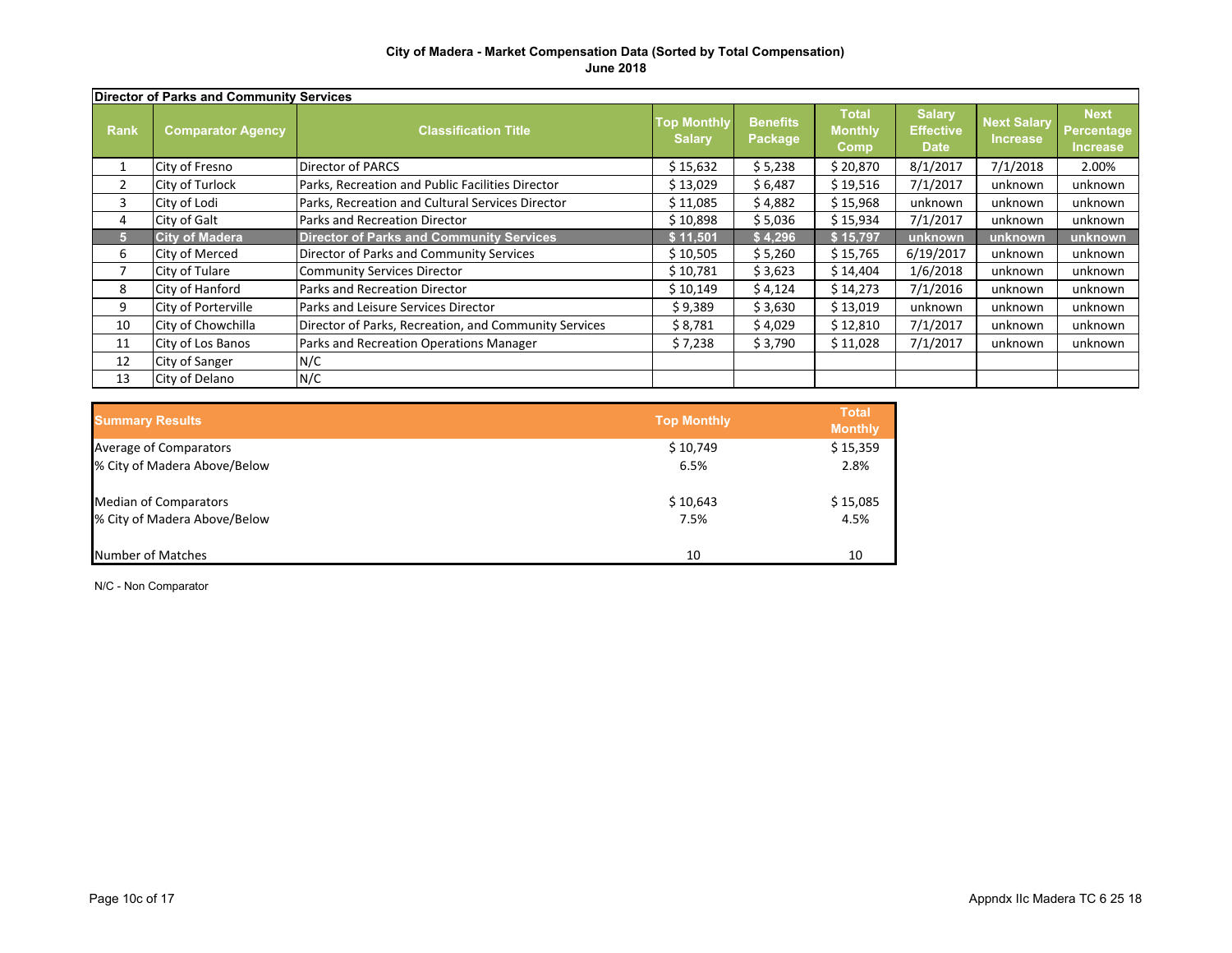|             | <b>Executive Director, Successor Agency</b> |                                             |                                     |                            |                                        |                                                  |                                       |                                              |
|-------------|---------------------------------------------|---------------------------------------------|-------------------------------------|----------------------------|----------------------------------------|--------------------------------------------------|---------------------------------------|----------------------------------------------|
| <b>Rank</b> | <b>Comparator Agency</b>                    | <b>Classification Title</b>                 | <b>Top Monthly</b><br><b>Salary</b> | <b>Benefits</b><br>Package | <b>Total</b><br><b>Monthly</b><br>Comp | <b>Salary</b><br><b>Effective</b><br><b>Date</b> | <b>Next Salary</b><br><b>Increase</b> | <b>Next</b><br>Percentage<br><b>Increase</b> |
|             | <b>City of Madera</b>                       | <b>Executive Director, Successor Agency</b> | \$14,792                            | \$5,194                    | \$19,986                               | unknown                                          | unknown                               | unknown                                      |
| 2           | City of Sanger                              | N/C                                         |                                     |                            |                                        |                                                  |                                       |                                              |
| 3           | City of Hanford                             | N/C                                         |                                     |                            |                                        |                                                  |                                       |                                              |
| 4           | City of Chowchilla                          | N/C                                         |                                     |                            |                                        |                                                  |                                       |                                              |
| 5           | City of Delano                              | N/C                                         |                                     |                            |                                        |                                                  |                                       |                                              |
| 6           | City of Turlock                             | N/C                                         |                                     |                            |                                        |                                                  |                                       |                                              |
| 7           | City of Tulare                              | N/C                                         |                                     |                            |                                        |                                                  |                                       |                                              |
| 8           | City of Porterville                         | N/C                                         |                                     |                            |                                        |                                                  |                                       |                                              |
| 9           | City of Merced                              | N/C                                         |                                     |                            |                                        |                                                  |                                       |                                              |
| 10          | City of Fresno                              | N/C                                         |                                     |                            |                                        |                                                  |                                       |                                              |
| 11          | City of Los Banos                           | N/C                                         |                                     |                            |                                        |                                                  |                                       |                                              |
| 12          | City of Galt                                | N/C                                         |                                     |                            |                                        |                                                  |                                       |                                              |
| 13          | City of Lodi                                | N/C                                         |                                     |                            |                                        |                                                  |                                       |                                              |

| <b>Summary Results</b>       | <b>Top Monthly</b> | <b>Total</b><br><b>Monthly</b> |
|------------------------------|--------------------|--------------------------------|
| Average of Comparators       | Insufficient Data  |                                |
| % City of Madera Above/Below | Insufficient Data  |                                |
| <b>Median of Comparators</b> | Insufficient Data  |                                |
| % City of Madera Above/Below | Insufficient Data  |                                |
| Number of Matches            | O                  | 0                              |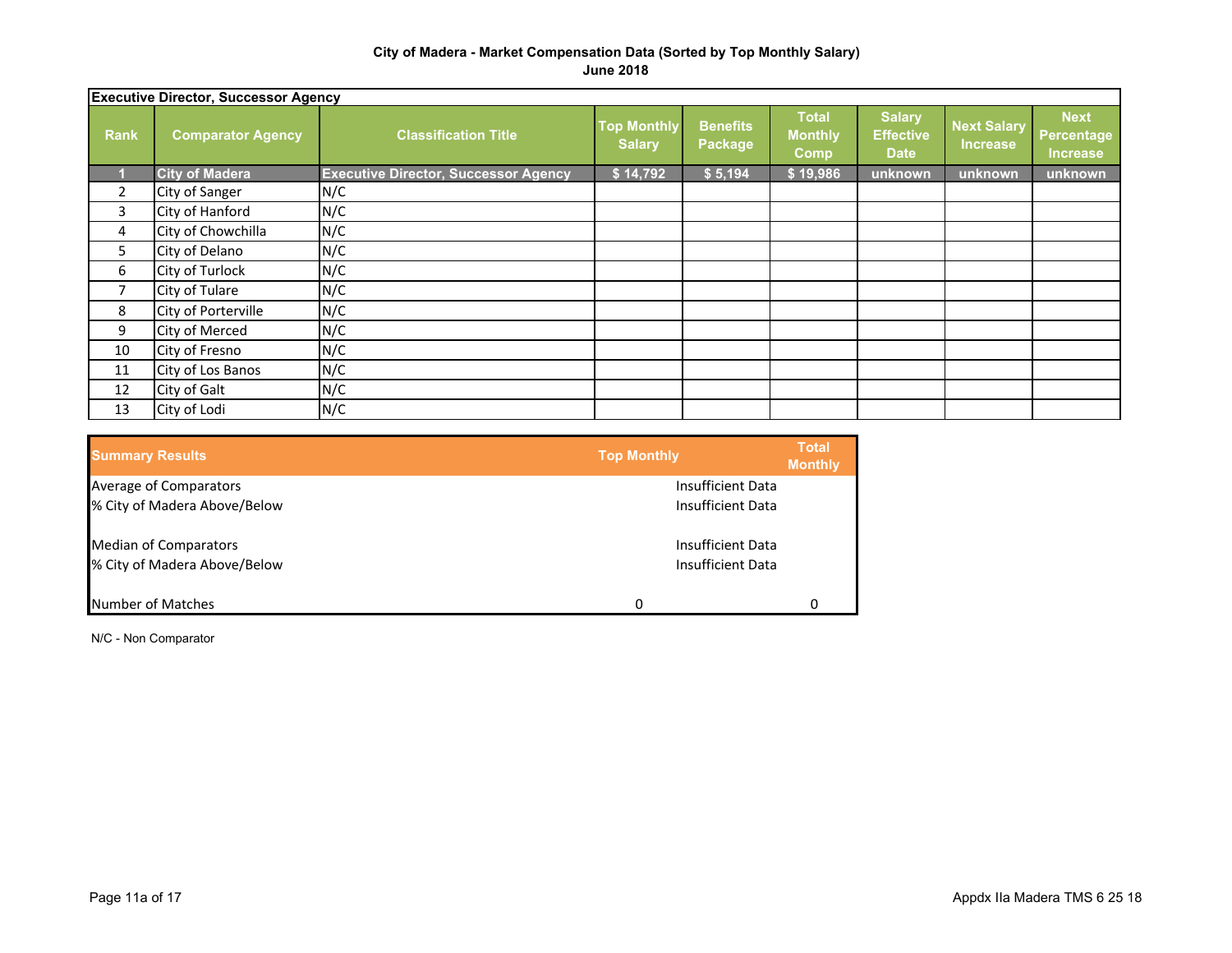|            | Agency                                | <b>City of Madera</b>                                | City of<br>Chowchilla |     | City of Delano City of Fresno | <b>City of Galt</b> | City of Hanford | <b>City of Lodi</b> | <b>City of Los</b><br><b>Banos</b> | <b>City of Merced</b> | City of<br>Porterville | <b>City of Sanger</b> |     | City of Tulare City of Turlock |
|------------|---------------------------------------|------------------------------------------------------|-----------------------|-----|-------------------------------|---------------------|-----------------|---------------------|------------------------------------|-----------------------|------------------------|-----------------------|-----|--------------------------------|
|            | Benchmark/ Comparator Agency Match    | Executive<br>Director,<br><b>Successor</b><br>Agency | N/C                   | N/C | N/C                           | N/C                 | N/C             | N/C                 | N/C                                | N/C                   | N/C                    | N/C                   | N/C | N/C                            |
|            | <b>Top Monthly Salary</b>             | \$14,792                                             |                       |     |                               |                     |                 |                     |                                    |                       |                        |                       |     |                                |
|            | Classic                               | 2%@60                                                |                       |     |                               |                     |                 |                     |                                    |                       |                        |                       |     |                                |
|            | <b>Actual Retirement Contribution</b> | \$1,398                                              |                       |     |                               |                     |                 |                     |                                    |                       |                        |                       |     |                                |
| Retirement | ER Paid Member Contrib                |                                                      |                       |     |                               |                     |                 |                     |                                    |                       |                        |                       |     |                                |
|            | Calc Classic EPMC as Spec Comp        |                                                      |                       |     |                               |                     |                 |                     |                                    |                       |                        |                       |     |                                |
|            | Social Security                       |                                                      |                       |     |                               |                     |                 |                     |                                    |                       |                        |                       |     |                                |
|            | <b>Deferred Compensation</b>          |                                                      |                       |     |                               |                     |                 |                     |                                    |                       |                        |                       |     |                                |
|            | EE Agency Pick Up Contrib             | $$ -351$                                             |                       |     |                               |                     |                 |                     |                                    |                       |                        |                       |     |                                |
|            | Cafeteria                             | \$1,972                                              |                       |     |                               |                     |                 |                     |                                    |                       |                        |                       |     |                                |
|            | Health                                |                                                      |                       |     |                               |                     |                 |                     |                                    |                       |                        |                       |     |                                |
|            | Dental                                |                                                      |                       |     |                               |                     |                 |                     |                                    |                       |                        |                       |     |                                |
| Insurance  | Vision                                |                                                      |                       |     |                               |                     |                 |                     |                                    |                       |                        |                       |     |                                |
|            | Life                                  | \$8                                                  |                       |     |                               |                     |                 |                     |                                    |                       |                        |                       |     |                                |
|            | <b>LTD</b>                            | \$32                                                 |                       |     |                               |                     |                 |                     |                                    |                       |                        |                       |     |                                |
|            | STD/SDI                               |                                                      |                       |     |                               |                     |                 |                     |                                    |                       |                        |                       |     |                                |
|            | Other Ins.                            |                                                      |                       |     |                               |                     |                 |                     |                                    |                       |                        |                       |     |                                |
| Leaves     | Vacation                              | \$1,764                                              |                       |     |                               |                     |                 |                     |                                    |                       |                        |                       |     |                                |
|            | Holidays                              |                                                      |                       |     |                               |                     |                 |                     |                                    |                       |                        |                       |     |                                |
|            | Admin Leave                           |                                                      |                       |     |                               |                     |                 |                     |                                    |                       |                        |                       |     |                                |
|            | Auto                                  |                                                      |                       |     |                               |                     |                 |                     |                                    |                       |                        |                       |     |                                |
| Allow      | Management Incentive Pay              |                                                      |                       |     |                               |                     |                 |                     |                                    |                       |                        |                       |     |                                |
|            | Longevity Pay                         | \$370                                                |                       |     |                               |                     |                 |                     |                                    |                       |                        |                       |     |                                |
|            | <b>Technology Allowance</b>           |                                                      |                       |     |                               |                     |                 |                     |                                    |                       |                        |                       |     |                                |
|            | <b>Benefit Package Total</b>          | \$5,194                                              | \$0                   | \$0 | S <sub>0</sub>                | \$0                 | \$0             | \$0                 | \$0                                | \$0                   | \$0                    | \$0                   | \$0 | \$0                            |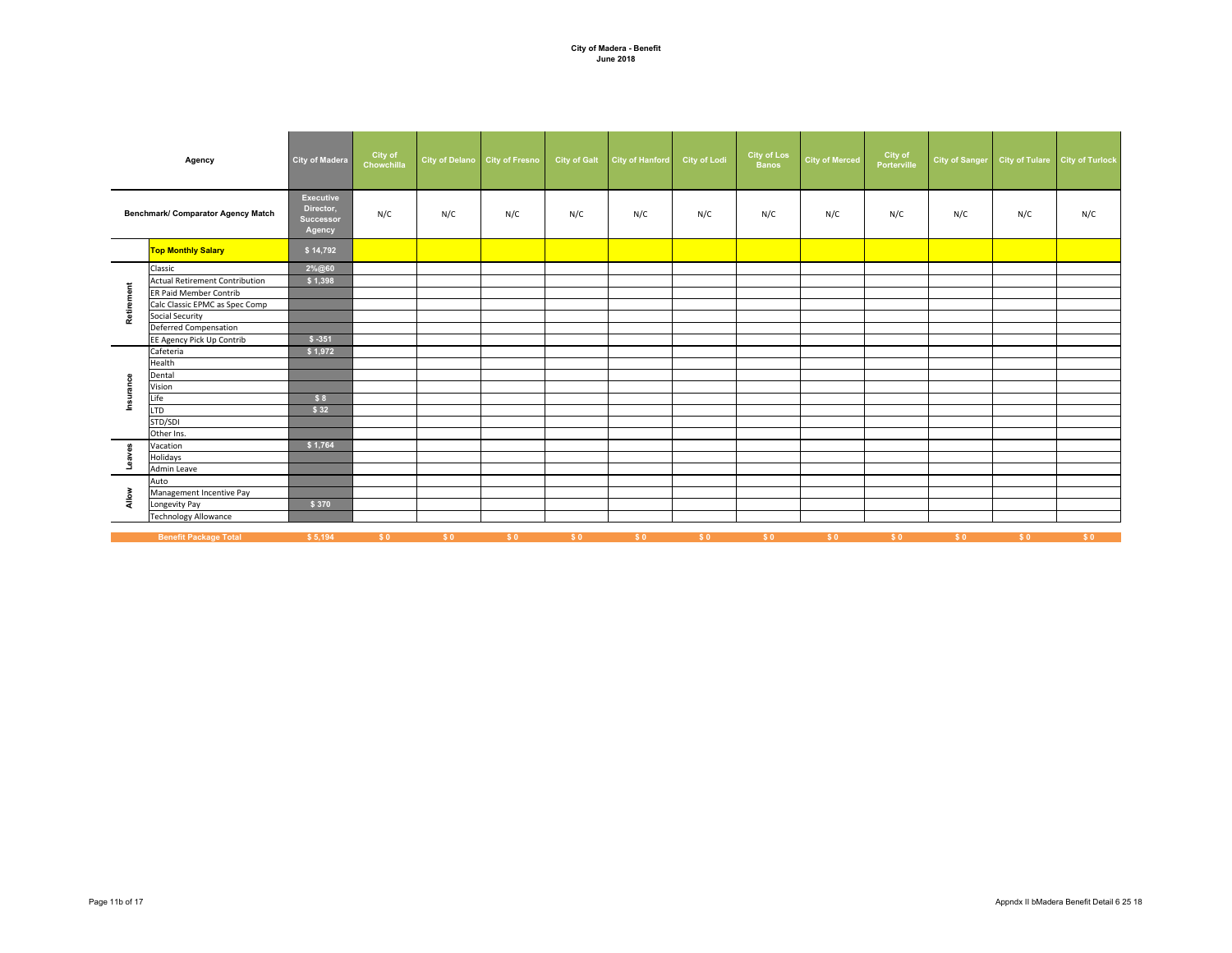|             | <b>Executive Director, Successor Agency</b> |                                             |                                     |                            |                                               |                                                  |                                       |                                                     |
|-------------|---------------------------------------------|---------------------------------------------|-------------------------------------|----------------------------|-----------------------------------------------|--------------------------------------------------|---------------------------------------|-----------------------------------------------------|
| <b>Rank</b> | <b>Comparator Agency</b>                    | <b>Classification Title</b>                 | <b>Top Monthly</b><br><b>Salary</b> | <b>Benefits</b><br>Package | <b>Total</b><br><b>Monthly</b><br><b>Comp</b> | <b>Salary</b><br><b>Effective</b><br><b>Date</b> | <b>Next Salary</b><br><b>Increase</b> | <b>Next</b><br><b>Percentage</b><br><b>Increase</b> |
|             | <b>City of Madera</b>                       | <b>Executive Director, Successor Agency</b> | \$14,792                            | \$5,194                    | \$19,986                                      | unknown                                          | unknown                               | unknown                                             |
| 2           | City of Sanger                              | N/C                                         |                                     |                            |                                               |                                                  |                                       |                                                     |
| 3           | City of Hanford                             | N/C                                         |                                     |                            |                                               |                                                  |                                       |                                                     |
| 4           | City of Chowchilla                          | N/C                                         |                                     |                            |                                               |                                                  |                                       |                                                     |
| 5           | City of Delano                              | N/C                                         |                                     |                            |                                               |                                                  |                                       |                                                     |
| 6           | City of Turlock                             | N/C                                         |                                     |                            |                                               |                                                  |                                       |                                                     |
| 7           | City of Tulare                              | N/C                                         |                                     |                            |                                               |                                                  |                                       |                                                     |
| 8           | City of Porterville                         | N/C                                         |                                     |                            |                                               |                                                  |                                       |                                                     |
| 9           | City of Merced                              | N/C                                         |                                     |                            |                                               |                                                  |                                       |                                                     |
| 10          | City of Fresno                              | N/C                                         |                                     |                            |                                               |                                                  |                                       |                                                     |
| 11          | City of Los Banos                           | N/C                                         |                                     |                            |                                               |                                                  |                                       |                                                     |
| 12          | City of Galt                                | N/C                                         |                                     |                            |                                               |                                                  |                                       |                                                     |
| 13          | City of Lodi                                | N/C                                         |                                     |                            |                                               |                                                  |                                       |                                                     |

| <b>Summary Results</b>       | <b>Top Monthly</b> | <b>Total</b><br><b>Monthly</b> |
|------------------------------|--------------------|--------------------------------|
| Average of Comparators       | Insufficient Data  |                                |
| % City of Madera Above/Below | Insufficient Data  |                                |
| <b>Median of Comparators</b> | Insufficient Data  |                                |
| % City of Madera Above/Below | Insufficient Data  |                                |
| Number of Matches            | 0                  | 0                              |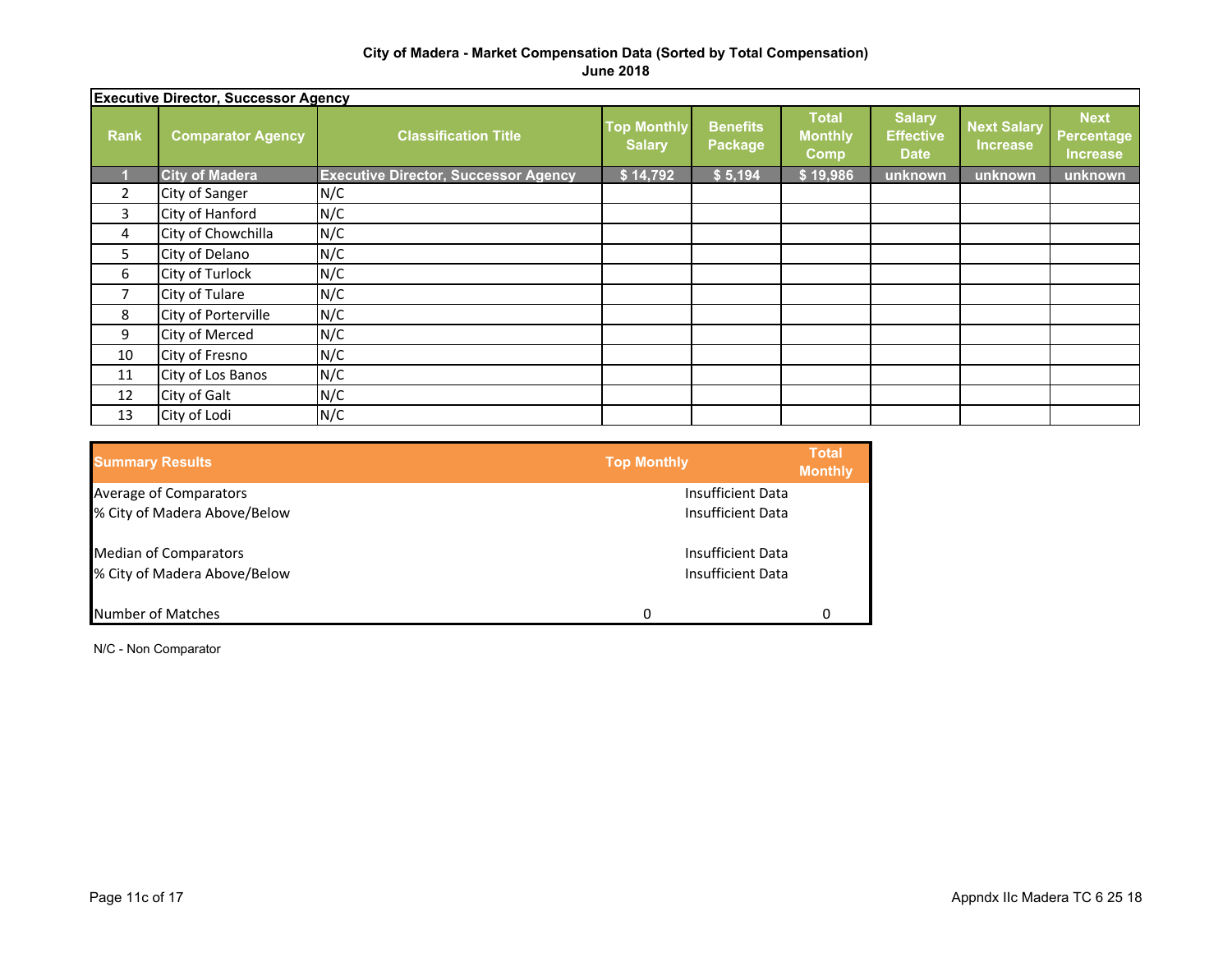|                | <b>Grant Administrator</b> |                             |                                     |                            |                                               |                                                  |                                       |                                                     |
|----------------|----------------------------|-----------------------------|-------------------------------------|----------------------------|-----------------------------------------------|--------------------------------------------------|---------------------------------------|-----------------------------------------------------|
| <b>Rank</b>    | <b>Comparator Agency</b>   | <b>Classification Title</b> | <b>Top Monthly</b><br><b>Salary</b> | <b>Benefits</b><br>Package | <b>Total</b><br><b>Monthly</b><br><b>Comp</b> | <b>Salary</b><br><b>Effective</b><br><b>Date</b> | <b>Next Salary</b><br><b>Increase</b> | <b>Next</b><br><b>Percentage</b><br><b>Increase</b> |
|                | <b>City of Madera</b>      | <b>Grant Administrator</b>  | \$9,756                             | \$3,935                    | \$13,692                                      | unknown                                          | unknown                               | unknown                                             |
| $\overline{2}$ | City of Sanger             | N/C                         |                                     |                            |                                               |                                                  |                                       |                                                     |
| 3              | City of Hanford            | N/C                         |                                     |                            |                                               |                                                  |                                       |                                                     |
| 4              | City of Chowchilla         | N/C                         |                                     |                            |                                               |                                                  |                                       |                                                     |
| 5              | City of Delano             | N/C                         |                                     |                            |                                               |                                                  |                                       |                                                     |
| 6              | City of Turlock            | N/C                         |                                     |                            |                                               |                                                  |                                       |                                                     |
| 7              | City of Tulare             | N/C                         |                                     |                            |                                               |                                                  |                                       |                                                     |
| 8              | City of Porterville        | N/C                         |                                     |                            |                                               |                                                  |                                       |                                                     |
| 9              | City of Merced             | N/C                         |                                     |                            |                                               |                                                  |                                       |                                                     |
| 10             | City of Fresno             | N/C                         |                                     |                            |                                               |                                                  |                                       |                                                     |
| 11             | City of Los Banos          | N/C                         |                                     |                            |                                               |                                                  |                                       |                                                     |
| 12             | City of Galt               | N/C                         |                                     |                            |                                               |                                                  |                                       |                                                     |
| 13             | City of Lodi               | N/C                         |                                     |                            |                                               |                                                  |                                       |                                                     |

| <b>Summary Results</b>        | <b>Top Monthly</b> | Total<br><b>Monthly</b> |
|-------------------------------|--------------------|-------------------------|
| <b>Average of Comparators</b> | Insufficient Data  |                         |
| % City of Madera Above/Below  | Insufficient Data  |                         |
| <b>Median of Comparators</b>  | Insufficient Data  |                         |
| % City of Madera Above/Below  | Insufficient Data  |                         |
| Number of Matches             |                    | 0                       |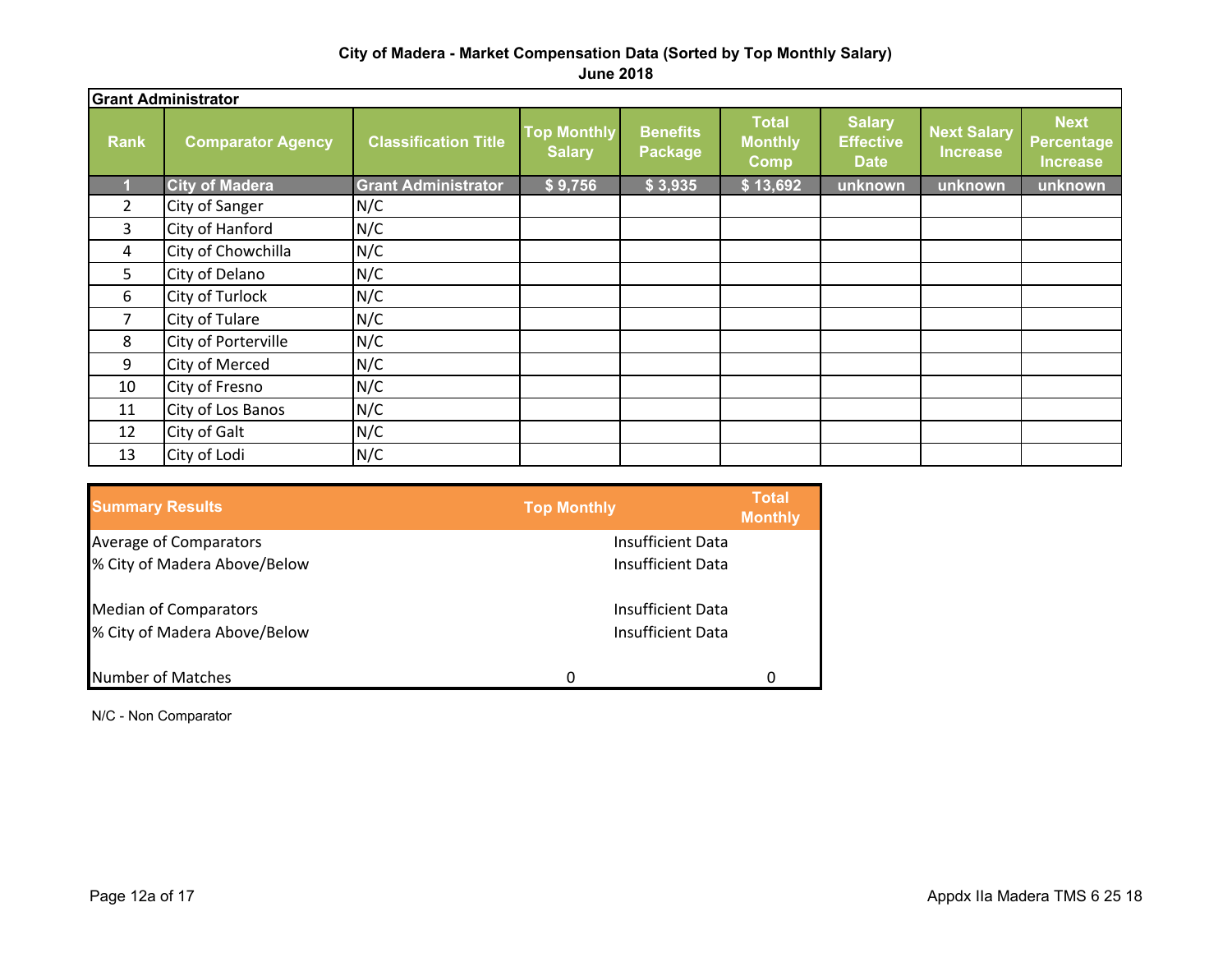|            | Agency                                | <b>City of Madera</b>  | City of<br>Chowchilla |     | City of Delano City of Fresno | <b>City of Galt</b> | City of Hanford | <b>City of Lodi</b> | <b>City of Los</b><br><b>Banos</b> | <b>City of Merced</b> | City of<br>Porterville | City of Sanger |     | City of Tulare City of Turlock |
|------------|---------------------------------------|------------------------|-----------------------|-----|-------------------------------|---------------------|-----------------|---------------------|------------------------------------|-----------------------|------------------------|----------------|-----|--------------------------------|
|            | Benchmark/ Comparator Agency Match    | Grant<br>Administrator | N/C                   | N/C | N/C                           | N/C                 | N/C             | N/C                 | N/C                                | N/C                   | N/C                    | N/C            | N/C | N/C                            |
|            | <b>Top Monthly Salary</b>             | \$9,756                |                       |     |                               |                     |                 |                     |                                    |                       |                        |                |     |                                |
|            | Classic                               | 2%@60                  |                       |     |                               |                     |                 |                     |                                    |                       |                        |                |     |                                |
|            | <b>Actual Retirement Contribution</b> | \$922                  |                       |     |                               |                     |                 |                     |                                    |                       |                        |                |     |                                |
| Retirement | ER Paid Member Contrib                |                        |                       |     |                               |                     |                 |                     |                                    |                       |                        |                |     |                                |
|            | Calc Classic EPMC as Spec Comp        |                        |                       |     |                               |                     |                 |                     |                                    |                       |                        |                |     |                                |
|            | <b>Social Security</b>                |                        |                       |     |                               |                     |                 |                     |                                    |                       |                        |                |     |                                |
|            | Deferred Compensation                 |                        |                       |     |                               |                     |                 |                     |                                    |                       |                        |                |     |                                |
|            | EE Agency Pick Up Contrib             | $$ -231$               |                       |     |                               |                     |                 |                     |                                    |                       |                        |                |     |                                |
|            | Cafeteria                             | \$1,972                |                       |     |                               |                     |                 |                     |                                    |                       |                        |                |     |                                |
|            | Health                                |                        |                       |     |                               |                     |                 |                     |                                    |                       |                        |                |     |                                |
|            | Dental                                |                        |                       |     |                               |                     |                 |                     |                                    |                       |                        |                |     |                                |
| Insurance  | Vision                                |                        |                       |     |                               |                     |                 |                     |                                    |                       |                        |                |     |                                |
|            | Life                                  | \$8                    |                       |     |                               |                     |                 |                     |                                    |                       |                        |                |     |                                |
|            | <b>LTD</b>                            | \$32                   |                       |     |                               |                     |                 |                     |                                    |                       |                        |                |     |                                |
|            | STD/SDI                               |                        |                       |     |                               |                     |                 |                     |                                    |                       |                        |                |     |                                |
|            | Other Ins.                            |                        |                       |     |                               |                     |                 |                     |                                    |                       |                        |                |     |                                |
| Leaves     | Vacation                              | \$938                  |                       |     |                               |                     |                 |                     |                                    |                       |                        |                |     |                                |
|            | Holidays                              |                        |                       |     |                               |                     |                 |                     |                                    |                       |                        |                |     |                                |
|            | Admin Leave                           |                        |                       |     |                               |                     |                 |                     |                                    |                       |                        |                |     |                                |
|            | Auto                                  | \$50                   |                       |     |                               |                     |                 |                     |                                    |                       |                        |                |     |                                |
| Allow      | Management Incentive Pay              |                        |                       |     |                               |                     |                 |                     |                                    |                       |                        |                |     |                                |
|            | Longevity Pay                         | \$244                  |                       |     |                               |                     |                 |                     |                                    |                       |                        |                |     |                                |
|            | <b>Technology Allowance</b>           |                        |                       |     |                               |                     |                 |                     |                                    |                       |                        |                |     |                                |
|            | <b>Benefit Package Total</b>          | \$3,935                | \$0                   | \$0 | \$0                           | \$0                 | S <sub>0</sub>  | \$0                 | \$0                                | S <sub>0</sub>        | \$0                    | \$0            | \$0 | \$0                            |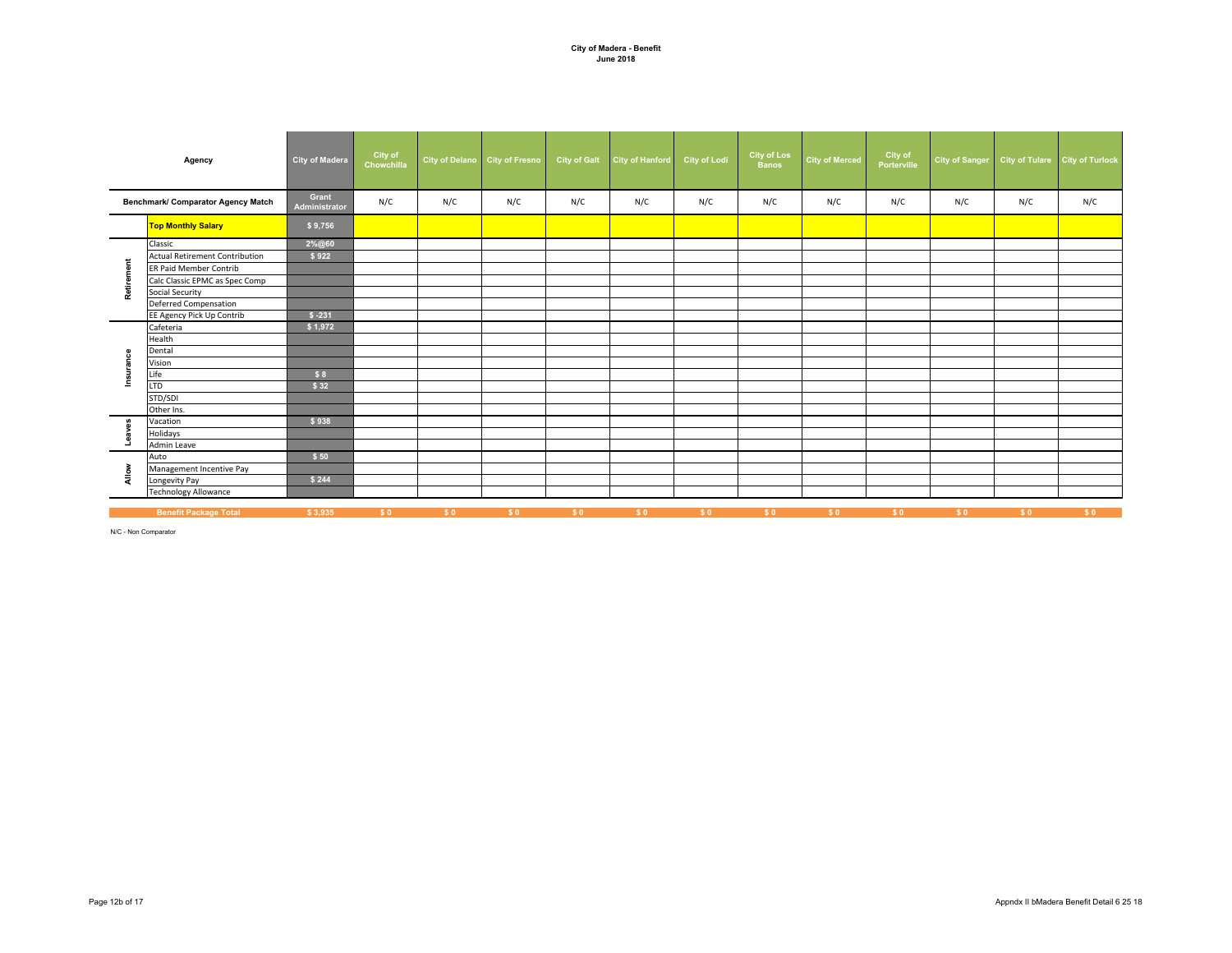**June 2018**

|                | <b>Grant Administrator</b> |                             |                                               |                            |                                               |                                                  |                                       |                                                     |
|----------------|----------------------------|-----------------------------|-----------------------------------------------|----------------------------|-----------------------------------------------|--------------------------------------------------|---------------------------------------|-----------------------------------------------------|
| <b>Rank</b>    | <b>Comparator Agency</b>   | <b>Classification Title</b> | <b>Top</b><br><b>Monthly</b><br><b>Salary</b> | <b>Benefits</b><br>Package | <b>Total</b><br><b>Monthly</b><br><b>Comp</b> | <b>Salary</b><br><b>Effective</b><br><b>Date</b> | <b>Next Salary</b><br><b>Increase</b> | <b>Next</b><br><b>Percentage</b><br><b>Increase</b> |
|                | <b>City of Madera</b>      | <b>Grant Administrator</b>  | \$9,756                                       | \$3,935                    | \$13,692                                      | unknown                                          | unknown                               | unknown                                             |
| $\overline{2}$ | City of Sanger             | N/C                         |                                               |                            |                                               |                                                  |                                       |                                                     |
| 3              | City of Hanford            | N/C                         |                                               |                            |                                               |                                                  |                                       |                                                     |
| 4              | City of Chowchilla         | N/C                         |                                               |                            |                                               |                                                  |                                       |                                                     |
| 5              | City of Delano             | N/C                         |                                               |                            |                                               |                                                  |                                       |                                                     |
| 6              | City of Turlock            | N/C                         |                                               |                            |                                               |                                                  |                                       |                                                     |
| $\overline{7}$ | City of Tulare             | N/C                         |                                               |                            |                                               |                                                  |                                       |                                                     |
| 8              | City of Porterville        | N/C                         |                                               |                            |                                               |                                                  |                                       |                                                     |
| 9              | City of Merced             | N/C                         |                                               |                            |                                               |                                                  |                                       |                                                     |
| 10             | City of Fresno             | N/C                         |                                               |                            |                                               |                                                  |                                       |                                                     |
| 11             | City of Los Banos          | N/C                         |                                               |                            |                                               |                                                  |                                       |                                                     |
| 12             | City of Galt               | N/C                         |                                               |                            |                                               |                                                  |                                       |                                                     |
| 13             | City of Lodi               | N/C                         |                                               |                            |                                               |                                                  |                                       |                                                     |

| <b>Summary Results</b>       | <b>Top</b><br><b>Monthly</b> | <b>Total</b><br><b>Monthly</b> |
|------------------------------|------------------------------|--------------------------------|
| Average of Comparators       | <b>Insufficient Data</b>     |                                |
| % City of Madera Above/Below | Insufficient Data            |                                |
| <b>Median of Comparators</b> | Insufficient Data            |                                |
| % City of Madera Above/Below | Insufficient Data            |                                |
| Number of Matches            | 0                            | O                              |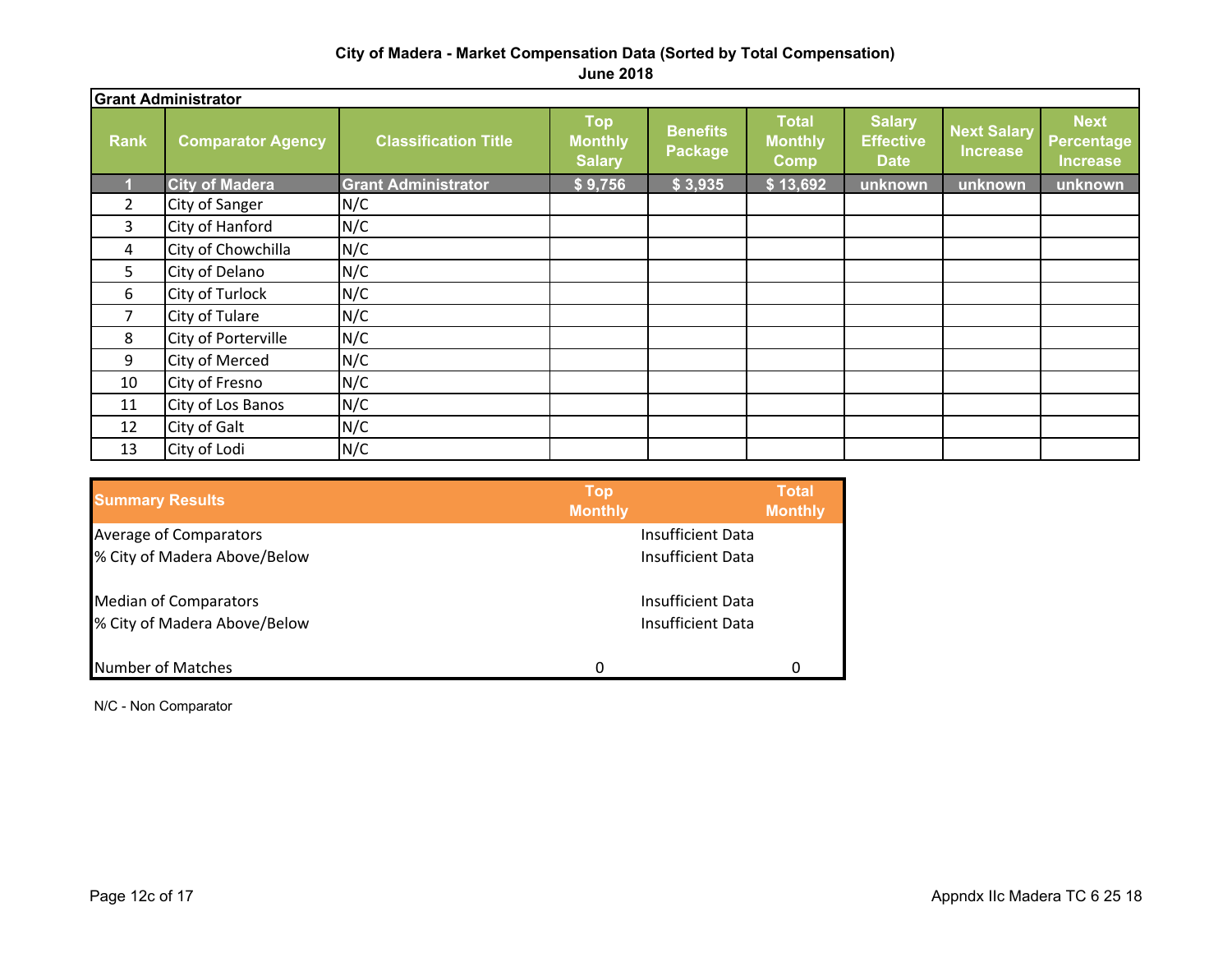|             | <b>Information Services Manager</b> |                                                           |                                     |                            |                                        |                                                  |                                       |                                              |  |  |  |  |  |
|-------------|-------------------------------------|-----------------------------------------------------------|-------------------------------------|----------------------------|----------------------------------------|--------------------------------------------------|---------------------------------------|----------------------------------------------|--|--|--|--|--|
| <b>Rank</b> | <b>Comparator Agency</b>            | <b>Classification Title</b>                               | <b>Top Monthly</b><br><b>Salary</b> | <b>Benefits</b><br>Package | <b>Total</b><br><b>Monthly</b><br>Comp | <b>Salary</b><br><b>Effective</b><br><b>Date</b> | <b>Next Salary</b><br><b>Increase</b> | <b>Next</b><br>Percentage<br><b>Increase</b> |  |  |  |  |  |
|             | City of Fresno <sup>1</sup>         | [Information Services Manager/ Chief Information Officer] | \$12,772                            | \$4,503                    | \$17,275                               | 8/1/2017                                         | 7/1/2018                              | 2.00%                                        |  |  |  |  |  |
|             | City of Merced                      | Director of Information Technology                        | \$10,488                            | \$5,255                    | \$15,744                               | 6/19/2017                                        | unknown                               | unknown                                      |  |  |  |  |  |
| 3           | <b>City of Madera</b>               | <b>Information Services Manager</b>                       | \$9,659                             | \$3,992                    | \$13,651                               | unknown                                          | unknown                               | unknown                                      |  |  |  |  |  |
| 4           | City of Lodi                        | <b>Information Systems Manager</b>                        | \$8,824                             | \$4,288                    | \$13,111                               | 1/1/2017                                         | unknown                               | unknown                                      |  |  |  |  |  |
| 5           | City of Tulare                      | Information Technology Manager                            | \$ 8,401                            | \$2,608                    | \$11,009                               | 1/6/2018                                         | unknown                               | unknown                                      |  |  |  |  |  |
| 6           | City of Hanford                     | Information Technology Manager                            | \$8,312                             | \$3,577                    | \$11,889                               | 7/1/2017                                         | 7/1/2018                              | 2.50%                                        |  |  |  |  |  |
|             | City of Galt                        | Information Technology Manager                            | \$8,239                             | \$4,116                    | \$12,355                               | 7/1/2017                                         | unknown                               | unknown                                      |  |  |  |  |  |
| 8           | City of Los Banos                   | <b>Information Technology Manager</b>                     | \$7,743                             | \$3,922                    | \$11,665                               | 1/29/2018                                        | unknown                               | unknown                                      |  |  |  |  |  |
| 9           | City of Chowchilla                  | Information Technology Manager                            | \$6,689                             | \$2,929                    | \$9,618                                | 7/1/2017                                         | unknown                               | unknown                                      |  |  |  |  |  |
| 10          | City of Sanger                      | N/C                                                       |                                     |                            |                                        |                                                  |                                       |                                              |  |  |  |  |  |
| 11          | City of Turlock                     | N/C                                                       |                                     |                            |                                        |                                                  |                                       |                                              |  |  |  |  |  |
| 12          | City of Delano                      | N/C                                                       |                                     |                            |                                        |                                                  |                                       |                                              |  |  |  |  |  |
| 13          | <b>City of Porterville</b>          | N/C                                                       |                                     |                            |                                        |                                                  |                                       |                                              |  |  |  |  |  |

| <b>Summary Results</b>       | <b>Top Monthly</b> | <b>Total</b><br><b>Monthly</b> |
|------------------------------|--------------------|--------------------------------|
| Average of Comparators       | \$8,933            | \$12,833                       |
| % City of Madera Above/Below | 7.5%               | 6.0%                           |
| Median of Comparators        | \$8,357            | \$12,122                       |
| % City of Madera Above/Below | 13.5%              | 11.2%                          |
| Number of Matches            | 8                  | 8                              |

N/C - Non Comparator

1 - City of Fresno: Span of Responsibility Match: This hybrid match represents that the duties are bridged by more than one class at the comparator agency. The salary displayed is an average of the matches.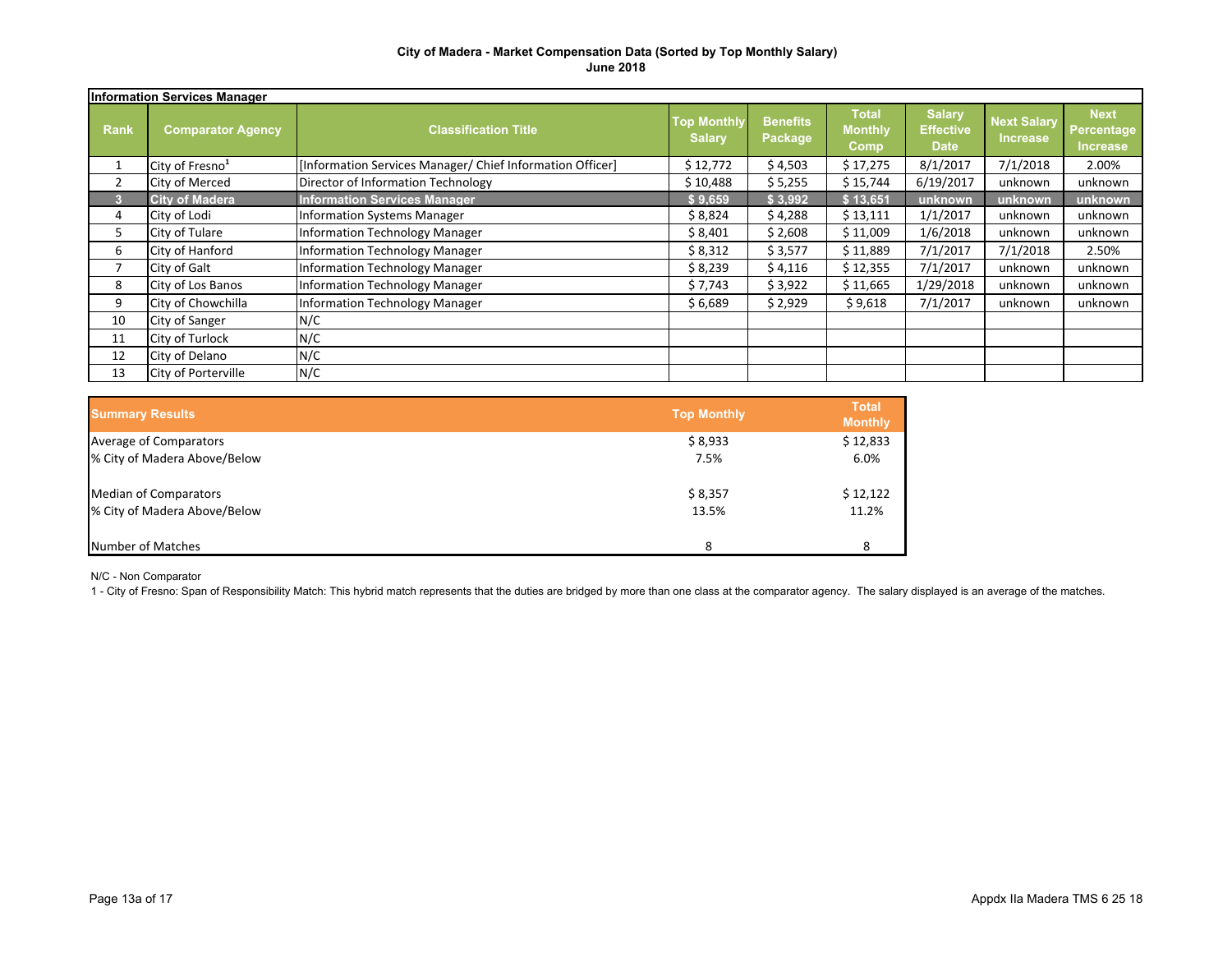|            | Agency                                | <b>City of Madera</b>                     | City of<br>Chowchilla                | City of Delano City of Fresno |                                                                       | <b>City of Galt</b>                  | <b>City of Hanford</b>               | <b>City of Lodi</b>               | <b>City of Los</b><br><b>Banos</b>   | <b>City of Merced</b>                    | City of<br><b>Porterville</b> | City of Sanger |                                      | City of Tulare City of Turlock |
|------------|---------------------------------------|-------------------------------------------|--------------------------------------|-------------------------------|-----------------------------------------------------------------------|--------------------------------------|--------------------------------------|-----------------------------------|--------------------------------------|------------------------------------------|-------------------------------|----------------|--------------------------------------|--------------------------------|
|            | Benchmark/ Comparator Agency Match    | Information<br><b>Services</b><br>Manager | Information<br>Technology<br>Manager | N/C                           | [Information<br>Services<br>Manager/ Chief<br>Information<br>Officer] | Information<br>Technology<br>Manager | Information<br>Technology<br>Manager | Information<br>Systems<br>Manager | Information<br>Technology<br>Manager | Director of<br>Information<br>Technology | N/C                           | N/C            | Information<br>Technology<br>Manager | N/C                            |
|            | <b>Top Monthly Salary</b>             | \$9,659                                   | \$6,689                              |                               | \$12,772                                                              | \$8,239                              | \$8,312                              | \$8,824                           | \$7,743                              | \$10,488                                 |                               |                | \$8,401                              |                                |
|            | Classic                               | 2%@60                                     | 2%@60                                |                               | 2%@55                                                                 | 2%@55                                | 3%@60                                | 2%@55                             | 2%@60                                | 2%@60                                    |                               |                | 2.5%@55                              |                                |
|            | <b>Actual Retirement Contribution</b> | \$913                                     | \$482                                |                               | \$1,489                                                               | \$681                                | \$1,081                              | \$676                             | \$608                                | \$815                                    |                               |                | \$832                                |                                |
| Retirement | <b>ER Paid Member Contrib</b>         |                                           |                                      |                               |                                                                       |                                      |                                      |                                   |                                      |                                          |                               |                |                                      |                                |
|            | Calc Classic EPMC as Spec Comp        |                                           |                                      |                               |                                                                       |                                      |                                      |                                   |                                      |                                          |                               |                |                                      |                                |
|            | Social Security                       |                                           |                                      |                               |                                                                       | \$511                                |                                      |                                   | \$480                                | \$650                                    |                               |                |                                      |                                |
|            | <b>Deferred Compensation</b>          |                                           |                                      |                               |                                                                       |                                      | \$163                                | \$265                             |                                      |                                          |                               |                |                                      |                                |
|            | EE Agency Pick Up Contrib             | $$ -229$                                  |                                      |                               | $$ -192$                                                              |                                      |                                      |                                   |                                      |                                          |                               |                | $$ -252$                             |                                |
|            | Cafeteria                             | \$1,972                                   |                                      |                               | \$871                                                                 |                                      |                                      |                                   | \$1,860                              | \$1,644                                  |                               |                |                                      |                                |
|            | Health                                |                                           | \$1,500                              |                               |                                                                       | \$1,520                              | \$1,072                              | \$1,709                           |                                      |                                          |                               |                | \$874                                |                                |
|            | Dental                                |                                           | \$50                                 |                               |                                                                       | \$106                                | \$79                                 | \$83                              |                                      |                                          |                               |                |                                      |                                |
| Insurance  | Vision                                |                                           | \$18                                 |                               |                                                                       | \$26                                 | \$8                                  | \$16                              |                                      |                                          |                               |                |                                      |                                |
|            | Life                                  | \$8                                       | \$18                                 |                               | \$41                                                                  | \$7                                  | \$12                                 | \$75                              |                                      |                                          |                               |                | \$23                                 |                                |
|            | <b>LTD</b>                            | \$32                                      |                                      |                               | \$53                                                                  | \$26                                 |                                      | \$90                              |                                      |                                          |                               |                |                                      |                                |
|            | STD/SDI                               |                                           |                                      |                               |                                                                       |                                      |                                      |                                   |                                      |                                          |                               |                |                                      |                                |
|            | Other Ins.                            |                                           |                                      |                               |                                                                       |                                      |                                      |                                   | \$50                                 |                                          |                               |                |                                      |                                |
| Leaves     | Vacation                              | \$929                                     | \$386                                |                               | \$982                                                                 | \$475                                | \$480                                | \$509                             | \$447                                | \$605                                    |                               |                | \$388                                |                                |
|            | Holidays                              |                                           | \$309                                |                               | \$589                                                                 | \$412                                | \$384                                | \$475                             | \$328                                | \$484                                    |                               |                | \$485                                |                                |
|            | <b>Admin Leave</b>                    |                                           |                                      |                               | \$368                                                                 | \$277                                |                                      | \$339                             | \$149                                | \$403                                    |                               |                | \$258                                |                                |
|            | Auto                                  | \$50                                      |                                      |                               | \$300                                                                 |                                      |                                      |                                   |                                      | \$654                                    |                               |                |                                      |                                |
| Allow      | Management Incentive Pay              |                                           |                                      |                               |                                                                       |                                      | \$249                                |                                   |                                      |                                          |                               |                |                                      |                                |
|            | Longevity Pay                         | \$241                                     | \$167                                |                               |                                                                       |                                      |                                      |                                   |                                      |                                          |                               |                |                                      |                                |
|            | <b>Technology Allowance</b>           | \$75                                      |                                      |                               |                                                                       | \$75                                 | \$50                                 | \$50                              |                                      |                                          |                               |                |                                      |                                |
|            | <b>Benefit Package Total</b>          | \$3,992                                   | \$2,929                              | \$0                           | \$4,503                                                               | \$4,116                              | \$3,577                              | \$4,288                           | \$3,922                              | \$5,255                                  | \$0                           | \$0            | \$2,608                              | \$0                            |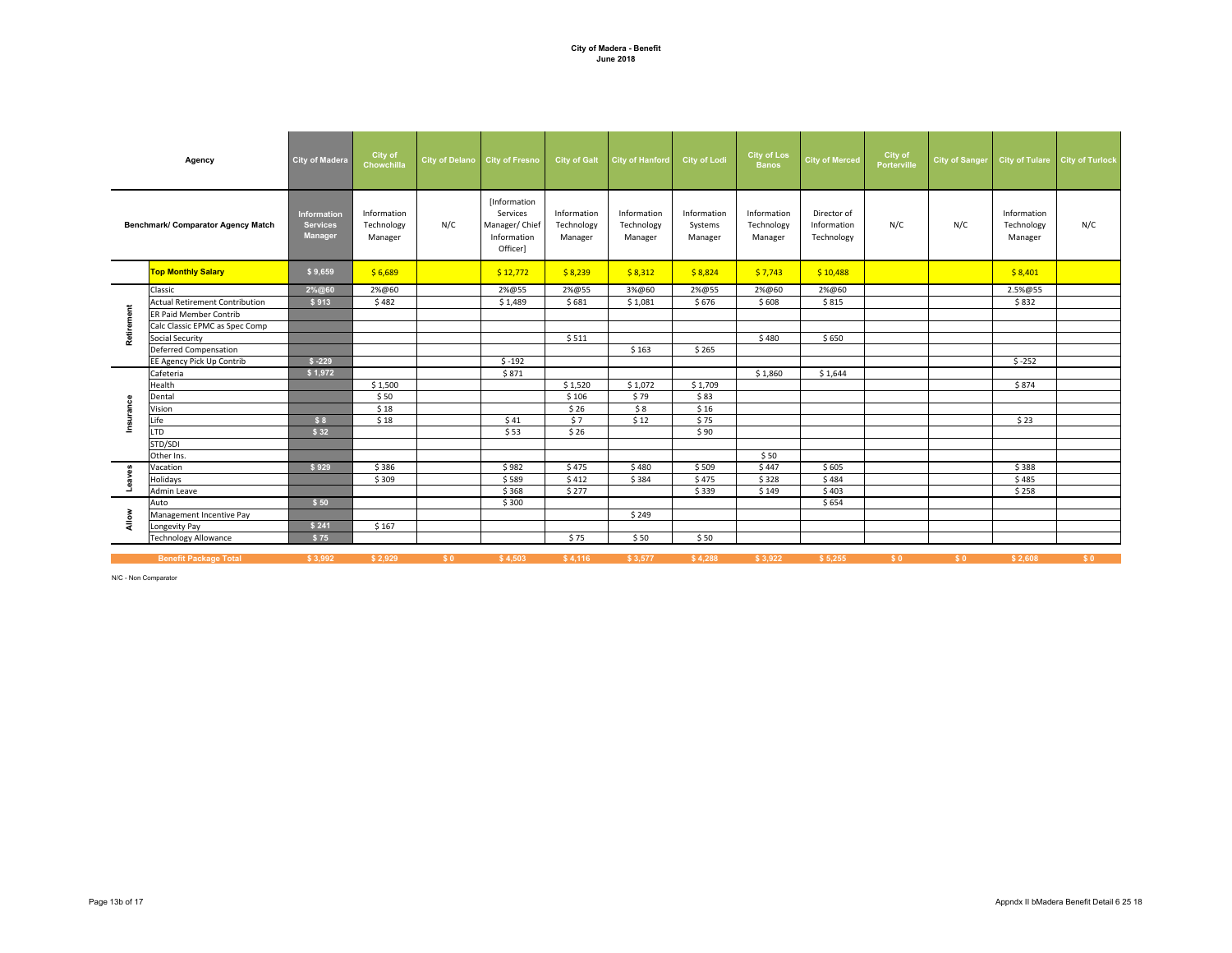|             | <b>Information Services Manager</b> |                                                           |                                     |                            |                                        |                                                  |                                       |                                                     |  |  |  |  |  |
|-------------|-------------------------------------|-----------------------------------------------------------|-------------------------------------|----------------------------|----------------------------------------|--------------------------------------------------|---------------------------------------|-----------------------------------------------------|--|--|--|--|--|
| <b>Rank</b> | <b>Comparator Agency</b>            | <b>Classification Title</b>                               | <b>Top Monthly</b><br><b>Salary</b> | <b>Benefits</b><br>Package | <b>Total</b><br><b>Monthly</b><br>Comp | <b>Salary</b><br><b>Effective</b><br><b>Date</b> | <b>Next Salary</b><br><b>Increase</b> | <b>Next</b><br><b>Percentage</b><br><b>Increase</b> |  |  |  |  |  |
|             | City of Fresno <sup>1</sup>         | [Information Services Manager/ Chief Information Officer] | \$12,772                            | \$4,503                    | \$17,275                               | 8/1/2017                                         | 7/1/2018                              | 2.00%                                               |  |  |  |  |  |
|             | City of Merced                      | Director of Information Technology                        | \$10,488                            | \$5,255                    | \$15,744                               | 6/19/2017                                        | unknown                               | unknown                                             |  |  |  |  |  |
| 3           | <b>City of Madera</b>               | <b>Information Services Manager</b>                       | \$9,659                             | \$3,992                    | \$13,651                               | unknown                                          | unknown                               | unknown                                             |  |  |  |  |  |
| 4           | City of Lodi                        | <b>Information Systems Manager</b>                        | \$8,824                             | \$4,288                    | \$13,111                               | 1/1/2017                                         | unknown                               | unknown                                             |  |  |  |  |  |
| 5           | City of Galt                        | <b>Information Technology Manager</b>                     | \$8,239                             | \$4,116                    | \$12,355                               | 7/1/2017                                         | unknown                               | unknown                                             |  |  |  |  |  |
| 6           | City of Hanford                     | <b>Information Technology Manager</b>                     | \$8,312                             | \$3,577                    | \$11,889                               | 7/1/2017                                         | 7/1/2018                              | 2.50%                                               |  |  |  |  |  |
|             | City of Los Banos                   | <b>Information Technology Manager</b>                     | \$7,743                             | \$3,922                    | \$11,665                               | 1/29/2018                                        | unknown                               | unknown                                             |  |  |  |  |  |
| 8           | City of Tulare                      | <b>Information Technology Manager</b>                     | \$8,401                             | \$2,608                    | \$11,009                               | 1/6/2018                                         | unknown                               | unknown                                             |  |  |  |  |  |
| 9           | City of Chowchilla                  | <b>Information Technology Manager</b>                     | \$6,689                             | \$2,929                    | \$9,618                                | 7/1/2017                                         | unknown                               | unknown                                             |  |  |  |  |  |
| 10          | City of Sanger                      | N/C                                                       |                                     |                            |                                        |                                                  |                                       |                                                     |  |  |  |  |  |
| 11          | City of Turlock                     | N/C                                                       |                                     |                            |                                        |                                                  |                                       |                                                     |  |  |  |  |  |
| 12          | City of Delano                      | N/C                                                       |                                     |                            |                                        |                                                  |                                       |                                                     |  |  |  |  |  |
| 13          | <b>City of Porterville</b>          | N/C                                                       |                                     |                            |                                        |                                                  |                                       |                                                     |  |  |  |  |  |

| <b>Summary Results</b>       | <b>Top Monthly</b> | <b>Total</b><br><b>Monthly</b> |
|------------------------------|--------------------|--------------------------------|
| Average of Comparators       | \$8,933            | \$12,833                       |
| % City of Madera Above/Below | 7.5%               | 6.0%                           |
| <b>Median of Comparators</b> | \$8,357            | \$12,122                       |
| % City of Madera Above/Below | 13.5%              | 11.2%                          |
| Number of Matches            | 8                  |                                |

N/C - Non Comparator

1 - City of Fresno: Span of Responsibility Match: This hybrid match represents that the duties are bridged by more than one class at the comparator agency. The salary displayed is an average of the matches.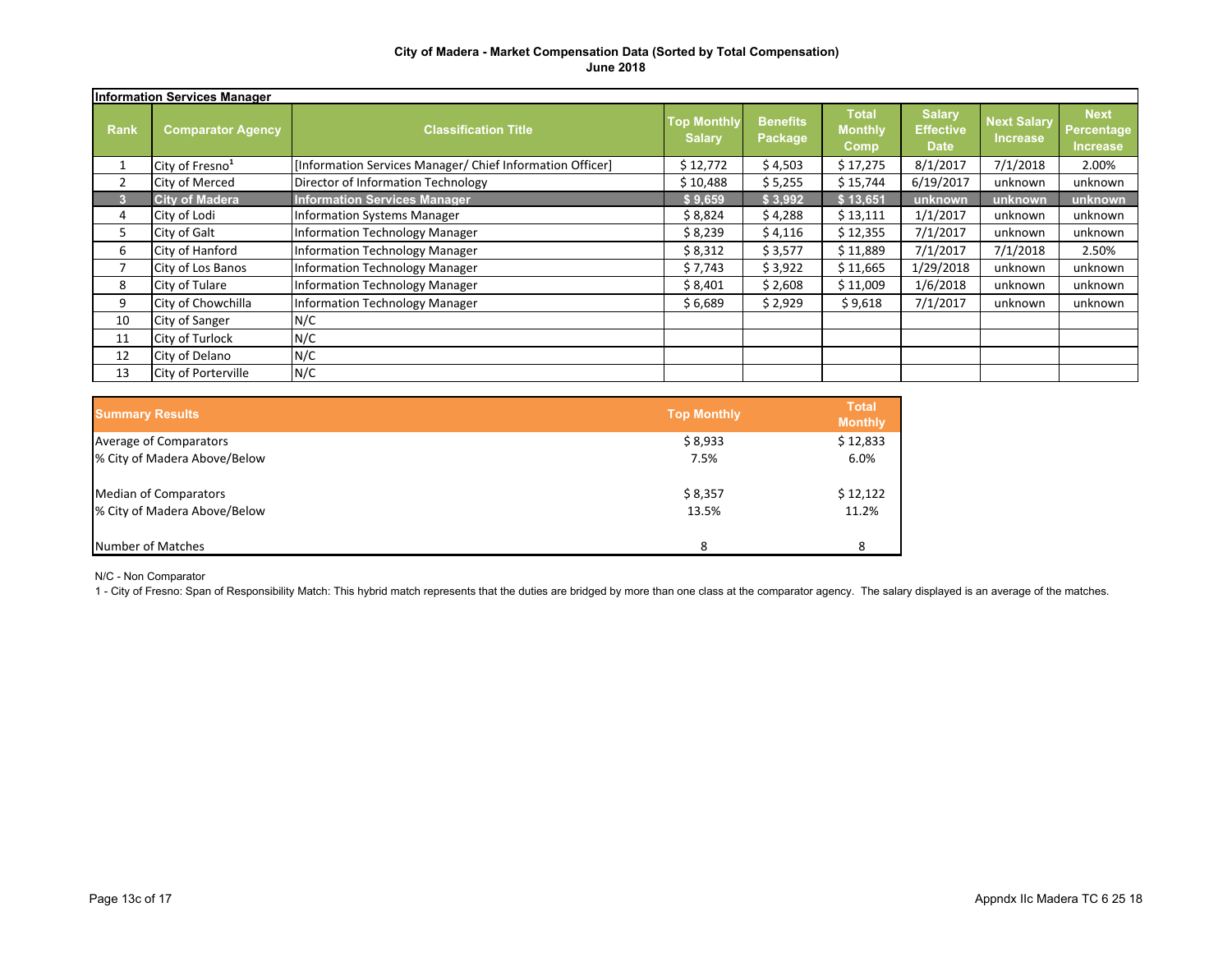|                | <b>Planning Manager</b>    |                                                  |                                     |                            |                                        |                                                  |                                       |                                                     |  |  |  |  |
|----------------|----------------------------|--------------------------------------------------|-------------------------------------|----------------------------|----------------------------------------|--------------------------------------------------|---------------------------------------|-----------------------------------------------------|--|--|--|--|
| <b>Rank</b>    | <b>Comparator Agency</b>   | <b>Classification Title</b>                      | <b>Top Monthly</b><br><b>Salary</b> | <b>Benefits</b><br>Package | <b>Total</b><br><b>Monthly</b><br>Comp | <b>Salary</b><br><b>Effective</b><br><b>Date</b> | <b>Next Salary</b><br><b>Increase</b> | <b>Next</b><br><b>Percentage</b><br><b>Increase</b> |  |  |  |  |
|                | City of Turlock            | Deputy Director of Development Services/Planning | \$11,256                            | \$5,602                    | \$16,858                               | 7/1/2017                                         | unknown                               | unknown                                             |  |  |  |  |
| $\overline{2}$ | <b>City of Madera</b>      | <b>Planning Manager</b>                          | \$9,756                             | \$4,310                    | \$14,066                               | unknown                                          | unknown                               | unknown                                             |  |  |  |  |
| 3              | <b>City of Merced</b>      | <b>Planning Manager</b>                          | \$8,997                             | \$4,008                    | \$13,005                               | 6/19/2017                                        | unknown                               | unknown                                             |  |  |  |  |
| 4              | City of Lodi               | <b>City Planner</b>                              | \$8,969                             | \$4,328                    | \$13,296                               | 1/1/2017                                         | unknown                               | unknown                                             |  |  |  |  |
| 5              | <b>City of Porterville</b> | <b>Community Development Manager</b>             | \$8,416                             | \$3,853                    | \$12,269                               | unknown                                          | unknown                               | unknown                                             |  |  |  |  |
| 6              | City of Sanger             | <b>Planning Manager</b>                          | \$6,991                             | \$4,617                    | \$11,608                               | 7/1/2017                                         | unknown                               | unknown                                             |  |  |  |  |
|                | City of Fresno             | N/C                                              |                                     |                            |                                        |                                                  |                                       |                                                     |  |  |  |  |
| 8              | City of Los Banos          | N/C                                              |                                     |                            |                                        |                                                  |                                       |                                                     |  |  |  |  |
| 9              | City of Tulare             | N/C                                              |                                     |                            |                                        |                                                  |                                       |                                                     |  |  |  |  |
| 10             | City of Galt               | N/C                                              |                                     |                            |                                        |                                                  |                                       |                                                     |  |  |  |  |
| 11             | City of Delano             | N/C                                              |                                     |                            |                                        |                                                  |                                       |                                                     |  |  |  |  |
| 12             | City of Chowchilla         | N/C                                              |                                     |                            |                                        |                                                  |                                       |                                                     |  |  |  |  |
| 13             | City of Hanford            | N/C                                              |                                     |                            |                                        |                                                  |                                       |                                                     |  |  |  |  |

| <b>Summary Results</b>       | <b>Top Monthly</b> | <b>Total</b><br><b>Monthly</b> |
|------------------------------|--------------------|--------------------------------|
| Average of Comparators       | \$8,926            | \$13,407                       |
| % City of Madera Above/Below | 8.5%               | 4.7%                           |
| <b>Median of Comparators</b> | \$8,969            | \$13,005                       |
| % City of Madera Above/Below | 8.1%               | 7.5%                           |
| Number of Matches            |                    |                                |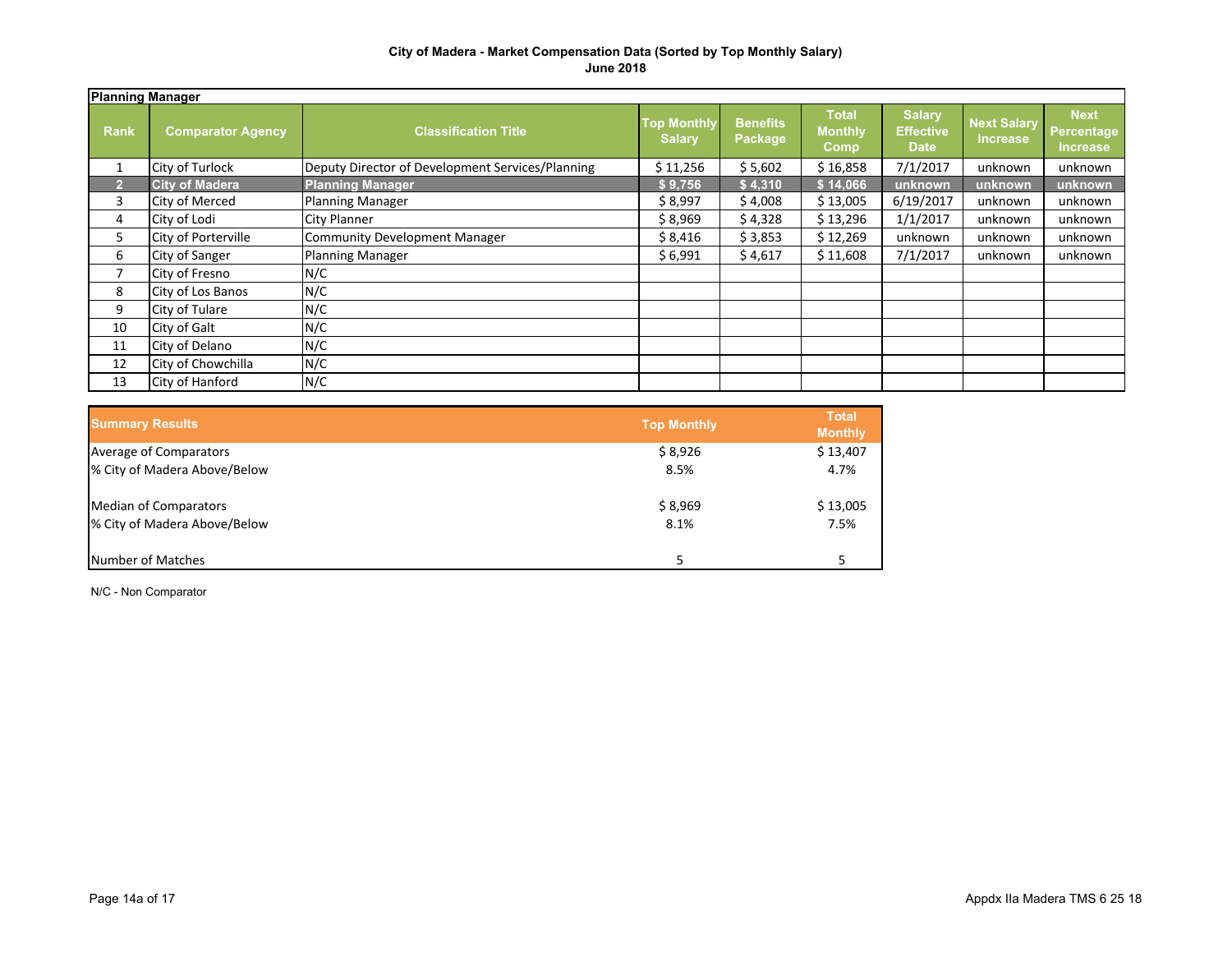|            | Agency                                    | <b>City of Madera</b> | City of<br>Chowchilla |     | City of Delano City of Fresno | <b>City of Galt</b> | <b>City of Hanford</b> | <b>City of Lodi</b> | <b>City of Los</b><br><b>Banos</b> | <b>City of Merced</b> | City of<br><b>Porterville</b>       | <b>City of Sanger</b> |                | City of Tulare City of Turlock                                    |
|------------|-------------------------------------------|-----------------------|-----------------------|-----|-------------------------------|---------------------|------------------------|---------------------|------------------------------------|-----------------------|-------------------------------------|-----------------------|----------------|-------------------------------------------------------------------|
|            | <b>Benchmark/ Comparator Agency Match</b> | Planning<br>Manager   | N/C                   | N/C | N/C                           | N/C                 | N/C                    | <b>City Planner</b> | N/C                                | Planning<br>Manager   | Community<br>Development<br>Manager | Planning<br>Manager   | N/C            | <b>Deputy Director</b><br>of Development<br>Services/<br>Planning |
|            | <b>Top Monthly Salary</b>                 | \$9,756               |                       |     |                               |                     |                        | \$8,969             |                                    | \$8,997               | \$8,416                             | \$6,991               |                | \$11,256                                                          |
|            | Classic                                   | 2%@60                 |                       |     |                               |                     |                        | 2%@55               |                                    | 2%@60                 | 2%@55                               | 2.5%@55               |                | 2.7%@55                                                           |
|            | <b>Actual Retirement Contribution</b>     | \$922                 |                       |     |                               |                     |                        | \$687               |                                    | \$699                 | \$813                               | \$667                 |                | \$1,015                                                           |
|            | <b>ER Paid Member Contrib</b>             |                       |                       |     |                               |                     |                        |                     |                                    |                       |                                     |                       |                |                                                                   |
|            | Calc Classic EPMC as Spec Comp            |                       |                       |     |                               |                     |                        |                     |                                    |                       |                                     |                       |                |                                                                   |
| Retirement | <b>Social Security</b>                    |                       |                       |     |                               |                     |                        |                     |                                    | \$558                 | \$522                               | \$433                 |                |                                                                   |
|            | <b>Deferred Compensation</b>              |                       |                       |     |                               |                     |                        | \$269               |                                    |                       |                                     |                       |                | \$281                                                             |
|            | EE Agency Pick Up Contrib                 | $$ -231$              |                       |     |                               |                     |                        |                     |                                    |                       | $$ -252$                            |                       |                | $$-113$                                                           |
|            | Cafeteria                                 | \$1,972               |                       |     |                               |                     |                        |                     |                                    | \$1,644               |                                     |                       |                |                                                                   |
|            | Health                                    |                       |                       |     |                               |                     |                        | \$1,709             |                                    |                       | \$1,000                             | \$2,031               |                | \$1,920                                                           |
|            | Dental                                    |                       |                       |     |                               |                     |                        | \$83                |                                    |                       | \$30                                | \$116                 |                | \$87                                                              |
|            | Vision                                    |                       |                       |     |                               |                     |                        | \$16                |                                    |                       | \$13                                | \$19                  |                | \$23                                                              |
| Insurance  | Life                                      | \$8                   |                       |     |                               |                     |                        | \$76                |                                    |                       | \$6                                 | \$11                  |                | \$95                                                              |
|            | <b>LTD</b>                                | \$32                  |                       |     |                               |                     |                        | \$91                |                                    |                       |                                     | \$52                  |                | \$50                                                              |
|            | STD/SDI                                   |                       |                       |     |                               |                     |                        |                     |                                    |                       |                                     | \$126                 |                |                                                                   |
|            | Other Ins.                                |                       |                       |     |                               |                     |                        |                     |                                    |                       |                                     |                       |                | \$338                                                             |
|            | Vacation                                  | \$938                 |                       |     |                               |                     |                        | \$517               |                                    | \$519                 | \$583                               | \$538                 |                | \$736                                                             |
| Leaves     | Holidays                                  |                       |                       |     |                               |                     |                        | \$483               |                                    | \$415                 | \$421                               | \$323                 |                | \$736                                                             |
|            | Admin Leave                               |                       |                       |     |                               |                     |                        | \$345               |                                    | \$173                 | \$243                               | \$242                 |                | \$433                                                             |
|            | Auto                                      | \$350                 |                       |     |                               |                     |                        |                     |                                    |                       | \$400                               |                       |                |                                                                   |
| Allow      | Management Incentive Pay                  |                       |                       |     |                               |                     |                        |                     |                                    |                       |                                     |                       |                |                                                                   |
|            | Longevity Pay                             | \$244                 |                       |     |                               |                     |                        |                     |                                    |                       | \$25                                |                       |                |                                                                   |
|            | <b>Technology Allowance</b>               | \$75                  |                       |     |                               |                     |                        | \$50                |                                    |                       | \$50                                | \$60                  |                |                                                                   |
|            | <b>Benefit Package Total</b>              | \$4,310               | \$0                   | \$0 | \$0                           | \$0                 | \$0                    | \$4,328             | \$0                                | \$4,008               | \$3,853                             | \$4,617               | S <sub>0</sub> | \$5,602                                                           |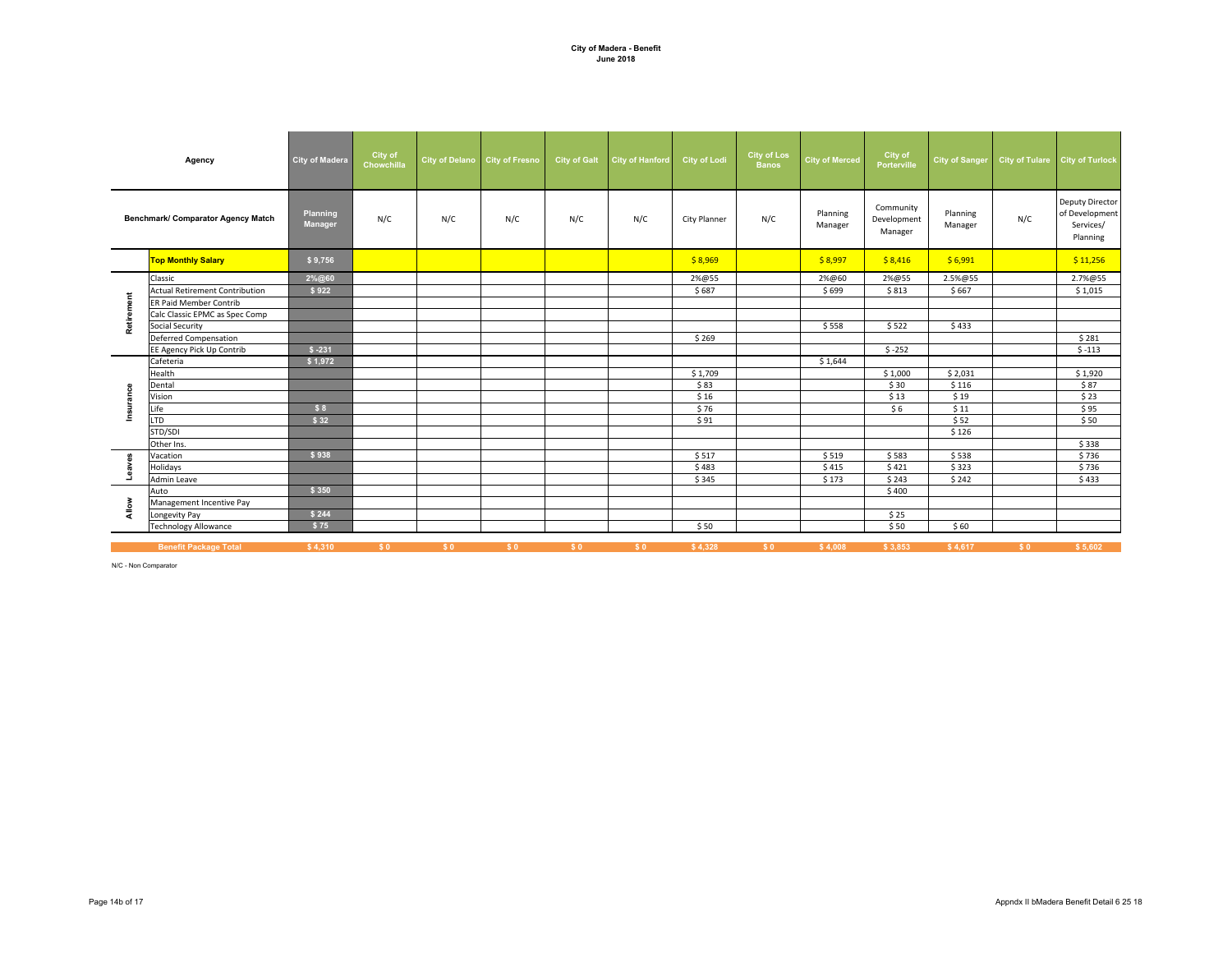|      | <b>Planning Manager</b>  |                                                   |                                     |                            |                                        |                                                  |                                       |                                              |  |  |  |  |  |
|------|--------------------------|---------------------------------------------------|-------------------------------------|----------------------------|----------------------------------------|--------------------------------------------------|---------------------------------------|----------------------------------------------|--|--|--|--|--|
| Rank | <b>Comparator Agency</b> | <b>Classification Title</b>                       | <b>Top Monthly</b><br><b>Salary</b> | <b>Benefits</b><br>Package | <b>Total</b><br><b>Monthly</b><br>Comp | <b>Salary</b><br><b>Effective</b><br><b>Date</b> | <b>Next Salary</b><br><b>Increase</b> | <b>Next</b><br>Percentage<br><b>Increase</b> |  |  |  |  |  |
| 1    | City of Turlock          | Deputy Director of Development Services/ Planning | \$11,256                            | \$5,602                    | \$16,858                               | 7/1/2017                                         | unknown                               | unknown                                      |  |  |  |  |  |
| 2    | <b>City of Madera</b>    | <b>Planning Manager</b>                           | \$9,756                             | \$4,310                    | \$14,066                               | unknown                                          | unknown                               | unknown                                      |  |  |  |  |  |
| 3    | City of Lodi             | <b>City Planner</b>                               | \$8,969                             | \$4,328                    | \$13,296                               | 1/1/2017                                         | unknown                               | unknown                                      |  |  |  |  |  |
| 4    | <b>City of Merced</b>    | Planning Manager                                  | \$8,997                             | \$4,008                    | \$13,005                               | 6/19/2017                                        | unknown                               | unknown                                      |  |  |  |  |  |
| 5    | City of Porterville      | Community Development Manager                     | \$8,416                             | \$3,853                    | \$12,269                               | unknown                                          | unknown                               | unknown                                      |  |  |  |  |  |
| 6    | City of Sanger           | Planning Manager                                  | \$6,991                             | \$4,617                    | \$11,608                               | 7/1/2017                                         | unknown                               | unknown                                      |  |  |  |  |  |
| 7    | City of Fresno           | N/C                                               |                                     |                            |                                        |                                                  |                                       |                                              |  |  |  |  |  |
| 8    | City of Los Banos        | N/C                                               |                                     |                            |                                        |                                                  |                                       |                                              |  |  |  |  |  |
| 9    | City of Tulare           | N/C                                               |                                     |                            |                                        |                                                  |                                       |                                              |  |  |  |  |  |
| 10   | City of Galt             | N/C                                               |                                     |                            |                                        |                                                  |                                       |                                              |  |  |  |  |  |
| 11   | City of Delano           | N/C                                               |                                     |                            |                                        |                                                  |                                       |                                              |  |  |  |  |  |
| 12   | City of Chowchilla       | N/C                                               |                                     |                            |                                        |                                                  |                                       |                                              |  |  |  |  |  |
| 13   | City of Hanford          | N/C                                               |                                     |                            |                                        |                                                  |                                       |                                              |  |  |  |  |  |

| <b>Summary Results</b>       | <b>Top Monthly</b> | <b>Total</b><br><b>Monthly</b> |
|------------------------------|--------------------|--------------------------------|
| Average of Comparators       | \$8,926            | \$13,407                       |
| % City of Madera Above/Below | 8.5%               | 4.7%                           |
| Median of Comparators        | \$8,969            | \$13,005                       |
| % City of Madera Above/Below | 8.1%               | 7.5%                           |
| Number of Matches            |                    |                                |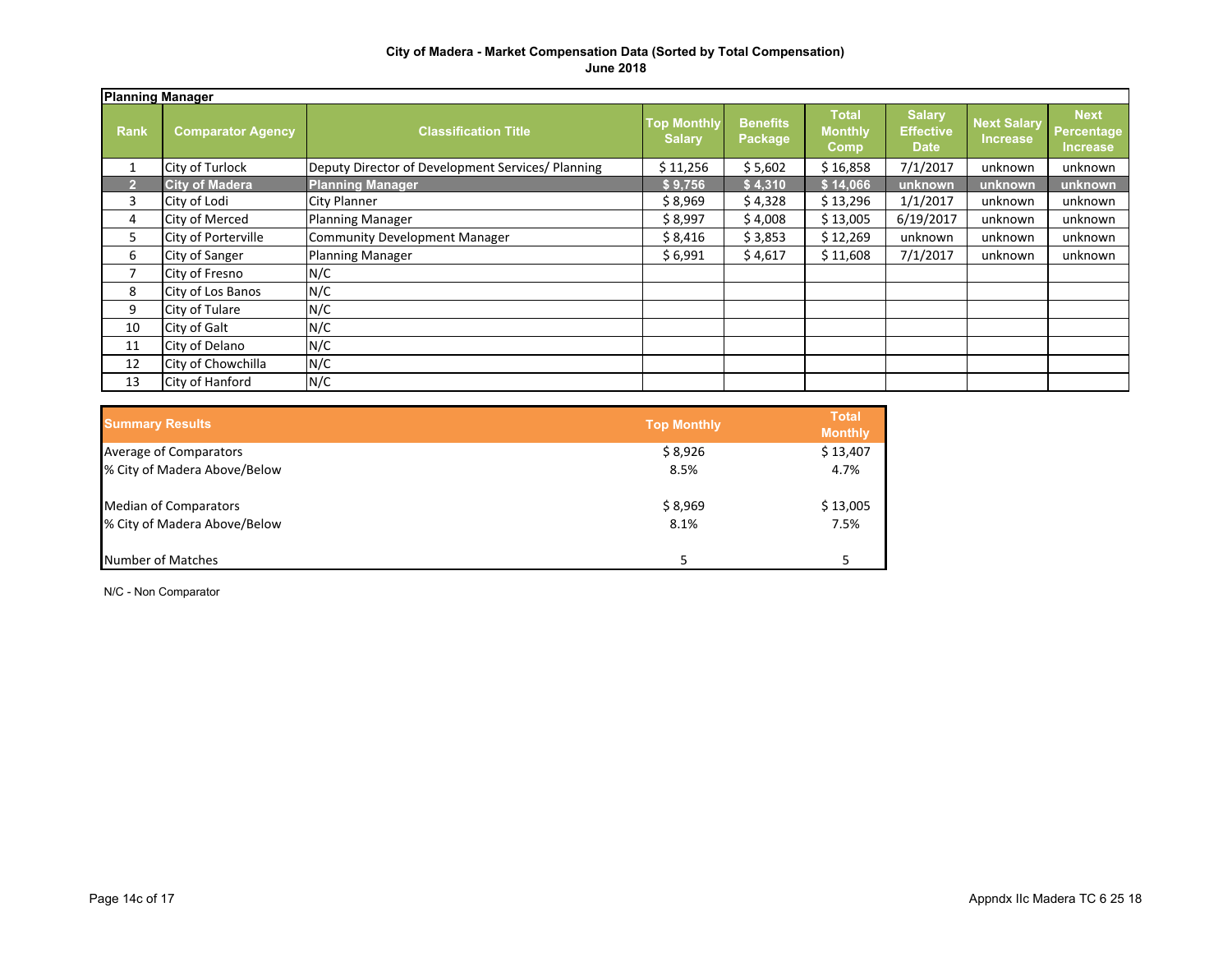|                | <b>Police Chief</b>      |                             |                                     |                            |                                                      |                                                  |                                       |                                              |  |  |  |  |  |  |
|----------------|--------------------------|-----------------------------|-------------------------------------|----------------------------|------------------------------------------------------|--------------------------------------------------|---------------------------------------|----------------------------------------------|--|--|--|--|--|--|
| <b>Rank</b>    | <b>Comparator Agency</b> | <b>Classification Title</b> | <b>Top Monthly</b><br><b>Salary</b> | <b>Benefits</b><br>Package | <b>Total</b><br><b>Monthly</b><br>$  \mathsf{Comp} $ | <b>Salary</b><br><b>Effective</b><br><b>Date</b> | <b>Next Salary</b><br><b>Increase</b> | <b>Next</b><br><b>Percentage</b><br>Increase |  |  |  |  |  |  |
| $\mathbf{1}$   | City of Fresno           | Police Chief                | \$18,615                            | \$8,127                    | \$26,742                                             | 8/1/2017                                         | 7/1/2018                              | 2.00%                                        |  |  |  |  |  |  |
| $\overline{2}$ | City of Turlock          | Chief of Police             | \$16,628                            | \$9,428                    | \$26,056                                             | 7/1/2017                                         | unknown                               | unknown                                      |  |  |  |  |  |  |
| 3              | City of Lodi             | Police Chief                | \$15,177                            | \$7,954                    | \$23,131                                             | unknown                                          | unknown                               | unknown                                      |  |  |  |  |  |  |
|                | <b>City of Madera</b>    | <b>Police Chief</b>         | \$14,395                            | \$6,995                    | \$21,390                                             | unknown                                          | unknown                               | unknown                                      |  |  |  |  |  |  |
| 5.             | City of Los Banos        | Chief of Police             | \$14,277                            | \$7,640                    | \$21,917                                             | 7/1/2017                                         | unknown                               | unknown                                      |  |  |  |  |  |  |
| 6              | City of Merced           | Police Chief                | \$13,114                            | \$6,767                    | \$19,882                                             | 6/19/2017                                        | unknown                               | unknown                                      |  |  |  |  |  |  |
|                | City of Tulare           | Police Chief                | \$12,773                            | \$4,944                    | \$17,717                                             | 1/6/2018                                         | unknown                               | unknown                                      |  |  |  |  |  |  |
| 8              | City of Delano           | Chief of Police             | \$12,312                            | \$7,168                    | \$19,480                                             | 7/8/2017                                         | unknown                               | unknown                                      |  |  |  |  |  |  |
| 9              | City of Hanford          | Police Chief                | \$12,261                            | \$5,879                    | \$18,140                                             | 7/1/2016                                         | unknown                               | unknown                                      |  |  |  |  |  |  |
| 10             | City of Galt             | Police Chief                | \$11,703                            | \$7,022                    | \$18,725                                             | 7/1/2017                                         | unknown                               | unknown                                      |  |  |  |  |  |  |
| 11             | City of Chowchilla       | Police Chief                | \$11,092                            | \$5,298                    | \$16,390                                             | 7/1/2017                                         | unknown                               | unknown                                      |  |  |  |  |  |  |
| 12             | City of Porterville      | Chief of Police             | \$10,901                            | \$4,703                    | \$15,604                                             | unknown                                          | unknown                               | unknown                                      |  |  |  |  |  |  |
| 13             | City of Sanger           | <b>Chief of Police</b>      | \$9,137                             | \$6,105                    | \$15,242                                             | unknown                                          | unknown                               | unknown                                      |  |  |  |  |  |  |

| <b>Summary Results</b>       | <b>Top Monthly</b> | <b>Total</b><br><b>Monthly</b> |
|------------------------------|--------------------|--------------------------------|
| Average of Comparators       | \$13,166           | \$19,919                       |
| % City of Madera Above/Below | 8.5%               | 6.9%                           |
| <b>Median of Comparators</b> | \$12,543           | \$19,103                       |
| % City of Madera Above/Below | 12.9%              | 10.7%                          |
| <b>Number of Matches</b>     | 12                 | 12                             |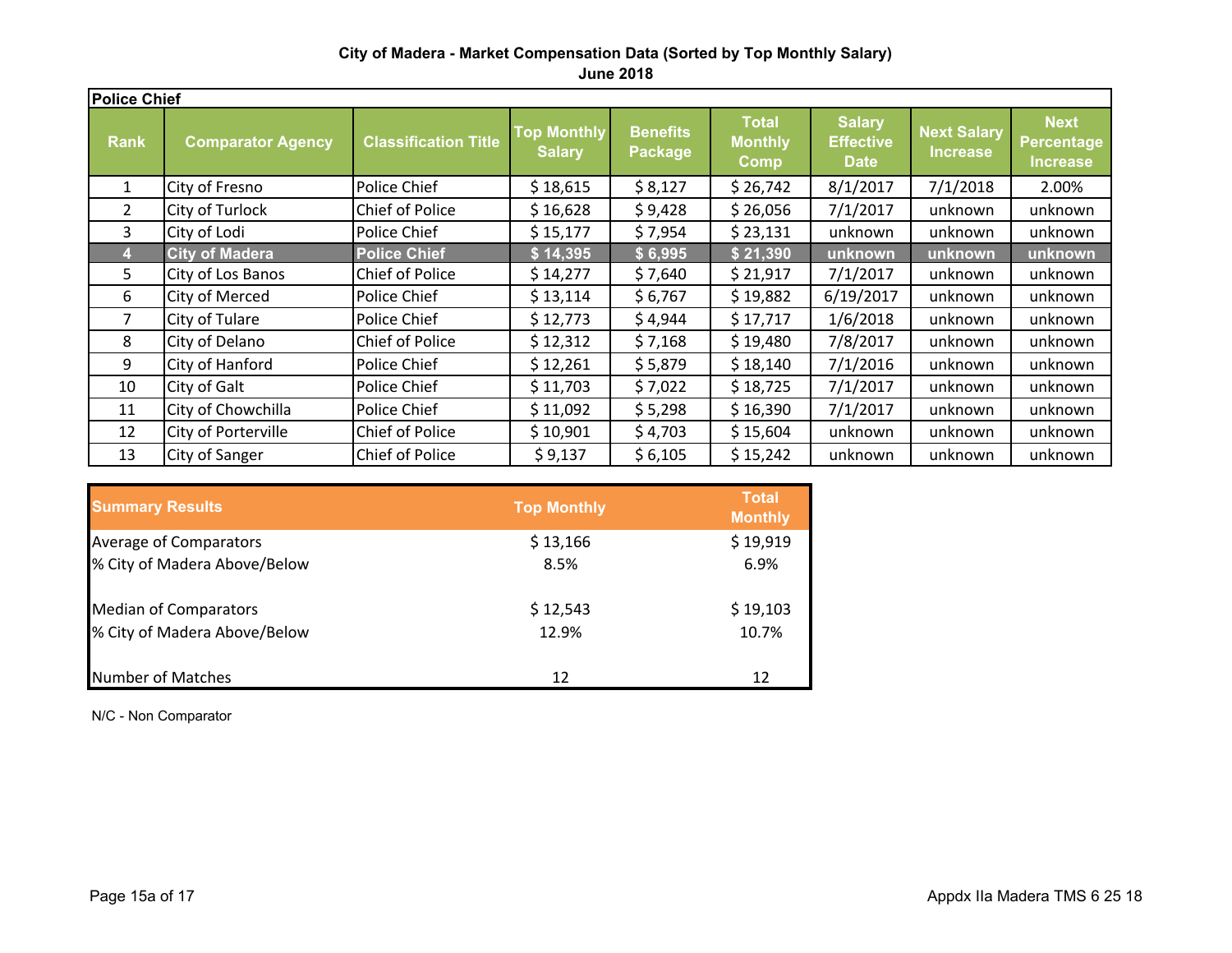|              | Agency                                | <b>City of Madera</b> | City of<br>Chowchilla |                 | City of Delano City of Fresno | <b>City of Galt</b> | <b>City of Hanford</b> | <b>City of Lodi</b> | <b>City of Los</b><br><b>Banos</b> | <b>City of Merced</b> | City of<br><b>Porterville</b> | <b>City of Sanger</b> |              | City of Tulare City of Turlock |
|--------------|---------------------------------------|-----------------------|-----------------------|-----------------|-------------------------------|---------------------|------------------------|---------------------|------------------------------------|-----------------------|-------------------------------|-----------------------|--------------|--------------------------------|
|              | Benchmark/ Comparator Agency Match    | <b>Police Chief</b>   | Police Chief          | Chief of Police | Police Chief                  | <b>Police Chief</b> | Police Chief           | Police Chief        | Chief of Police                    | Police Chief          | Chief of Police               | Chief of Police       | Police Chief | Chief of Police                |
|              | <b>Top Monthly Salary</b>             | \$14,395              | \$11,092              | \$12,312        | \$18,615                      | \$11,703            | \$12,261               | \$15,177            | \$14,277                           | \$13,114              | \$10,901                      | \$9,137               | \$12,773     | \$16,628                       |
|              | Classic                               | 3%@55                 | 2%@55                 | 2%@50           | 2%50                          | 3%@50               | 3%@55                  | 3%@55               | 3%@55                              | 3%@55                 | 2%@50                         | 2%@50                 | 3%@55        | 3%@50                          |
|              | <b>Actual Retirement Contribution</b> | \$2,424               | \$1,425               | \$1,843         | \$4,294                       | \$2,308             | \$2,393                | \$2,701             | \$2,639                            | \$2,144               | \$1,736                       | \$1,368               | \$2,151      | \$3,280                        |
| Retirement   | <b>ER Paid Member Contrib</b>         |                       |                       | \$739           |                               |                     |                        |                     |                                    |                       |                               |                       |              |                                |
|              | Calc Classic EPMC as Spec Comp        |                       |                       |                 |                               |                     |                        |                     |                                    |                       |                               |                       |              |                                |
|              | Social Security                       |                       |                       | \$663           |                               | \$663               |                        |                     | \$663                              | \$663                 |                               | \$566                 |              |                                |
|              | <b>Deferred Compensation</b>          |                       |                       |                 |                               |                     | \$163                  | \$455               |                                    |                       |                               |                       |              | \$582                          |
|              | EE Agency Pick Up Contrib             | $$ -432$              |                       |                 | $$ -279$                      |                     |                        |                     |                                    |                       | $$ -327$                      |                       | $$ -383$     | $$ -166$                       |
|              | Cafeteria                             | \$1,972               |                       | \$1,946         | \$871                         |                     |                        |                     | \$1,860                            | \$1,644               |                               |                       |              |                                |
|              | Health                                |                       | \$1,500               |                 |                               | \$1,520             | \$1,072                | \$1,709             |                                    |                       | \$1,000                       | \$2,031               | \$874        | \$1,920                        |
| 8            | Dental                                |                       | \$50                  |                 |                               | \$106               | \$79                   | \$83                |                                    |                       | \$30                          | \$116                 |              | \$87                           |
|              | Vision                                |                       | \$18                  |                 |                               | \$26                | \$8                    | \$16                |                                    |                       | \$13                          | \$19                  |              | \$23                           |
|              | Life                                  | \$8                   | \$23                  | \$54            | \$60                          | \$13                | \$23                   | \$88                |                                    |                       | \$6                           | \$21                  | \$35         | \$140                          |
|              | <b>LTD</b>                            | \$32                  |                       |                 | \$53                          | \$37                |                        | \$155               |                                    |                       |                               | \$69                  |              | \$50                           |
|              | STD/SDI                               |                       |                       |                 |                               |                     |                        |                     |                                    |                       |                               |                       |              |                                |
|              | Other Ins.                            |                       |                       |                 |                               |                     |                        |                     | \$50                               |                       |                               |                       |              | \$499                          |
| 8            | Vacation                              | \$1,716               | \$1,493               | \$616           | \$1,432                       | \$675               | \$707                  | \$876               | \$824                              | \$757                 | \$755                         | \$703                 | \$590        | \$1,087                        |
|              | Holidays                              |                       | \$512                 | \$639           | \$859                         | \$585               | \$566                  | \$788               | \$604                              | \$605                 | \$545                         | \$387                 | \$737        | \$1,087                        |
|              | Admin Leave                           |                       |                       | \$568           | \$537                         | \$563               |                        | \$584               | \$549                              | \$504                 | \$419                         | \$316                 | \$540        | \$640                          |
|              | Auto                                  | \$450                 |                       |                 | \$300                         | \$450               | \$450                  | \$450               | \$450                              | \$450                 | \$450                         | \$450                 | \$400        | \$200                          |
| <b>Allow</b> | Management Incentive Pay              | \$389                 |                       |                 |                               |                     | \$368                  |                     |                                    |                       |                               |                       |              |                                |
|              | Longevity Pay                         | \$360                 | \$277                 |                 |                               |                     |                        |                     |                                    |                       | \$25                          |                       |              |                                |
|              | <b>Technology Allowance</b>           | \$75                  |                       | \$100           |                               | \$75                | \$50                   | \$50                |                                    |                       | \$50                          | \$60                  |              |                                |
|              | <b>Benefit Package Total</b>          | \$6.995               | \$5,298               | \$7,168         | \$8.127                       | \$7,022             | \$5.879                | \$7,954             | \$7,640                            | \$6,767               | \$4,703                       | \$6,105               | \$4.944      | \$9.428                        |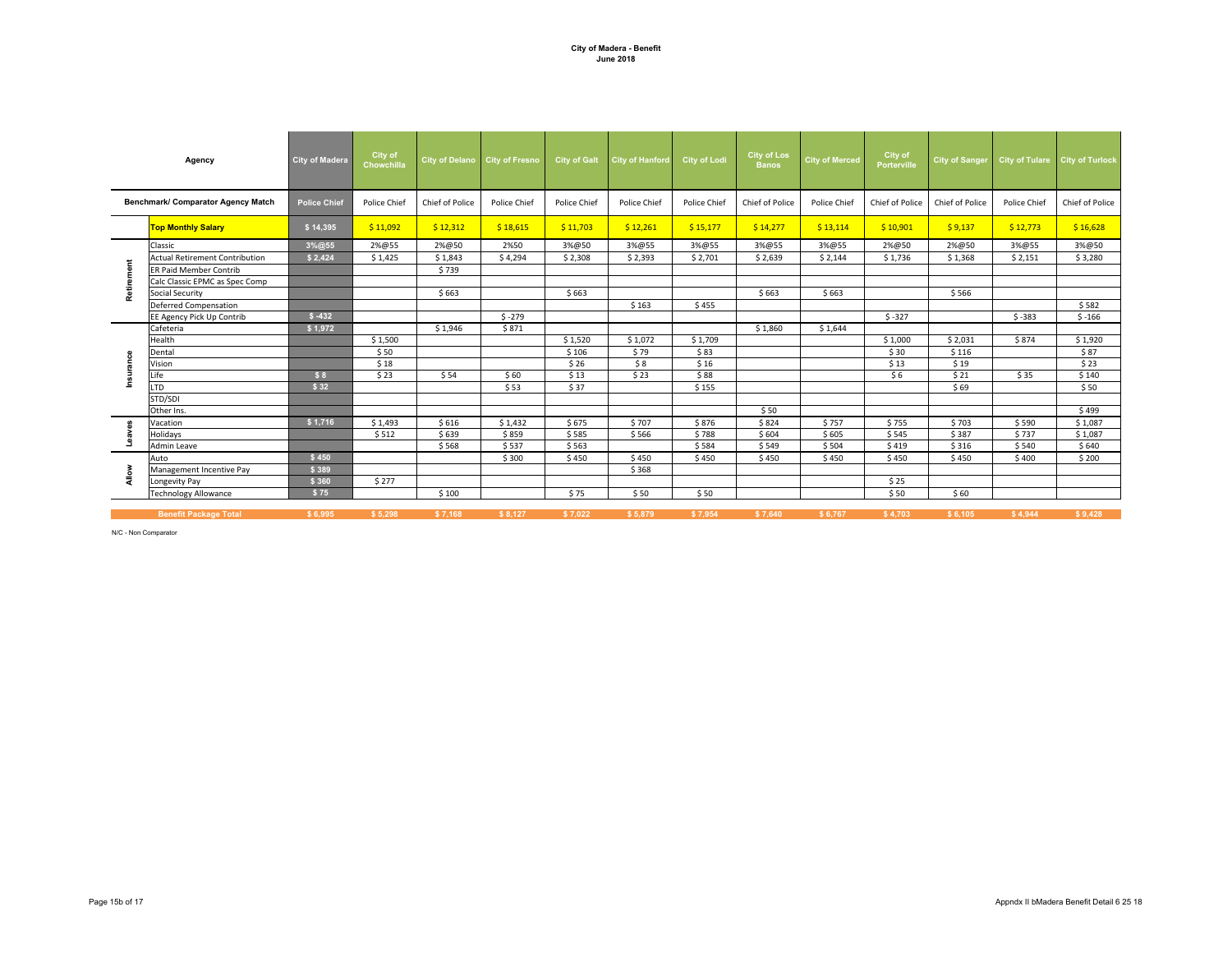**June 2018**

| <b>Police Chief</b> |                          |                             |                                                                   |         |                                               |                                                  |          |                                              |  |  |  |  |
|---------------------|--------------------------|-----------------------------|-------------------------------------------------------------------|---------|-----------------------------------------------|--------------------------------------------------|----------|----------------------------------------------|--|--|--|--|
| <b>Rank</b>         | <b>Comparator Agency</b> | <b>Classification Title</b> | <b>Top Monthly</b><br><b>Benefits</b><br><b>Salary</b><br>Package |         | <b>Total</b><br><b>Monthly</b><br><b>Comp</b> | <b>Salary</b><br><b>Effective</b><br><b>Date</b> |          | <b>Next</b><br><b>Percentage</b><br>Increase |  |  |  |  |
| 1                   | City of Fresno           | Police Chief                | \$18,615                                                          | \$8,127 | \$26,742                                      | 8/1/2017                                         | 7/1/2018 | 2.00%                                        |  |  |  |  |
| 2                   | City of Turlock          | <b>Chief of Police</b>      | \$16,628                                                          | \$9,428 | \$26,056                                      | 7/1/2017                                         | unknown  | unknown                                      |  |  |  |  |
| 3                   | City of Lodi             | Police Chief                | \$15,177                                                          | \$7,954 | \$23,131                                      | unknown                                          | unknown  | unknown                                      |  |  |  |  |
| 4                   | City of Los Banos        | <b>Chief of Police</b>      | \$14,277                                                          | \$7,640 | \$21,917                                      | 7/1/2017                                         | unknown  | unknown                                      |  |  |  |  |
| 5                   | <b>City of Madera</b>    | <b>Police Chief</b>         | \$14,395                                                          | \$6,995 | \$21,390                                      | unknown                                          | unknown  | unknown                                      |  |  |  |  |
| 6                   | City of Merced           | Police Chief                | \$13,114                                                          | \$6,767 | \$19,882                                      | 6/19/2017                                        | unknown  | unknown                                      |  |  |  |  |
|                     | City of Delano           | <b>Chief of Police</b>      | \$12,312                                                          | \$7,168 | \$19,480                                      | 7/8/2017                                         | unknown  | unknown                                      |  |  |  |  |
| 8                   | City of Galt             | Police Chief                | \$11,703                                                          | \$7,022 | \$18,725                                      | 7/1/2017                                         | unknown  | unknown                                      |  |  |  |  |
| 9                   | City of Hanford          | Police Chief                | \$12,261                                                          | \$5,879 | \$18,140                                      | 7/1/2016                                         | unknown  | unknown                                      |  |  |  |  |
| 10                  | City of Tulare           | Police Chief                | \$12,773                                                          | \$4,944 | \$17,717                                      | 1/6/2018                                         | unknown  | unknown                                      |  |  |  |  |
| 11                  | City of Chowchilla       | Police Chief                | \$11,092                                                          | \$5,298 | \$16,390                                      | 7/1/2017                                         | unknown  | unknown                                      |  |  |  |  |
| 12                  | City of Porterville      | <b>Chief of Police</b>      | \$10,901                                                          | \$4,703 | \$15,604                                      | unknown                                          | unknown  | unknown                                      |  |  |  |  |
| 13                  | <b>City of Sanger</b>    | Chief of Police             | \$9,137                                                           | \$6,105 | \$15,242                                      | unknown                                          | unknown  | unknown                                      |  |  |  |  |

| <b>Summary Results</b>       | <b>Top Monthly</b> | <b>Total</b><br><b>Monthly</b> |
|------------------------------|--------------------|--------------------------------|
| Average of Comparators       | \$13,166           | \$19,919                       |
| % City of Madera Above/Below | 8.5%               | 6.9%                           |
| <b>Median of Comparators</b> | \$12,543           | \$19,103                       |
| % City of Madera Above/Below | 12.9%              | 10.7%                          |
| <b>Number of Matches</b>     | 12                 | 12                             |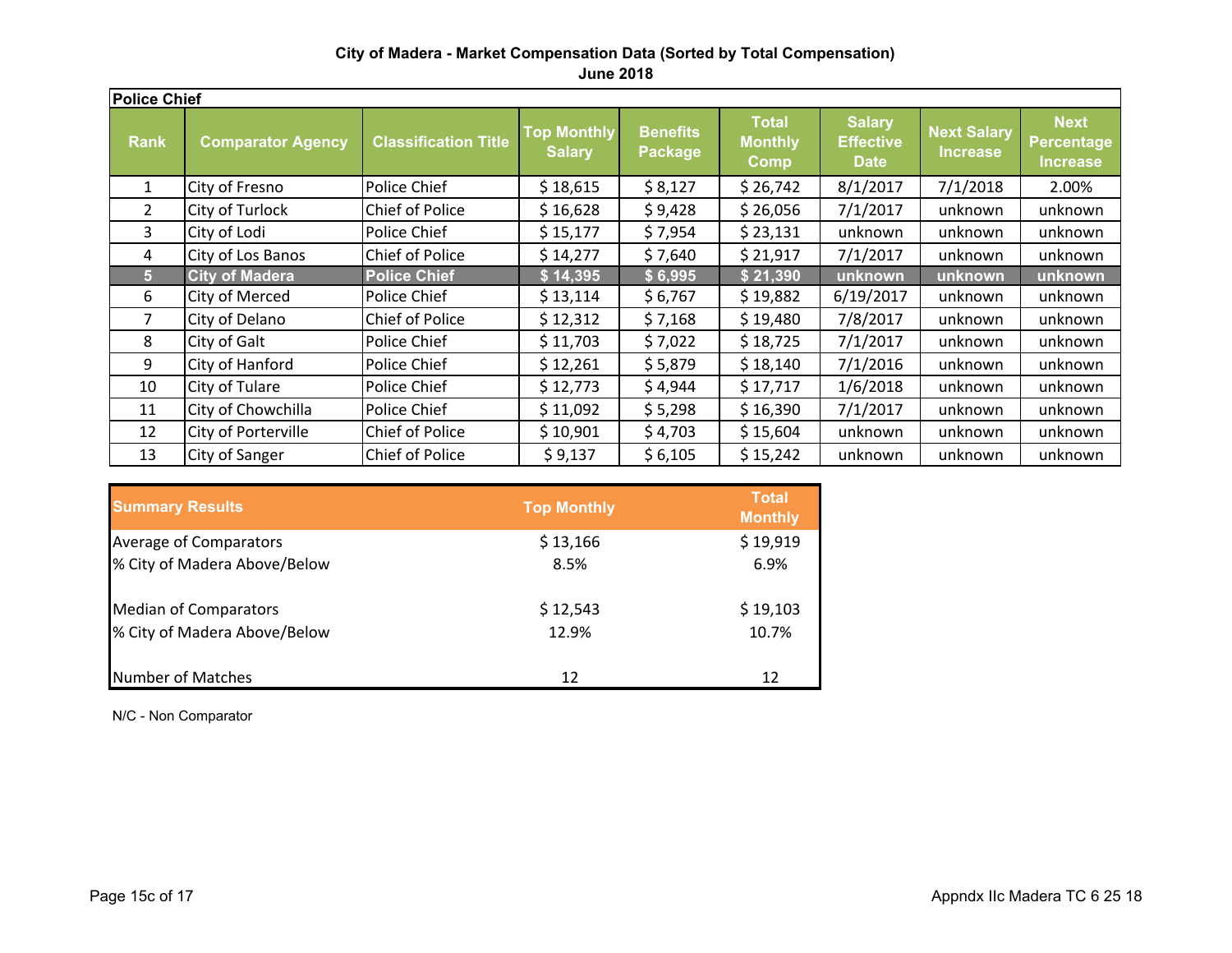|                | Police Chief (Lawson)    |                              |                                                                          |         |                                                |                                                  |                                       |                                                     |  |  |  |  |  |
|----------------|--------------------------|------------------------------|--------------------------------------------------------------------------|---------|------------------------------------------------|--------------------------------------------------|---------------------------------------|-----------------------------------------------------|--|--|--|--|--|
| <b>Rank</b>    | <b>Comparator Agency</b> | <b>Classification Title</b>  | <b>Top Monthly</b><br><b>Benefits</b><br><b>Salary</b><br><b>Package</b> |         | <b>Total</b><br><b>Monthly</b><br><u>lComp</u> | <b>Salary</b><br><b>Effective</b><br><b>Date</b> | <b>Next Salary</b><br><b>Increase</b> | <b>Next</b><br><b>Percentage</b><br><b>Increase</b> |  |  |  |  |  |
| $\mathbf{1}$   | City of Fresno           | Police Chief                 | \$18,615                                                                 | \$8,127 | \$26,742                                       | 8/1/2017                                         | 7/1/2018                              | 2.00%                                               |  |  |  |  |  |
| $\overline{2}$ | City of Turlock          | Chief of Police              | \$16,628                                                                 | \$9,428 | \$26,056                                       | 7/1/2017                                         | unknown                               | unknown                                             |  |  |  |  |  |
| 3              | City of Lodi             | Police Chief                 | \$15,177                                                                 | \$7,954 | \$23,131                                       | unknown                                          | unknown                               | unknown                                             |  |  |  |  |  |
|                | <b>City of Madera</b>    | <b>Police Chief (Lawson)</b> | \$14,395                                                                 | \$6,199 | \$20,594                                       | 3/7/2018                                         | unknown                               | unknown                                             |  |  |  |  |  |
| 5              | City of Los Banos        | Chief of Police              | \$14,277                                                                 | \$7,640 | \$21,917                                       | 7/1/2017                                         | unknown                               | unknown                                             |  |  |  |  |  |
| 6              | City of Merced           | Police Chief                 | \$13,114                                                                 | \$6,767 | \$19,882                                       | 6/19/2017                                        | unknown                               | unknown                                             |  |  |  |  |  |
| 7              | City of Tulare           | Police Chief                 | \$12,773                                                                 | \$4,944 | \$17,717                                       | 1/6/2018                                         | unknown                               | unknown                                             |  |  |  |  |  |
| 8              | City of Delano           | Chief of Police              | \$12,312                                                                 | \$7,168 | \$19,480                                       | 7/8/2017                                         | unknown                               | unknown                                             |  |  |  |  |  |
| 9              | City of Hanford          | Police Chief                 | \$12,261                                                                 | \$5,879 | \$18,140                                       | 7/1/2016                                         | unknown                               | unknown                                             |  |  |  |  |  |
| 10             | City of Galt             | Police Chief                 | \$11,703                                                                 | \$7,022 | \$18,725                                       | 7/1/2017                                         | unknown                               | unknown                                             |  |  |  |  |  |
| 11             | City of Chowchilla       | Police Chief                 | \$11,092                                                                 | \$5,298 | \$16,390                                       | 7/1/2017                                         | unknown                               | unknown                                             |  |  |  |  |  |
| 12             | City of Porterville      | Chief of Police              | \$10,901                                                                 | \$4,703 | \$15,604                                       | unknown                                          | unknown                               | unknown                                             |  |  |  |  |  |
| 13             | City of Sanger           | <b>Chief of Police</b>       | \$9,137                                                                  | \$6,105 | \$15,242                                       | unknown                                          | unknown                               | unknown                                             |  |  |  |  |  |

| <b>Summary Results</b>        | <b>Top Monthly</b> | <b>Total</b><br><b>Monthly</b> |
|-------------------------------|--------------------|--------------------------------|
| <b>Average of Comparators</b> | \$13,166           | \$19,919                       |
| % City of Madera Above/Below  | 8.5%               | 3.3%                           |
| <b>Median of Comparators</b>  | \$12,543           | \$19,103                       |
| % City of Madera Above/Below  | 12.9%              | 7.2%                           |
| Number of Matches             | 12                 | 12                             |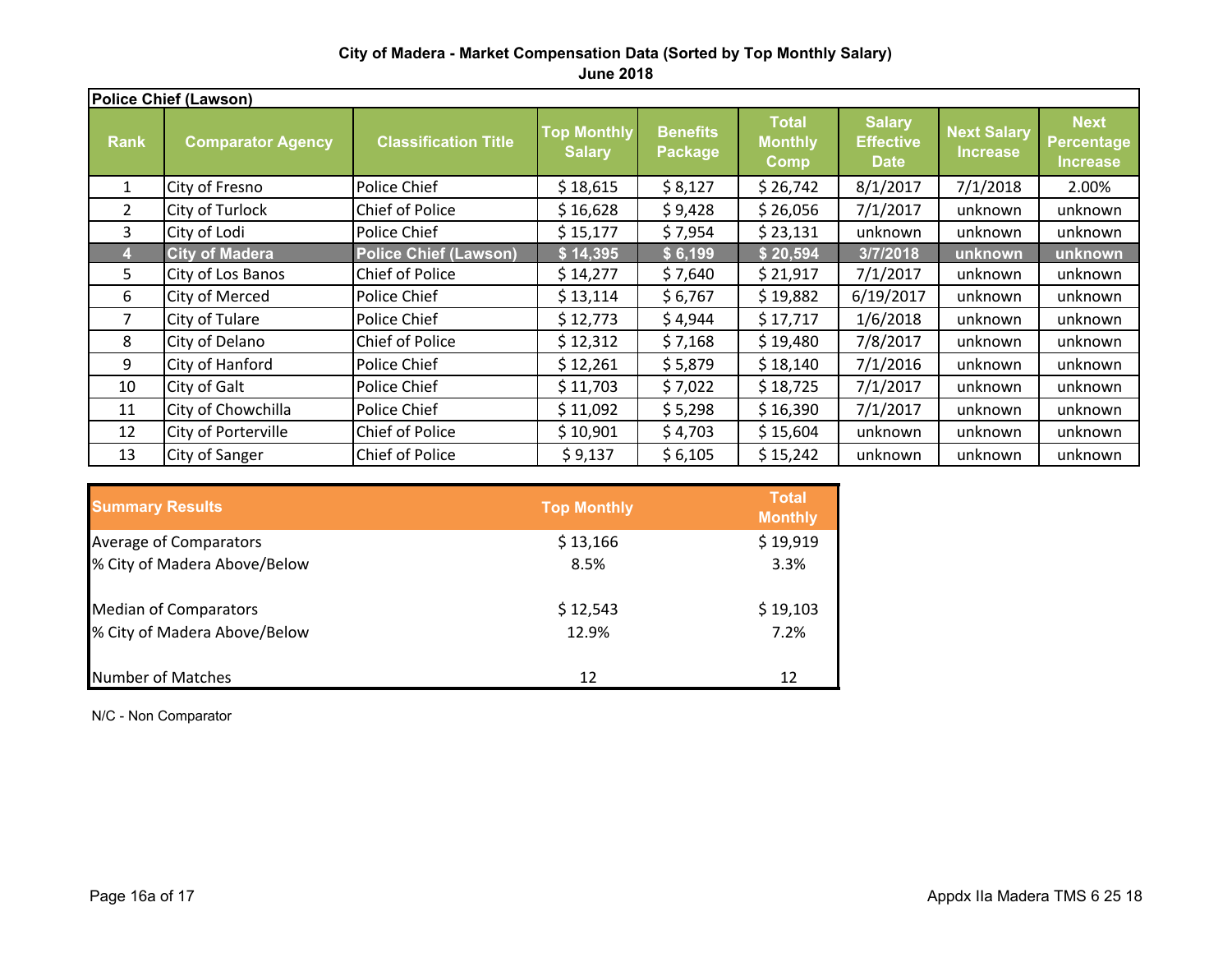|              | Agency                                | <b>City of Madera</b>           | City of<br><b>Chowchilla</b> |                 | City of Delano City of Fresno | <b>City of Galt</b> | <b>City of Hanford</b> | <b>City of Lodi</b> | <b>City of Los</b><br><b>Banos</b> | <b>City of Merced</b> | City of<br><b>Porterville</b> | City of Sanger  |              | City of Tulare City of Turlock |
|--------------|---------------------------------------|---------------------------------|------------------------------|-----------------|-------------------------------|---------------------|------------------------|---------------------|------------------------------------|-----------------------|-------------------------------|-----------------|--------------|--------------------------------|
|              | Benchmark/ Comparator Agency Match    | <b>Police Chief</b><br>(Lawson) | Police Chief                 | Chief of Police | Police Chief                  | Police Chief        | Police Chief           | Police Chief        | Chief of Police                    | Police Chief          | Chief of Police               | Chief of Police | Police Chief | Chief of Police                |
|              | <b>Top Monthly Salary</b>             | \$14,395                        | \$11,092                     | \$12,312        | \$18,615                      | \$11,703            | \$12,261               | \$15,177            | \$14,277                           | \$13,114              | \$10,901                      | \$9,137         | \$12,773     | \$16,628                       |
|              | Classic                               | 3%@55                           | 2%@55                        | 2%@50           | 2%50                          | 3%@50               | 3%@55                  | 3%@55               | 3%@55                              | 3%@55                 | 2%@50                         | 2%@50           | 3%@55        | 3%@50                          |
|              | <b>Actual Retirement Contribution</b> | \$2,424                         | \$1,425                      | \$1,843         | \$4,294                       | \$2,308             | \$2,393                | \$2,701             | \$2,639                            | \$2,144               | \$1,736                       | \$1,368         | \$2,151      | \$3,280                        |
| Retirement   | <b>ER Paid Member Contrib</b>         |                                 |                              | \$739           |                               |                     |                        |                     |                                    |                       |                               |                 |              |                                |
|              | Calc Classic EPMC as Spec Comp        |                                 |                              |                 |                               |                     |                        |                     |                                    |                       |                               |                 |              |                                |
|              | Social Security                       |                                 |                              | \$663           |                               | \$663               |                        |                     | \$663                              | \$663                 |                               | \$566           |              |                                |
|              | <b>Deferred Compensation</b>          |                                 |                              |                 |                               |                     | \$163                  | \$455               |                                    |                       |                               |                 |              | \$582                          |
|              | EE Agency Pick Up Contrib             | $$ -432$                        |                              |                 | $$ -279$                      |                     |                        |                     |                                    |                       | $$ -327$                      |                 | $$ -383$     | $$ -166$                       |
|              | Cafeteria                             | \$1,972                         |                              | \$1,946         | \$871                         |                     |                        |                     | \$1,860                            | \$1,644               |                               |                 |              |                                |
|              | Health                                |                                 | \$1,500                      |                 |                               | \$1,520             | \$1,072                | \$1,709             |                                    |                       | \$1,000                       | \$2,031         | \$874        | \$1,920                        |
|              | Dental                                |                                 | \$50                         |                 |                               | \$106               | \$79                   | \$83                |                                    |                       | \$30                          | \$116           |              | \$87                           |
| Insurance    | Vision                                |                                 | \$18                         |                 |                               | \$26                | \$8                    | \$16                |                                    |                       | \$13                          | \$19            |              | \$23                           |
|              | Life                                  | \$8                             | \$23                         | \$54            | \$60                          | \$13                | \$23                   | \$88                |                                    |                       | \$6                           | \$21            | \$35         | \$140                          |
|              | <b>LTD</b>                            | \$32                            |                              |                 | \$53                          | \$37                |                        | \$155               |                                    |                       |                               | \$69            |              | \$50                           |
|              | STD/SDI                               |                                 |                              |                 |                               |                     |                        |                     |                                    |                       |                               |                 |              |                                |
|              | Other Ins.                            |                                 |                              |                 |                               |                     |                        |                     | \$50                               |                       |                               |                 |              | \$499                          |
|              | Vacation                              | \$1,384                         | \$1,493                      | \$616           | \$1,432                       | \$675               | \$707                  | \$876               | \$824                              | \$757                 | \$755                         | \$703           | \$590        | \$1,087                        |
| Leaves       | Holidays                              |                                 | \$512                        | \$639           | \$859                         | \$585               | \$566                  | \$788               | \$604                              | \$605                 | \$545                         | \$387           | \$737        | \$1,087                        |
|              | Admin Leave                           |                                 |                              | \$568           | \$537                         | \$563               |                        | \$584               | \$549                              | \$504                 | \$419                         | \$316           | \$540        | \$640                          |
|              | Auto                                  | \$450                           |                              |                 | \$300                         | \$450               | \$450                  | \$450               | \$450                              | \$450                 | \$450                         | \$450           | \$400        | \$200                          |
| <b>Allow</b> | Management Incentive Pay              |                                 |                              |                 |                               |                     | \$368                  |                     |                                    |                       |                               |                 |              |                                |
|              | Longevity Pay                         | \$360                           | \$277                        |                 |                               |                     |                        |                     |                                    |                       | \$25                          |                 |              |                                |
|              | <b>Technology Allowance</b>           |                                 |                              | \$100           |                               | \$75                | \$50                   | \$50                |                                    |                       | \$50                          | \$60            |              |                                |
|              | <b>Benefit Package Total</b>          | \$6.199                         | \$5,298                      | \$7,168         | \$8,127                       | \$7,022             | \$5.879                | \$7,954             | \$7.640                            | \$6,767               | \$4,703                       | \$6,105         | \$4.944      | \$9.428                        |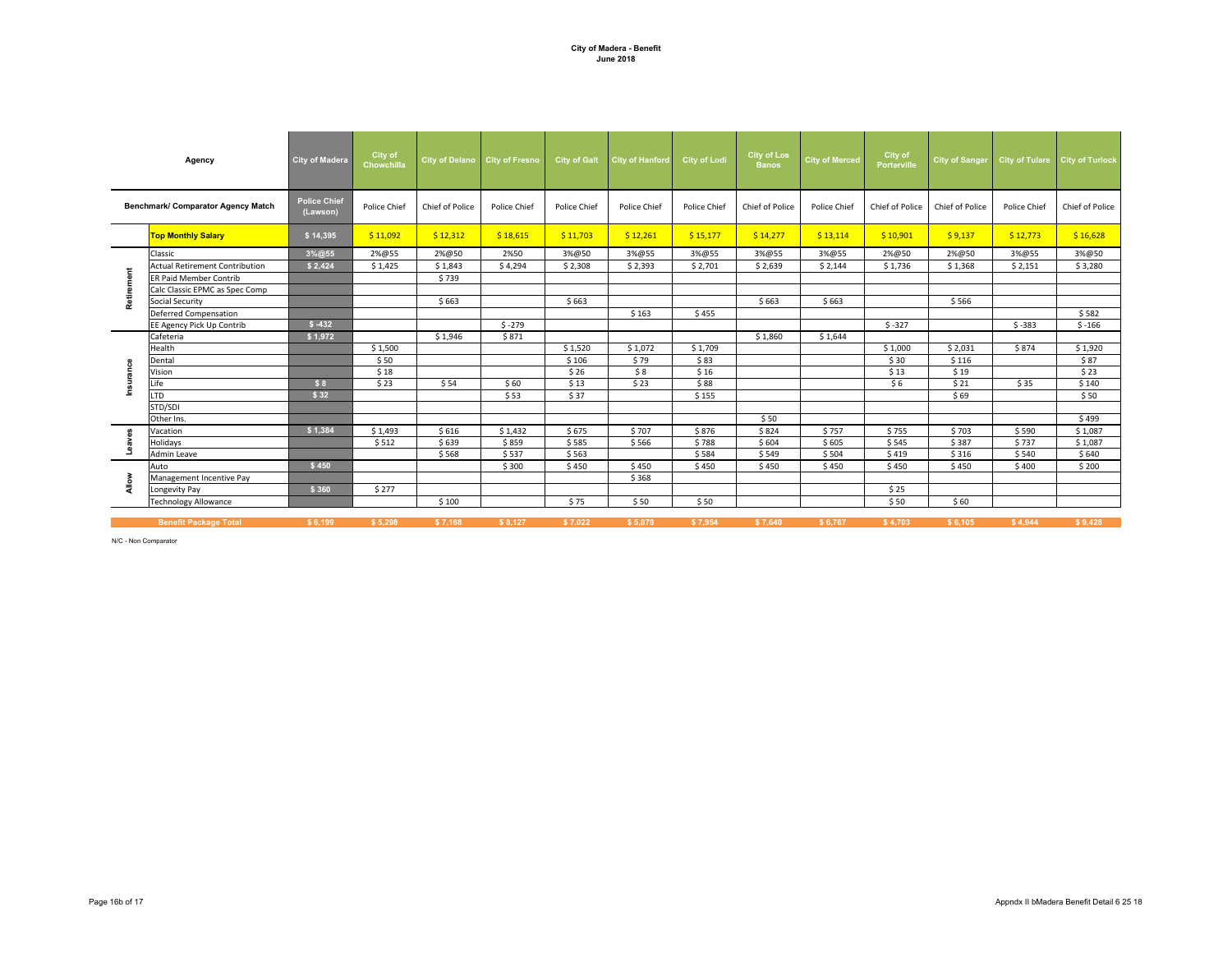**June 2018**

|                | <b>Police Chief (Lawson)</b> |                              |                                                                   |         |                                        |                                                  |          |                                                     |  |  |  |  |  |
|----------------|------------------------------|------------------------------|-------------------------------------------------------------------|---------|----------------------------------------|--------------------------------------------------|----------|-----------------------------------------------------|--|--|--|--|--|
| <b>Rank</b>    | <b>Comparator Agency</b>     | <b>Classification Title</b>  | <b>Top Monthly</b><br><b>Benefits</b><br><b>Salary</b><br>Package |         | <b>Total</b><br><b>Monthly</b><br>Comp | <b>Salary</b><br><b>Effective</b><br><b>Date</b> |          | <b>Next</b><br><b>Percentage</b><br><b>Increase</b> |  |  |  |  |  |
| 1              | City of Fresno               | Police Chief                 | \$18,615                                                          | \$8,127 | \$26,742                               | 8/1/2017                                         | 7/1/2018 | 2.00%                                               |  |  |  |  |  |
| $\overline{2}$ | City of Turlock              | <b>Chief of Police</b>       | \$16,628                                                          | \$9,428 | \$26,056                               | 7/1/2017                                         | unknown  | unknown                                             |  |  |  |  |  |
| 3              | City of Lodi                 | Police Chief                 | \$15,177                                                          | \$7,954 | \$23,131                               | unknown                                          | unknown  | unknown                                             |  |  |  |  |  |
| 4              | City of Los Banos            | Chief of Police              | \$14,277                                                          | \$7,640 | \$21,917                               | 7/1/2017                                         | unknown  | unknown                                             |  |  |  |  |  |
| 5 <sup>5</sup> | <b>City of Madera</b>        | <b>Police Chief (Lawson)</b> | \$14,395                                                          | \$6,199 | \$20,594                               | 3/7/2018                                         | unknown  | unknown                                             |  |  |  |  |  |
| 6              | <b>City of Merced</b>        | Police Chief                 | \$13,114                                                          | \$6,767 | \$19,882                               | 6/19/2017                                        | unknown  | unknown                                             |  |  |  |  |  |
| 7              | City of Delano               | <b>Chief of Police</b>       | \$12,312                                                          | \$7,168 | \$19,480                               | 7/8/2017                                         | unknown  | unknown                                             |  |  |  |  |  |
| 8              | City of Galt                 | Police Chief                 | \$11,703                                                          | \$7,022 | \$18,725                               | 7/1/2017                                         | unknown  | unknown                                             |  |  |  |  |  |
| 9              | City of Hanford              | Police Chief                 | \$12,261                                                          | \$5,879 | \$18,140                               | 7/1/2016                                         | unknown  | unknown                                             |  |  |  |  |  |
| 10             | City of Tulare               | Police Chief                 | \$12,773                                                          | \$4,944 | \$17,717                               | 1/6/2018                                         | unknown  | unknown                                             |  |  |  |  |  |
| 11             | City of Chowchilla           | Police Chief                 | \$11,092                                                          | \$5,298 | \$16,390                               | 7/1/2017                                         | unknown  | unknown                                             |  |  |  |  |  |
| 12             | City of Porterville          | <b>Chief of Police</b>       | \$10,901                                                          | \$4,703 | \$15,604                               | unknown                                          | unknown  | unknown                                             |  |  |  |  |  |
| 13             | City of Sanger               | Chief of Police              | \$9,137                                                           | \$6,105 | \$15,242                               | unknown                                          | unknown  | unknown                                             |  |  |  |  |  |

| <b>Summary Results</b>       | <b>Top Monthly</b> | <b>Total</b><br><b>Monthly</b> |
|------------------------------|--------------------|--------------------------------|
| Average of Comparators       | \$13,166           | \$19,919                       |
| % City of Madera Above/Below | 8.5%               | 3.3%                           |
| <b>Median of Comparators</b> | \$12,543           | \$19,103                       |
| % City of Madera Above/Below | 12.9%              | 7.2%                           |
| <b>Number of Matches</b>     | 12                 | 12                             |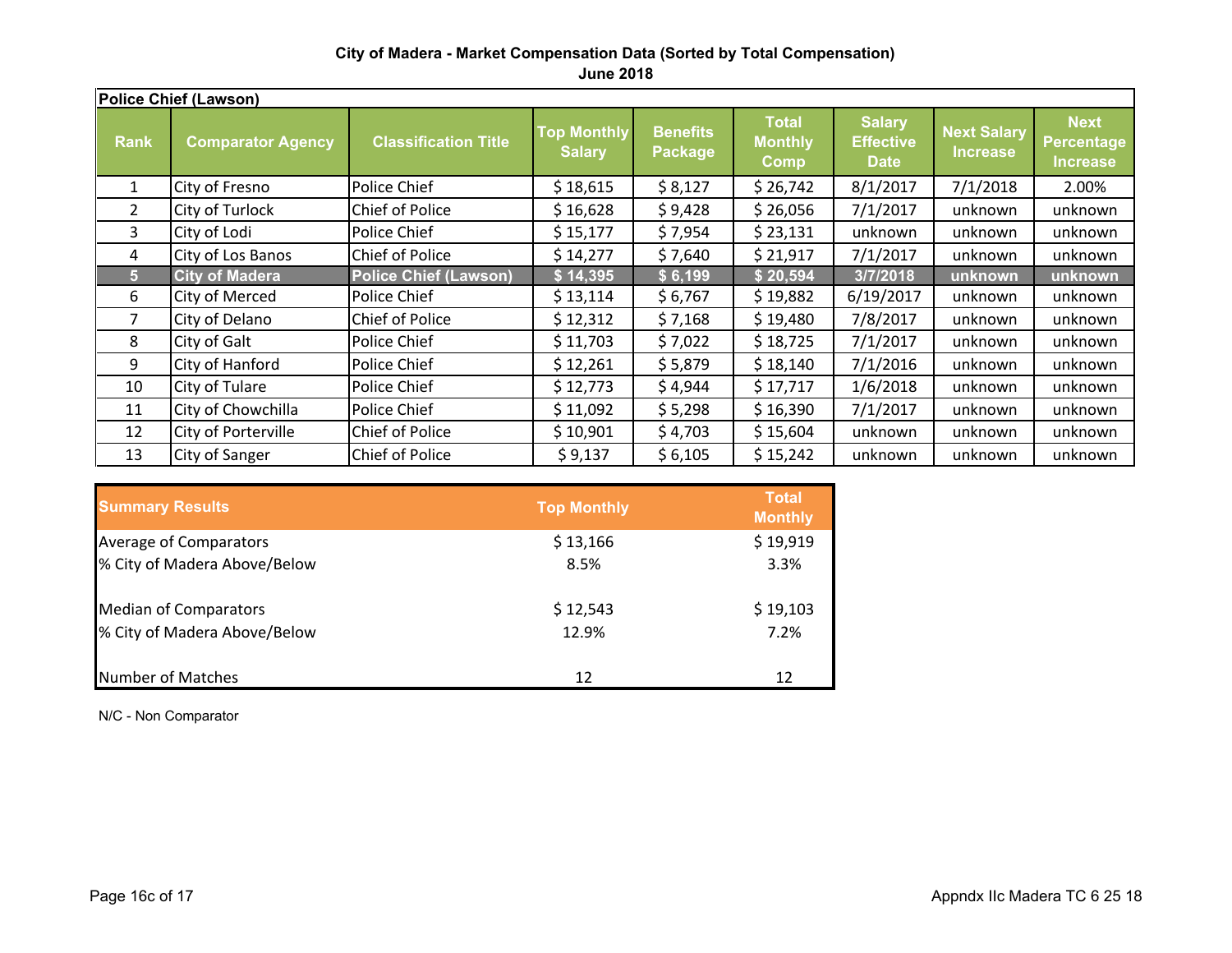|             | <b>Public Works Operations Director</b> |                                                                             |                                     |                            |                                        |                                                  |                                       |                                       |  |  |  |  |  |  |
|-------------|-----------------------------------------|-----------------------------------------------------------------------------|-------------------------------------|----------------------------|----------------------------------------|--------------------------------------------------|---------------------------------------|---------------------------------------|--|--|--|--|--|--|
| <b>Rank</b> | <b>Comparator Agency</b>                | <b>Classification Title</b>                                                 | <b>Top Monthly</b><br><b>Salary</b> | <b>Benefits</b><br>Package | <b>Total</b><br><b>Monthly</b><br>Comp | <b>Salary</b><br><b>Effective</b><br><b>Date</b> | <b>Next Salary</b><br><b>Increase</b> | <b>Next</b><br>Percentage<br>Increase |  |  |  |  |  |  |
|             | City of Fresno <sup>1</sup>             | [Assistant Director of Public Works/Assistant Director of Public Utilities] | \$12,874                            | \$4,529                    | \$17,403                               | 8/1/2017                                         | 7/1/2018                              | 2.00%                                 |  |  |  |  |  |  |
|             | <b>City of Madera</b>                   | <b>Public Works Operations Director</b>                                     | \$11,444                            | \$4,634                    | \$16,078                               | unknown                                          | unknown                               | unknown                               |  |  |  |  |  |  |
| 3           | City of Merced <sup>4</sup>             | [Deputy Public Works Director/ Director of Public Works]                    | \$11,257                            | \$5,438                    | \$16,695                               | 6/19/2017                                        | unknown                               | unknown                               |  |  |  |  |  |  |
| 4           | City of Lodi                            | <b>Utilities Manager</b>                                                    | \$10,728                            | \$4,807                    | \$15,535                               | 1/1/2017                                         | unknown                               | unknown                               |  |  |  |  |  |  |
| 5           | City of Porterville                     | Deputy Public Works Director/Field Services Manager                         | \$9,296                             | \$3,609                    | \$12,905                               | unknown                                          | unknown                               | unknown                               |  |  |  |  |  |  |
| 6           | City of Los Banos <sup>3</sup>          | [Assistant Public Works Director/Public Works Operations Manager]           | \$8,855                             | \$4,210                    | \$13,065                               | 7/1/2017                                         | unknown                               | unknown                               |  |  |  |  |  |  |
|             | City of $Galt2$                         | [Public Works Maintenance Manager/ Utilities Manager]                       | \$8,239                             | \$4,116                    | \$12,355                               | 7/1/2017                                         | unknown                               | unknown                               |  |  |  |  |  |  |
| 8           | City of Sanger                          | N/C                                                                         |                                     |                            |                                        |                                                  |                                       |                                       |  |  |  |  |  |  |
| 9           | City of Tulare                          | N/C                                                                         |                                     |                            |                                        |                                                  |                                       |                                       |  |  |  |  |  |  |
| 10          | City of Turlock                         | N/C                                                                         |                                     |                            |                                        |                                                  |                                       |                                       |  |  |  |  |  |  |
| 11          | City of Delano                          | N/C                                                                         |                                     |                            |                                        |                                                  |                                       |                                       |  |  |  |  |  |  |
| 12          | City of Chowchilla                      | N/C                                                                         |                                     |                            |                                        |                                                  |                                       |                                       |  |  |  |  |  |  |
| 13          | City of Hanford                         | N/C                                                                         |                                     |                            |                                        |                                                  |                                       |                                       |  |  |  |  |  |  |

| <b>Summary Results</b>       | <b>Top Monthly</b> | <b>Total</b><br><b>Monthly</b> |
|------------------------------|--------------------|--------------------------------|
| Average of Comparators       | \$10,208           | \$14,660                       |
| % City of Madera Above/Below | 10.8%              | 8.8%                           |
| <b>Median of Comparators</b> | \$10,012           | \$14,300                       |
| % City of Madera Above/Below | 12.5%              | 11.1%                          |
| Number of Matches            | 6                  |                                |

N/C - Non Comparator

1 - City of Fresno: Functional Match: This hybrid match represents that the duties of the class are performed by more than one class at the comparator agency. The salary is the same for each of the matches.

2 - City of Galt: Functional Match: This hybrid match represents that the duties of the class are performed by more than one class at the comparator agency. The salary for both matched classifications is the same.

3 - City of Los Banos: Span of Responsibility Match: This hybrid match represents that the duties are bridged by more than one class at the comparator agency. The salary displayed is an average of the matches.

4 - City of Merced: Span of Responsibility Match: This hybrid match represents that the duties are bridged by more than one class at the comparator agency. The salary displayed is an average of the matches.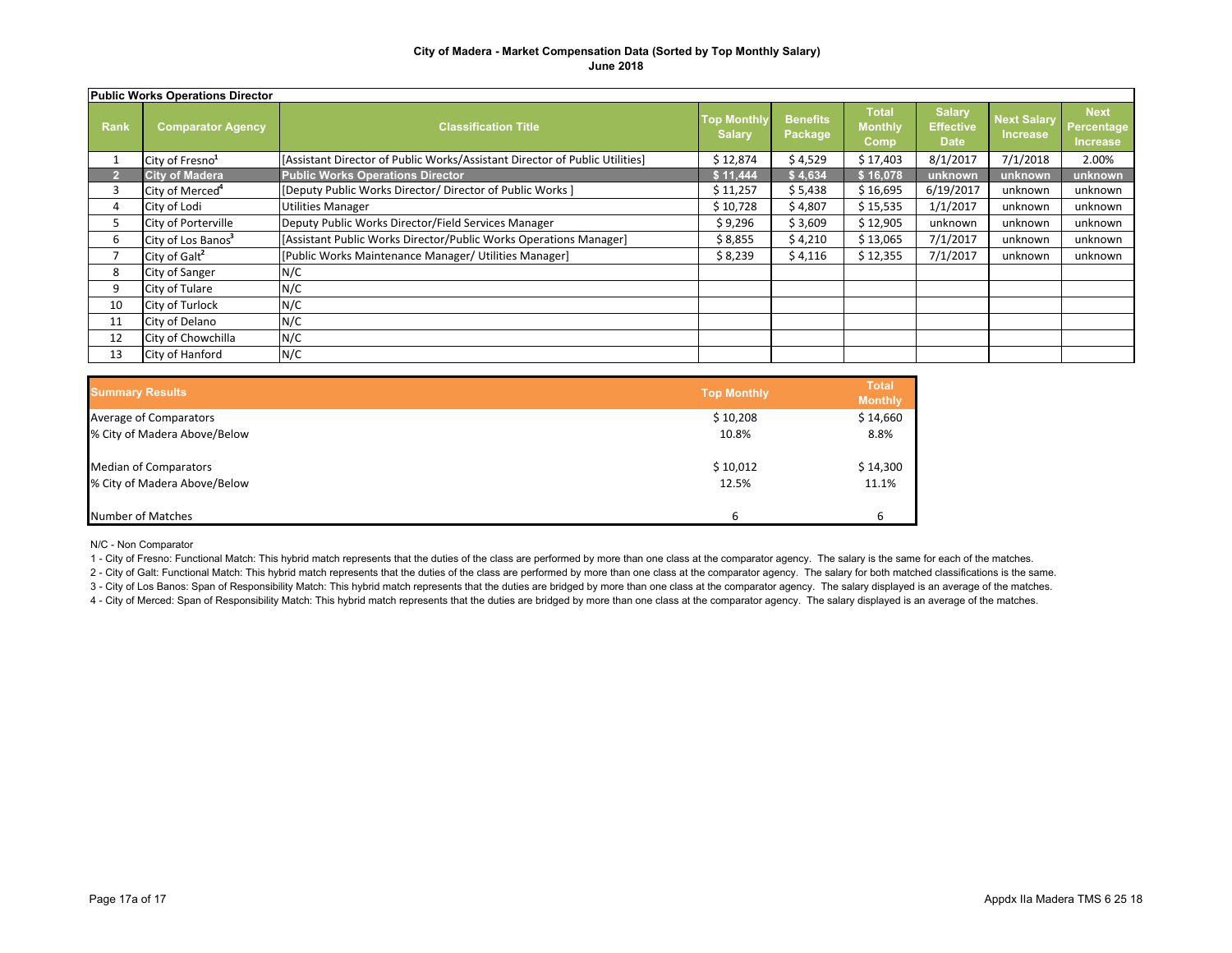|                                           | Agency                                | <b>City of Madera</b>                                       | City of<br>Chowchilla | City of Delano City of Fresno |                                                                                                    | <b>City of Galt</b>                                               | <b>City of Hanford</b> | <b>City of Lodi</b>  | <b>City of Los</b><br><b>Banos</b>                                                   | <b>City of Merced</b>                                              | City of<br><b>Porterville</b>                                        | <b>City of Sanger</b> |     | City of Tulare City of Turlock |
|-------------------------------------------|---------------------------------------|-------------------------------------------------------------|-----------------------|-------------------------------|----------------------------------------------------------------------------------------------------|-------------------------------------------------------------------|------------------------|----------------------|--------------------------------------------------------------------------------------|--------------------------------------------------------------------|----------------------------------------------------------------------|-----------------------|-----|--------------------------------|
| <b>Benchmark/ Comparator Agency Match</b> |                                       | <b>Public Works</b><br><b>Operations</b><br><b>Director</b> | N/C                   | N/C                           | [Assistant<br>Director of<br>Public Works/<br>Assistant<br>Director of<br><b>Public Utilities]</b> | [Public Works<br>Maintenance<br>Manager/<br>Utilities<br>Manager] | N/C                    | Utilities<br>Manager | <b>Assistant Public</b><br>Works Director/<br>Public Works<br>Operations<br>Manager] | [Deputy Public<br>Works Director/<br>Director of Public<br>Works ] | Deputy Public<br>Works Director/<br><b>Field Services</b><br>Manager | N/C                   | N/C | N/C                            |
|                                           | <b>Top Monthly Salary</b>             | \$11,444                                                    |                       |                               | \$12,874                                                                                           | \$8,239                                                           |                        | \$10,728             | \$8,855                                                                              | \$11,257                                                           | \$9,296                                                              |                       |     |                                |
|                                           | Classic                               | 2%@60                                                       |                       |                               | 2%@55                                                                                              | 2%@55                                                             |                        | 2%@55                | 2%@60                                                                                | 2%@60                                                              | 2%@55                                                                |                       |     |                                |
|                                           | <b>Actual Retirement Contribution</b> | \$1,082                                                     |                       |                               | \$1,501                                                                                            | \$681                                                             |                        | \$822                | \$695                                                                                | \$874                                                              | \$898                                                                |                       |     |                                |
| Retirement                                | ER Paid Member Contrib                |                                                             |                       |                               |                                                                                                    |                                                                   |                        |                      |                                                                                      |                                                                    |                                                                      |                       |     |                                |
|                                           | Calc Classic EPMC as Spec Comp        |                                                             |                       |                               |                                                                                                    |                                                                   |                        |                      |                                                                                      |                                                                    |                                                                      |                       |     |                                |
|                                           | <b>Social Security</b>                |                                                             |                       |                               |                                                                                                    | \$511                                                             |                        |                      | \$549                                                                                | \$663                                                              |                                                                      |                       |     |                                |
|                                           | Deferred Compensation                 |                                                             |                       |                               |                                                                                                    |                                                                   |                        | \$322                |                                                                                      |                                                                    |                                                                      |                       |     |                                |
|                                           | EE Agency Pick Up Contrib             | $$ -271$                                                    |                       |                               | $$ -193$                                                                                           |                                                                   |                        |                      |                                                                                      |                                                                    | $$ -279$                                                             |                       |     |                                |
|                                           | Cafeteria                             | \$1,972                                                     |                       |                               | \$871                                                                                              |                                                                   |                        |                      | \$1,860                                                                              | \$1,644                                                            |                                                                      |                       |     |                                |
|                                           | Health                                |                                                             |                       |                               |                                                                                                    | \$1,520                                                           |                        | \$1,709              |                                                                                      |                                                                    | \$1,000                                                              |                       |     |                                |
|                                           | Dental                                |                                                             |                       |                               |                                                                                                    | \$106                                                             |                        | \$83                 |                                                                                      |                                                                    | \$30                                                                 |                       |     |                                |
| Insurance                                 | Vision                                |                                                             |                       |                               |                                                                                                    | \$26                                                              |                        | \$16                 |                                                                                      |                                                                    | \$13                                                                 |                       |     |                                |
|                                           | Life                                  | \$8                                                         |                       |                               | \$42                                                                                               | \$7                                                               |                        | \$89                 |                                                                                      |                                                                    | \$6                                                                  |                       |     |                                |
|                                           | LTD                                   | \$32                                                        |                       |                               | \$53                                                                                               | \$26                                                              |                        | \$102                |                                                                                      |                                                                    |                                                                      |                       |     |                                |
|                                           | STD/SDI                               |                                                             |                       |                               |                                                                                                    |                                                                   |                        |                      |                                                                                      |                                                                    |                                                                      |                       |     |                                |
|                                           | Other Ins.                            |                                                             |                       |                               |                                                                                                    |                                                                   |                        |                      | \$50                                                                                 |                                                                    |                                                                      |                       |     |                                |
|                                           | Vacation                              | \$1,100                                                     |                       |                               | \$990                                                                                              | \$475                                                             |                        | \$619                | \$511                                                                                | \$649                                                              | \$644                                                                |                       |     |                                |
| Leaves                                    | Holidays                              |                                                             |                       |                               | \$594                                                                                              | \$412                                                             |                        | \$583                | \$375                                                                                | \$520                                                              | \$465                                                                |                       |     |                                |
|                                           | Admin Leave                           |                                                             |                       |                               | \$371                                                                                              | \$277                                                             |                        | \$413                | \$170                                                                                | \$433                                                              | \$358                                                                |                       |     |                                |
|                                           | Auto                                  | \$350                                                       |                       |                               | \$300                                                                                              |                                                                   |                        |                      |                                                                                      | \$654                                                              | \$400                                                                |                       |     |                                |
|                                           | Management Incentive Pay              |                                                             |                       |                               |                                                                                                    |                                                                   |                        |                      |                                                                                      |                                                                    |                                                                      |                       |     |                                |
| Allow                                     | Longevity Pay                         | \$286                                                       |                       |                               |                                                                                                    |                                                                   |                        |                      |                                                                                      |                                                                    | \$25                                                                 |                       |     |                                |
|                                           | <b>Technology Allowance</b>           | \$75                                                        |                       |                               |                                                                                                    | \$75                                                              |                        | \$50                 |                                                                                      |                                                                    | \$50                                                                 |                       |     |                                |
|                                           | <b>Benefit Package Total</b>          | \$4,634                                                     | S <sub>0</sub>        | \$0                           | \$4,529                                                                                            | \$4,116                                                           | \$0                    | \$4,807              | \$4,210                                                                              | \$5,438                                                            | \$3,609                                                              | S <sub>0</sub>        | \$0 | \$0                            |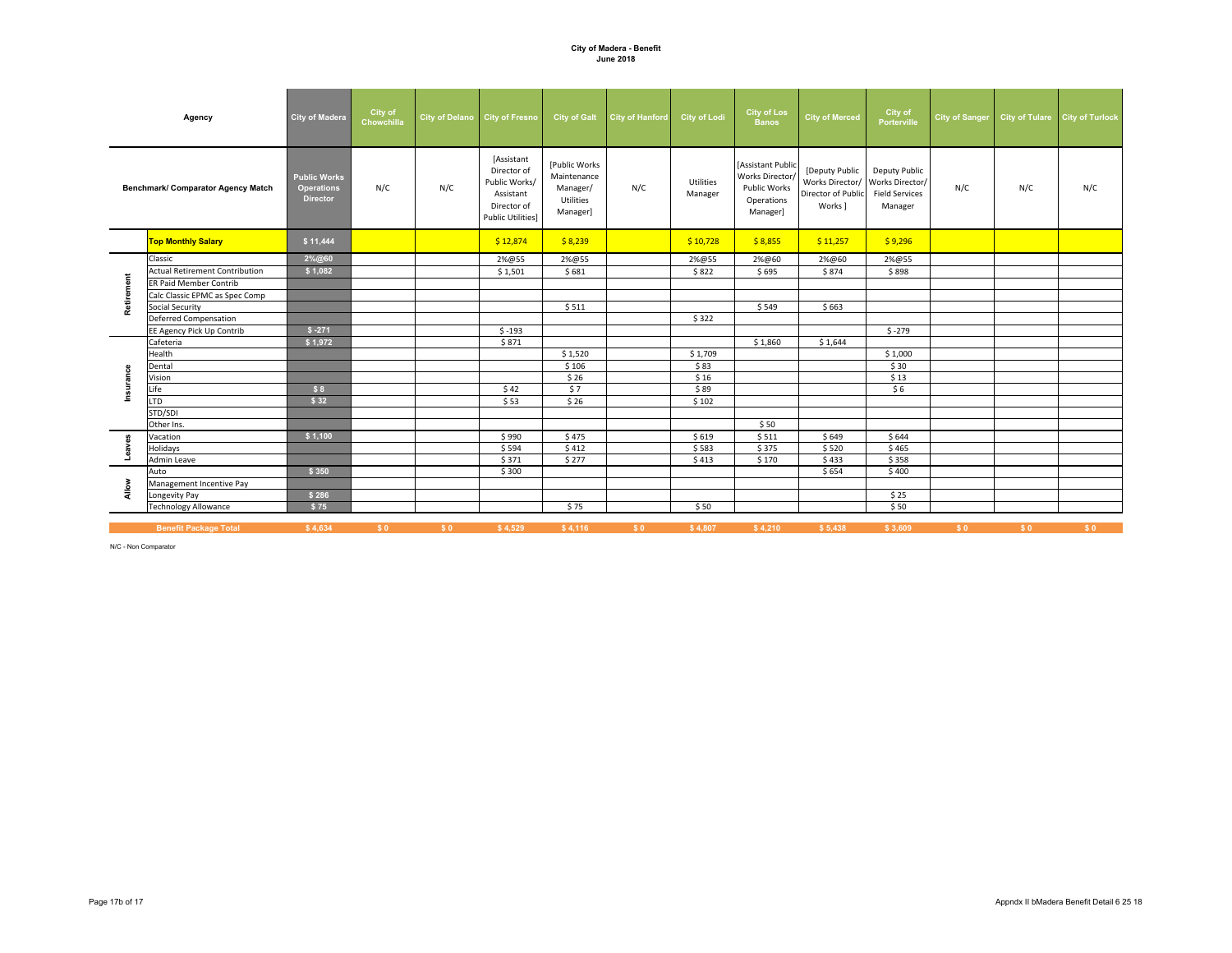#### **City of Madera - Market Compensation Data (Sorted by Total Compensation) June 2018**

| <b>Public Works Operations Director</b> |                                |                                                                                 |                                     |                            |                                        |                                                  |                                       |                                                     |
|-----------------------------------------|--------------------------------|---------------------------------------------------------------------------------|-------------------------------------|----------------------------|----------------------------------------|--------------------------------------------------|---------------------------------------|-----------------------------------------------------|
| <b>Rank</b>                             | <b>Comparator Agency</b>       | <b>Classification Title</b>                                                     | <b>Top Monthly</b><br><b>Salary</b> | <b>Benefits</b><br>Package | <b>Total</b><br><b>Monthly</b><br>Comp | <b>Salary</b><br><b>Effective</b><br><b>Date</b> | <b>Next Salary</b><br><b>Increase</b> | <b>Next</b><br><b>Percentage</b><br><b>Increase</b> |
| $\mathbf{1}$                            | City of Fresno <sup>1</sup>    | [Assistant Director of Public Works/ Assistant<br>Director of Public Utilities] | \$12,874                            | \$4,529                    | \$17,403                               | 8/1/2017                                         | 7/1/2018                              | 2.00%                                               |
| $\overline{2}$                          | City of Merced <sup>4</sup>    | [Deputy Public Works Director/ Director of<br>Public Works 1                    | \$11,257                            | \$5,438                    | \$16,695                               | 6/19/2017                                        | unknown                               | unknown                                             |
| $\mathbf{3}$                            | <b>City of Madera</b>          | <b>Public Works Operations Director</b>                                         | \$11,444                            | \$4,634                    | \$16,078                               | unknown                                          | unknown                               | unknown                                             |
| 4                                       | City of Lodi                   | <b>Utilities Manager</b>                                                        | \$10,728                            | \$4,807                    | \$15,535                               | 1/1/2017                                         | unknown                               | unknown                                             |
| 5                                       | City of Los Banos <sup>3</sup> | [Assistant Public Works Director/ Public Works<br>Operations Manager            | \$8,855                             | \$4,210                    | \$13,065                               | 7/1/2017                                         | unknown                               | unknown                                             |
| 6                                       | City of Porterville            | Deputy Public Works Director/ Field Services<br>Manager                         | \$9,296                             | \$3,609                    | \$12,905                               | unknown                                          | unknown                               | unknown                                             |
| 7                                       | City of Galt <sup>2</sup>      | [Public Works Maintenance Manager/ Utilities]<br>Manager]                       | \$8,239                             | \$4,116                    | \$12,355                               | 7/1/2017                                         | unknown                               | unknown                                             |
| 8                                       | City of Sanger                 | N/C                                                                             |                                     |                            |                                        |                                                  |                                       |                                                     |
| 9                                       | City of Tulare                 | N/C                                                                             |                                     |                            |                                        |                                                  |                                       |                                                     |
| 10                                      | City of Turlock                | N/C                                                                             |                                     |                            |                                        |                                                  |                                       |                                                     |
| 11                                      | City of Delano                 | N/C                                                                             |                                     |                            |                                        |                                                  |                                       |                                                     |
| 12                                      | City of Chowchilla             | N/C                                                                             |                                     |                            |                                        |                                                  |                                       |                                                     |
| 13                                      | City of Hanford                | N/C                                                                             |                                     |                            |                                        |                                                  |                                       |                                                     |

| <b>Summary Results</b>       | <b>Top Monthly</b> | <b>Total</b><br><b>Monthly</b> |
|------------------------------|--------------------|--------------------------------|
| Average of Comparators       | \$10,208           | \$14,660                       |
| % City of Madera Above/Below | 10.8%              | 8.8%                           |
| <b>Median of Comparators</b> | \$10,012           | \$14,300                       |
| % City of Madera Above/Below | 12.5%              | 11.1%                          |
| Number of Matches            | 6                  | 6                              |

N/C - Non Comparator

1 - City of Fresno: Functional Match: This hybrid match represents that the duties of the class are performed by more than one class at the comparator agency. The salary is the same for each of the matches.

2 - City of Galt: Functional Match: This hybrid match represents that the duties of the class are performed by more than one class at the comparator agency. The salary for both matched classifications is the same.

3 - City of Los Banos: Span of Responsibility Match: This hybrid match represents that the duties are bridged by more than one class at the comparator agency. The salary displayed is an average of the matches.

4 - City of Merced: Span of Responsibility Match: This hybrid match represents that the duties are bridged by more than one class at the comparator agency. The salary displayed is an average of the matches.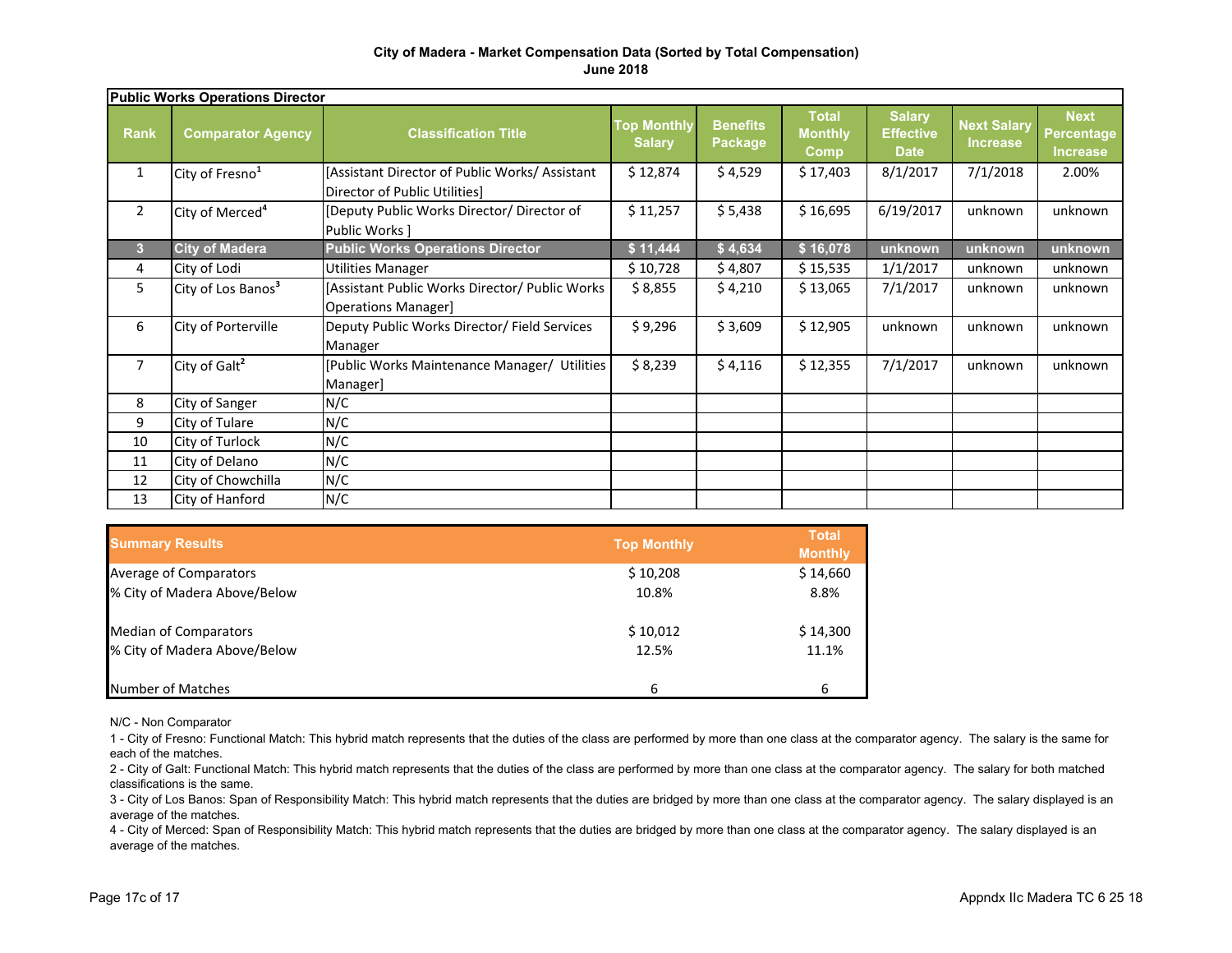

# **Appendix III**

Additional Benefits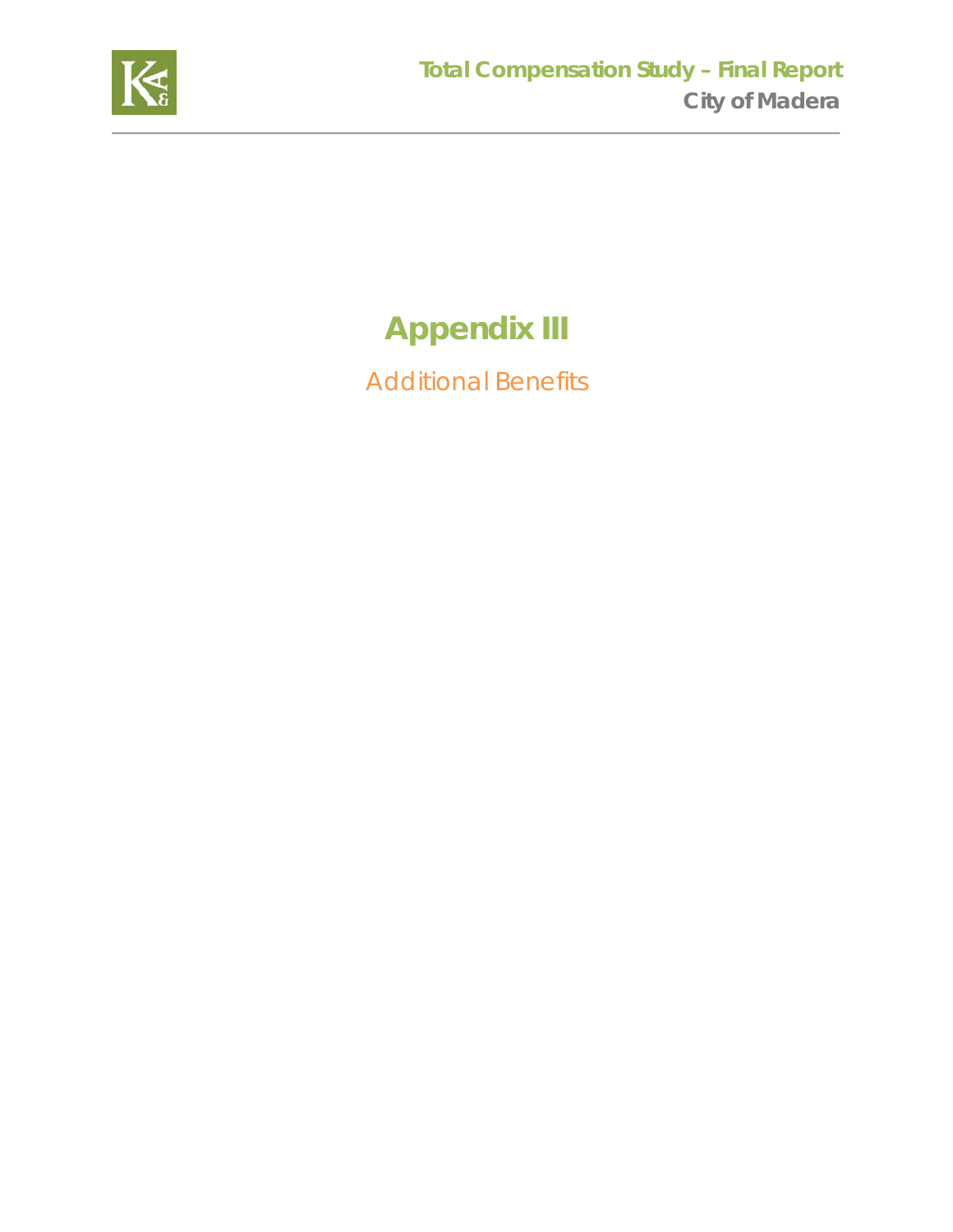#### June, 2018

| <b>LONGEVITY</b>      |                                                                                 |  |
|-----------------------|---------------------------------------------------------------------------------|--|
| <b>CITY OF MADERA</b> | 2.5% every five years as a management employee up to<br>$\bullet$<br>10%        |  |
| City of Chowchilla    | 2.5% every five years                                                           |  |
| City of Delano        | 8 years: \$50/mo.                                                               |  |
|                       | 15 years: \$70/mo.                                                              |  |
|                       | 20 years: \$100/mo.                                                             |  |
|                       | 25 years: \$125/mo.                                                             |  |
| City of Fresno        | None                                                                            |  |
| City of Galt          | 5% for 15 years                                                                 |  |
|                       | 7.5% for 20 years                                                               |  |
| City of Hanford       | 5% at the completion of 10 years                                                |  |
| City of Lodi          | None                                                                            |  |
| City of Los Banos     | None                                                                            |  |
| City of Merced        | None                                                                            |  |
| City of Porterville   | Current practice is a flat \$25 per month for every five years of City service. |  |
|                       | A new longevity policy is currently being negotiated and will apply to          |  |
|                       | management classes as well. The new amounts are as follows and are              |  |
|                       | expressed in dollars per month:                                                 |  |
|                       | $5$ years= $$50$                                                                |  |
|                       | 10 years= \$100                                                                 |  |
|                       | 15 years= \$150                                                                 |  |
|                       | 20 years= \$200                                                                 |  |
|                       | 25 years= \$250                                                                 |  |
|                       | 30 years = \$300                                                                |  |
| City of Sanger        | None                                                                            |  |
| City of Tulare        | None                                                                            |  |
| City of Turlock       | None                                                                            |  |

**LONGEVITY SUMMARY:** Seven of the twelve agencies in the City's labor market do not offer a longevity benefit. Of the five agencies that do, two agencies (Chowchilla and Porterville) offer longevity at five years. Delano, Hanford, and Galt offer longevity benefits beginning at eight, ten, and fifteen years of service, respectively. Madera's longevity policy begins at 5 years of service in a management classification.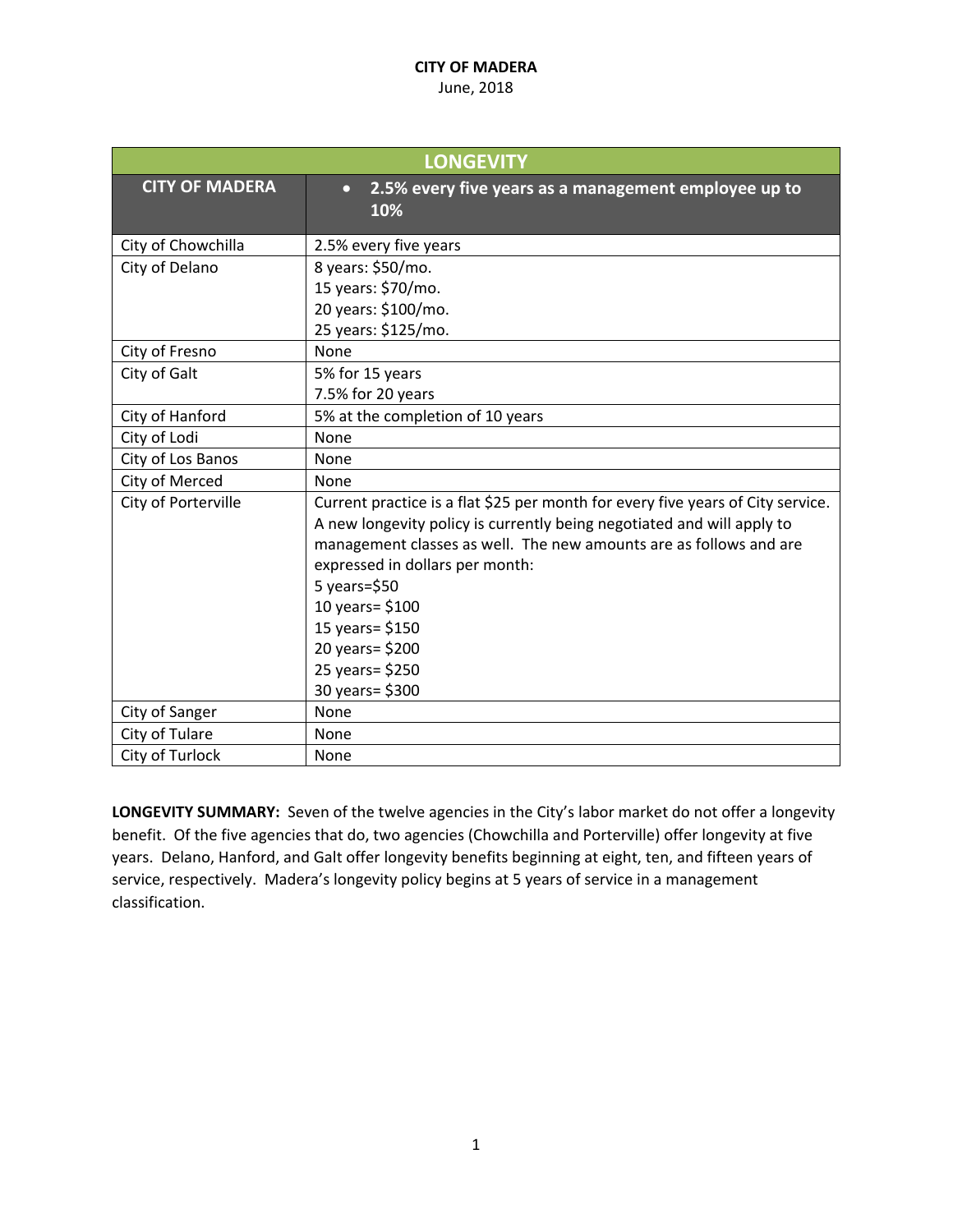| <b>LEAVE CONVERSION TO CASH (While Employed)</b> |                                                                                                                                                                                                                                                                                                                                                                                                                                                                |  |
|--------------------------------------------------|----------------------------------------------------------------------------------------------------------------------------------------------------------------------------------------------------------------------------------------------------------------------------------------------------------------------------------------------------------------------------------------------------------------------------------------------------------------|--|
| <b>CITY OF MADERA</b>                            | Unused leave is cashed out annually with an option of<br>$\bullet$<br>rolling over a portion of unused leave.<br>Option of converting some leave into management<br>$\bullet$<br>incentive pay which is an irrevocable increase in pay<br>and reduction of leave available.                                                                                                                                                                                    |  |
| City of Chowchilla                               | Employees may cash out up to 20 hours of vacation in December<br>of each year as long as the employee maintains a balance of at<br>least 80 hours of vacation leave. Cash outs are subject to budget<br>constraints.<br>Additional time may be cashed out with approval of the City<br>Administrator (or the City Council for the City Administrator's<br>requests).                                                                                           |  |
| City of Delano                                   | None                                                                                                                                                                                                                                                                                                                                                                                                                                                           |  |
| City of Fresno                                   | Annual Leave: May cash out up to 48 hours or 10% of annual<br>leave each year between July 1 and December 1.<br>Administrative Leave: May cash out up to 48 hours during the<br>٠<br>fiscal year in which the leave is credited.                                                                                                                                                                                                                               |  |
| City of Galt                                     | City Manager may cash out vacation leave within 30 days of the<br>$\bullet$<br>commencement of a new year.<br>Cash out not provided for others.                                                                                                                                                                                                                                                                                                                |  |
| City of Hanford                                  | Employees may cash out up to 80 hours of vacation annually.                                                                                                                                                                                                                                                                                                                                                                                                    |  |
| City of Lodi                                     | Administrative leave may be cashed out each year except in the months<br>of May and June.                                                                                                                                                                                                                                                                                                                                                                      |  |
| City of Los Banos                                | None                                                                                                                                                                                                                                                                                                                                                                                                                                                           |  |
| City of Merced                                   | Sick leave accrual from 961 accrued hours to 1056 accrued hours<br>$\bullet$<br>(total of 95 hours) may be cashed out annually at the rate of 50%<br>of current hourly rate.<br>Vacation may not be cashed out.                                                                                                                                                                                                                                                |  |
| City of Porterville                              | Employees with at least 5 years of service may cash out up to 40 hours of<br>vacation annually as long as the employee utilizes at least 80 hours of<br>vacation in the year of the request and a balance of at least 40 hours of<br>vacation accrual is maintained by the employee.                                                                                                                                                                           |  |
| City of Sanger                                   | None                                                                                                                                                                                                                                                                                                                                                                                                                                                           |  |
| City of Tulare                                   | Sick leave: Each year 50% of earned sick leave in excess of 132<br>$\bullet$<br>days reverts to vacation or may be cashed out at the employee's<br>current rate of pay at the option of the employee.<br>Vacation: May cash out up to 5 days of vacation time annually,<br>٠<br>which increases to 10 days annually after completion of 5 years of<br>service and also for those employees who are within 24 hours of<br>their maximum vacation accrual limit. |  |
| City of Turlock                                  | Vacation: Employees may sell back up to 40 hours of vacation<br>٠<br>leave each year as long as the employee maintains at least a 60<br>hour vacation time balance.                                                                                                                                                                                                                                                                                            |  |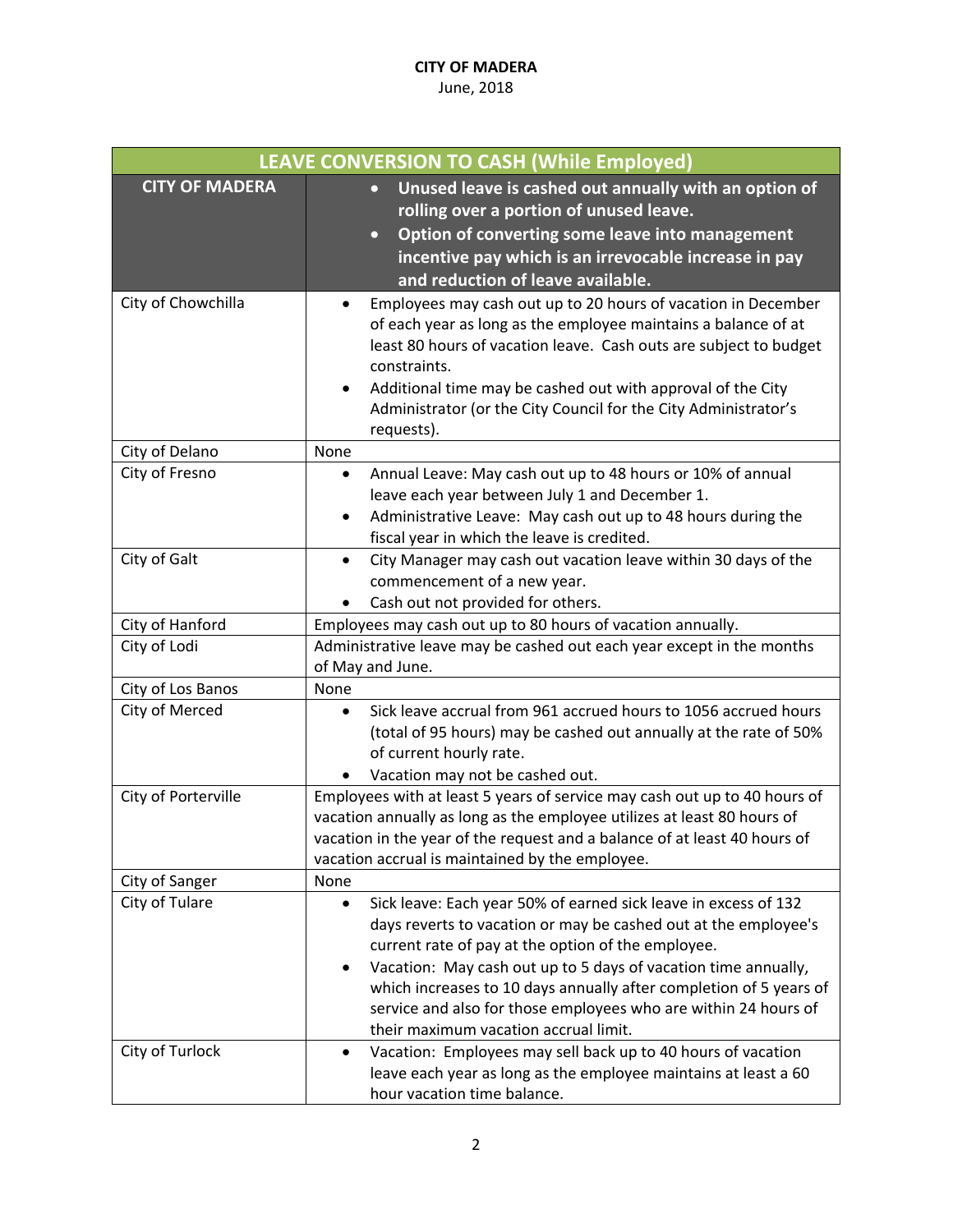#### June, 2018

| LEAVE CONVERSION TO CASH (While Employed) |  |                                                                                                                                                                |
|-------------------------------------------|--|----------------------------------------------------------------------------------------------------------------------------------------------------------------|
|                                           |  | Sick leave: Employees with at least 4 years of continuous service<br>may cash out up to 50% of unused accrued sick leave from the<br>previous 12 month period. |
|                                           |  | Administrative Time: Employees may cash out up to 40 hours of<br>administrative time per year.                                                                 |

**LEAVE CASH OUT SUMMARY:** Nine of the agencies in the City's labor market have some sort of leave cash out provision. Only three agencies (Fresno, Tulare, and Turlock) allow for cash out of more than one type of leave. Merced allows for cash out of sick leave at a reduced rate. Lodi allows for administrative leave to be cashed out. Chowchilla, Hanford, and Porterville allow for vacation to be cashed out. Galt allows for the City Manager to cash out vacation leave. In most agencies, there are limitations placed on the maximum number of hours that may be cashed out annually regardless of the type of leave that is eligible for cash out, and some agencies place limitations on the time of year that cash outs are permitted or have provisions to deny cash outs based on budgetary constraints. In agencies that allow for sick leave to be cashed out, the sick leave is generally not cashed out at 100% of value.

The City's management incentive pay policy provides for employees to make the irrevocable election to convert a portion of paid leave time to base pay. It is important to note that this would result in an increase to employee benefit costs such as retirement contributions, leave conversion to cash on an annual basis, etc. The other agencies either have no incentive pay benefit or incentives are offered as a lump sum separate from salary and on the condition of meeting defined performance criteria.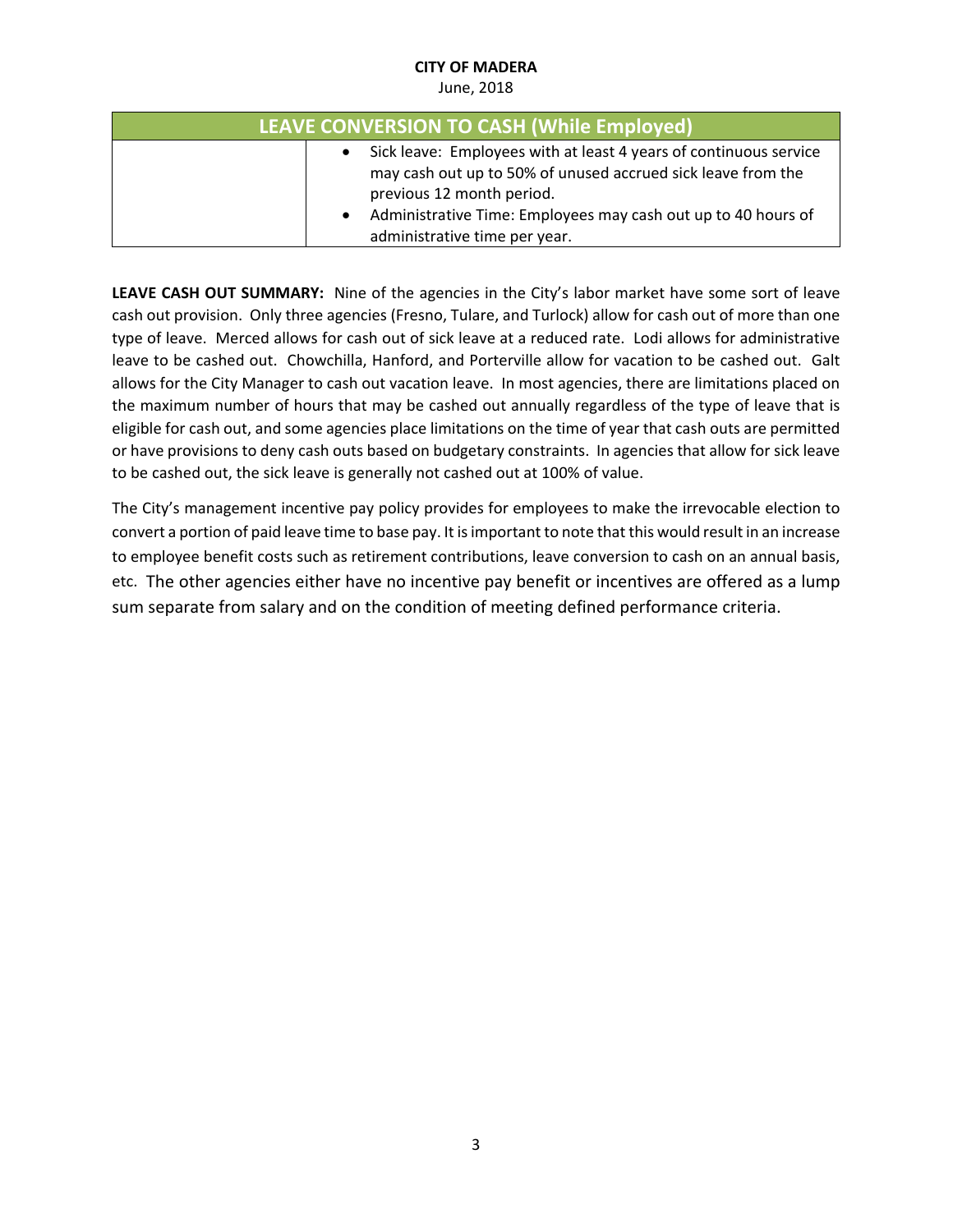|                       | LEAVE TYPES, ACCRUAL, & CASH OUT UPON SEPARATION                                                                                                                                                                                                                                                                                                                                                                                                                                                                                                                                                                                                                                                                                                                                                                                                                                                                                                                                                                                                                                                                                                                          |
|-----------------------|---------------------------------------------------------------------------------------------------------------------------------------------------------------------------------------------------------------------------------------------------------------------------------------------------------------------------------------------------------------------------------------------------------------------------------------------------------------------------------------------------------------------------------------------------------------------------------------------------------------------------------------------------------------------------------------------------------------------------------------------------------------------------------------------------------------------------------------------------------------------------------------------------------------------------------------------------------------------------------------------------------------------------------------------------------------------------------------------------------------------------------------------------------------------------|
| <b>CITY OF MADERA</b> | • Vacation, sick, administrative, and holiday leave are<br>consolidated as annual leave.<br>Annual leave amounts can be negotiated with each<br>$\bullet$<br><b>Executive and Management employee and can differ</b><br>from one employment agreement to the next.<br>Annual leave is increased with years of service.<br>$\bullet$<br>Unused annual leave is cashed out upon separation of<br>$\bullet$<br>employment; the Additional Hours Credited Bank is not<br>available for cashout.                                                                                                                                                                                                                                                                                                                                                                                                                                                                                                                                                                                                                                                                               |
| City of Chowchilla    | For classes designated as middle management:<br>Vacation:<br>0-3 years of service: 96 hours per year<br>4-8 years: 120 hours per year<br>9-15 years: 144 hours per year<br>16-19 years: 168 hours per year<br>20 years: 200 hours per year<br>21 years: 208 hours per year<br>22 years: 216 hours per year<br>23 years: 224 hours per year<br>24 years: 232 hours per year<br>25+ years: 240 hours per year<br>Max accrual not to exceed twice the employee's annual accrual rate.<br>Vacation paid out in full upon separation from employment.<br>Sick: Eight hours per month with no maximum accrual limit. Sick<br>leave may not be cashed out upon termination. Unused sick leave<br>may be converted to service credits with PERS.<br><b>Administrative Leave: N/A</b><br>Holidays: 96 hours per year as time off on City-designated holidays.<br>For classes designated as executive management:<br>Annual Leave: In lieu of vacation, sick, and administrative leave.<br>Accrued at 280 hours per year up to a maximum of 560 hours. Paid<br>out in full upon separation from employment.<br>Holidays: 96 hours per year as time off on City-designated holidays. |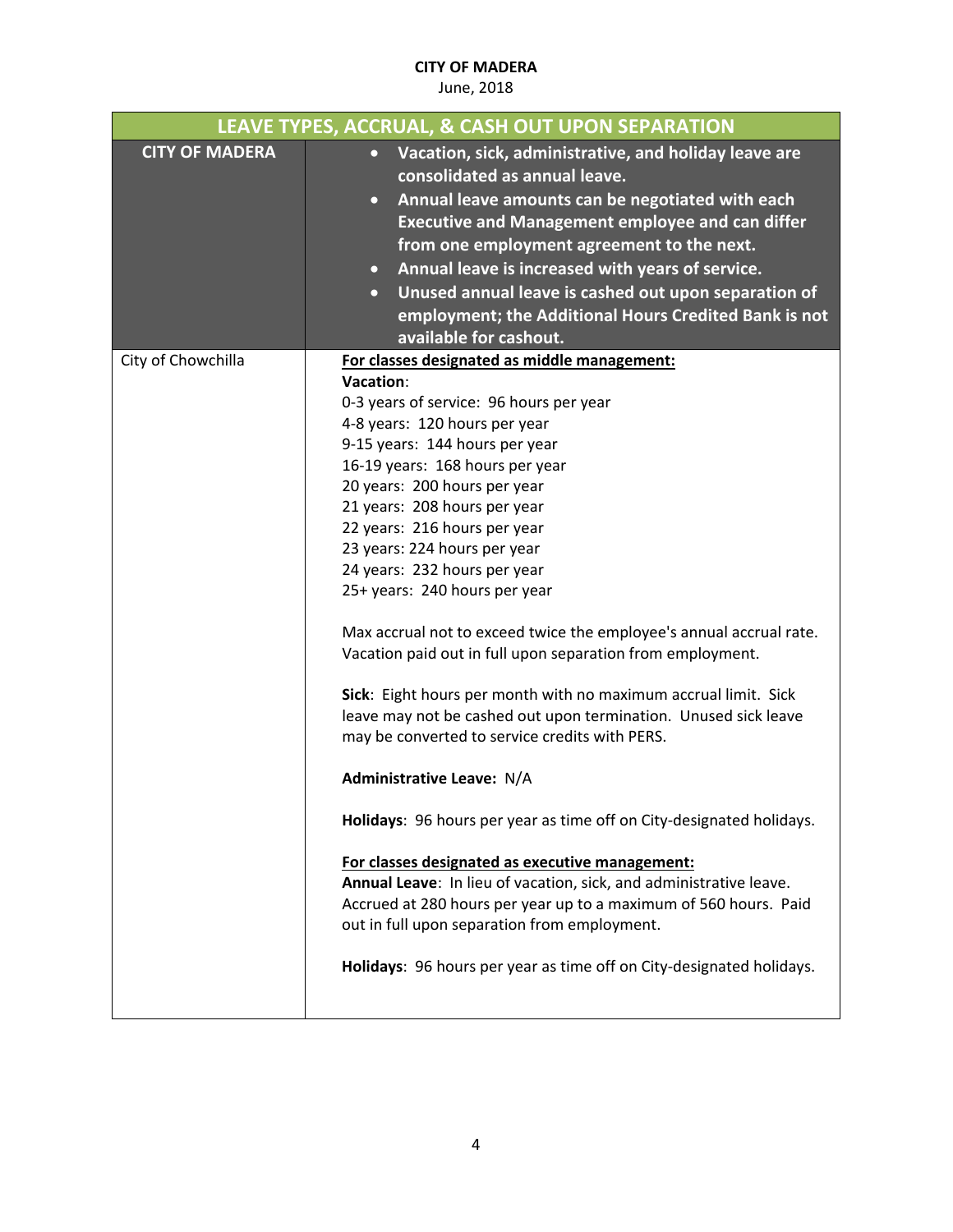|                | LEAVE TYPES, ACCRUAL, & CASH OUT UPON SEPARATION                                                                                                                                                                                                                                                                                                                                                                                       |
|----------------|----------------------------------------------------------------------------------------------------------------------------------------------------------------------------------------------------------------------------------------------------------------------------------------------------------------------------------------------------------------------------------------------------------------------------------------|
| City of Delano | Vacation:                                                                                                                                                                                                                                                                                                                                                                                                                              |
|                | 1-5 years of service: 96 hours per year                                                                                                                                                                                                                                                                                                                                                                                                |
|                | 6 years: 104 hours per year                                                                                                                                                                                                                                                                                                                                                                                                            |
|                | 7 years: 112 hours per year                                                                                                                                                                                                                                                                                                                                                                                                            |
|                | 8 years: 120 hours per year                                                                                                                                                                                                                                                                                                                                                                                                            |
|                | 9 years: 128 hours per year                                                                                                                                                                                                                                                                                                                                                                                                            |
|                | 10 years: 136 hours per year                                                                                                                                                                                                                                                                                                                                                                                                           |
|                | 11 years: 144 hours per year                                                                                                                                                                                                                                                                                                                                                                                                           |
|                | 12 years: 152 hours per year                                                                                                                                                                                                                                                                                                                                                                                                           |
|                | 13 years: 160 hours per year                                                                                                                                                                                                                                                                                                                                                                                                           |
|                | 14 years: 168 hours per year                                                                                                                                                                                                                                                                                                                                                                                                           |
|                | 15 years: 176 hours per year                                                                                                                                                                                                                                                                                                                                                                                                           |
|                | 15+ years: 176 hours per year                                                                                                                                                                                                                                                                                                                                                                                                          |
|                | Vacation is paid out upon separation from employment.                                                                                                                                                                                                                                                                                                                                                                                  |
|                | Administrative Leave: 96 hours per year. Administrative leave may not                                                                                                                                                                                                                                                                                                                                                                  |
|                | be converted to cash payment. Twenty four hours of administrative leave                                                                                                                                                                                                                                                                                                                                                                |
|                | may be carried over from year to year.                                                                                                                                                                                                                                                                                                                                                                                                 |
|                | Holidays: 108 hours per year on City-designated holidays.                                                                                                                                                                                                                                                                                                                                                                              |
|                | Sick Leave: 96 hours per year up to a maximum of 1,200 hours. Cash<br>payment for 50% of accrued sick leave in excess of 90 days upon<br>separation from employment unless separation occurs as a result of<br>normal retirement or death in which case sick leave is paid at 100% of<br>value for hours in excess of 75 days. Sick leave may be converted to<br>vacation in January of each year according to the following schedule: |
|                | Accumulated balance of 20 days + used 1 day or less in the year= 1 day<br>conversion                                                                                                                                                                                                                                                                                                                                                   |
|                | Accumulated balance of 40 days + used 2 days or less in the last year= 2<br>days conversion                                                                                                                                                                                                                                                                                                                                            |
|                | Accumulated balance of 60 days + used 3 days or less in the last year= 3<br>days conversion"                                                                                                                                                                                                                                                                                                                                           |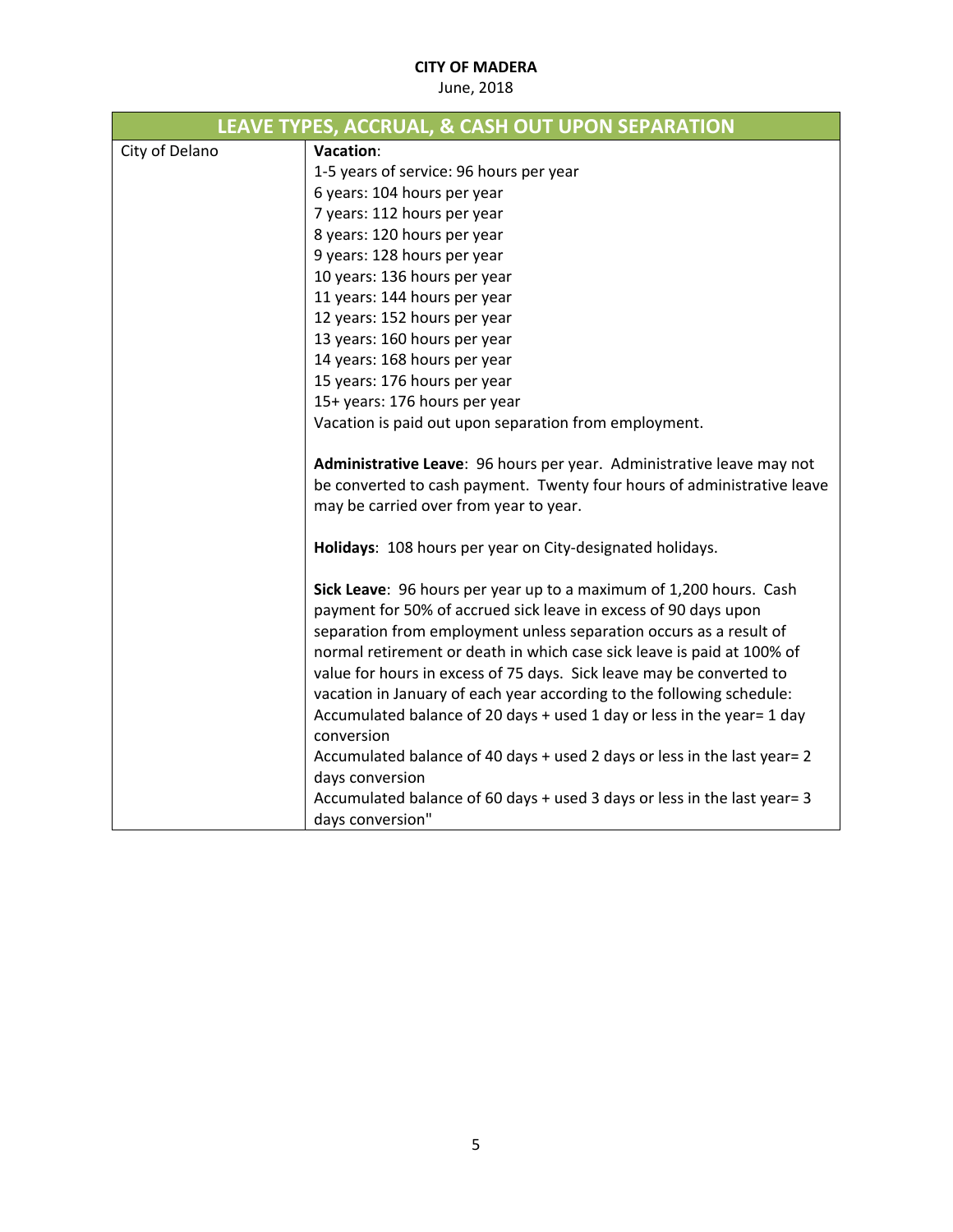| LEAVE TYPES, ACCRUAL, & CASH OUT UPON SEPARATION |                                                                                                                                                                                                                                                                                                                                                                                                                                                                                                                                                         |  |
|--------------------------------------------------|---------------------------------------------------------------------------------------------------------------------------------------------------------------------------------------------------------------------------------------------------------------------------------------------------------------------------------------------------------------------------------------------------------------------------------------------------------------------------------------------------------------------------------------------------------|--|
| City of Fresno                                   | Annual Leave: (in place of vacation and sick)                                                                                                                                                                                                                                                                                                                                                                                                                                                                                                           |  |
|                                                  | Less than 10 years of service: 160 hours per year                                                                                                                                                                                                                                                                                                                                                                                                                                                                                                       |  |
|                                                  | 10+ years: 192 hours per year                                                                                                                                                                                                                                                                                                                                                                                                                                                                                                                           |  |
|                                                  | Maximum accrual up to 840 hours.                                                                                                                                                                                                                                                                                                                                                                                                                                                                                                                        |  |
|                                                  | Annual leave is paid out upon separation from employment.                                                                                                                                                                                                                                                                                                                                                                                                                                                                                               |  |
|                                                  | <b>Supplemental Sick Leave:</b> 80 hours per year for use when annual leave is<br>exhausted, as service credit upon retirement, placed in a Health<br>Reimbursement Arrangement (HRA) or cashed out if employee is not<br>eligible for HRA, or for the performance of community activities during<br>the employee's normal workday. Supplemental sick leave and frozen sick<br>leave (sick leave accumulated prior to the consolidation of vacation and<br>sick to administrative leave) is not subject to cash out upon separation<br>from employment. |  |
|                                                  | Administrative Leave: May not be carried over from one year to the<br>next. Upon separation from employment, employees are compensated                                                                                                                                                                                                                                                                                                                                                                                                                  |  |
|                                                  | for unused administrative leave."                                                                                                                                                                                                                                                                                                                                                                                                                                                                                                                       |  |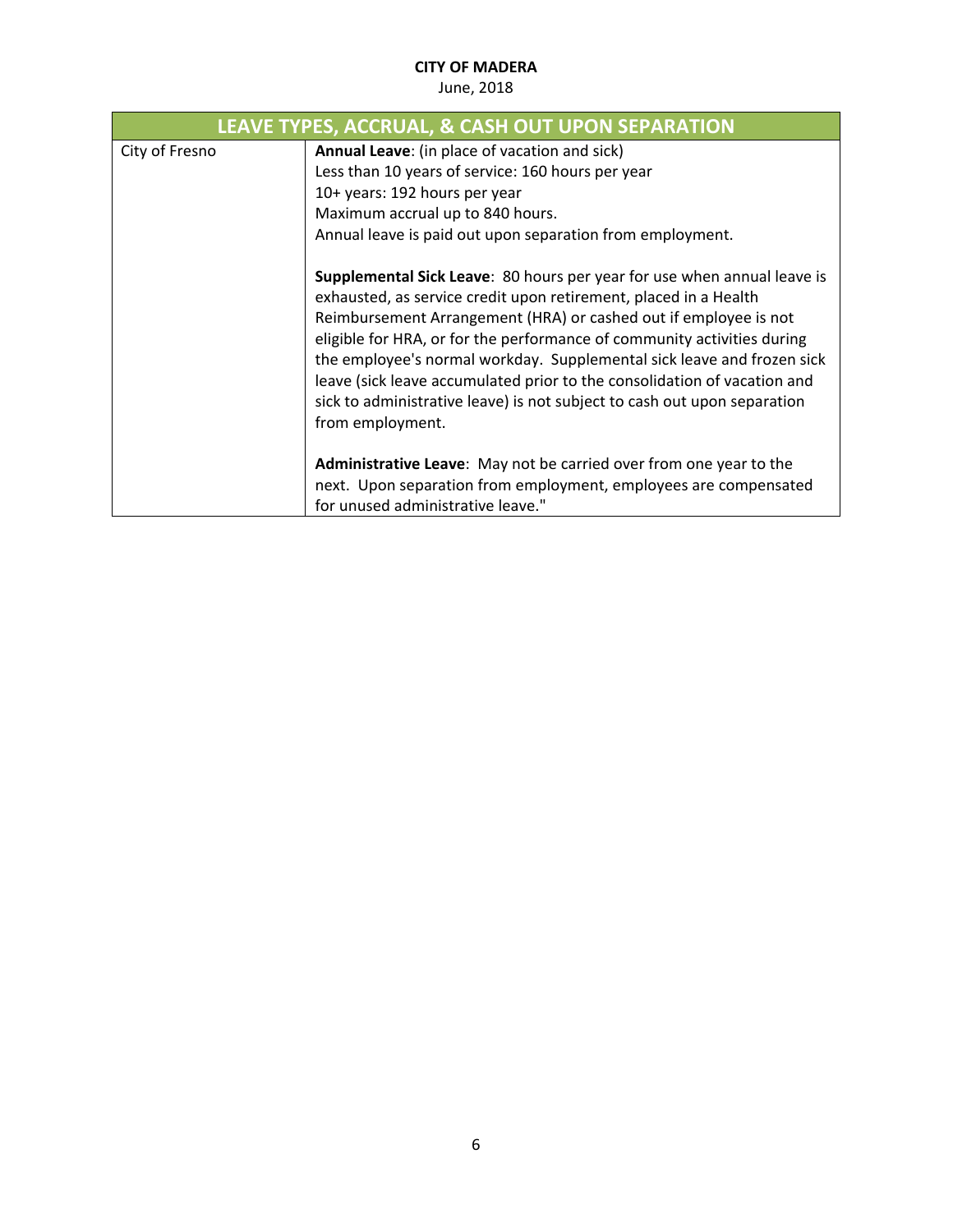|              | LEAVE TYPES, ACCRUAL, & CASH OUT UPON SEPARATION                          |
|--------------|---------------------------------------------------------------------------|
| City of Galt | For classes designated as executive management:                           |
|              | Vacation:                                                                 |
|              | 1-12 years of service: 120 hours per year accrual up to a maximum accrual |
|              | of 180.                                                                   |
|              | 13-19 years: 160 hours per year up to a maximum accrual of 240.           |
|              | 20+ years: 200 hours per year up to a maximum accrual of 300.             |
|              |                                                                           |
|              | Upon termination of employment, employees are paid for unused             |
|              | vacation time.                                                            |
|              |                                                                           |
|              | Sick Leave: 96 hours per month with no accrual limit. Upon separation     |
|              | from employment, employees may receive lump sum payment for 75% of        |
|              | accumulated sick leave up to a maximum of 480 hours.                      |
|              |                                                                           |
|              | Administrative Leave: 100 hours per year for executive management and     |
|              | 70 hours per year for mid-management. Administrative Leave may not be     |
|              | accumulated and is not subject to cash out compensation.                  |
|              | For classes designated as middle management:                              |
|              | Vacation:                                                                 |
|              | 1-4 years of service: 80 hours per year accrual up to a maximum accrual   |
|              | of 120.                                                                   |
|              | 5-12 years: 120 hours per year up to a maximum accrual of 180.            |
|              | 13-19 years: 160 hours per year up to a maximum accrual of 240.           |
|              | 20+ years: 200 hours per year up to a maximum accrual of 300.             |
|              |                                                                           |
|              | Upon termination of employment, employees are paid for unused             |
|              | vacation time.                                                            |
|              |                                                                           |
|              | Sick Leave: 96 hours per month with no accrual limit. Upon separation     |
|              | from employment, employees may receive lump sum payment for 75% of        |
|              | accumulated sick leave up to a maximum of 480 hours.                      |
|              |                                                                           |
|              | Administrative Leave: 100 hours per year for executive management and     |
|              | 70 hours per year for mid-management. Administrative Leave may not be     |
|              | accumulated and is not subject to cash out compensation.                  |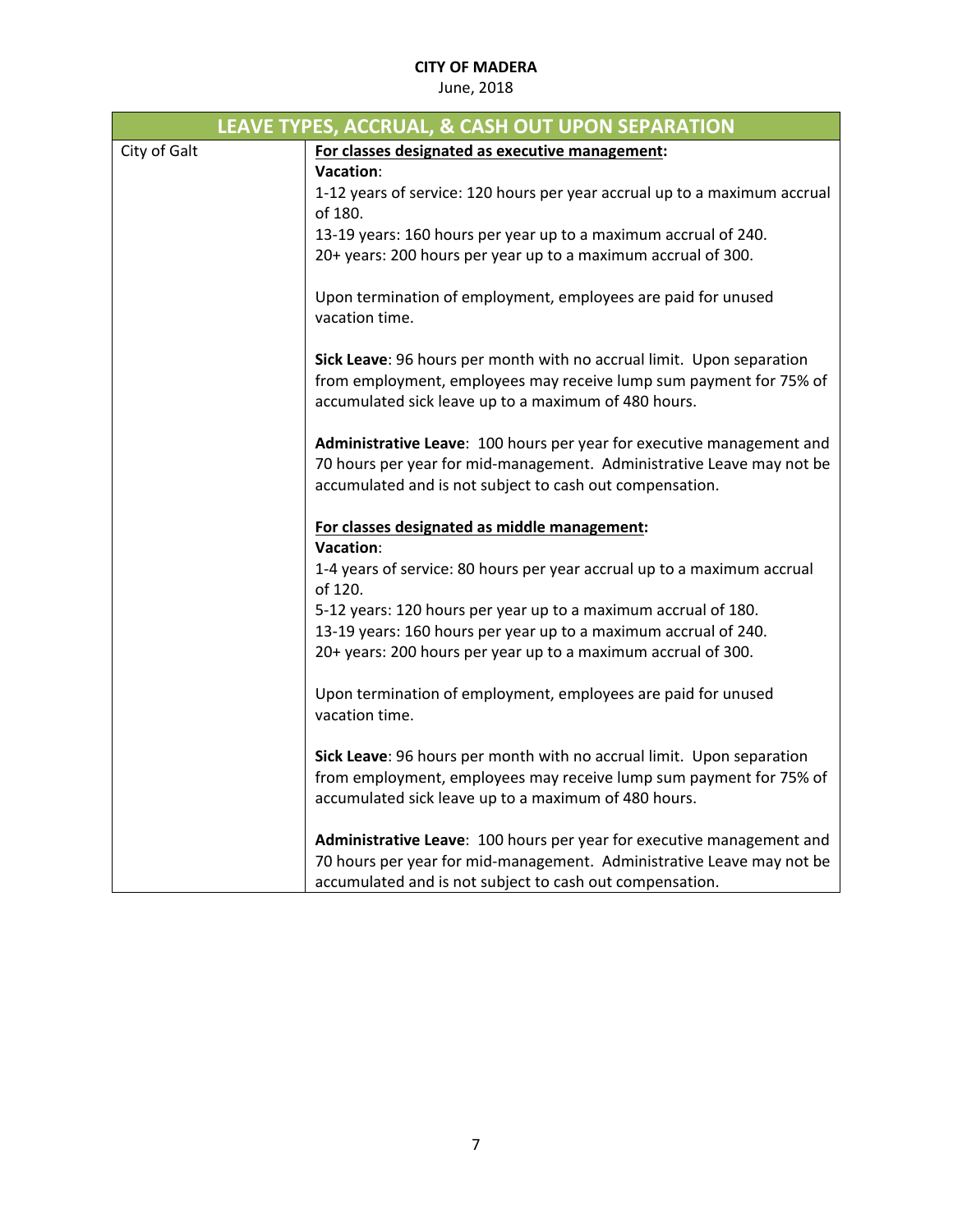| LEAVE TYPES, ACCRUAL, & CASH OUT UPON SEPARATION |                                                                                                                              |  |
|--------------------------------------------------|------------------------------------------------------------------------------------------------------------------------------|--|
| City of Hanford                                  | Vacation:                                                                                                                    |  |
|                                                  | 0-5 years of service: 88 hours per year                                                                                      |  |
|                                                  | 6-10 years: 120 hours per year                                                                                               |  |
|                                                  | 11-15 years: 136 hours per year                                                                                              |  |
|                                                  | 16+ years: 160 hours per year                                                                                                |  |
|                                                  |                                                                                                                              |  |
|                                                  | Max accrual not to exceed twice the employee's annual accrual rate.                                                          |  |
|                                                  | Vacation is paid out upon separation of employment.                                                                          |  |
|                                                  | Holidays: 96 hours per year.                                                                                                 |  |
|                                                  |                                                                                                                              |  |
|                                                  | Sick Leave: 96 hours per year accrued without limit. Sick leave is not                                                       |  |
|                                                  | cashed out upon separation from service.                                                                                     |  |
|                                                  | Administrative Leave: N/A                                                                                                    |  |
| City of Lodi                                     | Vacation:                                                                                                                    |  |
|                                                  | 1-5 years of service: 80 hours per year                                                                                      |  |
|                                                  | 6-11 years: 120 hours per year                                                                                               |  |
|                                                  | 12-14 years: 136 hours per year                                                                                              |  |
|                                                  | 15+ years: 160 hours per year                                                                                                |  |
|                                                  |                                                                                                                              |  |
|                                                  | Max accrual not to exceed twice the employee's annual accrual rate.<br>Vacation is paid out upon separation from employment. |  |
|                                                  |                                                                                                                              |  |
|                                                  | Holidays: 112 hours per year on City-designated days with some hours                                                         |  |
|                                                  | designated as floating holidays.                                                                                             |  |
|                                                  |                                                                                                                              |  |
|                                                  | Sick Leave: 96 hours per year without limit. Sick leave may be converted                                                     |  |
|                                                  | to service credit for retirement. Sick leave is not paid out at retirement.                                                  |  |
|                                                  |                                                                                                                              |  |
|                                                  | Administrative Leave: 80 hours per year. May not be carried over from                                                        |  |
|                                                  | year to year. Administrative leave is subject to cash out during                                                             |  |
|                                                  | employment as well as at the time of separation."<br>Vacation:                                                               |  |
| City of Los Banos                                | 0-5 years of service: 80 hours per year up to a maximum accrual of 160.                                                      |  |
|                                                  | 6-15 years: 120 hours per year up to a maximum accrual of 240.                                                               |  |
|                                                  | 16+ years: 160 hours per year up to a maximum accrual of 320.                                                                |  |
|                                                  | Vacation is paid out upon separation from City service.                                                                      |  |
|                                                  | Holidays: 88 hours per year                                                                                                  |  |
|                                                  | Sick Leave: 96 hours per year with no accrual limit. Sick leave is not                                                       |  |
|                                                  | cashed out upon separation from employment.                                                                                  |  |
|                                                  | Administrative Leave: 80 hours per year. May not be accrued from year                                                        |  |
|                                                  | to year and is not cashed out upon separation from employment.                                                               |  |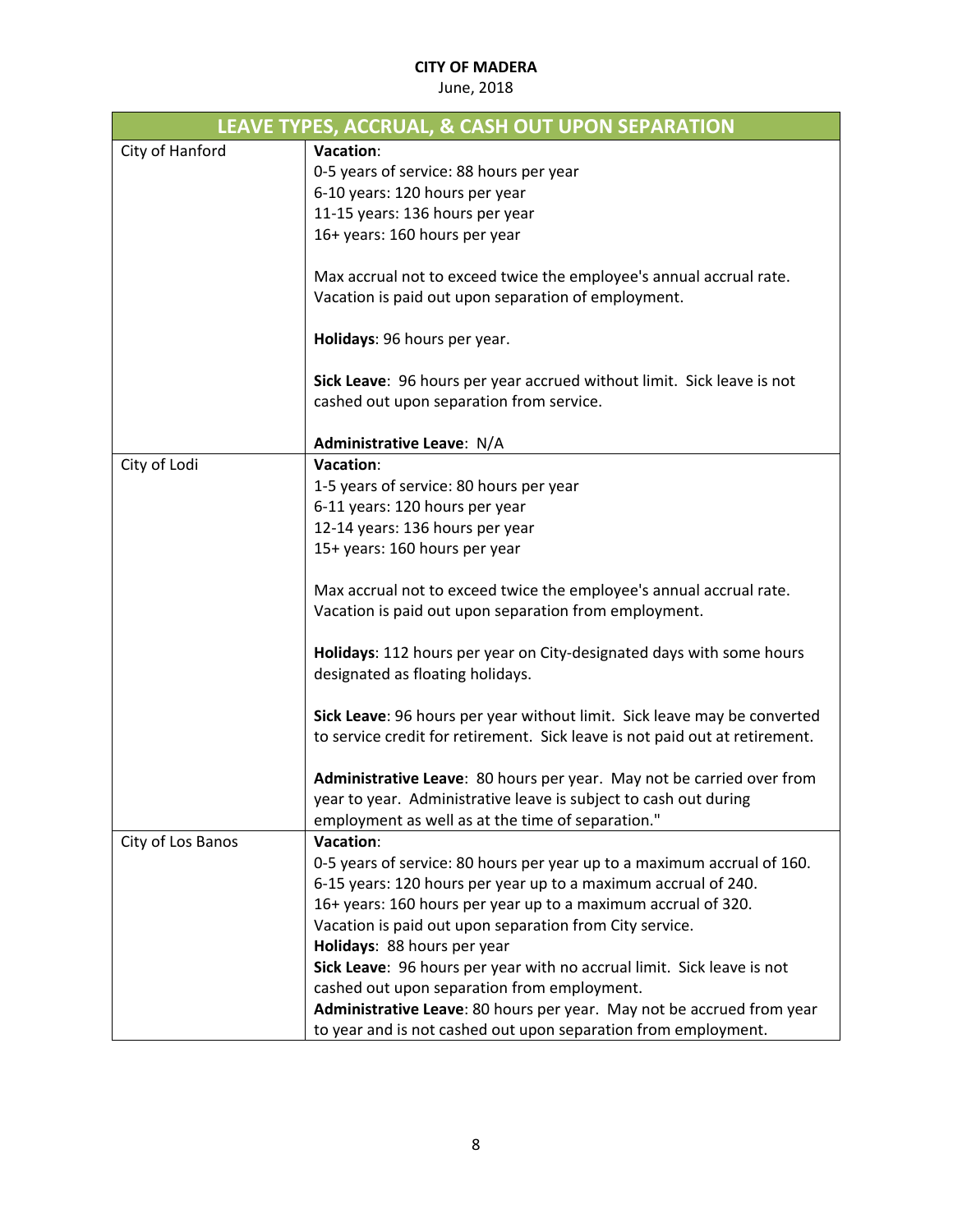| LEAVE TYPES, ACCRUAL, & CASH OUT UPON SEPARATION |                                                                                                                                                                                                                                                                                                                                                              |  |
|--------------------------------------------------|--------------------------------------------------------------------------------------------------------------------------------------------------------------------------------------------------------------------------------------------------------------------------------------------------------------------------------------------------------------|--|
| City of Merced                                   | For employees designated as executive management                                                                                                                                                                                                                                                                                                             |  |
|                                                  | Vacation:<br>1-3 years of service: 96 hours per year up to a maximum accrual of 192.<br>4-7 years: 120 hours per year up to a maximum accrual of 240.<br>8-20 years: 160 hours per year up to a maximum accrual of 320.<br>21-24 years: 200 hours per year up to a maximum accrual of 400.<br>25+ years: 240 hours per year up to a maximum accrual of 480.  |  |
|                                                  | Vacation may be cashed out upon separation of employment.                                                                                                                                                                                                                                                                                                    |  |
|                                                  | Holidays: 96 hours per year                                                                                                                                                                                                                                                                                                                                  |  |
|                                                  | Sick Leave: 96 hours per year up to a maximum accrual of 1056. 50% of<br>unused sick leave may be paid out at the time of retirement. Employees<br>who resign or are terminated do not receive payment for unused sick<br>leave accrual.                                                                                                                     |  |
|                                                  | Administrative Leave: 80 hours per year. Unused hours may be cashed<br>out at year end, but may not be carried over to the next year.<br>Administrative leave is paid out upon separation from employment.                                                                                                                                                   |  |
|                                                  | For classes designated as management                                                                                                                                                                                                                                                                                                                         |  |
|                                                  | Vacation:<br>1-5 years of service: 96 hours per year up to a maximum accrual of 192.<br>6-9 years: 120 hours per year up to a maximum accrual of 240.<br>10-20 years: 160 hours per year up to a maximum accrual of 320.<br>21-24 years: 200 hours per year up to a maximum accrual of 400.<br>25+ years: 240 hours per year up to a maximum accrual of 480. |  |
|                                                  | Vacation may be cashed out upon separation of employment.                                                                                                                                                                                                                                                                                                    |  |
|                                                  | Holidays: 96 hours per year                                                                                                                                                                                                                                                                                                                                  |  |
|                                                  | Sick Leave: 96 hours per year up to a maximum accrual of 1056. 50% of<br>unused sick leave may be paid out at the time of retirement. Employees<br>who resign or are terminated do not receive payment for unused sick<br>leave accrual.                                                                                                                     |  |
|                                                  | Administrative Leave: 40 hours per year and may be cashed out. Unused<br>hours may be cashed out at year end, but may not be carried over to the<br>next year. Administrative leave is paid out upon separation from<br>employment.                                                                                                                          |  |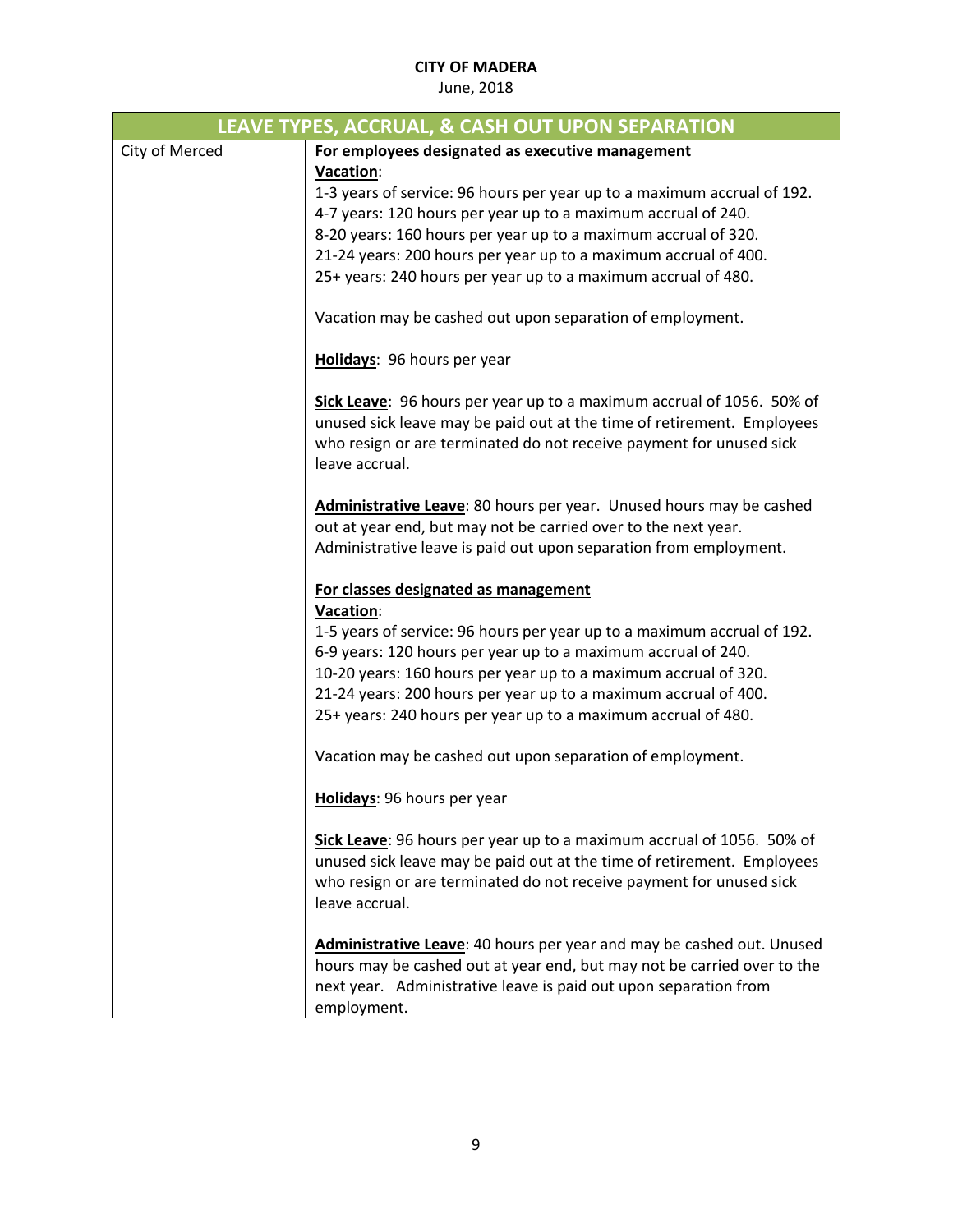| LEAVE TYPES, ACCRUAL, & CASH OUT UPON SEPARATION |                                                                                                                                                                                                                                                                                                                                                                             |  |
|--------------------------------------------------|-----------------------------------------------------------------------------------------------------------------------------------------------------------------------------------------------------------------------------------------------------------------------------------------------------------------------------------------------------------------------------|--|
| City of Porterville                              | Vacation:<br>1-5 years of service: 104 hours per year up to a maximum accrual of 160.<br>6-10 years: 144 hours per year up to a maximum accrual of 200.<br>11-15 years: 162 hours per year up to a maximum accrual of 220.<br>16+ years: 184 hours per year up to a maximum accrual of 240.                                                                                 |  |
|                                                  | Vacation is paid out upon separation from employment.                                                                                                                                                                                                                                                                                                                       |  |
|                                                  | Holidays: 76 hours per year on City-designated holidays. 24 additional<br>hours are designated as floating holidays (included in vacation accrual).                                                                                                                                                                                                                         |  |
|                                                  | Sick Leave: 96 hours per year with no accrual limit. Sick leave is not<br>cashed out upon separation from service. Sick leave may be converted to<br>service credit for retirement.                                                                                                                                                                                         |  |
|                                                  | <b>Administrative Leave:</b> Department Heads and the Deputy City Manager<br>may, subject to the discretion of the City Manager, be granted up to 10<br>days of Administrative Leave each calendar year. Other Unrepresented<br>Management employees may be granted up to 5 Administrative Leave<br>days per year. Unused hours may not be carried over from year to year." |  |
| City of Sanger                                   | <b>Vacation:</b>                                                                                                                                                                                                                                                                                                                                                            |  |
|                                                  | 0-2 years of service: 64 hours per year<br>2-5 years: 112 hours per year                                                                                                                                                                                                                                                                                                    |  |
|                                                  | 5-10 years: 160 hours per year                                                                                                                                                                                                                                                                                                                                              |  |
|                                                  | 10-15 years: 184 hours per year                                                                                                                                                                                                                                                                                                                                             |  |
|                                                  | 15+ years: 208 hours per year                                                                                                                                                                                                                                                                                                                                               |  |
|                                                  | Max accrual not to exceed 240 hours. Employees must use a minimum of<br>80 hours per year of vacation leave. Upon termination of employment,<br>employees are paid for unused vacation time.                                                                                                                                                                                |  |
|                                                  | Holidays: 96 hours per year on City-designated holidays, 8 of which are<br>designated as a floating holiday.                                                                                                                                                                                                                                                                |  |
|                                                  | Sick Leave: 96 hours per year with no accrual limit.                                                                                                                                                                                                                                                                                                                        |  |
|                                                  | Administrative Leave: Exempt employees receive 72 hours per year.<br>Unused hours may not be carried over from year to year and are not<br>subject to pay out upon separation of employment.                                                                                                                                                                                |  |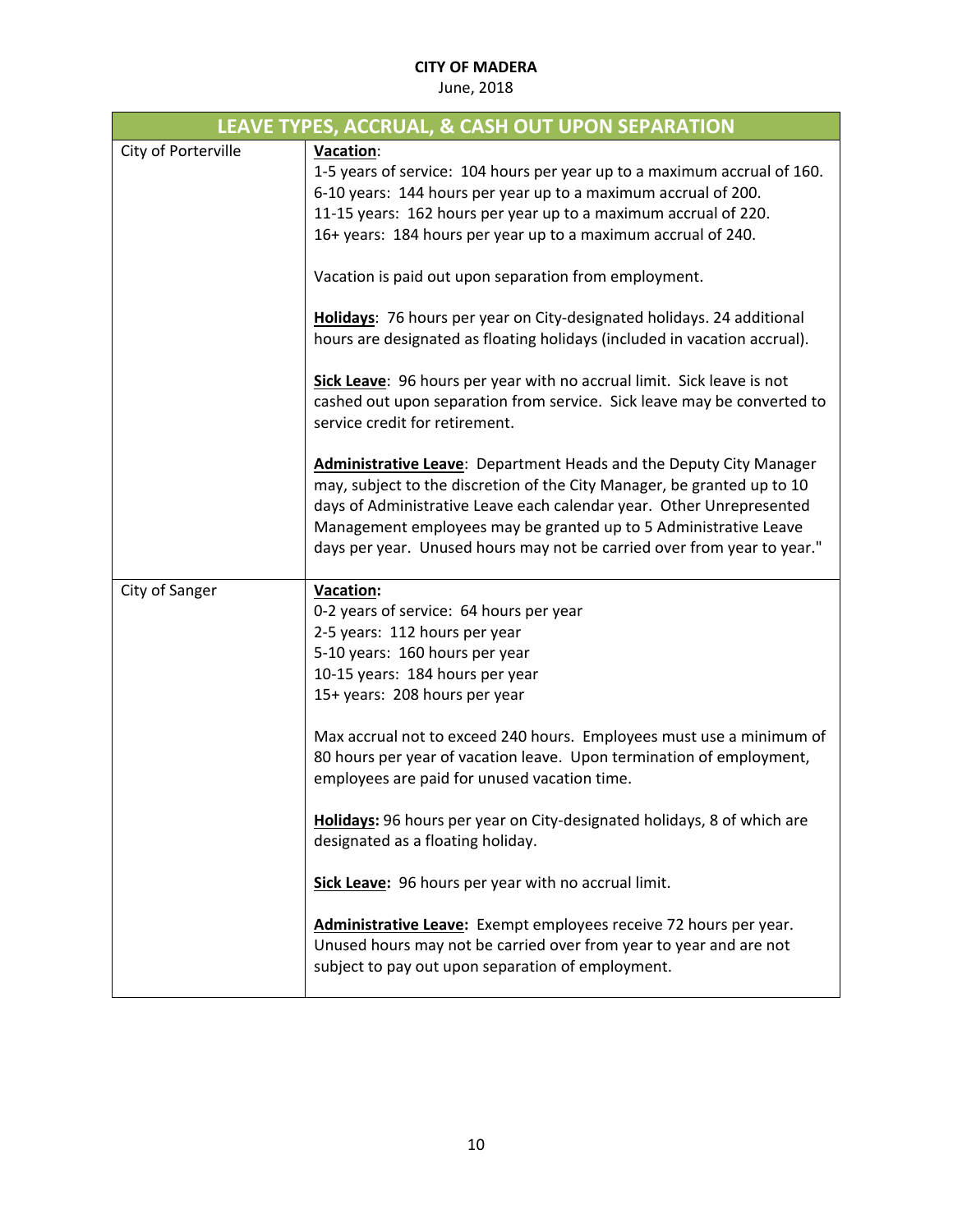|                | LEAVE TYPES, ACCRUAL, & CASH OUT UPON SEPARATION                                                                                                                    |
|----------------|---------------------------------------------------------------------------------------------------------------------------------------------------------------------|
| City of Tulare | For classes designated as executive management                                                                                                                      |
|                | <b>Vacation:</b>                                                                                                                                                    |
|                | Less than 4 years of service: 80 hours per year                                                                                                                     |
|                | 4-6 years: 88 hours per year                                                                                                                                        |
|                | 6-7 years: 96 hours per year                                                                                                                                        |
|                | 7-8 years: 104 hours per year                                                                                                                                       |
|                | 8-9 years: 112 hours per year                                                                                                                                       |
|                | 9-15 years: 120 hours per year                                                                                                                                      |
|                | 15+ years: 160 hours per year                                                                                                                                       |
|                | Max accrual not to exceed 320 hours. Vacation may be cashed out upon                                                                                                |
|                | separation of employment.                                                                                                                                           |
|                | Holidays: 104 hours per year on City-designated holidays, 24 of which are                                                                                           |
|                | designated as in-lieu holidays. Employees may accrue a maximum of 160 in-lieu                                                                                       |
|                | holiday hours unless given prior authorization by the City Manager.                                                                                                 |
|                | Sick Leave: 96 hours per year up to a maximum accrual of 1,056. Upon                                                                                                |
|                | honorable separation, an employee with 10 or more years or service with the City                                                                                    |
|                | shall receive 50% of unused sick leave balance at normal rate of pay. All unused                                                                                    |
|                | sick leave not cashed out may be converted to PERS retirement credit.                                                                                               |
|                | Sworn Police employees may accumulate leave up to a maximum of 480 hours.                                                                                           |
|                | Management Leave: 88 hours per year. Unused hours may not be carried over                                                                                           |
|                | from year to year. Prorated Management Leave may be cashed out at                                                                                                   |
|                | separation.                                                                                                                                                         |
|                |                                                                                                                                                                     |
|                | For classes designated as management<br><b>Vacation:</b>                                                                                                            |
|                | Less than 4 years of service: 80 hours per year                                                                                                                     |
|                | 4-6 years: 88 hours per year                                                                                                                                        |
|                | 6-7 years: 96 hours per year                                                                                                                                        |
|                | 7-8 years: 104 hours per year                                                                                                                                       |
|                | 8-9 years: 112 hours per year                                                                                                                                       |
|                | 9-15 years: 120 hours per year                                                                                                                                      |
|                | 15+ years: 160 hours per year                                                                                                                                       |
|                | Max accrual not to exceed 320 hours. Upon termination of employment,                                                                                                |
|                | employees are paid for unused vacation time.                                                                                                                        |
|                |                                                                                                                                                                     |
|                | Holidays: 104 hours per year on City-designated holidays, 24 of which are                                                                                           |
|                | designated as in-lieu holidays. Employees may accrue a maximum of 160 in-lieu                                                                                       |
|                | holiday hours unless given prior authorization by the City Manager.                                                                                                 |
|                |                                                                                                                                                                     |
|                | Sick Leave: 96 hours per year up to a maximum accrual of 1,056. Upon                                                                                                |
|                | honorable separation, an employee with 10 or more years or service with the City                                                                                    |
|                | shall receive 50% of unused sick leave balance at normal rate of pay. All unused                                                                                    |
|                | sick leave not cashed out may be converted to PERS retirement credit.                                                                                               |
|                |                                                                                                                                                                     |
|                | Management Leave: 64 hours per year. Unused hours may not be carried over                                                                                           |
|                | from year to year. Managers leaving city service shall receive partial year pro-<br>ration based upon the number of pay periods worked in the fiscal year. Prorated |
|                | Management Leave may be cashed out at separation.                                                                                                                   |
|                |                                                                                                                                                                     |
|                |                                                                                                                                                                     |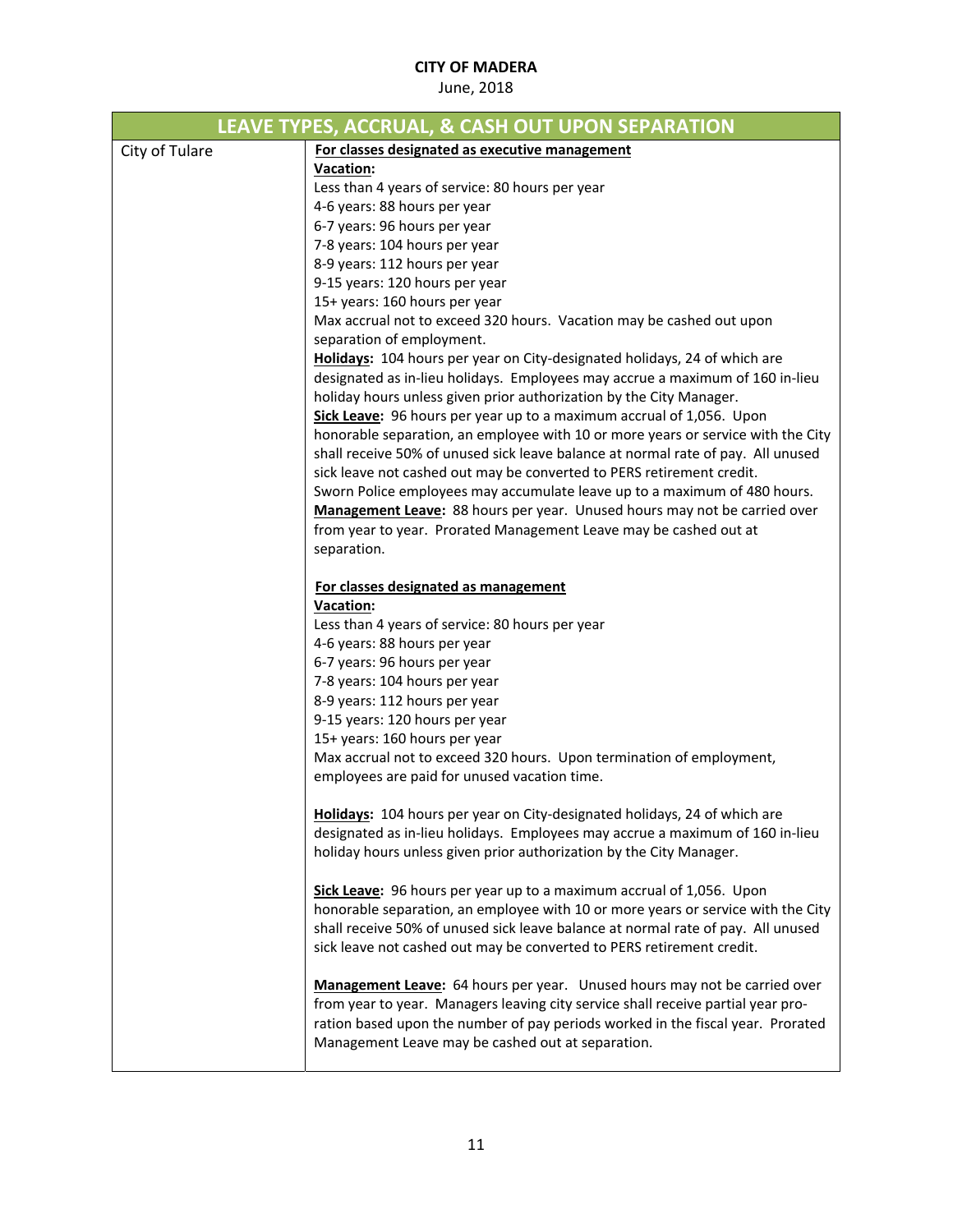|                 | LEAVE TYPES, ACCRUAL, & CASH OUT UPON SEPARATION                                     |
|-----------------|--------------------------------------------------------------------------------------|
| City of Turlock | For classes designated as executive management                                       |
|                 | <b>Vacation:</b>                                                                     |
|                 | 0-5 years of service: 120 hours per year                                             |
|                 | 5-6 years: 128 hours per year                                                        |
|                 | 6-7 years: 136 hours per year                                                        |
|                 | 7-8 years: 144 hours per year                                                        |
|                 | 8-10 years: 152 hours per year                                                       |
|                 | 10-15 years: 160 hours per year                                                      |
|                 | 15-20 years: 168 hours per year                                                      |
|                 | 20+ years: 176 hours per year                                                        |
|                 | Max accrual not to exceed 400 hours. Employees must use a minimum of 40              |
|                 | consecutive hours each fiscal year.                                                  |
|                 | In addition to the leave accrual schedule above, employees will receive one-time     |
|                 | vacation bonuses of 40 additional hours upon reaching their 20th anniversary,        |
|                 | and on each subsequent 5 year anniversary increment thereafter.                      |
|                 | Vacation is paid out upon separation.                                                |
|                 | Holidays: 96 hours per year on City-designated holidays, 16 of which are             |
|                 | designated as floating holidays.                                                     |
|                 | Sick Leave: 96 hours per year with no accrual limit. If an employee resigns after    |
|                 | 4 years, retires, or dies while in City service, the employee or a beneficiary shall |
|                 | be paid for 25% of total accumulated unused sick leave.                              |
|                 | Management Leave: 80 hours per year with provisions for cash payment upon            |
|                 | separation from employment.                                                          |
|                 | For classes designated as management                                                 |
|                 | <b>Vacation:</b>                                                                     |
|                 | 0-2 years of service: 80 hours per year                                              |
|                 | 2-5 years: 120 hours per year                                                        |
|                 | 5-6 years: 128 hours per year                                                        |
|                 | 6-7 years: 136 hours per year                                                        |
|                 | 7-8 years: 144 hours per year                                                        |
|                 | 8-10 years: 152 hours per year                                                       |
|                 | 10-15 years: 160 hours per year                                                      |
|                 | 15-20 years: 168 hours per year                                                      |
|                 | 20+ years: 176 hours per year                                                        |
|                 | Max accrual not to exceed 400 hours. Employees must use a minimum of 40              |
|                 | consecutive hours each fiscal year.                                                  |
|                 | In addition to the leave accrual schedule above, employees will receive one-time     |
|                 | vacation bonuses of 40 additional hours upon reaching their 20th anniversary,        |
|                 | and on each subsequent 5 year anniversary increment thereafter.                      |
|                 | Vacation is paid out upon separation.                                                |
|                 | Holidays: 96 hours per year on City-designated holidays, 16 of which are             |
|                 | designated as floating holidays.                                                     |
|                 | Sick Leave: 96 hours per year with no accrual limit. If an employee resigns after    |
|                 | 4 years, retires, or dies while in City service, the employee or a beneficiary shall |
|                 | be paid for 25% of total accumulated unused sick leave.                              |
|                 | Management Leave: 80 hours per year with provisions for cash payment upon            |
|                 | separation from employment.                                                          |
|                 |                                                                                      |
|                 |                                                                                      |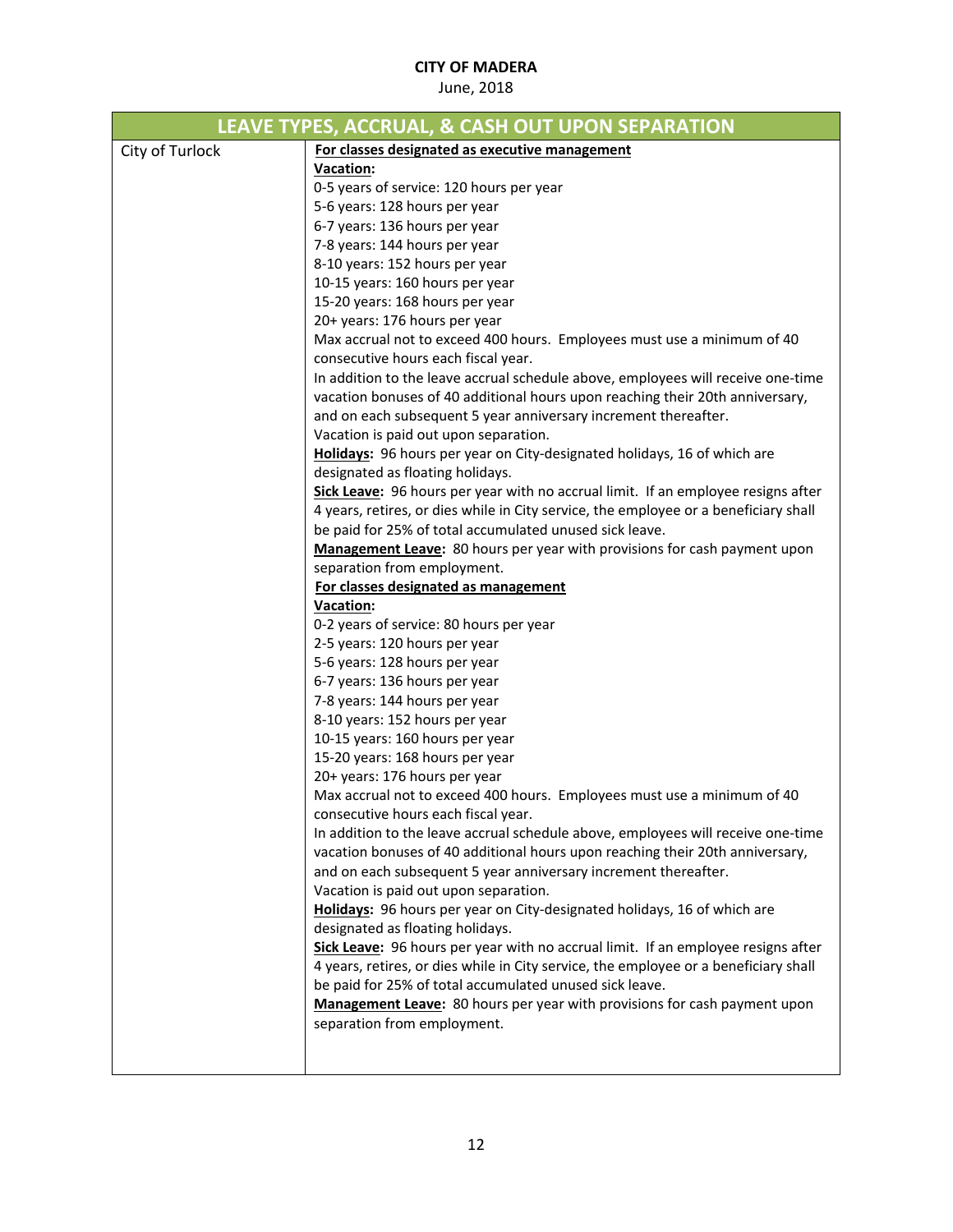June, 2018

#### **LEAVE TYPES, ACCRUAL, AND CASH OUT UPON SEPARATION SUMMARY:**

- *Leave Types*: Most agencies have separate leave time balances for vacation, sick, and administrative leave as well as separate, designated holidays which usually also include 1 to 2 floating holidays. Fresno has annual leave which consolidates vacation and sick leave. Chowchilla's annual leave consolidates vacation, administrative, and sick leave. A unique aspect of Madera's annual leave is the inclusion of holiday time.
- o *Leave Accrual:* All agencies in the City's labor market have established accrual rate schedules for vacation leave (or annual leave where applicable) with accrual rates increasing with years of service and accrual caps set at varying rates. Sick leave and administrative leave is typically granted at a fixed rate (in most cases 12 days of sick leave and 5 to 10 days of administrative leave annually) which does not increase with years of service. Caps on sick leave accrual vary from agency to agency, but most have high maximum accrual caps or no accrual cap at all. Administrative leave is typically not carried over from one year to the next.
- *Cash out upon separation:* All agencies have provisions for vacation cash out at 100% of value upon separation from employment. Those agencies with annual leave (Chowchilla and Fresno) allow for annual leave cash out at 100% upon separation from employment. For most agencies, sick leave is not cashed out at 100% of value and in two agencies not at all. Delano, Galt, Merced, Tulare, and Turlock allow for sick leave cash out at a reduced rate, and Merced and Tulare require that certain requirements be met in order to be eligible. Hanford and Los Banos do not allow sick leave cash out at all. Other agencies allow for sick leave to be converted to service credit for retirement including Chowchilla, Fresno's supplemental sick leave, Galt, and Porterville.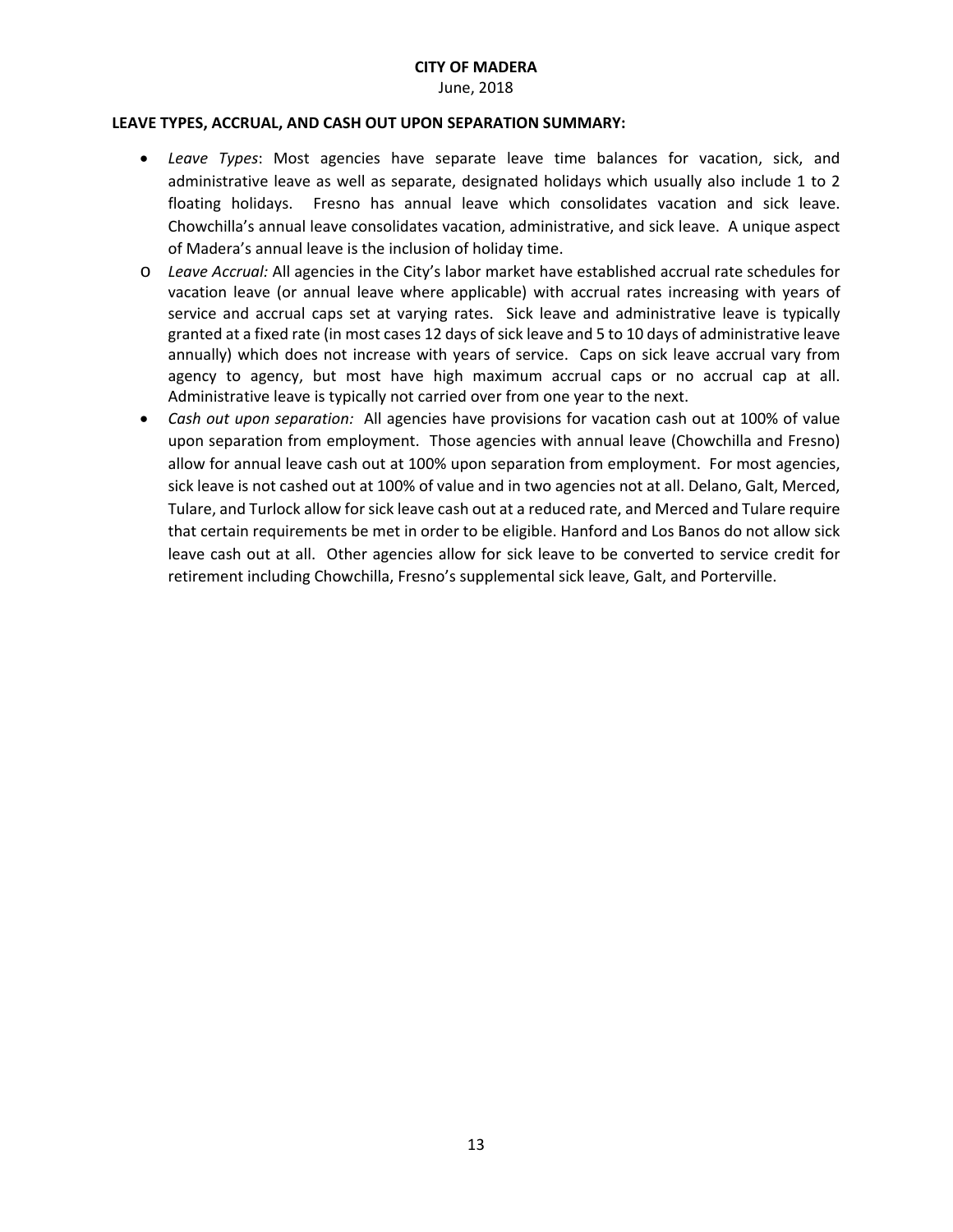#### June, 2018

| <b>MEDICAL COST SHARE</b> |                                                                                                                    |
|---------------------------|--------------------------------------------------------------------------------------------------------------------|
| <b>CITY OF MADERA</b>     | City provides a health benefit allowance to purchase medical,                                                      |
|                           | dental, and vision coverage for employee and family.                                                               |
| City of Chowchilla        | The City and employee share costs at approximately 80% City paid and                                               |
|                           | 20% employee paid.                                                                                                 |
| City of Delano            | Mid-management employees pay any cost over the City's \$1700<br>contribution.                                      |
|                           | Executive management employees do not have cost sharing; City<br>pays 100%.                                        |
| City of Fresno            | Fresno offers a low-cost, reduced coverage plan the premium for<br>$\bullet$<br>which is 100% covered by the City. |
|                           | Based on current rates, the employee share is up to 30%<br>٠<br>depending upon choice of plan.                     |
| City of Galt              | Employee share of cost depends upon plan selection.<br>$\bullet$                                                   |
|                           | Based on current premiums, employee share of cost is                                                               |
|                           | approximately 17%-20%.                                                                                             |
| City of Hanford           | City pays 60% and employee pays 40% of health and dental for<br>$\bullet$                                          |
|                           | employee + dependent.                                                                                              |
|                           | City pays 100% of employee vision coverage and 40% of<br>$\bullet$                                                 |
|                           | dependent vision coverage.                                                                                         |
| City of Lodi              | City uses a 2014 premium as the baseline premium with<br>$\bullet$<br>employee picking up the balance.             |
|                           | Currently employees are picking up approximately 15%-17% of<br>the cost.                                           |
| City of Los Banos         | The City and employee share costs at approximately 80% City paid and                                               |
|                           | 20% employee paid.                                                                                                 |
| City of Merced            | Current cost share is approximately 90% City paid and 10% employee paid                                            |
|                           | depending upon the employees' plan selections.                                                                     |
| City of Porterville       | Employees' share is approximately 25% of costs.                                                                    |
| City of Sanger            | Mid-management employees share cost at approximately 5%.<br>$\bullet$                                              |
|                           | Executive management employees share cost at approximately<br>2.5%.                                                |
| City of Tulare            | City pays 65% and employee pays 35%.                                                                               |
| City of Turlock           | City pays 100%.                                                                                                    |

**Medical Cost Share Summary:** The majority of agencies have provisions for sharing the cost of medical premiums. The market is somewhat split insofar as some agencies have an established dollar amount that the City contributes and the amount that the employee has to pick up is dependent upon the plan that the employee selects and the amount that premiums vary from one year to the next. Other agencies have an established percentage split (e.g., City pays 65% and employee pays 35%) regardless of the plan selection or premiums for a given year. Two agencies (Delano and Turlock) have policies for 100% Citypaid premiums, but in Delano the policy applies only to executive management classifications. Fresno offers a 100% City‐paid option, but only if employees select a reduced coverage plan. Sanger's policy requires only a nominal employee contribution. The remaining eight agencies have policies whereby employees are paying a significant portion of insurance premiums.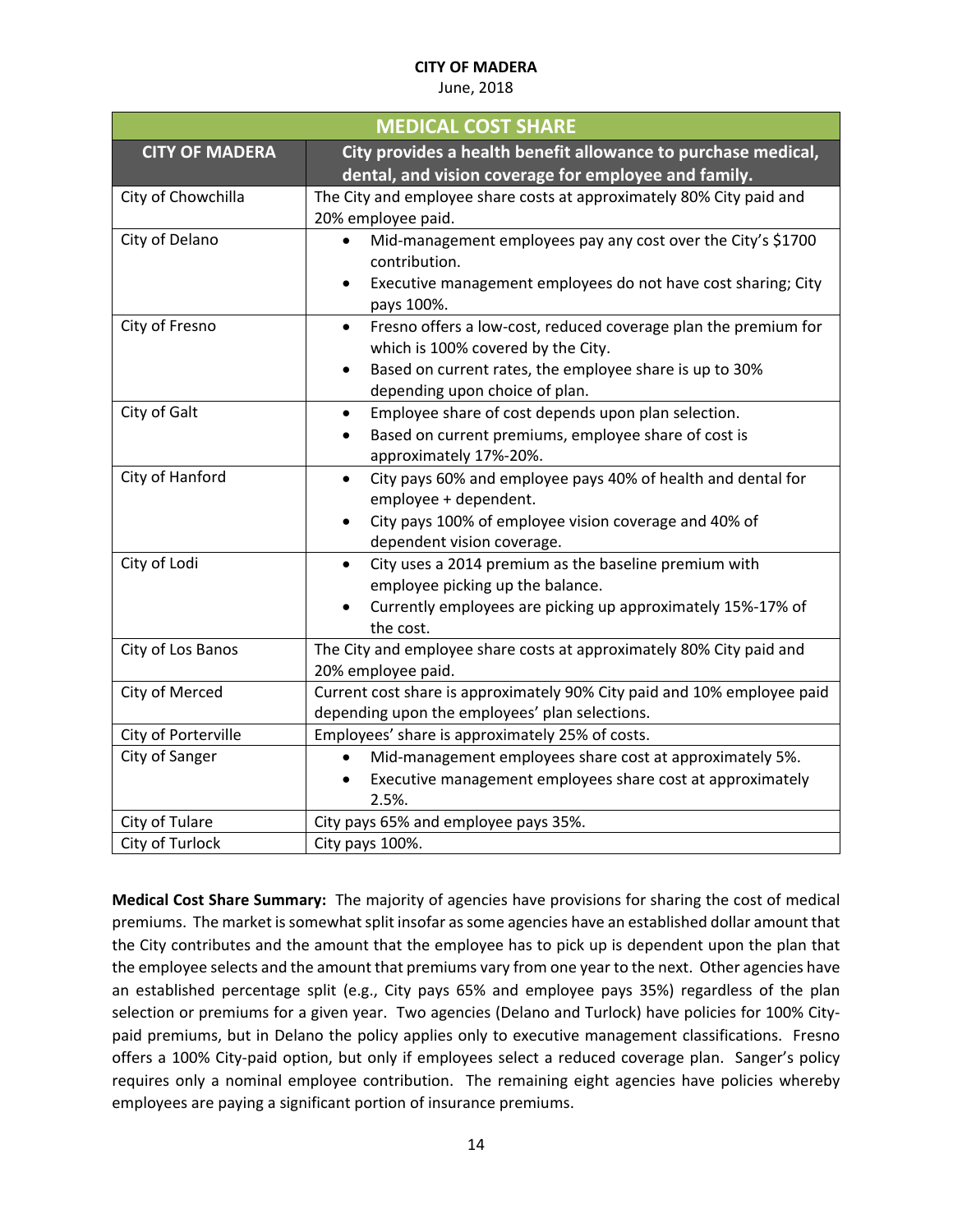#### June, 2018

| <b>CASH IN LIEU OF MEDICAL COVERAGE</b> |                                                                     |
|-----------------------------------------|---------------------------------------------------------------------|
| <b>CITY OF MADERA</b>                   | \$300 per month                                                     |
| City of Chowchilla                      | \$225 per month                                                     |
| City of Delano                          | \$165 per month                                                     |
| City of Fresno                          | N/A                                                                 |
| City of Galt                            | \$350/month for employee plus one.                                  |
|                                         | \$500/month for employee plus family.                               |
| City of Hanford                         | N/A                                                                 |
| City of Lodi                            | \$305/month for employee only.                                      |
|                                         | \$533/month for employee plus one.                                  |
|                                         | \$693/month for employee plus family.                               |
| City of Los Banos                       | \$485/month of which part must be used to enroll in mandatory life, |
|                                         | dental, and vision.                                                 |
| City of Merced                          | 25% of the core medical premium for a single individual. Based on   |
|                                         | current rates, this amount is \$411/month.                          |
| City of Porterville                     | N/A                                                                 |
| City of Sanger                          | \$197/month for employee plus spouse.                               |
|                                         | \$149/month for employee plus child.                                |
|                                         | \$338/month for employee plus family.                               |
| City of Tulare                          | \$100/month                                                         |
| City of Turlock                         | 50% of premium is contributed to employee's deferred compensation   |
|                                         | account.                                                            |

**CASH IN LIEU OF MEDICAL COVERAGE:** Most agencies provide for cash payment for employees who have qualified insurance coverage through another source. The average cash payment offered in the City's labor market is approximately \$360 per month which is roughly 20% higher than the City's current practice of \$300 per month.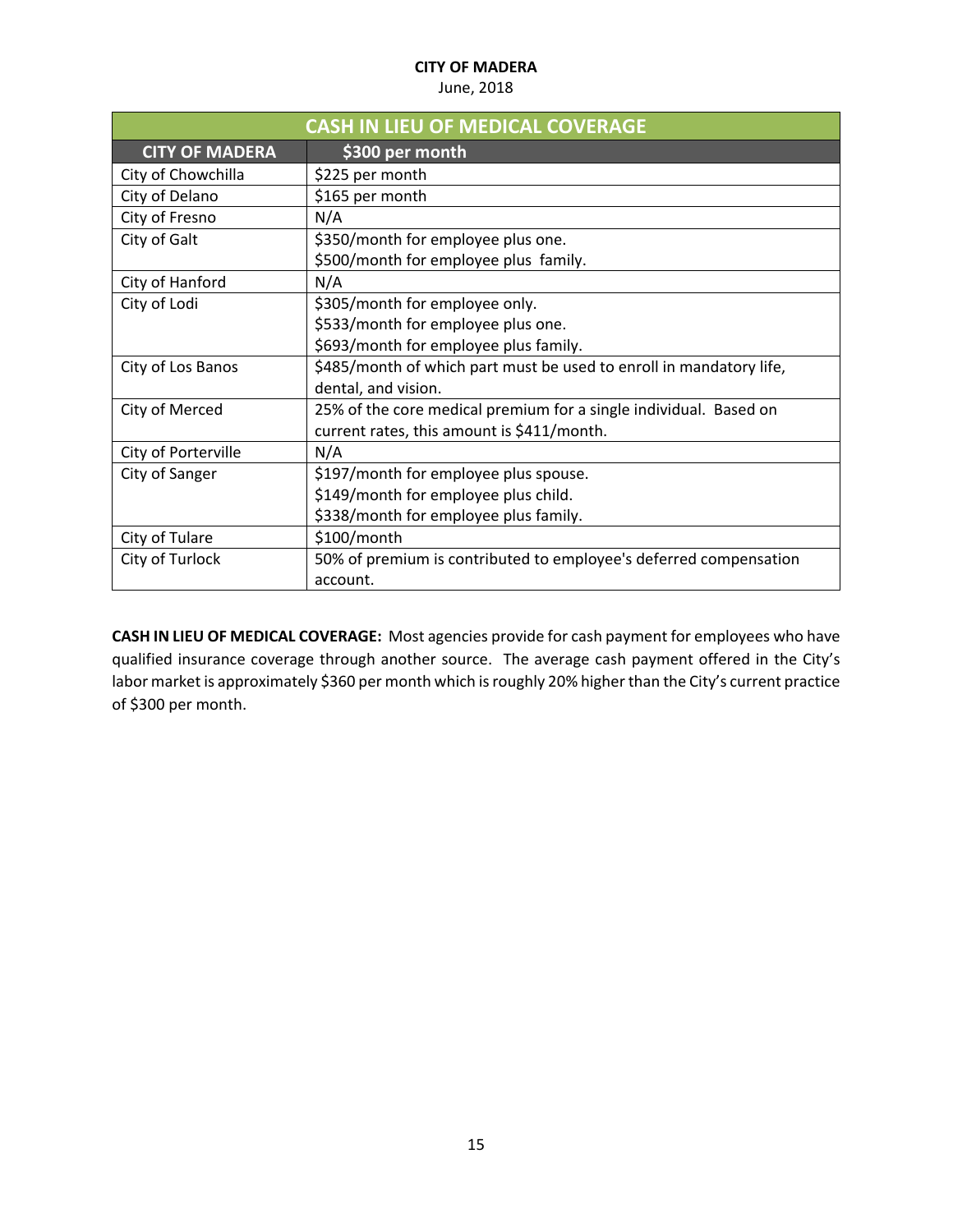#### June, 2018

| <b>SALARY SCHEDULE STRUCTURE</b> |                                                                                                                        |
|----------------------------------|------------------------------------------------------------------------------------------------------------------------|
| <b>CITY OF MADERA</b>            | Six step plan with approximately 5% between steps (28% width)                                                          |
|                                  | with exception of City Attorney, City Clerk, and Executive Director                                                    |
|                                  | of the Successor Agency.                                                                                               |
| City of Chowchilla               | Thirteen steps with 1.5% between steps for executive                                                                   |
|                                  | classifications.                                                                                                       |
|                                  | Eleven steps with 2.5% between steps for non-executive<br>٠                                                            |
|                                  | classifications.                                                                                                       |
| City of Delano                   | Five steps with 5% between each step.                                                                                  |
| City of Fresno                   | Salary bands for all management employees. Executive management                                                        |
|                                  | classifications have a 40% differential between the minimum and                                                        |
|                                  | maximum, and mid-management classifications have a 20% differential                                                    |
|                                  | between minimum and maximum.                                                                                           |
| City of Galt                     | Five steps with 5% between steps with the exception of the City Manager                                                |
|                                  | and City Attorney which have flat rate amounts.                                                                        |
| City of Hanford                  | Salary bands with 20% differential between the minimum and<br>$\bullet$                                                |
|                                  | maximum for executive management.                                                                                      |
|                                  | Five steps with 5% between steps for mid-management.                                                                   |
| City of Lodi                     | Flat rate amounts for executive management.<br>$\bullet$                                                               |
|                                  | Five steps with 5% between steps for mid-management.                                                                   |
| City of Los Banos                | Salary bands for executive management with approximately 27%<br>$\bullet$<br>differential between minimum and maximum. |
|                                  | Five steps with 5% between steps for mid-management.                                                                   |
| City of Merced                   | Five steps with 5% between steps with the exception of the City Manager                                                |
|                                  | and City Attorney which have flat rate amounts.                                                                        |
| City of Porterville              | Five steps with 5% between steps with the exception of the City Manager                                                |
|                                  | which has a flat rate amounts.                                                                                         |
| City of Sanger                   | Five steps with 5% between steps with the exception of the City Manager                                                |
|                                  | which is on a salary band with a 25% differential between the minimum                                                  |
|                                  | and maximum.                                                                                                           |
| City of Tulare                   | Five steps with 5% between steps.                                                                                      |
| City of Turlock                  | Five steps with 5% between steps with the exception of the City Attorney                                               |
|                                  | which has 10 steps.                                                                                                    |

**SALARY SCHEDULE STRUCTURE SUMMARY:** By in large, the agencies in the City's labor market utilize a five-step salary structure with 5% between steps, particularly for middle management classifications. Ten of the agencies utilize this structure for the mid-management classifications and seven for their executive management classifications (with exceptions for the City Manager and/or City Attorney in five of the agencies). Fresno utilizes salary bands for both mid‐management and executive classifications with a 20% and 40% differential between the minimum and maximum salary points respectively. Hanford and Los Banos also utilize a salary band structure for executive management classifications, and Lodi utilizes flat rate amounts for executive management classifications.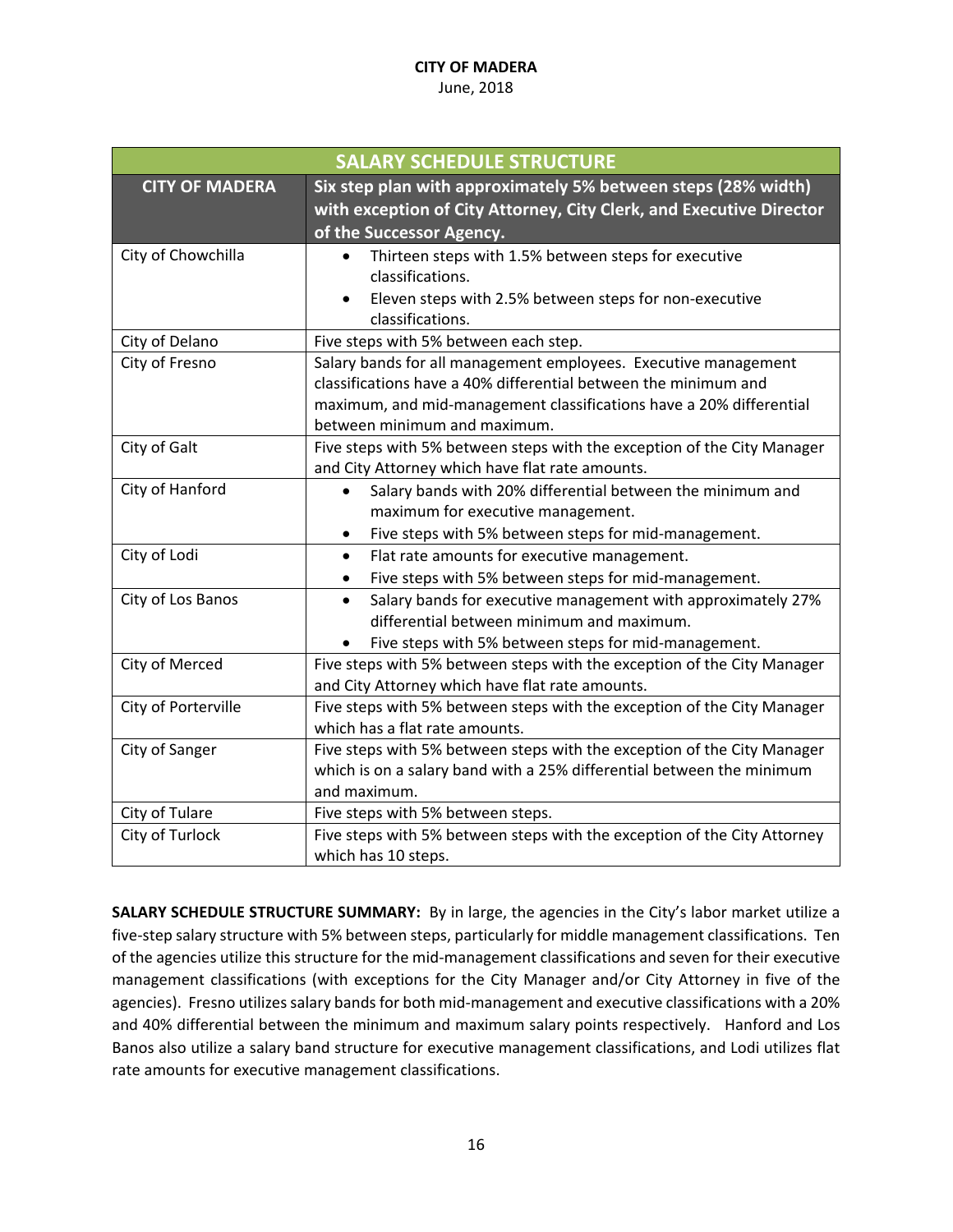| <b>SEVERANCE PAY</b>  |                                                                                                                                                                                                                                                                                                                                                                                                                                              |
|-----------------------|----------------------------------------------------------------------------------------------------------------------------------------------------------------------------------------------------------------------------------------------------------------------------------------------------------------------------------------------------------------------------------------------------------------------------------------------|
| <b>CITY OF MADERA</b> | Severance pay provisions are offered to each Executive and<br>$\bullet$<br><b>Management employee.</b><br>Department Head employees receive one and a half months'<br>$\mathbf{\circ}$<br>salary and health benefits with Council's direct reports receive<br>six months' salary and health benefits.                                                                                                                                        |
| City of Chowchilla    | <b>City Administrator:</b><br>If termination without cause occurs:<br>-Within the first 18 months of agreement, employee is entitled to six<br>months' base salary and health care benefits.<br>-During the final 6 months of agreement, employee is entitled to an<br>amount equivalent to the base pay and health care benefits to which the<br>employee would have been entitled for the duration of the agreement.                       |
| City of Delano        |                                                                                                                                                                                                                                                                                                                                                                                                                                              |
| City of Fresno        | Six months' pay plus continuation of employer contribution to health and<br>welfare for 6 months for those designated as executive management<br>classifications.                                                                                                                                                                                                                                                                            |
| City of Galt          | City Manager: Six months' pay if terminated without cause.                                                                                                                                                                                                                                                                                                                                                                                   |
| City of Hanford       | If terminated without cause, employees are entitled to receive 6 months'<br>pay upon termination for those designated as executive management<br>classifications.                                                                                                                                                                                                                                                                            |
| City of Lodi          | Severance pay provisions to include salary and continuation of insurance<br>coverage are provided to classifications designated as executive<br>management, and provisions vary per individual employment agreement.                                                                                                                                                                                                                         |
| City of Los Banos     | Community Development Director: 3 months' compensation (base pay<br>plus costs of health, dental, and life insurance) if terminated without<br>cause.<br>City Manager: If terminated without cause, employee receives either an<br>amount equal to 6 months' base pay OR base salary for number of                                                                                                                                           |
|                       | months remaining in the contract whichever is less. Severance pay shall<br>not exceed an amount equal to 6 months' base pay. Medical, dental, and<br>vision insurance coverage for employee and dependents continue for the<br>duration of the severance months except if employee becomes<br>employees elsewhere.                                                                                                                           |
| City of Merced        | N/A                                                                                                                                                                                                                                                                                                                                                                                                                                          |
| City of Porterville   | N/A                                                                                                                                                                                                                                                                                                                                                                                                                                          |
| City of Sanger        | For classes designated as executive management: Three months' salary<br>and continuation of benefits for 3 months.<br>City Manager: For contract termination without cause, City Manager is<br>entitled to severance pay equal to 12 months' salary during the first year<br>of employment agreement, 9 months' salary during the second year, and<br>6 months' salary during the third year. Employment agreement is a 3 year<br>agreement. |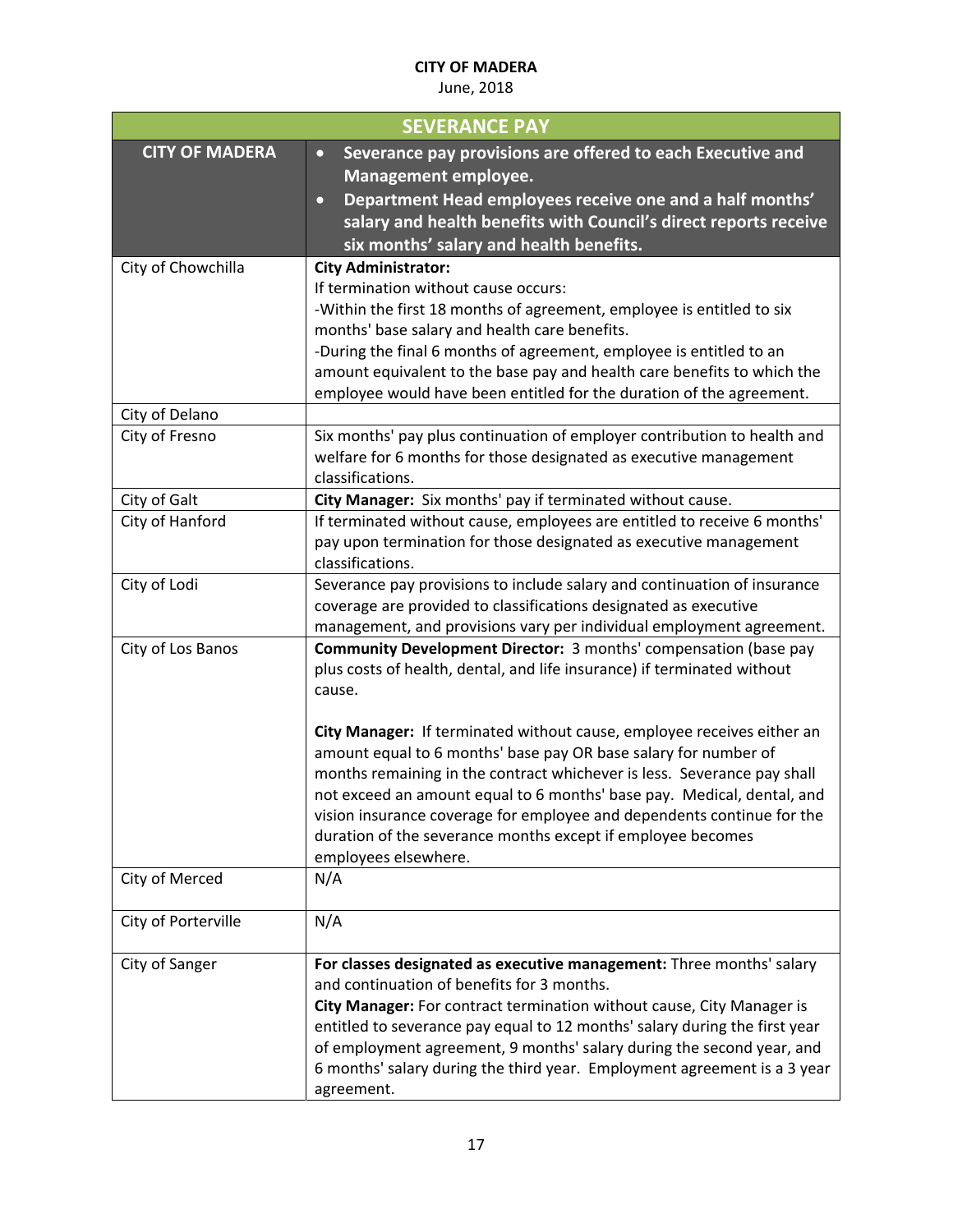#### June, 2018

| <b>SEVERANCE PAY</b> |     |
|----------------------|-----|
| City of Tulare       | N/A |
| City of Turlock      | N/A |

**SEVERANCE PAY SUMMARY:** Four agencies offer severance pay provisions for classifications designated as executive management. Two agencies offer severance pay to the City Manager only, and one agency offers severance pay to the City Manager and the Community Development Director. Provisions for the most part provide for three to six months of salary and benefits, with provisions for the City Manager slightly higher than those of other classifications typically. Madera's severance pay of one and half months of salary and benefits is lower than the average for those agencies that offer severance pay; however, the majority of agencies do not have severance pay provisions.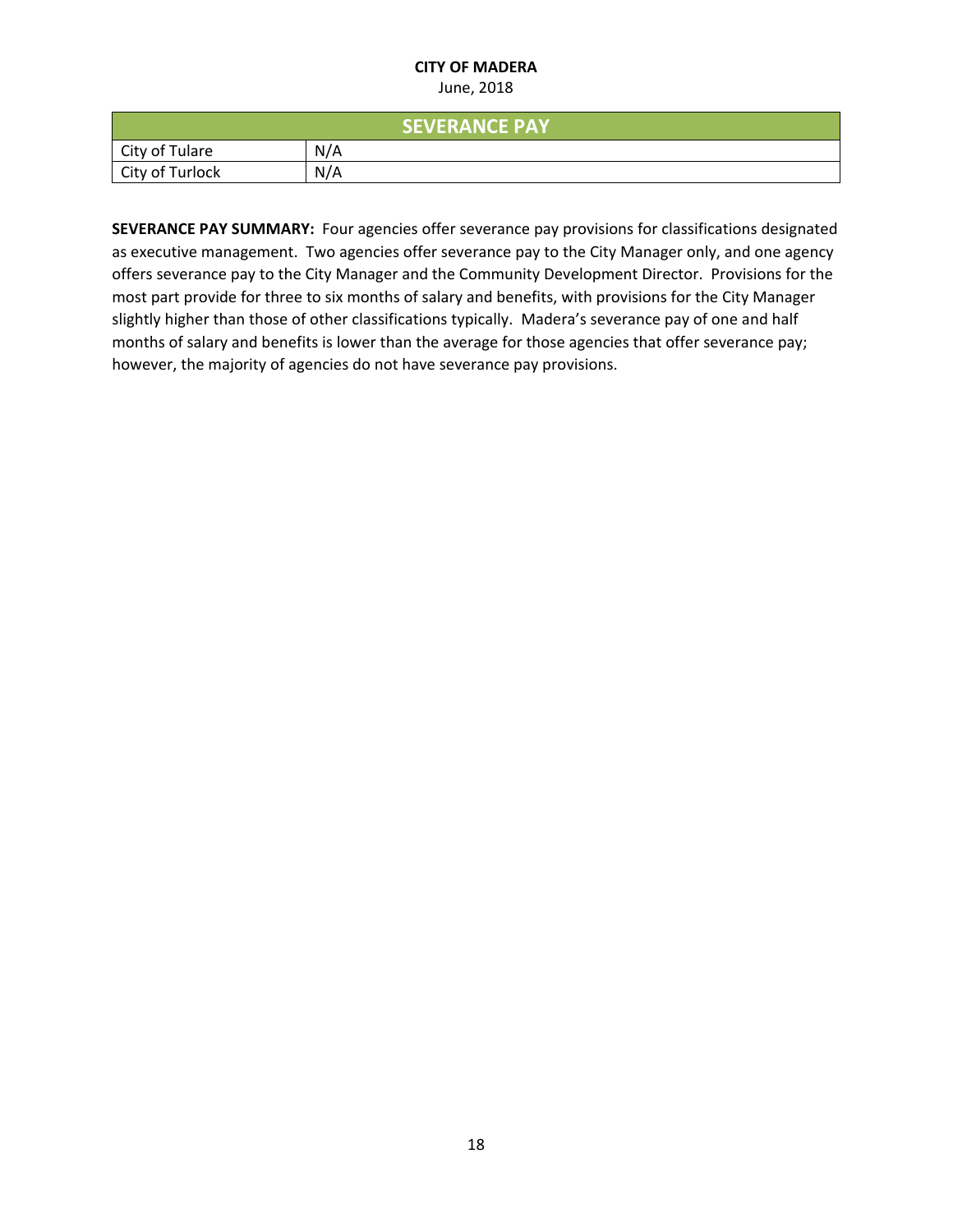#### June, 2018

| <b>RETIREE HEALTH</b> |                                                                                                                                                                                                                                                                                                         |
|-----------------------|---------------------------------------------------------------------------------------------------------------------------------------------------------------------------------------------------------------------------------------------------------------------------------------------------------|
| <b>CITY OF MADERA</b> | City-paid for retiree-only medical coverage until Medicare<br>$\bullet$<br>eligible for retirees with twenty years of service, of which at<br>least three are served in an Executive or Management<br>capacity.<br>Coverage for dental, vision, and spouse are paid for by the<br>$\bullet$<br>retiree. |
| City of Chowchilla    | Paid by retiree.                                                                                                                                                                                                                                                                                        |
| City of Delano        |                                                                                                                                                                                                                                                                                                         |
| City of Fresno        | Paid by retiree.                                                                                                                                                                                                                                                                                        |
| City of Galt          | City's contribution is made in accordance with Government Code Section<br>22892 and ceases should the City cancel its CalPERS health contract.                                                                                                                                                          |
| City of Hanford       | City contributes \$119 per month.                                                                                                                                                                                                                                                                       |
| City of Lodi          | Paid by retiree.                                                                                                                                                                                                                                                                                        |
| City of Los Banos     | Maximum monthly contribution for eligible annuitants equal to the<br>minimum employees contribution required under the PEMHCA.                                                                                                                                                                          |
| City of Merced        | Paid by retiree effective 2006.                                                                                                                                                                                                                                                                         |
| City of Porterville   | Paid by retiree.                                                                                                                                                                                                                                                                                        |
| City of Sanger        | Paid by retiree.                                                                                                                                                                                                                                                                                        |
| City of Tulare        | Paid by retiree.                                                                                                                                                                                                                                                                                        |
| City of Turlock       | Paid by retiree.                                                                                                                                                                                                                                                                                        |

RETIREE HEALTH SUMMARY: Most agencies have either a low rate or no City-paid contribution to retiree health. Although Madera's contribution rate seems generous by comparison, there is a high minimum threshold for eligibility of the benefit which likely reduces the actual cost of the benefit to the City.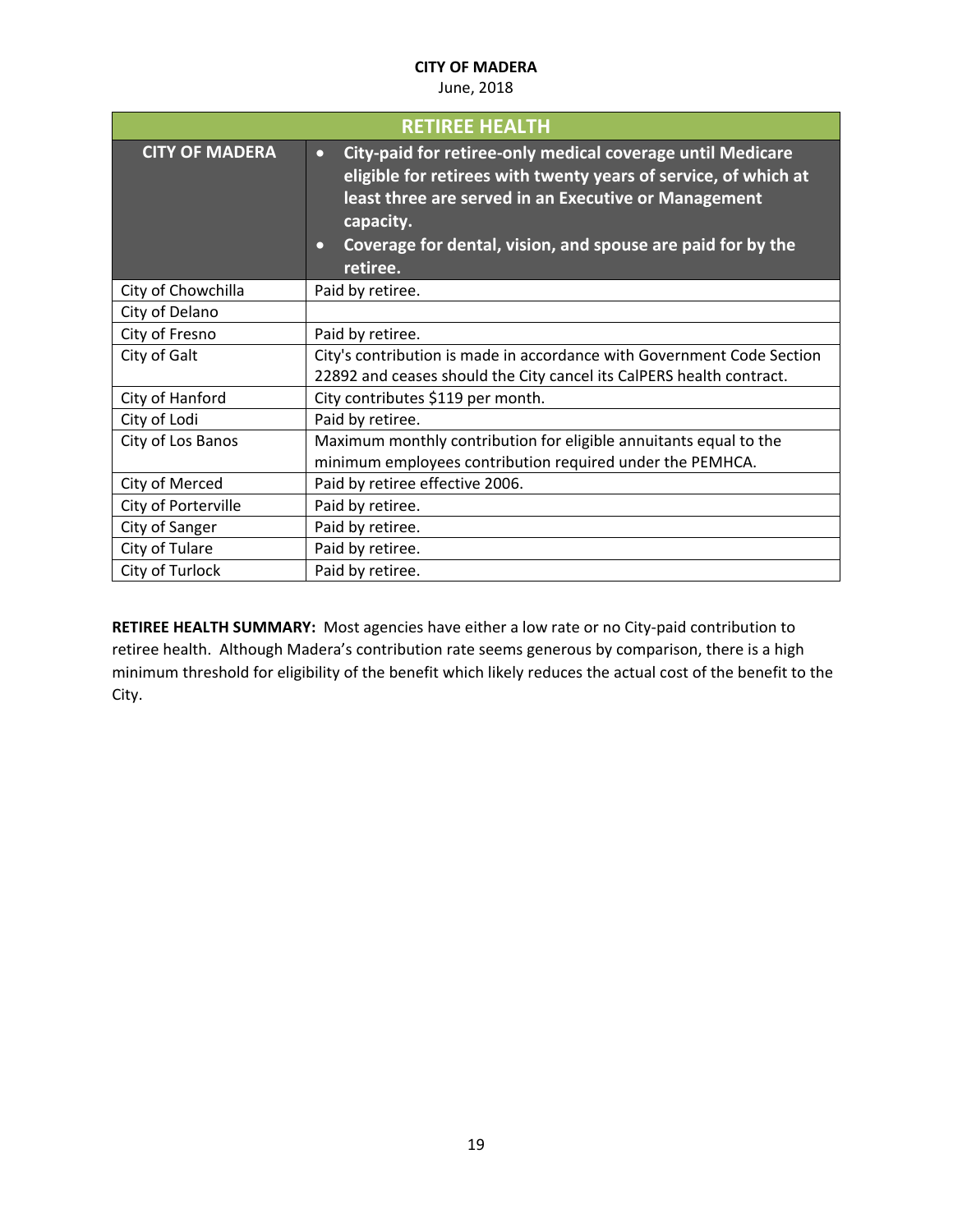### June, 2018

| <b>FLEX SCHEDULES</b> |                                                                         |
|-----------------------|-------------------------------------------------------------------------|
| <b>CITY OF MADERA</b> | Employees may request a 9/80 work schedule.                             |
| City of Chowchilla    | 9/80 schedule format                                                    |
| City of Delano        |                                                                         |
| City of Fresno        | Alternate work schedules available upon agreement between the City and  |
|                       | the employee.                                                           |
| City of Galt          | 9/80 where operational needs permit such a schedule.                    |
|                       |                                                                         |
|                       | Employees may request a flex schedule and requests are decided on a     |
|                       | case-by-case basis by Department Head, City Manager, or City Council.   |
|                       |                                                                         |
| City of Hanford       | N/A                                                                     |
| City of Lodi          | N/A                                                                     |
| City of Los Banos     | N/A                                                                     |
| City of Merced        | N/A                                                                     |
| City of Porterville   | N/A                                                                     |
| City of Sanger        | Flex time schedules which provide for lesser or greater number of work  |
|                       | hours in a 24 hour period may be agreed upon by the employee and the    |
|                       | Department Head.                                                        |
| City of Tulare        | City Manager is authorized to designate other work periods for          |
|                       | employees when the best interests of the city may be served by such     |
|                       | adjustment of standard work periods and hours.                          |
| City of Turlock       | The City offers employees either an alternative 4/10 workweek or a 9/80 |
|                       | workweek.                                                               |

**FLEX SCHEDULES SUMMARY:** Six of the comparator agencies offer some sort of option for flexible schedules. Some agencies determine such scheduling on a case‐by‐case basis at the request of the employee and whether or not requests can be accommodated considering the needs of the department. Chowchilla and Galt utilize a 9/80 schedule format somewhat uniformly across the agencies with some exceptions based on the operational needs of individual departments, divisions, and work units.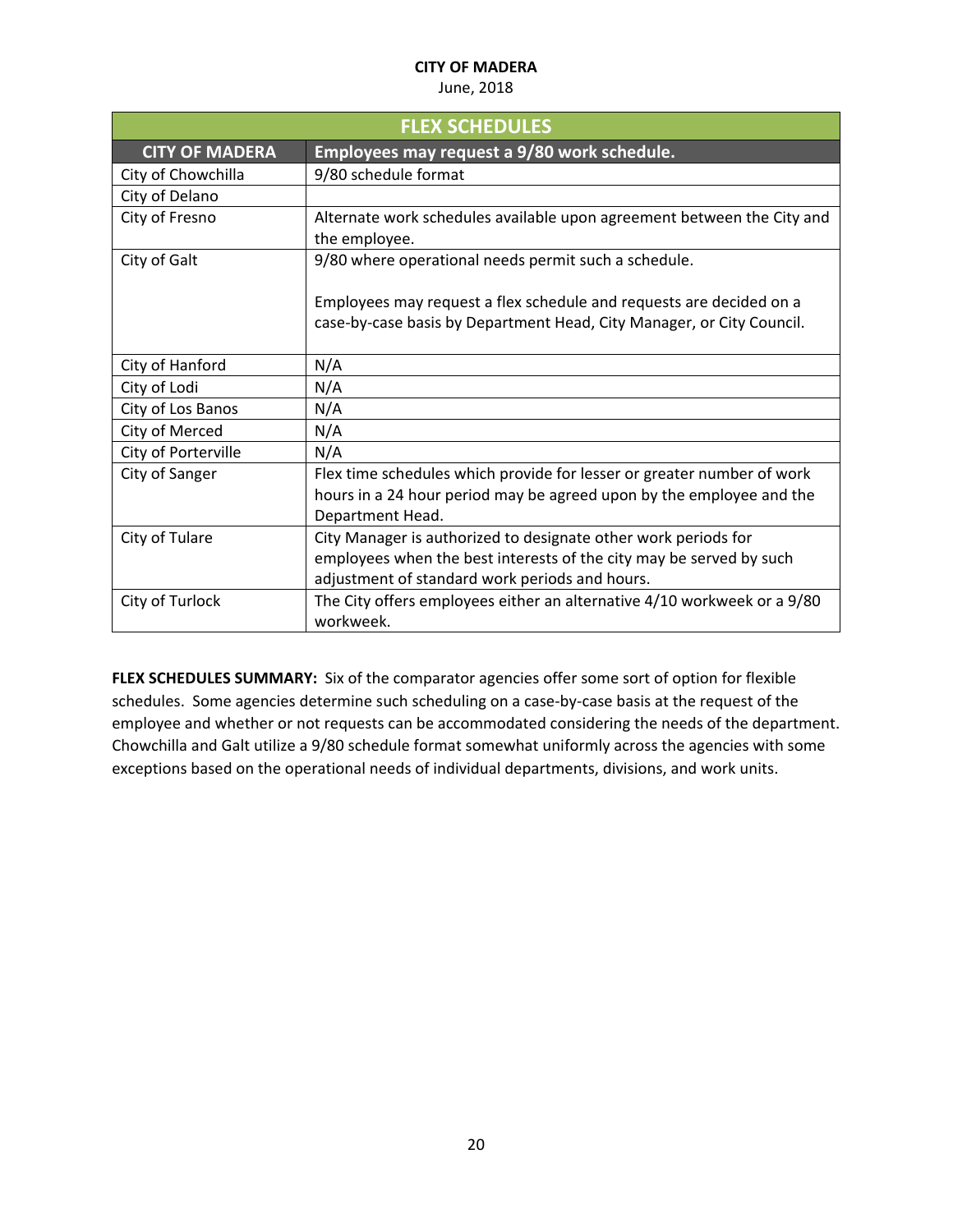June, 2018

| <b>HEALTH AND WELLNESS</b> |                                                                                                                                                                                                                                                                                                                                                                                                                                                                                                                                                                                                                                                                                                                                                      |
|----------------------------|------------------------------------------------------------------------------------------------------------------------------------------------------------------------------------------------------------------------------------------------------------------------------------------------------------------------------------------------------------------------------------------------------------------------------------------------------------------------------------------------------------------------------------------------------------------------------------------------------------------------------------------------------------------------------------------------------------------------------------------------------|
| <b>CITY OF MADERA</b>      | <b>Standard EAP</b>                                                                                                                                                                                                                                                                                                                                                                                                                                                                                                                                                                                                                                                                                                                                  |
| City of Chowchilla         | <b>Standard EAP</b>                                                                                                                                                                                                                                                                                                                                                                                                                                                                                                                                                                                                                                                                                                                                  |
| City of Delano             | <b>Standard EAP</b>                                                                                                                                                                                                                                                                                                                                                                                                                                                                                                                                                                                                                                                                                                                                  |
| City of Fresno             | EAP includes wellness seminars and referrals for weight loss, smoking<br>cessation, pain management, diabetes education, as well as clinical<br>counseling sessions for stress/anxiety, relationships, depression, grief,<br>substance abuse, and other topics. Sessions also offered for tax planning,<br>financial guidance, retirement planning, and legal assistance.                                                                                                                                                                                                                                                                                                                                                                            |
| City of Galt               | Hepatitis B vaccination provided free of charge to employees in classifications<br>at risk for exposure.                                                                                                                                                                                                                                                                                                                                                                                                                                                                                                                                                                                                                                             |
| City of Hanford            | <b>Standard EAP</b>                                                                                                                                                                                                                                                                                                                                                                                                                                                                                                                                                                                                                                                                                                                                  |
| City of Lodi               | <b>Standard EAP</b>                                                                                                                                                                                                                                                                                                                                                                                                                                                                                                                                                                                                                                                                                                                                  |
| City of Los Banos          | <b>Standard EAP</b>                                                                                                                                                                                                                                                                                                                                                                                                                                                                                                                                                                                                                                                                                                                                  |
| City of Merced             | Health and Wellness Committee comprised of representatives from<br>departments across the City collaborates to offer resource pages on the City's<br>website for various health conditions including diabetes, weight<br>management, and musculoskeletal health.                                                                                                                                                                                                                                                                                                                                                                                                                                                                                     |
| City of Porterville        | Fitness Incentive: Monthly incentive pay for eligible workouts of at least 1<br>hour which should include cardio exercise. To be eligible, workouts must be<br>verifiable via sign-in sheets at City fitness facilities or a printout from a<br>professional third-party gym.<br>\$30/mo. for 10-13 sessions<br>\$40/mo. for 14-17 sessions<br>\$50/mo. for 18+ sessions<br>Smoking Cessation Incentive: One-time incentive payment up to \$200 upon<br>completion of a certified smoking cessation class which has been pre-<br>approved by the Risk Manager.<br>Weight Loss and Nutrition: Up to 2 payments of \$50 per year for completion<br>of a certified weight loss or nutrition program which has been pre-approved<br>by the Risk Manager. |
| City of Sanger             | The City shall pay the portion of the cost of a routine biannual physical<br>examination which is not paid for by the health care plan.                                                                                                                                                                                                                                                                                                                                                                                                                                                                                                                                                                                                              |
| City of Tulare             | EAP includes substance abuse counseling and resources.                                                                                                                                                                                                                                                                                                                                                                                                                                                                                                                                                                                                                                                                                               |
| City of Turlock            | Wellness program providing employee and spouse with lifestyle assessments,<br>biometric screenings, and tools for accomplishing "whole health" such as<br>nutrition, exercise, stress management, finances, relationships, spirituality,<br>and sleep.                                                                                                                                                                                                                                                                                                                                                                                                                                                                                               |

**Health and Wellness Summary:** When collecting this data, we looked for those services that are outside of what is typically offered as part of an Employee Assistance Program (EAP). All agencies have EAP services, and seven offer some sort of enhancement to the standard EAP services which include smoking cessation programs, weight loss education and programs, diabetes education, vaccinations, physical examinations, nutrition and stress management counseling, and financial counseling among others. Porterville's health and wellness program is particularly interesting with employees receiving incentives for meeting requirements of defined numbers of workout sessions, and Turlock's program offers an array of biometric screenings for employees and their spouses as well as services that focus on "whole health" encompassing mind, body, and spirit.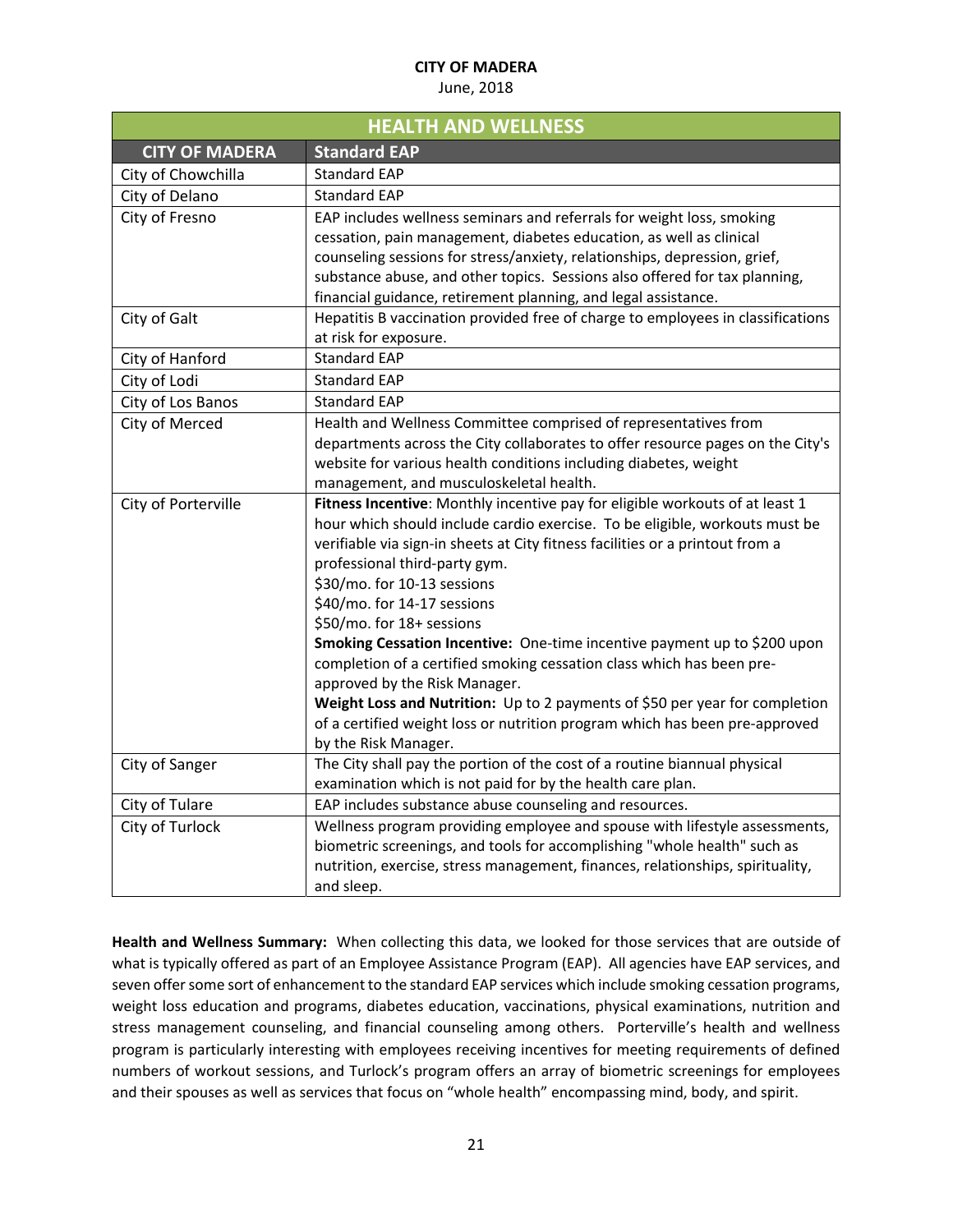| TUITION REIMBURSEMENT AND EDUCATION/CERTIFICATION PAY |                                                                              |
|-------------------------------------------------------|------------------------------------------------------------------------------|
| <b>CITY OF MADERA</b>                                 | <b>Tuition Reimbursement: N/A</b>                                            |
|                                                       | <b>Education/Certification Pay: N/A</b>                                      |
| City of Chowchilla                                    | TUITION REIMBURSEMENT: N/A                                                   |
|                                                       | <b>EDUCATION/CERTIFICATION PAY: 3% of base salary for each of the</b>        |
|                                                       | following in a subject matter that is directly related to the employee's job |
|                                                       | and is not a minimum requirement of the classification. Incentives may be    |
|                                                       | combined but may not exceed 9% of an employee's base salary:                 |
|                                                       | -Associate degree                                                            |
|                                                       | -Bachelor's degree                                                           |
|                                                       | -Master's degree                                                             |
|                                                       | -Doctorate degree                                                            |
|                                                       | -Subject matter certification                                                |
|                                                       | -Subject matter license                                                      |
| City of Delano                                        | TUITION REIMBURSEMENT: \$1,200/year for tuition, textbooks, or related       |
|                                                       | expenses subject to approval by the City Manager.                            |
|                                                       | <b>EDUCATION/CERTIFICATION PAY: N/A</b>                                      |
| City of Fresno                                        | <b>TUITION REIMBURSEMENT:</b> Employees are reimbursed for actual            |
|                                                       | educational expenses related to job position.                                |
|                                                       | <b>EDUCATION/CERTIFICATION PAY:</b>                                          |
|                                                       | Police Chief: 9% of base pay for Supervisory and Management POST             |
|                                                       | certificates.                                                                |
|                                                       | Building Services Manager: 5% for valid registration as an Architect or      |
|                                                       | Professional Engineer.                                                       |
| City of Galt                                          | TUITION REIMBURSEMENT: Up to \$1,000 per year.                               |
|                                                       | <b>EDUCATION/CERTIFICATION PAY: Police Chief: 5% for 60 semester units</b>   |
|                                                       | and possession of Intermediate POST certificate. Additional 5% for           |
|                                                       | bachelor's degree or Advanced POST certificate.                              |
|                                                       |                                                                              |
| City of Hanford                                       | TUITION REIMBURSEMENT: Up to \$1,000 per fiscal year.                        |
|                                                       | <b>EDUCATION/CERTIFICATION PAY:</b> For management classifications: 5%       |
|                                                       | for state issued licenses or certificates which benefit the job and the City |
|                                                       | as determined by the City Manager. Executive classifications are not         |
|                                                       | eligible.                                                                    |
| City of Lodi                                          | TUITION REIMBURSEMENT: Up to \$3,000 per year for tuition, books, and        |
|                                                       | software upon satisfactory completion of job-related coursework. The         |
|                                                       | coursework must be a program of study towards obtaining an associate         |
|                                                       | degree or higher and must be from an accredited college or university and    |
|                                                       | must be towards a degree that exceeds the level of degree required for       |
|                                                       | the employee's current classification.                                       |
|                                                       | <b>EDUCATION/CERTIFICATION PAY: N/A</b>                                      |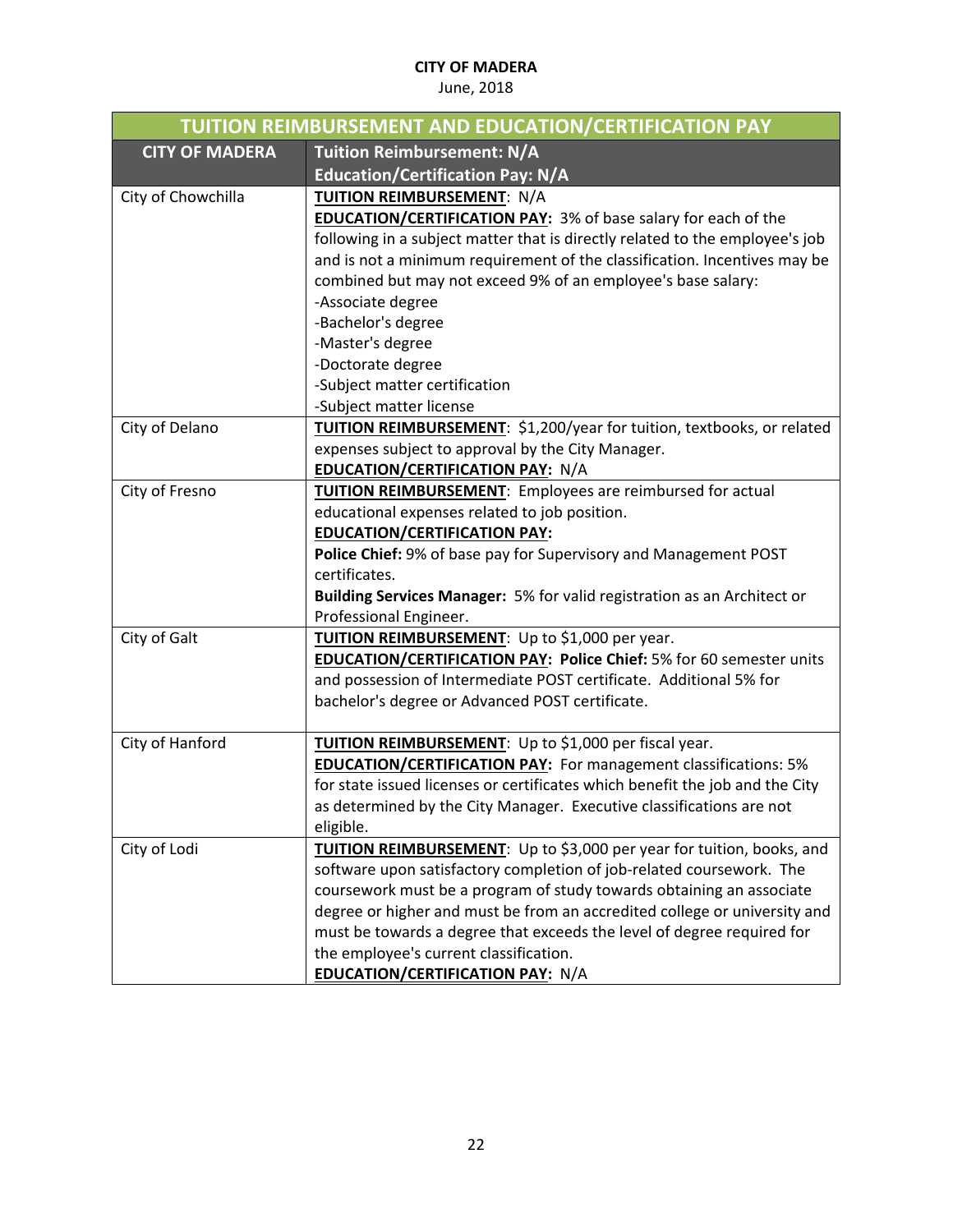#### June, 2018

|                     | <b>TUITION REIMBURSEMENT AND EDUCATION/CERTIFICATION PAY</b>                                                                                                                                                                                                                                                                                                                                                                                                                                                                                                                                                                                                |
|---------------------|-------------------------------------------------------------------------------------------------------------------------------------------------------------------------------------------------------------------------------------------------------------------------------------------------------------------------------------------------------------------------------------------------------------------------------------------------------------------------------------------------------------------------------------------------------------------------------------------------------------------------------------------------------------|
| City of Los Banos   | <b>TUITION REIMBURSEMENT:</b> Tuition, registration fees, parking fees,<br>books, and reasonable supplies are reimbursable up to \$3,000 per fiscal<br>year with prior approval and upon successful completion of coursework.<br>Employees must be on the City's payroll when coursework is completed,<br>be full-time status, and have completed at least one year of service with<br>the City.<br><b>EDUCATION/CERTIFICATION PAY:</b><br>Associate degree: \$75/mo.<br>Bachelor's degree: \$150/mo.<br>Master's degree: \$200/mo.<br>Employees receive incentive regardless of whether the degree is a<br>minimum qualification for their classification. |
| City of Merced      | <b>TUITION REIMBURSEMENT:</b> Graduate and post-graduate education may<br>be reimbursed if a proposal outlining the benefits of such education to<br>the City is provide to the Department Head or City Manager. Education<br>reimbursement applies to educational pursuits that are above and<br>beyond the minimum qualifications for the classification.<br>EDUCATION/CERTIFICATION PAY: N/A                                                                                                                                                                                                                                                             |
| City of Porterville | TUITION REIMBURSEMENT: N/A<br>EDUCATION/CERTIFICATION PAY: N/A                                                                                                                                                                                                                                                                                                                                                                                                                                                                                                                                                                                              |
| City of Sanger      | TUITION REIMBURSEMENT: Reimbursement of actual costs in pursuit of<br>associate, bachelor, or Master's degree up to a maximum of the<br>equivalent of 6 semester units at California State University, Fresno.<br>Employees must have been employed by the City for at least 1 year to be<br>eligible.<br>EDUCATION/CERTIFICATION PAY: N/A                                                                                                                                                                                                                                                                                                                  |
| City of Tulare      | <b>TUITION REIMBURSEMENT: Tuition reimbursement for educational</b><br>purposes which improve employee performance.<br><b>EDUCATION/CERTIFICATION PAY: N/A</b>                                                                                                                                                                                                                                                                                                                                                                                                                                                                                              |
| City of Turlock     | <b>TUITION REIMBURSEMENT:</b><br>Department Directors: \$700/year to be used for educational purposes<br>including college courses, computer hardware/software, subscriptions,<br>books, etc. OR they may receive \$600 in cashable allowance.<br>Department Managers: \$600/year to be used for educational purposes<br>including college courses, computer hardware/software, subscriptions,<br>books, etc. OR they may receive \$500 in cashable allowance.<br><b>EDUCATION/CERTIFICATION PAY:</b> Master's degree incentive pay of 2.5%.                                                                                                                |

## **TUTION REIMBURSEMENT AND EDUCATION/CERTIFICATION PAY SUMMARY:**

o *Tuition Reimbursement:* Most agencies offer some sort of tuition reimbursement benefit that reimburses employees for actual expenses incurred relative to tuition, textbooks, and curriculum‐specific software. Some also cover the cost of parking. Qualifiers of eligibility for reimbursement exist in most agencies and include such items as prior approval of coursework by the City Manager, coursework must be directly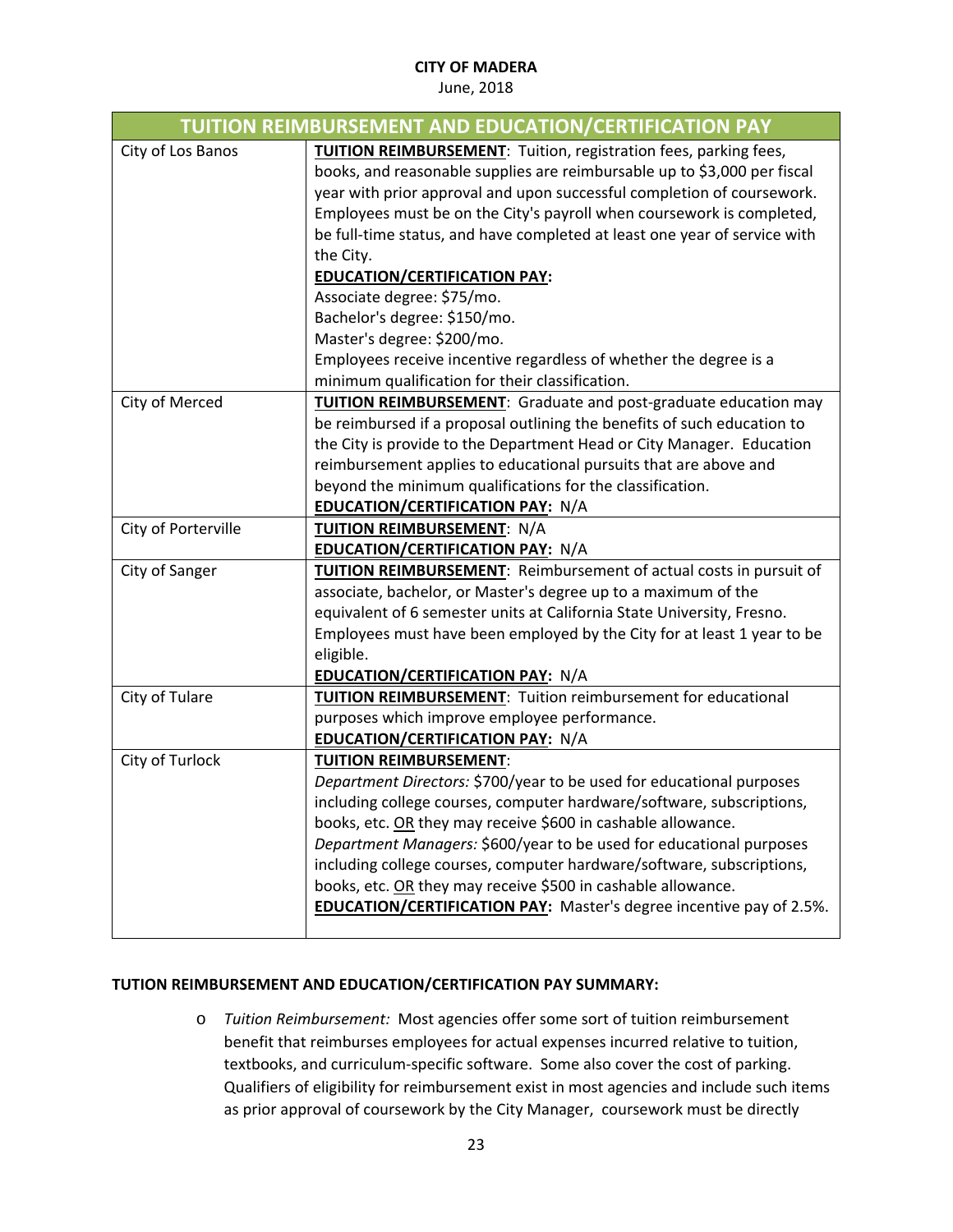June, 2018

related to an employee's current classification, coursework must be directly related to the employee's current career path, coursework must be for a degree from an accredited college or university (i.e., associate, bachelor, or Master's degree), and employee must present proof of a passing grade. Most of the agencies place a maximum amount that will be reimbursed per employee per year which ranges from \$600 to \$3000 annually.

o *Education/Certification Pay:* Three agencies offer incentive pay for associate, bachelor, and/or Master's degrees or subject matter expert licenses/certificates (e.g., Certified Public Accountant) for all executive and management classifications. Two offer this benefit specifically to the Chiefs of Police as well as incentive pay for Supervisory or Management level POST certifications. In most cases, incentive pay is offered only for degrees/certifications that are not minimum qualification for the employee's current classification with the exception of Los Banos where employee's receive incentive pay irrespective of the minimum qualification requirements of their current classification.